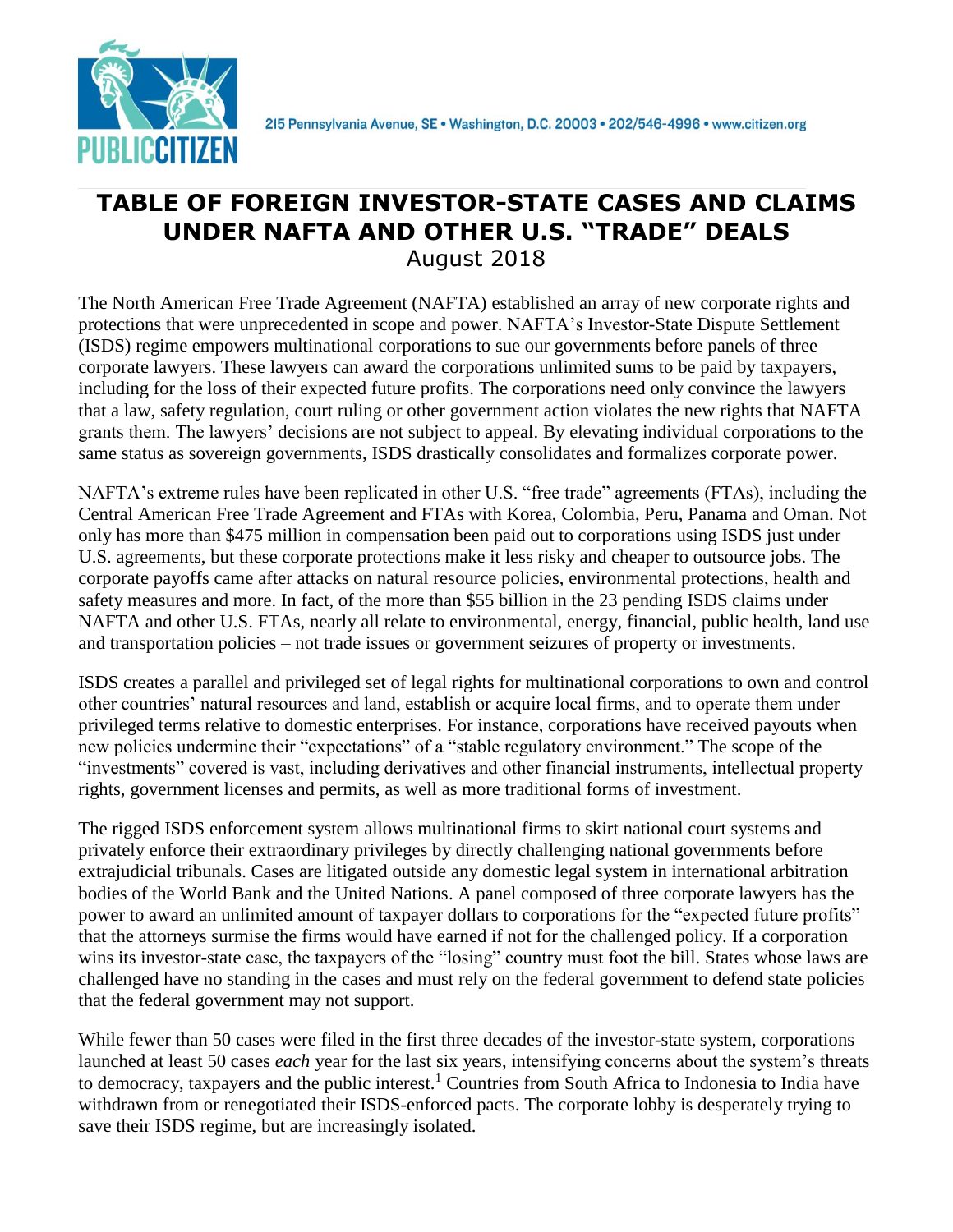The U.S. National Conference of State Legislatures representing the mainly Republican GOP-controlled U.S. state legislative bodies, the U.S. National Association of Attorneys General, small business organizations, unions and consumer and environmental groups and Democratic and Republican members of the U.S. Congress alike have called for ISDS to be removed from U.S. trade agreements. Stark criticism of ISDS also has come from voices as disparate as U.S. Supreme Court Chief Justice John Roberts and pro-free trade think tanks such as the Cato Institute and progressive Democratic [U.S. Senator](https://www.washingtonpost.com/opinions/kill-the-dispute-settlement-language-in-the-trans-pacific-partnership/2015/02/25/ec7705a2-bd1e-11e4-b274-e5209a3bc9a9_story.html?utm_term=.47af96643032)  [Elizabeth Warren \(D-Mass.\)](https://www.washingtonpost.com/opinions/kill-the-dispute-settlement-language-in-the-trans-pacific-partnership/2015/02/25/ec7705a2-bd1e-11e4-b274-e5209a3bc9a9_story.html?utm_term=.47af96643032) and former Vice President Biden's chief economist Jared Bernstein.

#### **Key**

\* Indicates date Notice of Intent was filed, the first step in the investor-state process, when an investor notifies a government that it intends to bring a claim against that government

\*\* Indicates date Notice of Arbitration was filed, the second step in the investor-state process, when an investor notifies an arbitration body that it is ready to commence arbitration under an FTA

| <b>Corporation</b><br>or Investor                      | <b>Venue</b> | <b>Damages</b><br>Sought   | <b>Status</b><br>of Case | <b>Issue</b>                                                                                                                                                                                                                                                                                                                                                                                                                                                                                                                                                                                                                                                                                                                                                                                                                                                                                                                                                                                                                                                                                                                                                                                                                                                                                                                                                                                                                                                                                                                                |
|--------------------------------------------------------|--------------|----------------------------|--------------------------|---------------------------------------------------------------------------------------------------------------------------------------------------------------------------------------------------------------------------------------------------------------------------------------------------------------------------------------------------------------------------------------------------------------------------------------------------------------------------------------------------------------------------------------------------------------------------------------------------------------------------------------------------------------------------------------------------------------------------------------------------------------------------------------------------------------------------------------------------------------------------------------------------------------------------------------------------------------------------------------------------------------------------------------------------------------------------------------------------------------------------------------------------------------------------------------------------------------------------------------------------------------------------------------------------------------------------------------------------------------------------------------------------------------------------------------------------------------------------------------------------------------------------------------------|
| <b>Loewen</b><br>July 29, 1998*<br>Oct. 30,<br>1998 ** | <b>ICSID</b> | (US\$)<br>\$725<br>million | Dismissed <sup>3</sup>   | Loewen, a Canadian funeral home conglomerate,<br>challenged a state court ruling in a private contract<br>dispute. In the underlying domestic court case, a<br>Mississippi jury determined Loewen had engaged in<br>anti-competitive and predatory business practices<br>that "violated every contract it ever had" with a local<br>funeral home. After losing the court case and being<br>ordered to pay \$85 million, Loewen launched a<br>NAFTA case against the U.S. government for \$725<br>million. The corporation attacked the Mississippi jury<br>verdict and the state's civil procedure rules as<br>violated NAFTA's national treatment, fair and<br>equitable treatment, and expropriation rules.<br>This was the first NAFTA investor-state case<br>challenging a domestic court ruling, and the NAFTA<br>tribunal decided that ISDS tribunals had jurisdiction<br>to review a domestic jury decision in a private<br>contract dispute. The tribunal did not place limits on<br>NAFTA tribunals' powers to review court decisions.<br>The tribunal narrowly dismissed Loewen's claim on<br>procedural grounds. (The tribunal found that<br>Loewen's reorganization under U.S. bankruptcy laws<br>as a U.S. corporation no longer qualified it as a<br>"foreign investor" entitled to NAFTA protection.)<br>However, the tribunal's ruling "criticized the<br>Mississippi proceedings in the strongest terms" and<br>made clear that foreign corporations that lose tort<br>cases in the United States can use NAFTA to attempt |
|                                                        |              |                            |                          | to evade liability by shifting the cost of their court<br>damages to U.S. taxpayers.<br>For more information, see:<br>www.citizen.org/documents/Loewen-Case-Brief-FINAL.pdf                                                                                                                                                                                                                                                                                                                                                                                                                                                                                                                                                                                                                                                                                                                                                                                                                                                                                                                                                                                                                                                                                                                                                                                                                                                                                                                                                                 |

#### **FTA Cases & Claims Against the United States<sup>2</sup>**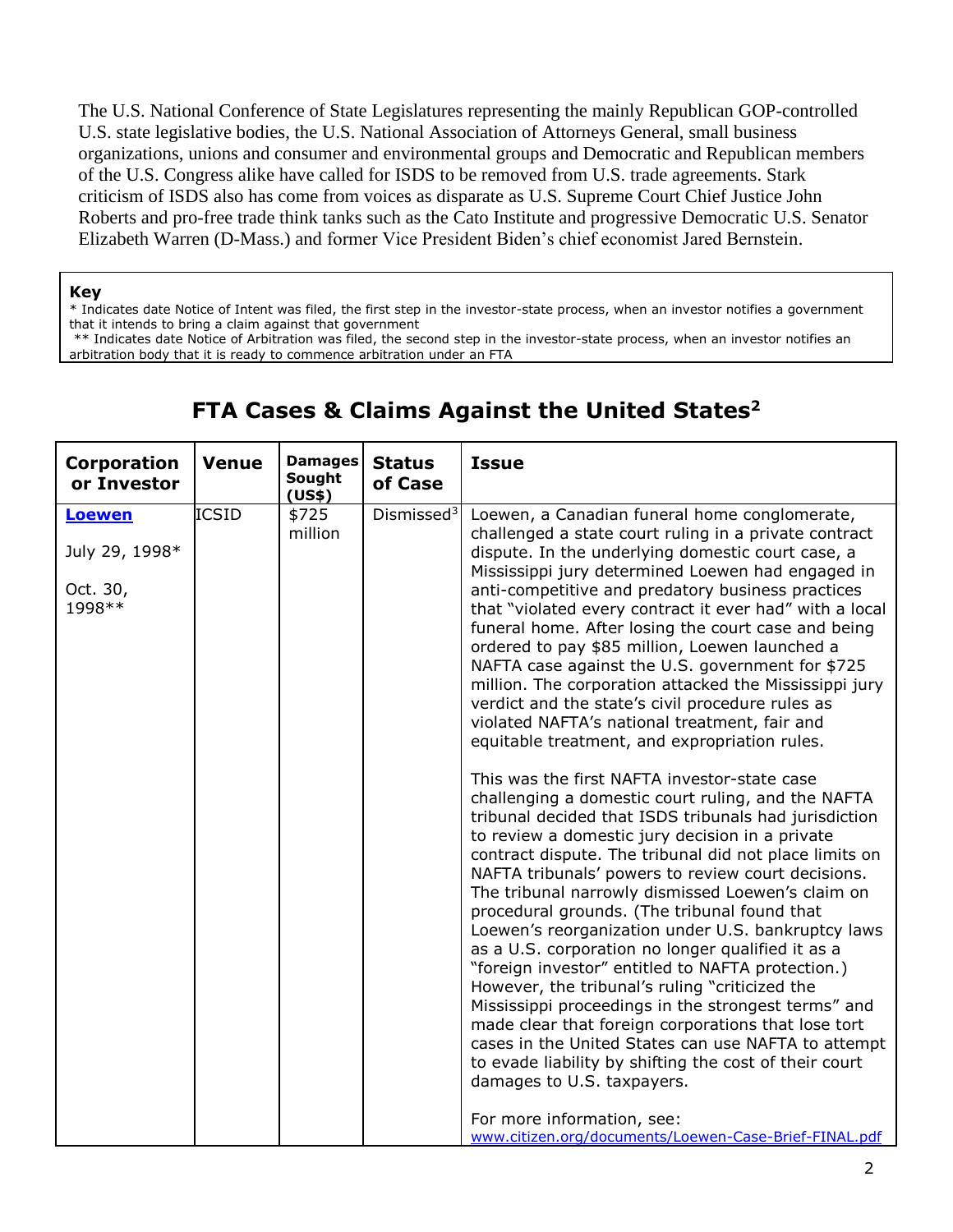| <b>Mondey</b><br>May 6, 1999*<br>Sept. 1,<br>1999 **       | <b>ICSID</b>    | \$50<br>million  | Dismissed | Mondev, a Canadian real estate developer,<br>challenged a Massachusetts Supreme Court ruling<br>regarding local government sovereign immunity and<br>land-use policy. Mondev claimed that the city of<br>Boston had unfairly interfered with an optional<br>second phase of a construction project by planning a<br>road to run through a parcel of land on which it had<br>been operating a garage business. The<br>Massachusetts Supreme Court held that the investor<br>had been unable to demonstrate that it was willing<br>and able to perform its contractual obligations and<br>ruled that the Boston Redevelopment Authority (of<br>the city government) was immune from civil suits.<br>After the U.S. Supreme Court denied Mondev's<br>request for a re-hearing, Mondev launched a NAFTA<br>investor-state claim against the United States.<br>A NAFTA tribunal dismissed the claim on procedural<br>grounds, finding that the majority of Mondev's<br>claims, including its expropriation claim, were time-<br>barred because the dispute on which the claim was<br>based predated NAFTA. Even so, the U.S.<br>government was required to pay half of the<br>tribunal's costs as well as its own legal fees.<br>For more information, see:                                                                       |
|------------------------------------------------------------|-----------------|------------------|-----------|------------------------------------------------------------------------------------------------------------------------------------------------------------------------------------------------------------------------------------------------------------------------------------------------------------------------------------------------------------------------------------------------------------------------------------------------------------------------------------------------------------------------------------------------------------------------------------------------------------------------------------------------------------------------------------------------------------------------------------------------------------------------------------------------------------------------------------------------------------------------------------------------------------------------------------------------------------------------------------------------------------------------------------------------------------------------------------------------------------------------------------------------------------------------------------------------------------------------------------------------------------------------------------------------------------------------------|
| <b>Methanex</b><br>June 15,<br>1999*<br>Dec. 3,<br>1999 ** | <b>UNCITRAL</b> | \$970<br>million | Dismissed | www.citizen.org/trade/article redirect.cfm?ID=1887<br>Methanex, a Canadian corporation that produced<br>methanol, a component chemical of the gasoline<br>additive MTBE, challenged California's phase-out of<br>MTBE. Studies linked MTBE with neurotoxological<br>and carcinogenic health impacts and identified<br>environmental risks. The American Water Works<br>Association has estimated that it would cost about<br>\$25 billion to clean up U.S. public water systems<br>contaminated with MTBE. <sup>4</sup> California decided to<br>phase out the chemical to halt contamination of<br>drinking water sources. In its NAFTA case, Methanex<br>alleged that the California phase-out of MTBE was<br>discriminatory and violated the company's right to a<br>minimum standard of treatment.<br>The claim was dismissed on procedural grounds. The<br>tribunal ruled that it had no jurisdiction to determine<br>Methanex's claims because California's MTBE ban did<br>not have a sufficient connection to the firm's<br>methanol production to qualify Methanex for<br>protection under NAFTA's investment chapter. The<br>tribunal ordered Methanex to pay the U.S.<br>government \$4 million in legal and arbitration fees. <sup>5</sup><br>For more information, see:<br>www.citizen.org/documents/Issue6.pdf |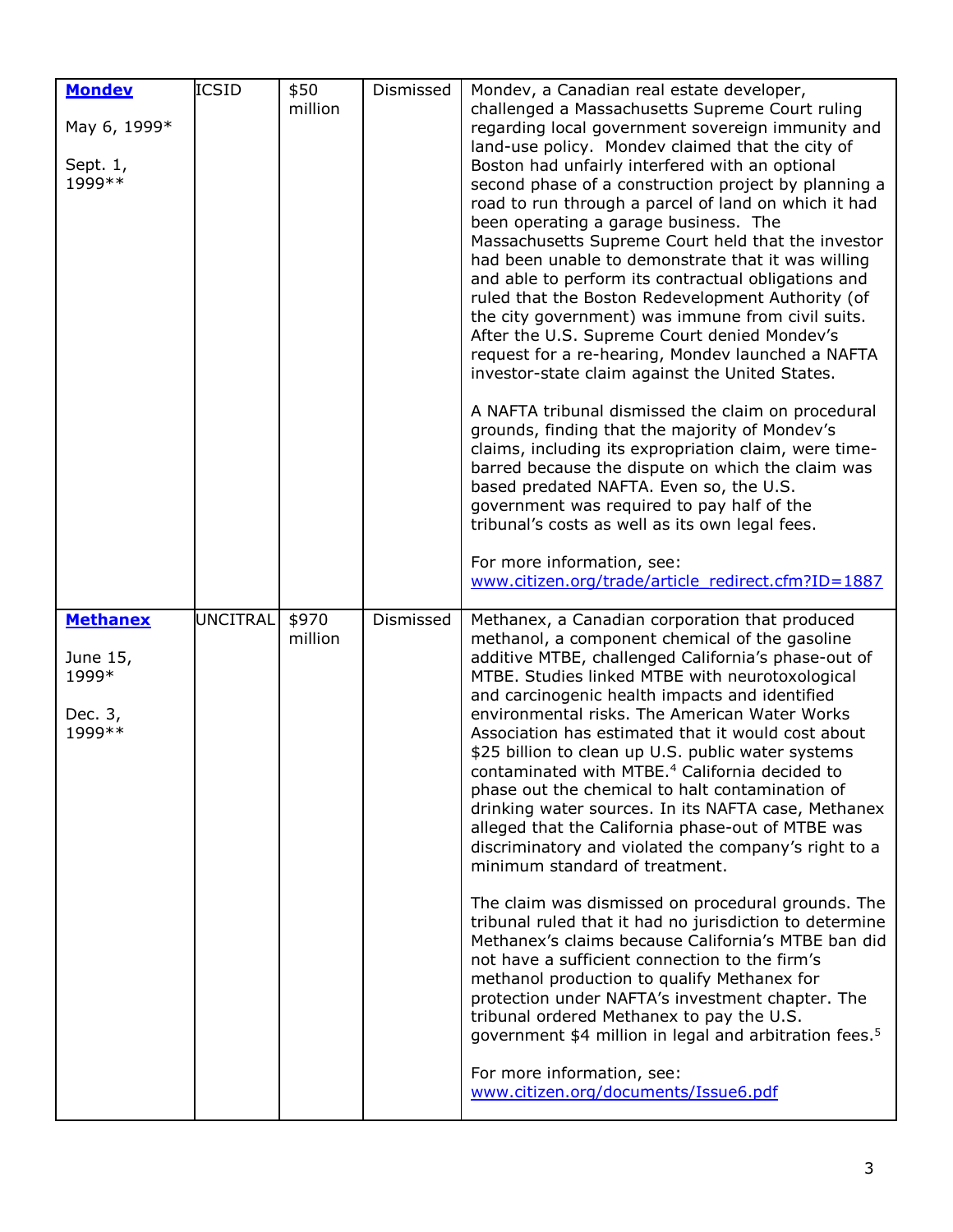| <b>ADF Group</b><br>Feb. 29, 2000*<br>July 19,<br>2000**   | <b>ICSID</b>    | \$90<br>million    | Dismissed                      | ADF group, a Canadian steel contractor, challenged<br>the U.S. Buy America law in relation to a Virginia<br>highway construction contract. At issue was a 1980s<br>law developed to recycle taxpayer funds back into<br>the U.S. economy in a sector $-$ steel $-$ that was<br>considered vital for U.S. infrastructure and national<br>defense.<br>A tribunal dismissed the claim, finding that the basis<br>of the claim constituted "government procurement"<br>and therefore was not covered under NAFTA Article<br>1108. (Even so, the U.S. government was required<br>to pay half of the tribunal's expenses as well as its<br>own legal fees.) Starting with CAFTA, FTA<br>investment chapters have included foreign investor<br>protections for aspects of government procurement<br>activities.<br>For more information, see:<br>www.citizen.org/documents/NAFTAReport Final.pdf |
|------------------------------------------------------------|-----------------|--------------------|--------------------------------|-------------------------------------------------------------------------------------------------------------------------------------------------------------------------------------------------------------------------------------------------------------------------------------------------------------------------------------------------------------------------------------------------------------------------------------------------------------------------------------------------------------------------------------------------------------------------------------------------------------------------------------------------------------------------------------------------------------------------------------------------------------------------------------------------------------------------------------------------------------------------------------------|
| <b>Canfor</b><br>Nov. 5, 2001*<br>July 9, 2002**           | <b>UNCITRAL</b> | \$250<br>million   | Consolida<br>ted               | Canfor, a Canadian softwood lumber company,<br>claimed damages relating to U.S. anti-dumping and<br>countervailing duty measures implemented in a<br>U.S.-Canada softwood lumber dispute.<br>The case was consolidated with the Tembec and<br>Terminal Forest Products claims - see "Softwood<br>Lumber" below.<br>For more information, see:<br>www.citizen.org/documents/NAFTAReport Final.pdf                                                                                                                                                                                                                                                                                                                                                                                                                                                                                          |
| <b>Kenex</b><br>Jan. 14, 2002*<br>Aug. 2,<br>2002 **       | <b>UNCITRAL</b> | \$20<br>million    | Arbitration<br>never<br>began  | Kenex, a Canadian hemp production company,<br>challenged new U.S. Drug Enforcement Agency<br>regulations criminalizing the importation of hemp<br>foods. Kenex tried to import WTO requirements to<br>use "sound science" into U.S. NAFTA obligations,<br>and argued that the regulation was arbitrary and<br>unfair.<br>In 2004, Kenex won a U.S. federal court case that<br>held the agency overstepped its statutory authority<br>when issuing the rules. The NAFTA investor-state<br>case was abandoned.<br>For more information, see:<br>www.citizen.org/documents/NAFTAReport Final.pdf                                                                                                                                                                                                                                                                                             |
| <b>James</b><br><b>Russell Baird</b><br>March 15,<br>2002* |                 | \$13.58<br>billion | Arbitratio<br>n never<br>began | James Baird, a Canadian investor, challenged a U.S.<br>policy of disposing nuclear waste at a Yucca<br>Mountain, Nevada site. The investor held patents for<br>a competing sub-sealed waste disposal method and<br>location.<br>For more information, see:                                                                                                                                                                                                                                                                                                                                                                                                                                                                                                                                                                                                                                |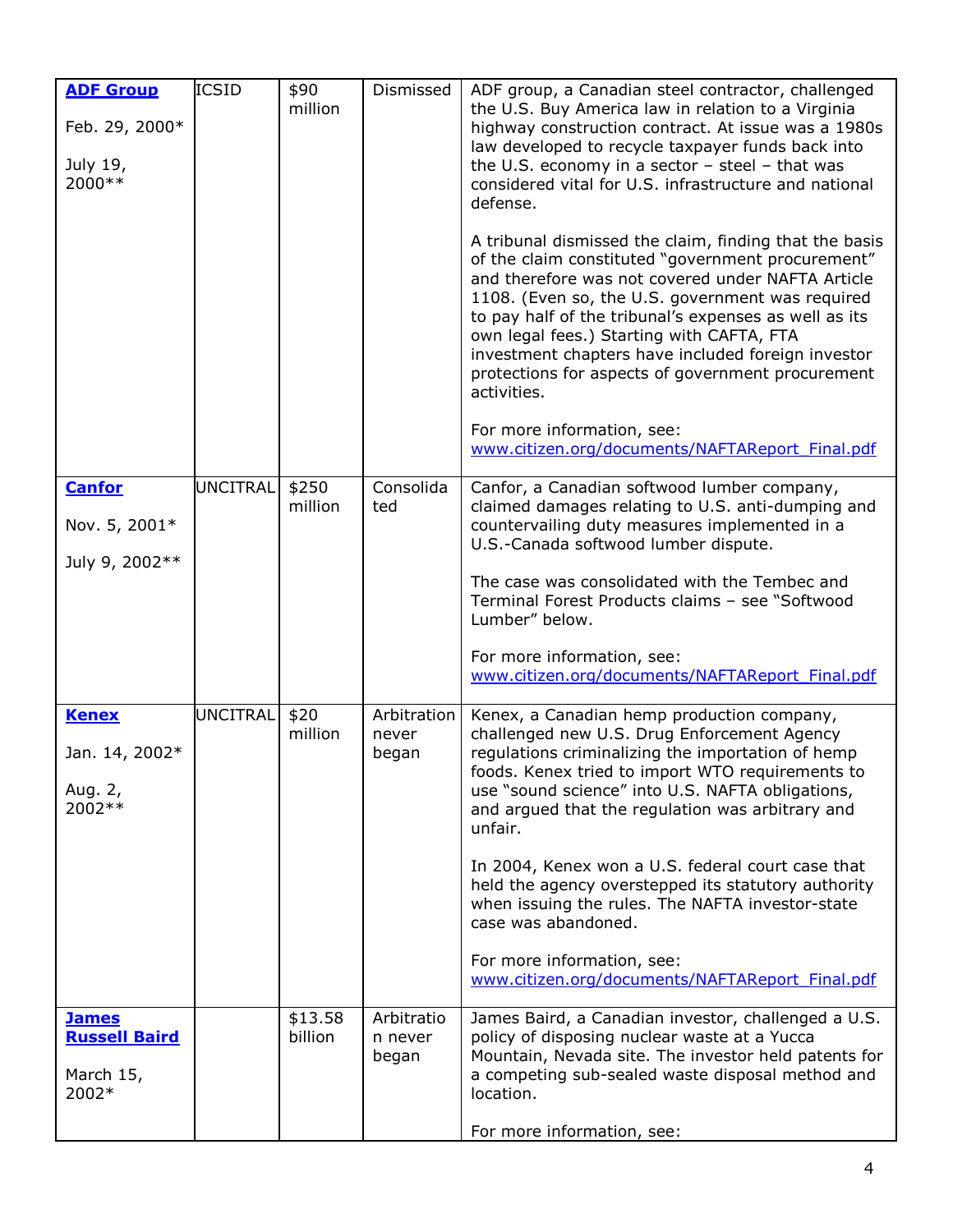|                              |                 |                  |                                | www.citizen.org/documents/NAFTAReport Final.pdf                                                                                                                                                                                                                            |
|------------------------------|-----------------|------------------|--------------------------------|----------------------------------------------------------------------------------------------------------------------------------------------------------------------------------------------------------------------------------------------------------------------------|
| <b>Doman</b><br>May 1, 2002* |                 | \$513<br>million | Arbitratio<br>n never<br>began | Doman, a Canadian softwood lumber company,<br>claimed damages related to U.S. anti-dumping and<br>countervailing duties measures implemented in a<br>U.S.-Canada softwood lumber dispute.<br>For more information, see:<br>www.citizen.org/documents/NAFTAReport Final.pdf |
| <b>Tembec Corp.</b>          | <b>UNCITRAL</b> | \$200            | Consolida                      | Tembec, a Canadian softwood lumber company,                                                                                                                                                                                                                                |
| May 3, 2002*                 |                 | million          | ted                            | claimed damages related to U.S. anti-dumping and<br>countervailing duties measures implemented in a<br>U.S.-Canada softwood lumber dispute.                                                                                                                                |
| Dec. 3,                      |                 |                  |                                |                                                                                                                                                                                                                                                                            |
| 2003 **                      |                 |                  |                                | The case was consolidated with the Terminal Forest<br>Products and Canfor claims - see "Softwood<br>Lumber" below.                                                                                                                                                         |
|                              |                 |                  |                                | For more information, see:                                                                                                                                                                                                                                                 |
|                              |                 |                  |                                | www.citizen.org/documents/NAFTAReport Final.pdf                                                                                                                                                                                                                            |
| <b>Ontario</b>               |                 | \$38             | Arbitratio                     | Ontario Limited, a Canadian company, launched a                                                                                                                                                                                                                            |
| <b>Limited</b>               |                 | million          | n never                        | NAFTA claim seeking return of property after its                                                                                                                                                                                                                           |
| Sept. 9, 2002*               |                 |                  | began                          | bingo halls and financial records were seized during<br>an investigation for violations of the Racketeer                                                                                                                                                                   |
|                              |                 |                  |                                | Influenced and Corrupt Organizations Act (RICO) in                                                                                                                                                                                                                         |
|                              |                 |                  |                                | Florida. Under Florida law, bingo halls may only be                                                                                                                                                                                                                        |
|                              |                 |                  |                                | operated by non-profits, including churches and<br>charities. Otherwise, the proceeds must be donated.                                                                                                                                                                     |
|                              |                 |                  |                                | While the Florida Supreme Court eventually ruled                                                                                                                                                                                                                           |
|                              |                 |                  |                                | that the RICO Act cannot be used to close or seize                                                                                                                                                                                                                         |
|                              |                 |                  |                                | bingo halls, they remain illegal for commercial                                                                                                                                                                                                                            |
|                              |                 |                  |                                | enterprise.                                                                                                                                                                                                                                                                |
|                              |                 |                  |                                | For more information, see:                                                                                                                                                                                                                                                 |
|                              |                 |                  |                                | www.citizen.org/documents/NAFTAReport Final.pdf                                                                                                                                                                                                                            |
| <b>Terminal</b>              | <b>UNCITRAL</b> | \$90             | Consolida                      | Terminal Forest Products, a Canadian softwood                                                                                                                                                                                                                              |
| <b>Forest</b>                |                 | million          | ted                            | lumber company, claimed damages related to U.S.                                                                                                                                                                                                                            |
| <b>Products Ltd.</b>         |                 |                  |                                | anti-dumping and countervailing duties measures in                                                                                                                                                                                                                         |
| June 12,                     |                 |                  |                                | a U.S.-Canada softwood lumber dispute.                                                                                                                                                                                                                                     |
| 2003*                        |                 |                  |                                | The case was consolidated with the Canfor and                                                                                                                                                                                                                              |
|                              |                 |                  |                                | Tembec claims - see "Softwood Lumber" below.                                                                                                                                                                                                                               |
| March 30,<br>2004 **         |                 |                  |                                | For more information, see:                                                                                                                                                                                                                                                 |
|                              |                 |                  |                                | www.citizen.org/documents/NAFTAReport Final.pdf                                                                                                                                                                                                                            |
|                              |                 |                  |                                |                                                                                                                                                                                                                                                                            |
| <b>Glamis Gold</b>           | <b>UNCITRAL</b> | \$50             | Dismissed                      | Glamis Gold, a Canadian mining company, sought                                                                                                                                                                                                                             |
| Ltd.                         |                 | million          |                                | compensation for a California law requiring<br>backfilling and restoration of open-pit mines near                                                                                                                                                                          |
| July 21, 2003*               |                 |                  |                                | Native American sacred sites. Glamis was seeking                                                                                                                                                                                                                           |
|                              |                 |                  |                                | permits to operate an open-pit cyanide heap-leach                                                                                                                                                                                                                          |
|                              |                 |                  |                                | mine on federal lands on which it had acquired a<br>Bureau of Land Management mining concession.                                                                                                                                                                           |
|                              |                 |                  |                                |                                                                                                                                                                                                                                                                            |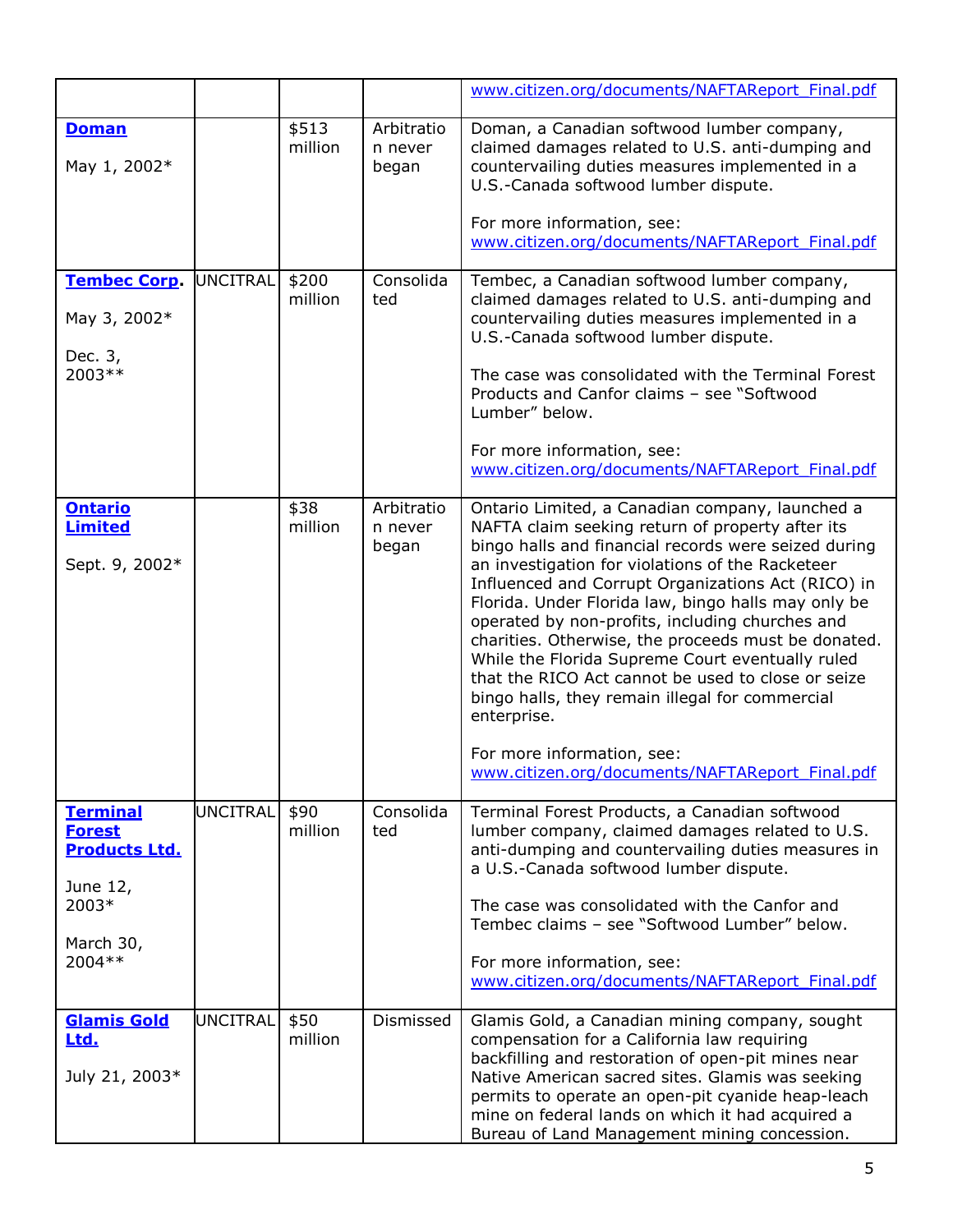| Dec. 9,<br>2003**                                                                                        |                 |                  |           | Many nations (and the U.S. state of Montana) have<br>banned cyanide heap-leach mining altogether given                                                                                                                                                                                                                                                                                                                                                                                                                                                                                                                                                                                                                                                                                                   |
|----------------------------------------------------------------------------------------------------------|-----------------|------------------|-----------|----------------------------------------------------------------------------------------------------------------------------------------------------------------------------------------------------------------------------------------------------------------------------------------------------------------------------------------------------------------------------------------------------------------------------------------------------------------------------------------------------------------------------------------------------------------------------------------------------------------------------------------------------------------------------------------------------------------------------------------------------------------------------------------------------------|
|                                                                                                          |                 |                  |           | the environmental and health threats posed by the<br>discarded heaps of cyanide-contaminated earth<br>around such mines.                                                                                                                                                                                                                                                                                                                                                                                                                                                                                                                                                                                                                                                                                 |
|                                                                                                          |                 |                  |           | Glamis claimed that it has a "right to mine" under<br>federal law. And that California land use rules,<br>including those relating to preservation of Native<br>American cultural sites, that condition permitting on<br>the firm restoring the land post-mining to its original<br>state equated to an expropriation of their<br>investment and violated NAFTA minimum standard<br>of treatment" protections. Instead of proceeding<br>with its application and plan to comply with the state<br>law, Glamis filed a NAFTA claim.                                                                                                                                                                                                                                                                       |
|                                                                                                          |                 |                  |           | The tribunal dismissed Glamis' claims in June 2009.<br>The ruling is often cited as the exception to the<br>typical, highly problematic practice of ISDS tribunals<br>fabricating expansive notions of what obligations the<br>minimum standard of treatment rule requires of<br>governments and then finding for corporations. The<br>tribunal in this case actually applied the Customary<br>International Law analysis that the NAFTA countries<br>have repeatedly stated is the proper standard of<br>review. The tribunal also ordered Glamis to pay 2/3<br>of the arbitral costs rather than split them evenly.<br>Even so, the U.S. government was required to pay<br>for 1/3 of the costs and for the time of government<br>lawyers for a case that was dismissed.<br>For more information, see: |
|                                                                                                          |                 |                  |           | www.citizen.org/documents/GlamisBackgrounderFIN<br>AL.pdf                                                                                                                                                                                                                                                                                                                                                                                                                                                                                                                                                                                                                                                                                                                                                |
| <b>Grand River</b><br><b>Enterprises</b><br><u>et. al.</u><br>Sept. 15,<br>2003*<br>March 12,<br>2004 ** | <b>UNCITRAL</b> | \$340<br>million | Dismissed | Grand River Enterprises, a Canadian tobacco<br>manufacturer, (in addition to its two individual<br>owners and one U.S. business associate) sought<br>damages over a 1998 U.S. Tobacco Settlement,<br>known as the Master Settlement Agreement (MSA),<br>which requires tobacco companies to contribute to<br>state escrow funds to help defray medical costs of<br>smokers. The Canadian tobacco company had<br>utilized loopholes in the escrow scheme to expand<br>its U.S. sales - loopholes that the states ultimately<br>closed. This loophole closing was a central basis of<br>the corporation's claim.                                                                                                                                                                                           |
|                                                                                                          |                 |                  |           | While finding that no NAFTA violation occurred, a<br>tribunal decided that the United States had to bear<br>its own defense costs, arguing that the United<br>States did not consult with indigenous businesses<br>before implementing the challenged aspects of the<br>MSA. The tribunal also questioned whether these<br>aspects of the tobacco control policy contributed to                                                                                                                                                                                                                                                                                                                                                                                                                          |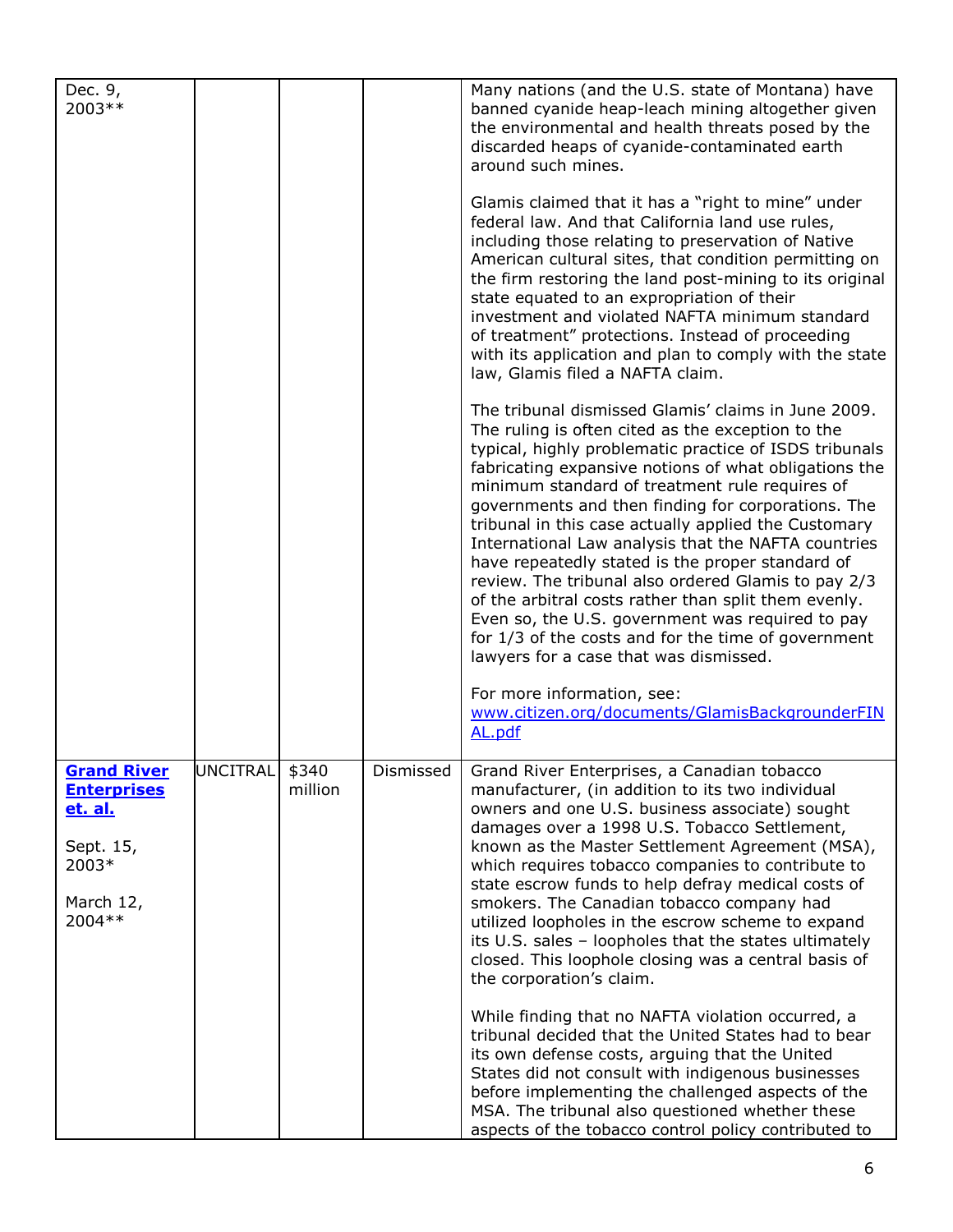|                                                                                 |                 |                  |                               | public health, despite significant drops in teenage<br>smoking rates over the period.                                                                                                                                                                                                                                                                                                                                                                                                                                                                                                                                                                                                                                                                              |
|---------------------------------------------------------------------------------|-----------------|------------------|-------------------------------|--------------------------------------------------------------------------------------------------------------------------------------------------------------------------------------------------------------------------------------------------------------------------------------------------------------------------------------------------------------------------------------------------------------------------------------------------------------------------------------------------------------------------------------------------------------------------------------------------------------------------------------------------------------------------------------------------------------------------------------------------------------------|
|                                                                                 |                 |                  |                               | For more information, see:<br>www.citizen.org/documents/NAFTAReport Final.pdf                                                                                                                                                                                                                                                                                                                                                                                                                                                                                                                                                                                                                                                                                      |
| <b>Canadian</b><br><b>Cattlemen for</b><br><b>Fair Trade</b>                    | <b>UNCITRAL</b> | \$235<br>million | Dismissed                     | A group of Canadian cattlemen and feedlot owners<br>sought compensation for losses incurred when the<br>United States halted imports of live Canadian cattle                                                                                                                                                                                                                                                                                                                                                                                                                                                                                                                                                                                                       |
| Aug. 12,<br>2004*                                                               |                 |                  |                               | after the discovery of a case of bovine spongiform<br>encephalopathy (BSE), better known as mad cow<br>disease, in Canada in May 2003.                                                                                                                                                                                                                                                                                                                                                                                                                                                                                                                                                                                                                             |
| March 16<br>2005-June 2,<br>2005**                                              |                 |                  |                               | A tribunal dismissed the claim at the jurisdiction<br>phase, ruling that the cattlemen did not have<br>standing to bring the claim because they did not<br>have an investment in the U.S., nor did they intend<br>to invest in the U.S.                                                                                                                                                                                                                                                                                                                                                                                                                                                                                                                            |
|                                                                                 |                 |                  |                               | For more information, see:<br>www.citizen.org/documents/CanadianCattlemen for<br>FairTrade.pdf                                                                                                                                                                                                                                                                                                                                                                                                                                                                                                                                                                                                                                                                     |
| <b>Softwood</b><br><b>Lumber</b><br>Consolidated<br>Proceeding<br>Sept. 7, 2005 | <b>ICSID</b>    | \$540<br>million | Conclude<br>d                 | Canfor, Terminal Forest and Tembec - Canadian<br>softwood lumber companies - challenged U.S. anti-<br>dumping and countervailing duties measures<br>implemented in a U.S.-Canada softwood lumber<br>dispute. The agreement had been signed to avert a<br>trade war over U.S. industry complaints that Canada<br>was unfairly subsidizing logging companies. The<br>companies alleged violations of NAFTA provisions on<br>minimum standard of treatment, national treatment<br>and expropriation, among others.                                                                                                                                                                                                                                                    |
|                                                                                 |                 |                  |                               | A tribunal approved the U.S. request to consolidate<br>Canfor, Terminal Forest and Tembec cases under<br>ISCID rules. The Tembec case was withdrawn in<br>2005, but a dispute over litigation costs continued to<br>be adjudicated by the NAFTA tribunal. A final ruling<br>terminated the Canfor and Terminal Forest cases in<br>2007, and apportioned costs in all three cases. The<br>termination followed a new softwood lumber<br>agreement that the U.S. and Canada entered into in<br>2006 which resolved many NAFTA and domestic<br>court cases on the issue. The softwood lumber<br>dispute was also litigated at the WTO and in NAFTA's<br>state-state dispute resolution system before the<br>2006 agreement was reached.<br>For more information, see: |
|                                                                                 |                 |                  |                               | www.citizen.org/documents/NAFTAReport Final.pdf                                                                                                                                                                                                                                                                                                                                                                                                                                                                                                                                                                                                                                                                                                                    |
| <b>Domtar Inc.</b>                                                              | <b>UNCITRAL</b> | \$200<br>million | Arbitration<br>never<br>began | Domtar, a Canadian softwood lumber company, filed<br>a claim after a 2006 U.S.-Canada softwood lumber<br>agreement to try to recover the money it paid out<br>while U.S. countervailing duties were in place.                                                                                                                                                                                                                                                                                                                                                                                                                                                                                                                                                      |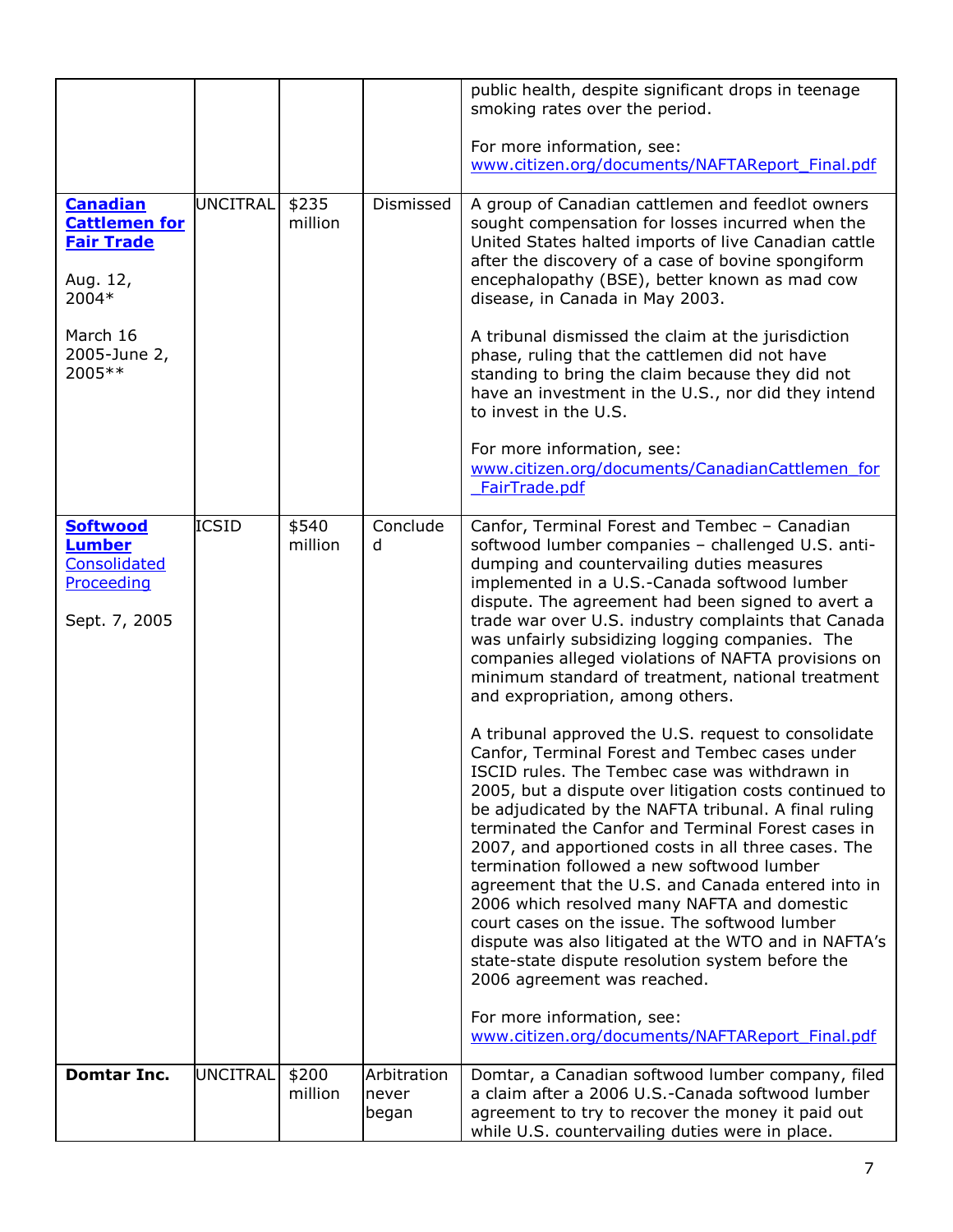| April 16,<br>2007**                   |                 |                 |                               | Domtar claimed numerous violations, including<br>minimum standard of treatment, national treatment<br>and transfers of investments violations. (See also<br>"Softwood Lumber" case above.)                                                                                                                                                                                                                                                                                                                                                                                                                                                                                                                                                                                                                                                                                                                                                                                                                                                                                                                                                                                                                                                                                                                                                                                                        |
|---------------------------------------|-----------------|-----------------|-------------------------------|---------------------------------------------------------------------------------------------------------------------------------------------------------------------------------------------------------------------------------------------------------------------------------------------------------------------------------------------------------------------------------------------------------------------------------------------------------------------------------------------------------------------------------------------------------------------------------------------------------------------------------------------------------------------------------------------------------------------------------------------------------------------------------------------------------------------------------------------------------------------------------------------------------------------------------------------------------------------------------------------------------------------------------------------------------------------------------------------------------------------------------------------------------------------------------------------------------------------------------------------------------------------------------------------------------------------------------------------------------------------------------------------------|
| Apotex (I)<br>Dec. 10,<br>2008 **     | <b>UNCITRAL</b> | \$8<br>million  | Dismissed                     | Apotex, a Canadian generic drug manufacturer,<br>challenged the decision of U.S. courts not to clarify<br>patent issues relating to its plan to develop a<br>generic version of the Pfizer drug Zoloft (sertraline)<br>when the Pfizer patent expired in 2006. Due to legal<br>uncertainty surrounding the patent, the firm sought<br>a declaratory judgment in U.S. District Court for the<br>Southern District of New York to clarify the patent<br>issues and give it the "patent certainty" to be<br>eligible for final FDA approval of its product upon the<br>expiration of the Pfizer patent. The court declined to<br>resolve Apotex's claim and dismissed the case in<br>2004, and this decision was upheld by the federal<br>circuit court in 2005. In 2006, the case was denied a<br>writ of certiorari by the U.S. Supreme Court.<br>Because the courts declined to clarify the patent<br>situation, another generic competitor got a head-<br>start in producing the drug.<br>Apotex challenged all three court decisions as a<br>misapplication of U.S. law, and as violations of<br>NAFTA's expropriation, discrimination and minimum<br>standard of treatment provisions. The tribunal<br>dismissed the claim in 2013, arguing that neither<br>Apotex's drugs nor its related expenditures<br>constituted an "investment" in the United States<br>that was protected under NAFTA. |
| <b>CANACAR</b><br>April 2,<br>2009 ** | <b>UNCITRAL</b> | \$30<br>billion | Arbitration<br>never<br>began | CANACAR, a group of Mexican truckers, launched a<br>NAFTA claim after a bipartisan coalition in Congress<br>set specific safety and environmental conditions that<br>had to be met before a controversial Bush<br>administration program, allowing 26 Mexican<br>carriers full access to U.S. roadways, could take<br>effect. The Bush pilot program was an effort to<br>comply with a NAFTA obligation to make U.S.<br>highways fully accessible to Mexican trucks. The<br>Clinton administration had resisted implementing<br>that obligation, given U.S. Department of<br>Transportation studies that revealed severe safety<br>and environmental problems with Mexico's truck<br>fleet and drivers' licensing. Such resistance had<br>prompted Mexico to initiate a state-to-state NAFTA<br>dispute, resulting in a tribunal ruling that the United<br>States had to grant full roadway access to Mexican-<br>domiciled trucks or face trade sanctions. CANACAR<br>launched its investor-state case to further pressure<br>the United States to grant access to Mexican trucks<br>after Congress' initiative to place safety and<br>environmental conditions on such access.                                                                                                                                                                                                                  |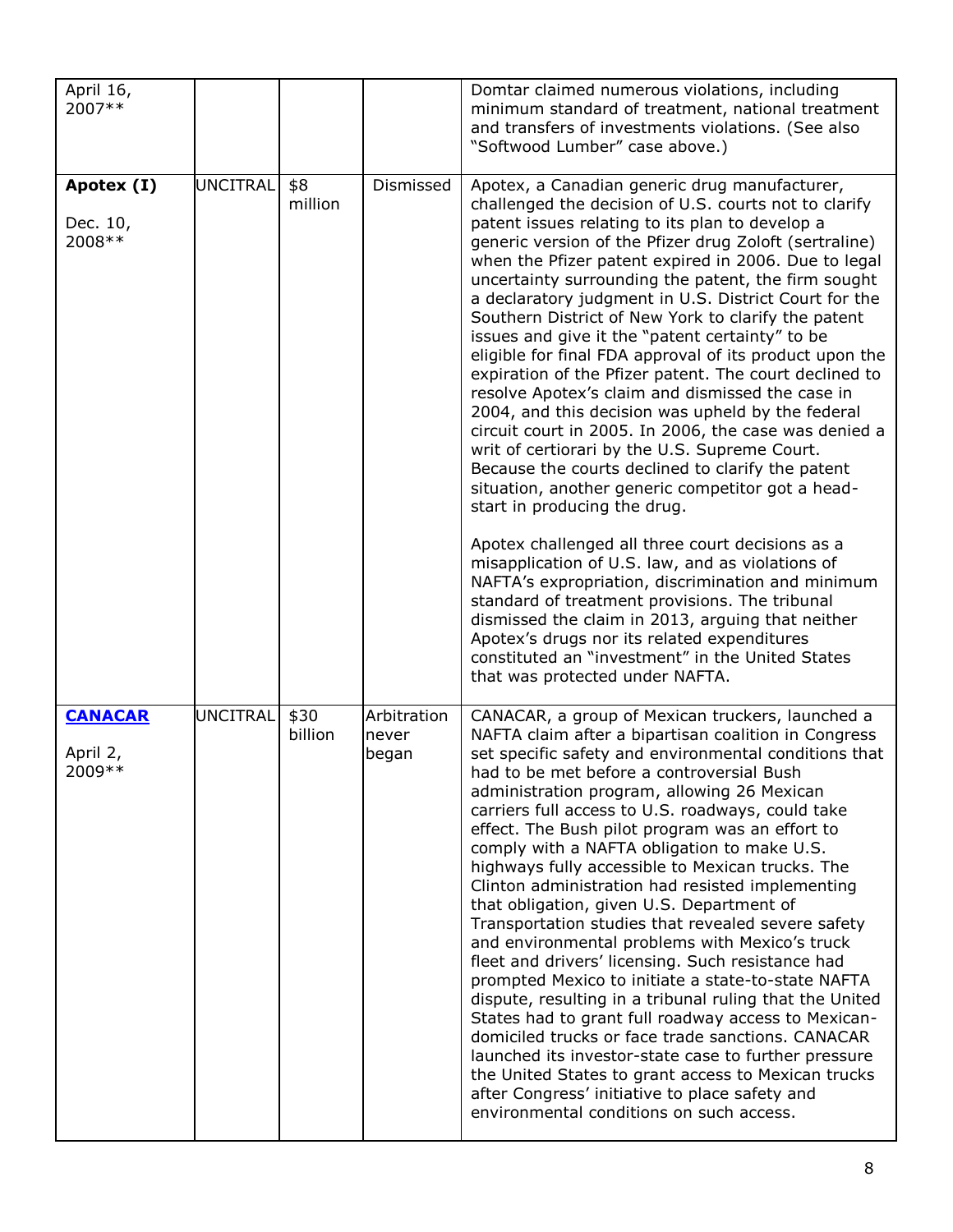|                                   |                 |                |                      | In its NAFTA claim, CANACAR claimed that such<br>requirements violated the nondiscrimination, most<br>favored nation, and fair and equitable treatment<br>investor protections in NAFTA. The claimants created<br>a novel argument that, due to the fact that they pay<br>certification fees to the Federal Motor Carrier Safety<br>Administration, they have an "investment" in the<br>United States and qualify as "investors" under<br>NAFTA. <sup>6</sup><br>After the Mexican government levied further threats<br>of trade sanctions against the United States for<br>continued restrictions on Mexican-domiciled trucks,<br>the Obama administration signed a deal in 2011 to<br>allow the trucks into the U.S. interior for three<br>years, despite the unresolved safety and<br>environmental concerns. More than two years after<br>the launch of the pilot program, only 13 Mexican<br>motor carriers are participating $-$ a fraction of the<br>46 carriers that the U.S. Department of<br>Transportation said would be necessary to provide a<br>statistically valid analysis of program participants'<br>safety performance. <sup>7</sup> With such a small and non-<br>representative sample, and with the pilot program<br>expiring in less than a year, it remains to be seen<br>whether U.S. officials will provide wider access to<br>Mexico-domiciled trucks without data on the safety<br>and environmental implications of doing so. To<br>pressure the U.S. government to grant such access,<br>CANACAR announced in early 2014 that it now seeks<br>\$30 billion in U.S. taxpayer compensation, up from<br>\$6 billion, in its investor-state case. <sup>8</sup><br>For more information, see:<br>www.citizen.org/documents/NAFTAs-20-year-<br>legacy.pdf |
|-----------------------------------|-----------------|----------------|----------------------|-----------------------------------------------------------------------------------------------------------------------------------------------------------------------------------------------------------------------------------------------------------------------------------------------------------------------------------------------------------------------------------------------------------------------------------------------------------------------------------------------------------------------------------------------------------------------------------------------------------------------------------------------------------------------------------------------------------------------------------------------------------------------------------------------------------------------------------------------------------------------------------------------------------------------------------------------------------------------------------------------------------------------------------------------------------------------------------------------------------------------------------------------------------------------------------------------------------------------------------------------------------------------------------------------------------------------------------------------------------------------------------------------------------------------------------------------------------------------------------------------------------------------------------------------------------------------------------------------------------------------------------------------------------------------------------------------------------------------------------------------------------------------------------|
| Apotex (II)<br>June 4,<br>2009 ** | <b>UNCITRAL</b> | \$8<br>million | Dismissed            | Apotex, a Canadian drug manufacturer, challenged<br>the decision of the FDA not to approve development<br>of a generic version of the Bristol Myers Squibb drug<br>Pravachol (provastatin sodium). The firm was unable<br>to obtain approval from the FDA.<br>Apotex filed a NAFTA claim, arguing that the United<br>States violated the national treatment, minimum<br>standard of treatment, and expropriation and<br>compensation obligations of NAFTA. The tribunal<br>dismissed the claim in 2013, arguing that neither<br>Apotex's drugs nor its related expenditures<br>constituted an "investment" in the United States<br>that was protected under NAFTA.                                                                                                                                                                                                                                                                                                                                                                                                                                                                                                                                                                                                                                                                                                                                                                                                                                                                                                                                                                                                                                                                                                                |
| <b>Cemex</b>                      |                 | N/A            | Arbitration<br>never | Cemex, a Mexican cement company, filed a notice of<br>intent to bring a NAFTA claim against the U.S.                                                                                                                                                                                                                                                                                                                                                                                                                                                                                                                                                                                                                                                                                                                                                                                                                                                                                                                                                                                                                                                                                                                                                                                                                                                                                                                                                                                                                                                                                                                                                                                                                                                                              |
| Sept. 2009*                       |                 |                | began                | government after the state of Texas launched a<br>lawsuit against Cemex for not paying royalties on                                                                                                                                                                                                                                                                                                                                                                                                                                                                                                                                                                                                                                                                                                                                                                                                                                                                                                                                                                                                                                                                                                                                                                                                                                                                                                                                                                                                                                                                                                                                                                                                                                                                               |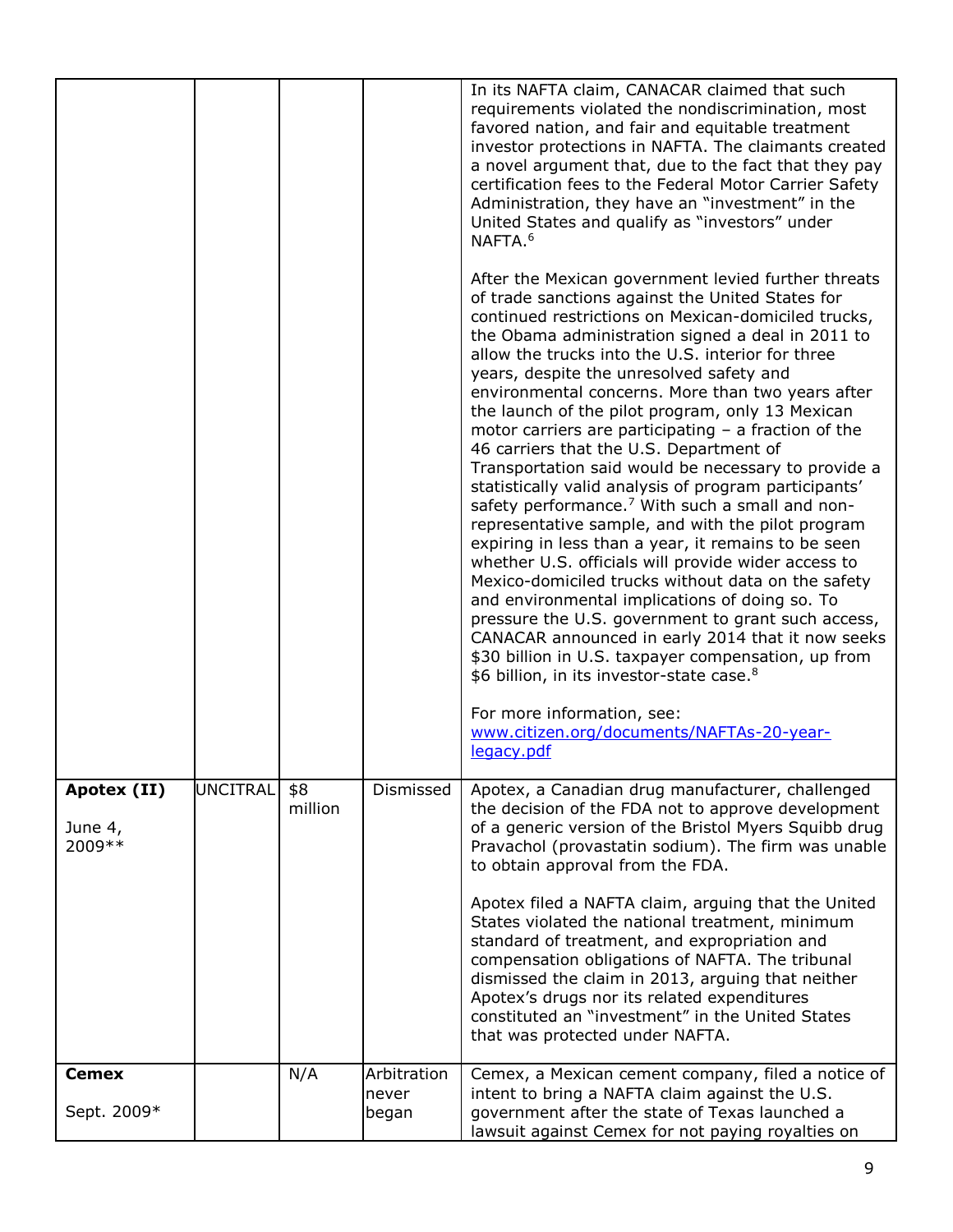|                                                                                                                    |              |                  |                               | metals the company extracted from state-owned<br>land. <sup>9</sup> Cemex sought to use the NAFTA claim to<br>indemnify itself against potential losses in the Texas<br>courts.                                                                                                                                                                                                                                                                                                                                                                                                                                                                                                                                                                                                                                                                                                                                                                                                                                                                            |
|--------------------------------------------------------------------------------------------------------------------|--------------|------------------|-------------------------------|------------------------------------------------------------------------------------------------------------------------------------------------------------------------------------------------------------------------------------------------------------------------------------------------------------------------------------------------------------------------------------------------------------------------------------------------------------------------------------------------------------------------------------------------------------------------------------------------------------------------------------------------------------------------------------------------------------------------------------------------------------------------------------------------------------------------------------------------------------------------------------------------------------------------------------------------------------------------------------------------------------------------------------------------------------|
| Apotex (III)<br>Feb. 29,<br>2012 **                                                                                | <b>ICSID</b> | \$520<br>million | Dismissed                     | Apotex, a Canadian drug manufacturer, launched a<br>NAFTA case against FDA-imposed restrictions on<br>imports of Apotex drugs, which followed FDA<br>inspections of Apotex manufacturing facilities. In its<br>claim, Apotex argued that FDA inspections practices<br>were discriminatory and violated a NAFTA-<br>guaranteed minimum standard of treatment for the<br>company. <sup>10</sup> The tribunal dismissed the claim in<br>2014, with a majority deciding that the ruling still<br>held from the earlier Apotex cases that some of<br>Apotex's claimed "investments" were not covered by<br>NAFTA. For those that were covered, the tribunal did<br>not find a NAFTA violation.                                                                                                                                                                                                                                                                                                                                                                  |
| <b>Victims of</b><br>the Stanford<br>Ponzi<br><b>Scheme</b><br>Dec. 28/29,<br>2012*                                |              | \$254<br>million | Arbitration<br>never<br>began | Individual investors from Central America, South<br>America and the Caribbean filed notices of intent in<br>separate claims against the U.S. government under<br>CAFTA-DR, the U.S.-Peru FTA and the U.S.-Chile<br>FTA. The investors stated that they lost money as a<br>result of a Ponzi scheme run by convicted U.S. ex-<br>financier Allen Stanford. They argued that the U.S.<br>Securities and Exchange Commission failed to<br>promptly shut down Stanford's scheme, which the<br>investors alleged as a violation of national<br>treatment, fair and equitable treatment and most<br>favored nation obligations.                                                                                                                                                                                                                                                                                                                                                                                                                                  |
| TransCanada<br><b>Corporation</b><br>&<br><b>TransCanada</b><br><b>Pipelines</b><br>Limited<br>January 6,<br>2016* | <b>ICSID</b> | \$15<br>billion  | Arbitration<br>never<br>began | In June 2016, the TransCanada Corporation<br>launched an ISDS case under NAFTA demanding \$15<br>billion in compensation because the corporation's bid<br>to build a pipeline was rejected by the U.S.<br>government. <sup>11</sup> The \$15 billion claim was five times<br>more than the \$3.1 billion that TransCanada said it<br>already had invested in the pipeline project because<br>the compensation demand included the future<br>expected profits that TransCanada claimed it would<br>have earned had the pipeline been allowed.<br>The proposed 875-mile pipeline $-$ called the<br>Keystone XL - would transport to the U.S. Gulf<br>Coast up to 830,000 barrels per day of highly-<br>corrosive crude oil extracted from tar sands in<br>Alberta, Canada. The pipeline would transport one of<br>the dirtiest fossil fuels on the planet <sup>12</sup> across more<br>than a thousand rivers, streams, lakes and<br>wetlands <sup>13</sup> as it traverses six U.S. states. Indigenous<br>leaders, farmers, and ranchers in the path of the |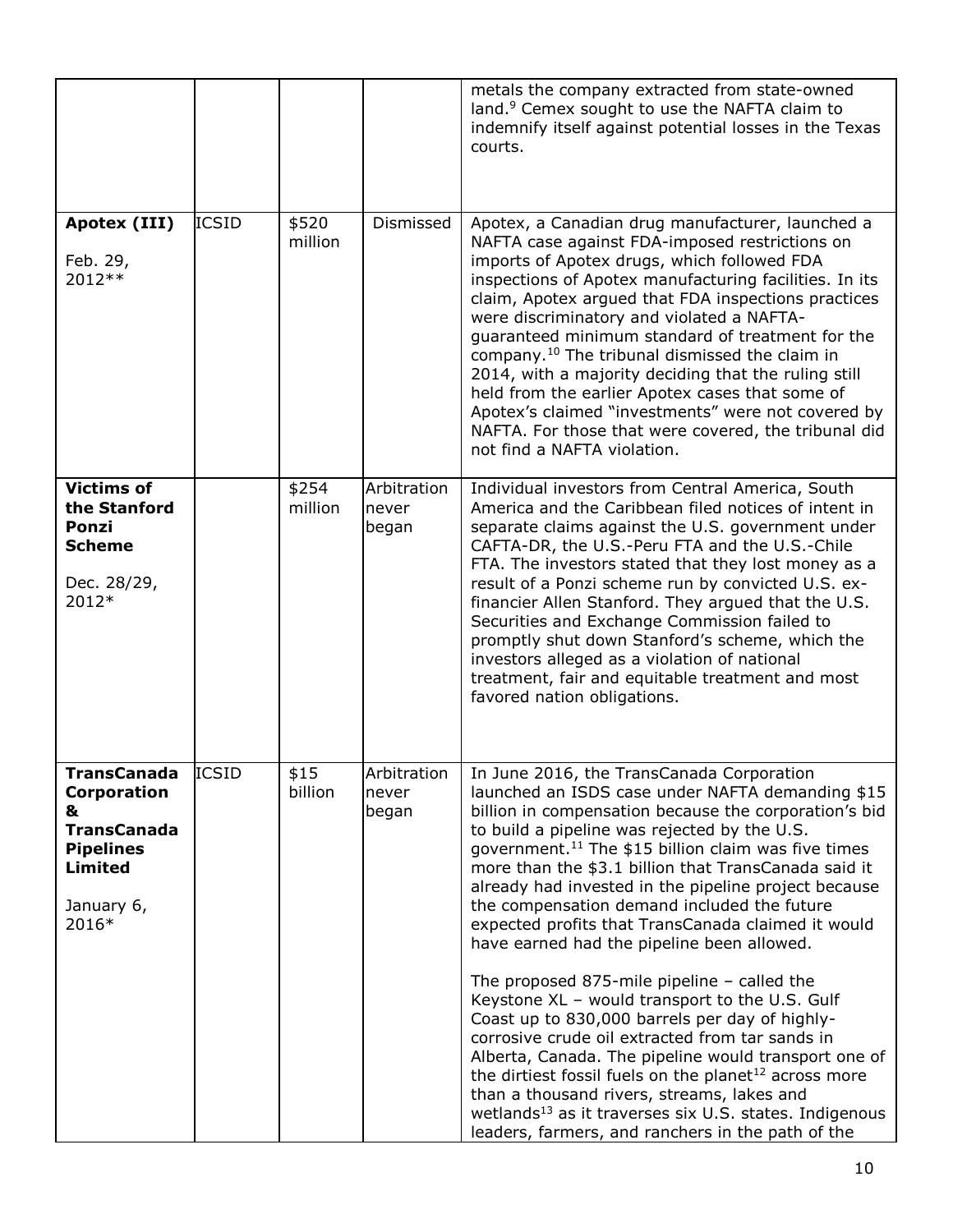|  |  | project stressed that a spill from the pipeline would<br>threaten their lands and livelihoods. <sup>14</sup> Their concerns<br>were bolstered by environmental and health experts<br>who provided evidence during the course of various<br>federal and state reviews of the project about how<br>tar sands oil development in Alberta, Canada<br>already has devastated the land and water of<br>Canadian First Nations communities, released toxic<br>chemicals that poisoned and sickened these<br>communities <sup>15</sup> and threatened local species of fish<br>and wildlife. <sup>16</sup> The pipeline also raises significant<br>concerns with respect to its climate impacts. If the<br>pipeline were completed, it would create new<br>demand for intensified carbon-intensive tar sands<br>extraction and processing as the purpose of the<br>pipeline was to transport the tar-sands oil to U.S.<br>Gulf Coast refineries for processing so finished<br>product could be exported into the global market. <sup>17</sup> |
|--|--|---------------------------------------------------------------------------------------------------------------------------------------------------------------------------------------------------------------------------------------------------------------------------------------------------------------------------------------------------------------------------------------------------------------------------------------------------------------------------------------------------------------------------------------------------------------------------------------------------------------------------------------------------------------------------------------------------------------------------------------------------------------------------------------------------------------------------------------------------------------------------------------------------------------------------------------------------------------------------------------------------------------------------------------|
|  |  | The November 2015 decision by the U.S.<br>government not to approve the pipeline project<br>came after tens of thousands of citizens in the states<br>that would be affected and by environmental<br>activists nationwide had worked for six years to<br>demonstrate that the pipeline was not in the<br>national interest and would pose serious health and<br>environmental risks.                                                                                                                                                                                                                                                                                                                                                                                                                                                                                                                                                                                                                                                  |
|  |  | In January 2016, just two months after the U.S.<br>government's decision to reject the pipeline,<br>TransCanada filed notice of intent to start an ISDS<br>case under NAFTA. It simultaneously filed a U.S.<br>federal court case, claiming that the decision to<br>reject the pipeline was unconstitutional because only<br>Congress, not the president, has authority to make<br>such a decision. <sup>18</sup>                                                                                                                                                                                                                                                                                                                                                                                                                                                                                                                                                                                                                     |
|  |  | In its ISDS notice of arbitration, TransCanada<br>claimed the United States had violated four different<br>investor rights provided by NAFTA. First, it claimed<br>that the U.S. government violated the minimum<br>standard of treatment, arguing that the U.S.<br>government led TransCanada to develop "reasonable<br>expectations" that the Obama administration would<br>approve the pipeline, only to ultimately reject it. The<br>company noted that, while in 2010 the U.S. State<br>Department was "inclined" to approve the project,<br>subsequently "politicians and environmental activists<br>continued to assert that the pipeline would have<br>dire environmental consequences," which ultimately<br>led the Obama administration to reject it for<br>"symbolic reasons, not because of the merits." <sup>19</sup>                                                                                                                                                                                                    |
|  |  | TransCanada also alleged that disapproval of the<br>project violated the NAFTA investor protection<br>against indirect expropriation, arguing that the                                                                                                                                                                                                                                                                                                                                                                                                                                                                                                                                                                                                                                                                                                                                                                                                                                                                                |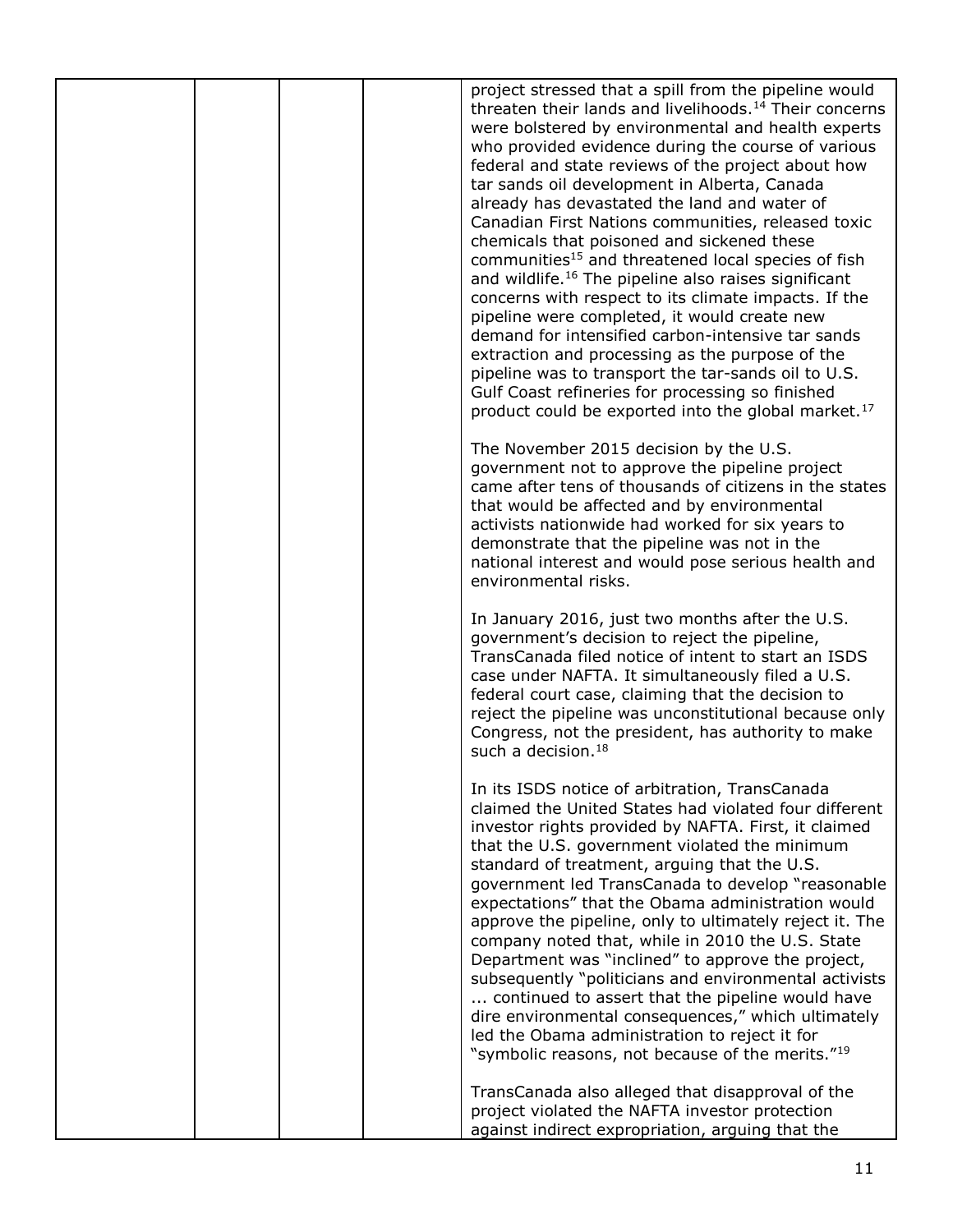| pipeline "substantially deprived" the company of its<br>investment in the project." TransCanada also<br>claimed violations of NAFTA's national treatment<br>standard, claiming that the United States treated<br>the Canadian firm worse than it treated U.S. firms,<br>and of NAFTA's "most-favored nation" standard,<br>claiming that the United States treated the Canadian<br>firm worse than other international pipeline firms.<br>These latter claims were lodged despite the fact that<br>no other company would be permitted to build the<br>pipeline.                                                                                                                                                                                                         |
|-------------------------------------------------------------------------------------------------------------------------------------------------------------------------------------------------------------------------------------------------------------------------------------------------------------------------------------------------------------------------------------------------------------------------------------------------------------------------------------------------------------------------------------------------------------------------------------------------------------------------------------------------------------------------------------------------------------------------------------------------------------------------|
| In his first week as president in January 2017,<br>Donald Trump signed an executive order inviting<br>TransCanada to submit a new application for the<br>pipeline's construction. ISDS rules permitted<br>TransCanada to continue to pursue compensation<br>via ISDS for lost revenue it claims was caused by<br>the project's delay even after receiving a permit.<br>However, on February 28, 2017, the company<br>suspended its case for 30 days, which coincided<br>precisely with the time period by which the U.S.<br>State Department was to make a final decision on<br>the new permit application. <sup>20</sup>                                                                                                                                               |
| During that 30 day period, on March 4, 2017, the<br>White House clarified that a previous Trump<br>executive order calling for pipelines to be<br>constructed with American-made steel and pipe<br>would not apply to the Keystone XL. <sup>21</sup> Shortly<br>thereafter, the State Department issued the<br>permit. <sup>22</sup> TransCanada then announced that it would<br>discontinue its NAFTA ISDS case. <sup>23</sup> Various news<br>outlets reported that close observers suspected that<br>the quick permit approval and the Buy American<br>steel/pipe waiver that blessed TransCanada's use of<br>foreign steel and piping were likely the "settlement"<br>price extracted from the Trump administration by<br>TransCanada for dropping its NAFTA claim. |

# **NAFTA Cases & Claims Against Canada**

| <b>Signa</b>      | \$36.7<br>million | Withdrawn | Signa, a Mexican generic drug manufacturer,<br>launched a claim against a Canadian patent law                                                                                                                                                                                                                                                                      |
|-------------------|-------------------|-----------|--------------------------------------------------------------------------------------------------------------------------------------------------------------------------------------------------------------------------------------------------------------------------------------------------------------------------------------------------------------------|
| March 4,<br>1996* |                   |           | that prevented the company from manufacturing a<br>generic form of the antibiotic CIPRO. The company<br>claimed that Canadian law allowed Bayer, the<br>owner of the CIPRO patent, to block the generic<br>manufacture of CIPRO without requiring any<br>preliminary judicial consideration of the contested<br>patent. Signa alleged this as a violation of NAFTA |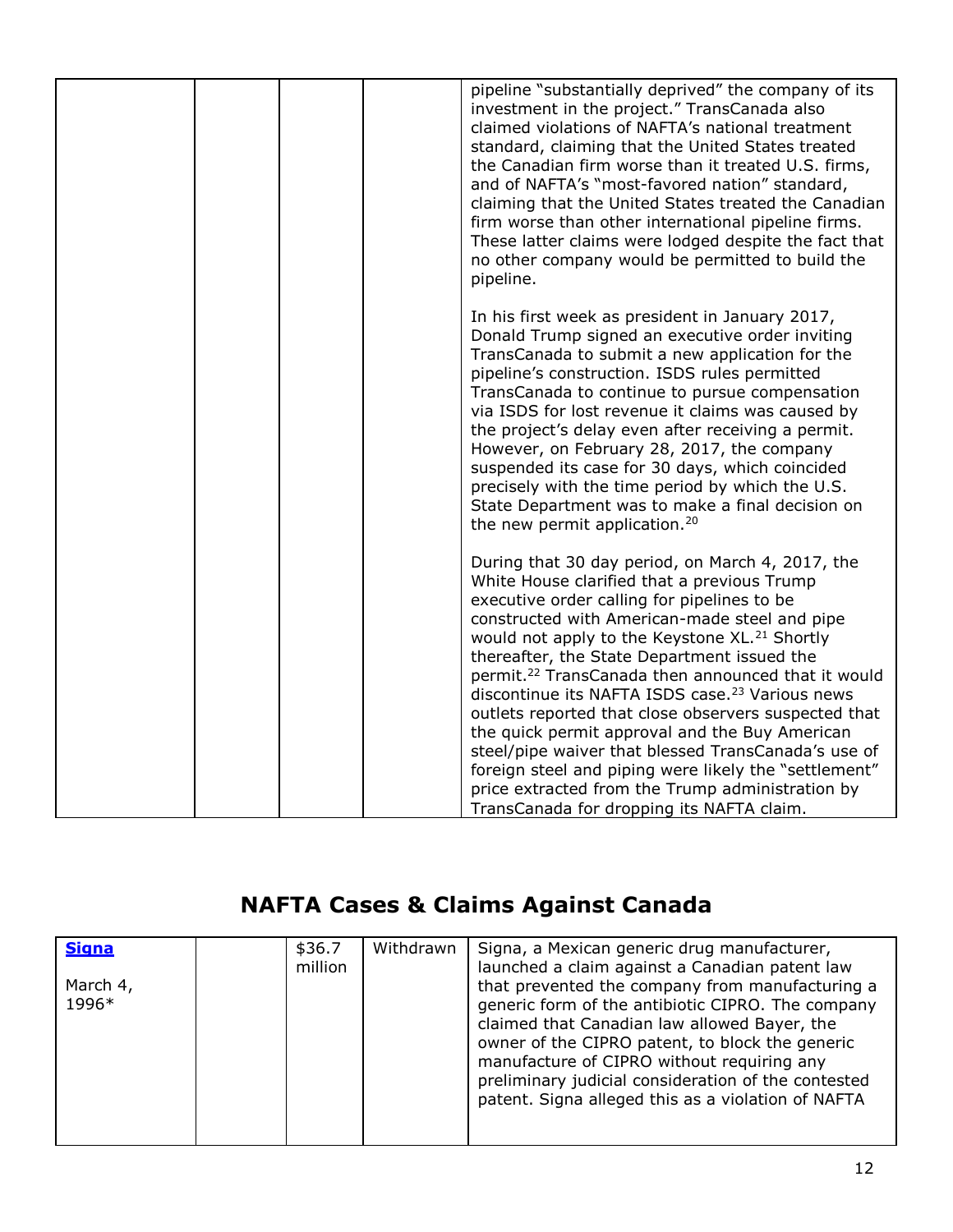|                                 |                 |                  |                                                  | rules against minimum standard of treatment and<br>expropriation, though arbitration never began.<br>For more information, see:<br>www.citizen.org/documents/NAFTAReport Final.pdf                                                                                                                                                                                                                                                                                                                                                                                                                                                                                                                                                                                                                                                                                                                                                                                                                                                                                                                                                                                                                   |
|---------------------------------|-----------------|------------------|--------------------------------------------------|------------------------------------------------------------------------------------------------------------------------------------------------------------------------------------------------------------------------------------------------------------------------------------------------------------------------------------------------------------------------------------------------------------------------------------------------------------------------------------------------------------------------------------------------------------------------------------------------------------------------------------------------------------------------------------------------------------------------------------------------------------------------------------------------------------------------------------------------------------------------------------------------------------------------------------------------------------------------------------------------------------------------------------------------------------------------------------------------------------------------------------------------------------------------------------------------------|
|                                 |                 |                  |                                                  |                                                                                                                                                                                                                                                                                                                                                                                                                                                                                                                                                                                                                                                                                                                                                                                                                                                                                                                                                                                                                                                                                                                                                                                                      |
| <b>Ethyl</b><br>April 14, 1997* | <b>UNCITRAL</b> | \$251<br>million | Settled;<br><b>Ethyl</b><br>win, \$13<br>million | Ethyl, a U.S. chemical company, launched an<br>investor-state case over a proposed Canadian ban<br>of MMT, a toxic gasoline additive used to improve<br>engine performance. MMT contains manganese $-$ a<br>known human neurotoxin. MMT is not used in most<br>countries, and is banned by the U.S. Environmental<br>Protection Agency in reformulated gasoline.<br>Canadian legislators were concerned about the<br>public health and environmental risk of MMT<br>emissions and about MMT's interference with<br>emission-control systems.                                                                                                                                                                                                                                                                                                                                                                                                                                                                                                                                                                                                                                                         |
|                                 |                 |                  |                                                  | Before the Canadian parliament even acted, Ethyl<br>filed its ISDS claim, arguing that the proposed law<br>would result in e a NAFTA-forbidden expropriation<br>of its assets. Given Ethyl had no production facility<br>in Canada, its expropriation claim focused on<br>NAFTA's obligations for governments to<br>compensate for actions "tantamount to"<br>expropriation.                                                                                                                                                                                                                                                                                                                                                                                                                                                                                                                                                                                                                                                                                                                                                                                                                         |
|                                 |                 |                  |                                                  | Canada argued that Ethyl did not have standing<br>under NAFTA to bring the challenge. First, at issue<br>was a ban on cross-border trade of a product made<br>in the United States, not a measure affecting an<br>Ethyl investment in Canada. (Canada noted that<br>Ethyl could try to persuade the U.S. government to<br>bring a state-state case.) Second, the law had not<br>been passed when the challenge was filed, thus<br>Canada argued that there was no "government<br>action" to challenge. But, a NAFTA tribunal rejected<br>Canada's objections in a 1998 jurisdictional decision<br>that paved the way for a ruling on the merits. Less<br>than a month later, the government announced<br>that it would settle with Ethyl. The settlement<br>terms required Canada to reverse the ban, post<br>advertising announcing MMT was safe and pay the<br>firm \$13 million in damages for the period the ban<br>had been in place and as well as tribunal cost and<br>all legal fees. Today Canada depends largely on<br>voluntary restrictions to reduce the presence of<br>MMT in gasoline. <sup>24</sup><br>For more information, see:<br>www.citizen.org/documents/NAFTAReport Final.pdf |
| <b>S.D. Myers</b>               | <b>UNCITRAL</b> | \$70.9           | <b>S.D.</b>                                      | S.D. Myers, a U.S. waste treatment company,                                                                                                                                                                                                                                                                                                                                                                                                                                                                                                                                                                                                                                                                                                                                                                                                                                                                                                                                                                                                                                                                                                                                                          |
| July 22, 1998*                  |                 | million          | <b>Myers</b>                                     | challenged a Canadian ban on the export of a<br>hazardous waste called polychlorinated biphenyls<br>(PCB). Canada enacted the ban to comply with its                                                                                                                                                                                                                                                                                                                                                                                                                                                                                                                                                                                                                                                                                                                                                                                                                                                                                                                                                                                                                                                 |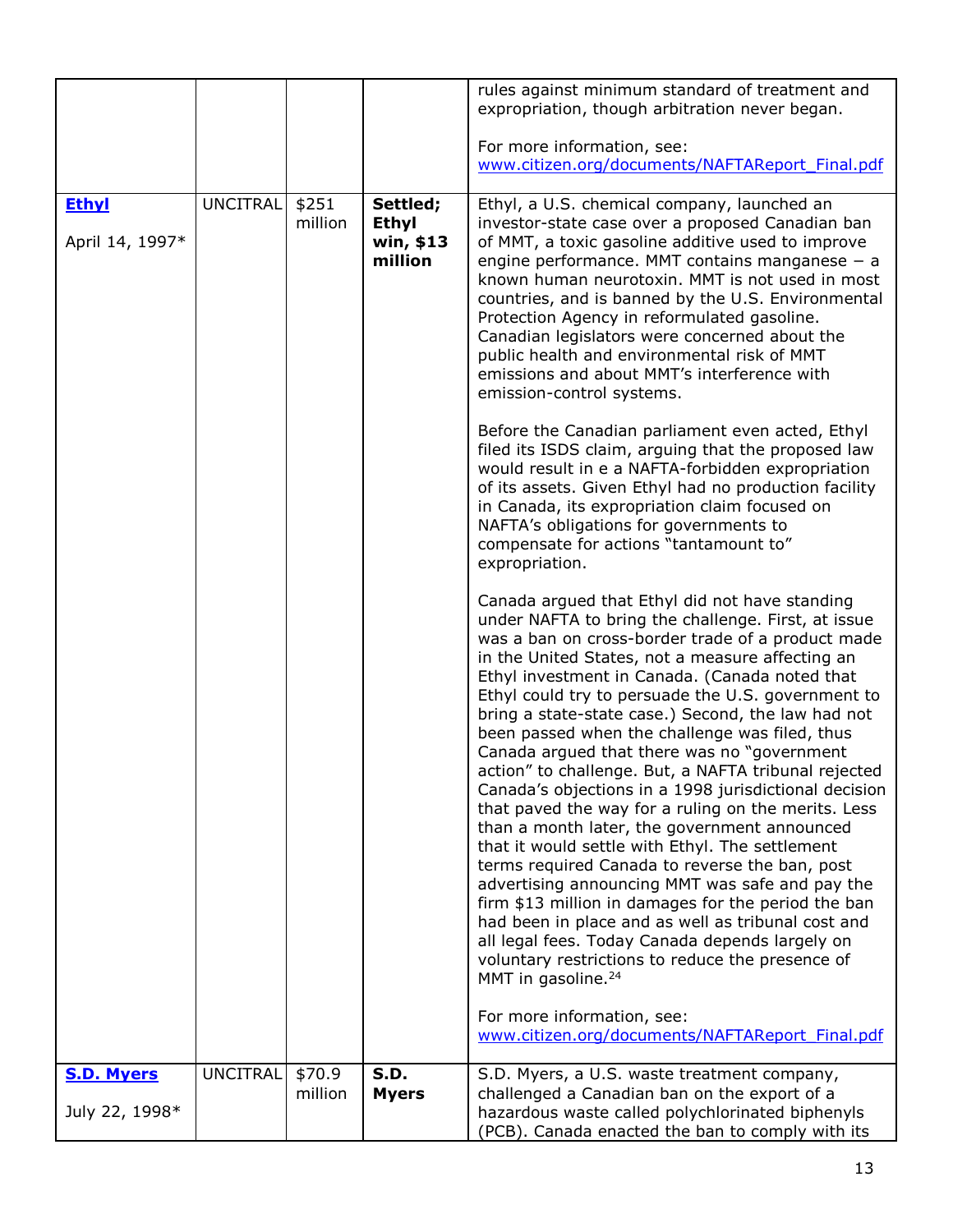| Oct. 30,<br>1998 **                                               |                 |                    | win, \$5.5<br>million<br>$(*3.8)$<br>million $+$<br>\$1.7<br>million<br>interest) | obligations a multilateral environmental treaty, the<br>Basel Convention, encouraging domestic treatment<br>of toxic waste. The U.S. Environmental Protection<br>Agency (EPA) has determined that PCBs are<br>harmful to humans and toxic to the environment.<br>S.D. Myers argued that the ban constituted<br>disguised discrimination in violation of NAFTA's fair<br>and equitable treatment obligation and was<br>"tantamount to an expropriation."<br>A tribunal dismissed S.D. Myers' claim of<br>expropriation, but upheld claims of discrimination<br>and deemed the export ban as a violation of the<br>minimum standard of treatment foreign investors<br>must be provided under NAFTA, because it limited<br>S.D. Myers' plan to treat the waste in Ohio. The<br>panel also stated that a foreign firm's "market<br>share" in another country could be considered a<br>NAFTA-protected investment.<br>A Canadian Federal Court dismissed Canada's<br>petition to have the decision overturned, finding<br>that any jurisdictional claims were barred from<br>being raised since they had not been raised in the<br>NAFTA claim, and that upholding the tribunal award<br>would not violate Canadian "public policy" as<br>Canada had argued.<br>For more information, see: |
|-------------------------------------------------------------------|-----------------|--------------------|-----------------------------------------------------------------------------------|---------------------------------------------------------------------------------------------------------------------------------------------------------------------------------------------------------------------------------------------------------------------------------------------------------------------------------------------------------------------------------------------------------------------------------------------------------------------------------------------------------------------------------------------------------------------------------------------------------------------------------------------------------------------------------------------------------------------------------------------------------------------------------------------------------------------------------------------------------------------------------------------------------------------------------------------------------------------------------------------------------------------------------------------------------------------------------------------------------------------------------------------------------------------------------------------------------------------------------------------------------------------------------------|
| <b>Sun Belt</b><br>Dec. 2, 1998*<br>Oct. 12,<br>1999 **           |                 | \$33.7<br>million  | Arbitration<br>never<br>began                                                     | www.citizen.org/documents/NAFTAReport Final.pdf<br>Sun Belt, a U.S. bulk water importer/exporter,<br>challenged a British Columbia bulk water export<br>moratorium. Public protests had forced the<br>moratorium, as many Canadians were concerned<br>that if Canadian provinces mass-exported water it<br>would begin to be treated as a commodity under<br>NAFTA, making it difficult for Canada to limit water<br>withdrawals from the Great Lakes. In its notice of<br>intent to launch a NAFTA dispute, the U.S. company<br>argued that the popularly-pushed water export<br>moratorium was discriminatory and violated the<br>company's entitlement to a minimum standard of<br>treatment under NAFTA.<br>For more information, see:<br>www.citizen.org/documents/NAFTAReport Final.pdf                                                                                                                                                                                                                                                                                                                                                                                                                                                                                         |
| Pope &<br><b>Talbot</b><br>Dec. 24, 1999*<br>March 25,<br>1999 ** | <b>UNCITRAL</b> | \$507.5<br>million | P&T win,<br>\$0.5<br>million<br>(\$0.46)<br>million $+$<br>\$0.04                 | Pope & Talbot, a U.S. timber company with<br>operations in British Columbia, challenged Canadian<br>implementation of the 1996 U.S.-Canada Softwood<br>Lumber Agreement. Pope & Talbot claimed that<br>quotas on duty-free imports of Canadian timber<br>into the United States violated NAFTA national<br>treatment and minimum standard of treatment<br>guarantees, and constituted expropriation. The                                                                                                                                                                                                                                                                                                                                                                                                                                                                                                                                                                                                                                                                                                                                                                                                                                                                              |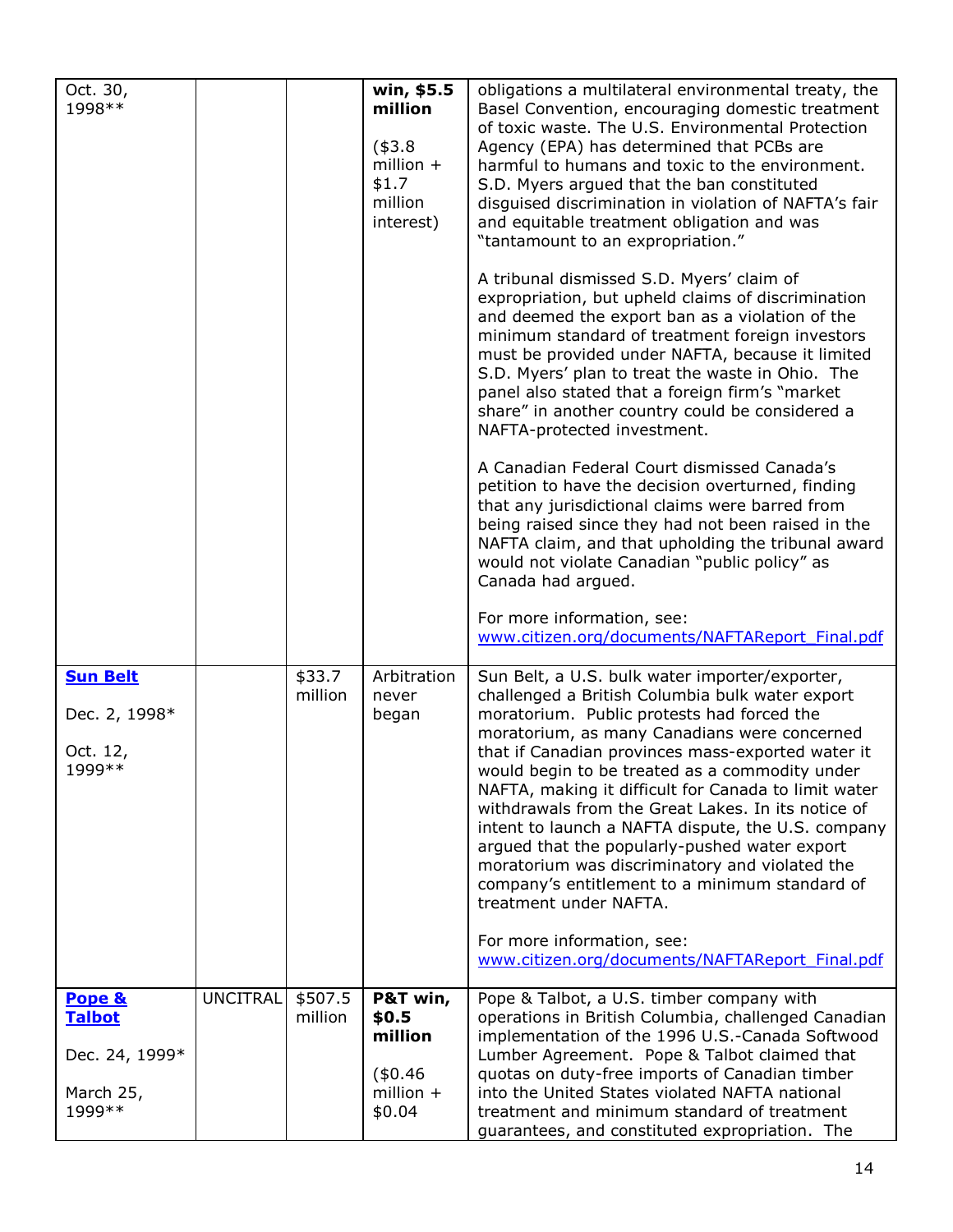|                                        |                 |                  | million<br>interest) | U.S. and Canadian governments had agreed on the<br>quotas to avert a trade war over U.S. industry<br>complaints that Canada was unfairly subsidizing<br>logging companies. Although the company was<br>treated in the same manner as similar companies in<br>British Columbia, it pointed to logging companies in<br>other provinces not subject to the quota to support<br>its allegation of discrimination.<br>A NAFTA tribunal dismissed the company's claims<br>of expropriation and discrimination, but held that,<br>even though Canada reasonably implemented the<br>lumber agreement, the allegedly rude behavior of<br>Canadian government officials seeking to verify<br>Pope & Talbot's compliance constituted a violation<br>of the minimum standard of treatment required by<br>NAFTA for foreign investors. The panel also stated<br>that a foreign firm's "market access" in another<br>country could be considered a NAFTA-protected<br>investment.<br>For more information, see:<br>www.citizen.org/documents/NAFTAReport Final.pdf |
|----------------------------------------|-----------------|------------------|----------------------|------------------------------------------------------------------------------------------------------------------------------------------------------------------------------------------------------------------------------------------------------------------------------------------------------------------------------------------------------------------------------------------------------------------------------------------------------------------------------------------------------------------------------------------------------------------------------------------------------------------------------------------------------------------------------------------------------------------------------------------------------------------------------------------------------------------------------------------------------------------------------------------------------------------------------------------------------------------------------------------------------------------------------------------------------|
| <b>United Parcel</b><br><b>Service</b> | <b>UNCITRAL</b> | \$160<br>million | Dismissed            | UPS, the world's largest package delivery company,<br>claimed that the Canadian post office's parcel                                                                                                                                                                                                                                                                                                                                                                                                                                                                                                                                                                                                                                                                                                                                                                                                                                                                                                                                                 |
| Jan. 19, 2000*                         |                 |                  |                      | delivery service was unfairly subsidized by virtue of<br>being part of the public postal service - Canada                                                                                                                                                                                                                                                                                                                                                                                                                                                                                                                                                                                                                                                                                                                                                                                                                                                                                                                                            |
| April 19,                              |                 |                  |                      | Post. As the first NAFTA case against a public<br>service (and since mail delivery is a publicly-owned                                                                                                                                                                                                                                                                                                                                                                                                                                                                                                                                                                                                                                                                                                                                                                                                                                                                                                                                               |
| 1999 **                                |                 |                  |                      | service in numerous countries), the case was<br>closely watched and included amici briefs submitted<br>by the Canadian Union of Postal Employees and<br>other citizen groups.                                                                                                                                                                                                                                                                                                                                                                                                                                                                                                                                                                                                                                                                                                                                                                                                                                                                        |
|                                        |                 |                  |                      | UPS's claims were dismissed. A tribunal concluded<br>that key NAFTA rules concerning competition policy                                                                                                                                                                                                                                                                                                                                                                                                                                                                                                                                                                                                                                                                                                                                                                                                                                                                                                                                              |
|                                        |                 |                  |                      | could not be invoked because UPS was<br>inappropriately framing Canada Post as a "party" to                                                                                                                                                                                                                                                                                                                                                                                                                                                                                                                                                                                                                                                                                                                                                                                                                                                                                                                                                          |
|                                        |                 |                  |                      | Chapter 11. In addressing whether Canada's<br>treatment of UPS comported with customary                                                                                                                                                                                                                                                                                                                                                                                                                                                                                                                                                                                                                                                                                                                                                                                                                                                                                                                                                              |
|                                        |                 |                  |                      | international law, the tribunal found that there was<br>no customary international law prohibiting or                                                                                                                                                                                                                                                                                                                                                                                                                                                                                                                                                                                                                                                                                                                                                                                                                                                                                                                                                |
|                                        |                 |                  |                      | regulating anticompetitive behavior. A lengthy<br>dissenting opinion was filed by one tribunalist,<br>indicating that a similar case could generate a very<br>different result.                                                                                                                                                                                                                                                                                                                                                                                                                                                                                                                                                                                                                                                                                                                                                                                                                                                                      |
|                                        |                 |                  |                      | For more information, see:<br>www.citizen.org/documents/NAFTAReport Final.pdf                                                                                                                                                                                                                                                                                                                                                                                                                                                                                                                                                                                                                                                                                                                                                                                                                                                                                                                                                                        |
| <b>Ketcham and</b><br><b>Tysa</b>      |                 | \$30<br>million  | Withdrawn            | Several U.S. softwood lumber firms challenged<br>Canadian implementation of a 1996 Softwood                                                                                                                                                                                                                                                                                                                                                                                                                                                                                                                                                                                                                                                                                                                                                                                                                                                                                                                                                          |
| <b>Investments</b>                     |                 |                  |                      | Lumber Agreement. The firms claimed that Canada<br>gave higher quotas to domestic firms than to the<br>firms' Canadian subsidiaries, and that this                                                                                                                                                                                                                                                                                                                                                                                                                                                                                                                                                                                                                                                                                                                                                                                                                                                                                                   |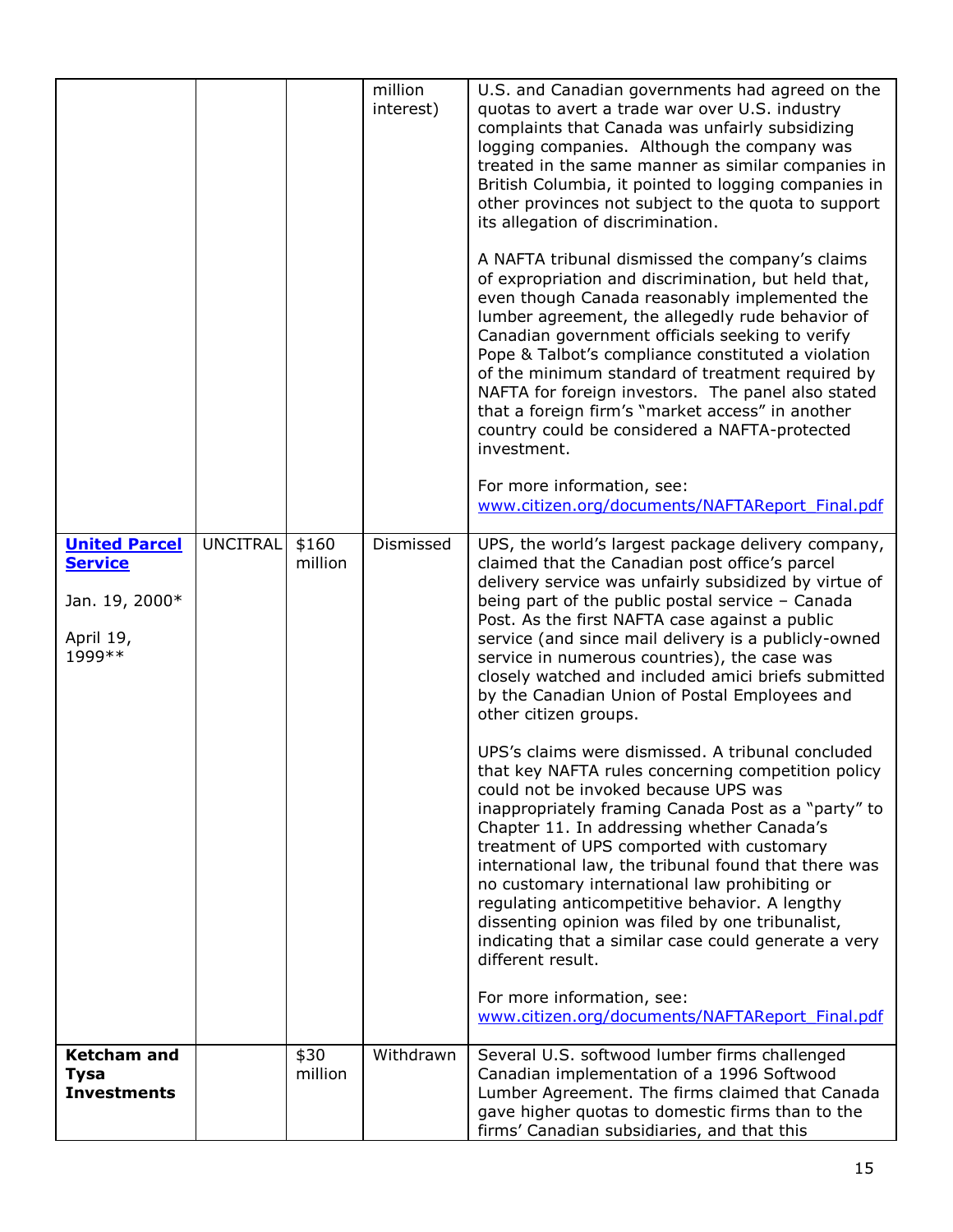| Dec. 22,<br>2000*                                                                                        |                 |                             |                               | constituted expropriation and a breach of national<br>treatment and minimum standard of treatment<br>provisions.                                                                                                                                                                                                                                                                                                                                                                                                                                                                                                                                                                                                                                                                                                                                                                                                                                                                                                                                                                                                                                                                                                                                                                                                                                                                            |
|----------------------------------------------------------------------------------------------------------|-----------------|-----------------------------|-------------------------------|---------------------------------------------------------------------------------------------------------------------------------------------------------------------------------------------------------------------------------------------------------------------------------------------------------------------------------------------------------------------------------------------------------------------------------------------------------------------------------------------------------------------------------------------------------------------------------------------------------------------------------------------------------------------------------------------------------------------------------------------------------------------------------------------------------------------------------------------------------------------------------------------------------------------------------------------------------------------------------------------------------------------------------------------------------------------------------------------------------------------------------------------------------------------------------------------------------------------------------------------------------------------------------------------------------------------------------------------------------------------------------------------|
| <b>Trammell</b><br><b>Crow</b><br>Sept. 7, 2001*                                                         |                 | \$32<br>million             | Withdrawn                     | Trammell Crow, a U.S. real estate company, filed<br>notice of its intent to launch a NAFTA claim over<br>alleged discrimination in Canada Post's bidding<br>processes. The company claimed that the Canadian<br>government skirted a competitive bidding process<br>and extended an old contract to manage post<br>facilities after the company had spent time and<br>money preparing a bid for a new contract.<br>For more information, see:<br>www.citizen.org/documents/NAFTAReport Final.pdf                                                                                                                                                                                                                                                                                                                                                                                                                                                                                                                                                                                                                                                                                                                                                                                                                                                                                            |
| Crompton/<br><b>Chemtura</b><br>Original notice<br>of claim dated<br>Nov. 6, 2001*<br>Feb. 10,<br>2005** | <b>UNCITRAL</b> | \$100<br>million            | Dismissed                     | Crompton, a U.S. chemical company and producer<br>of pesticide lindane - a hazardous persistent<br>organic pollutant - challenged a voluntary<br>agreement between manufacturers and the<br>Canadian government to restrict production of the<br>pesticide. Beginning in 1998, the Canadian<br>Pesticide Management Regulatory Agency (PMRA)<br>and canola growers represented by the Canadian<br>Canola Council organized companies to voluntarily<br>phase out the production of lindane for canola. The<br>U.S. EPA had been reviewing lindane as a<br>suspected toxin for years before Crompton filed its<br>notice of arbitration. In the year after Crompton<br>launched its NAFTA claim against Canada for<br>voluntary restrictions on lindane, the EPA banned<br>its use as a pesticide in the U.S.<br>When threatening a NAFTA claim, Crompton -<br>which later merged with another company to<br>become the Chemtura Corporation - argued that<br>the voluntary phase-out program violated NAFTA<br>provisions against discrimination, performance<br>requirements and expropriation, and failed to<br>provide the company a minimum standard of<br>treatment. In August 2010, the tribunal ruled<br>against the company, in part because the<br>company's own actions helped initiate the ban.<br>For more information, see:<br>www.citizen.org/documents/NAFTAReport Final.pdf |
| Albert J.<br><b>Connolly</b><br>Feb. 19, 2004*                                                           |                 | <b>Not</b><br>availab<br>le | Arbitration<br>never<br>began | Albert J. Connolly, a U.S. investor, claimed that real<br>estate he owned in Canada was expropriated by the<br>province of Ontario for the purpose of building a<br>park as part of Ontario's Living Legacy Program.<br>For more information, see:<br>www.citizen.org/documents/NAFTAReport Final.pdf                                                                                                                                                                                                                                                                                                                                                                                                                                                                                                                                                                                                                                                                                                                                                                                                                                                                                                                                                                                                                                                                                       |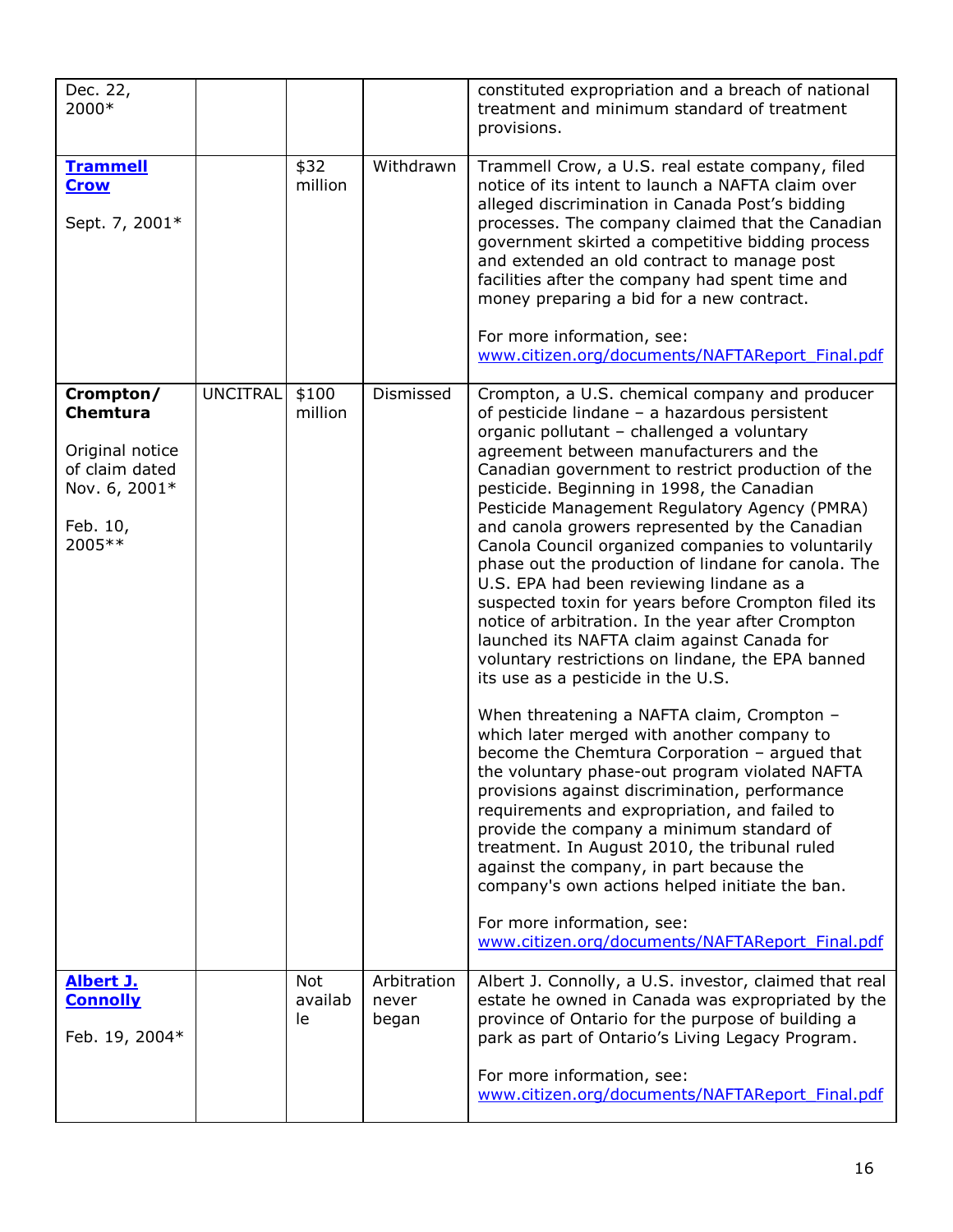| <b>Contractual</b><br><b>Obligations</b><br>June 15,<br>2004*                          |                 | \$20<br>million    | Arbitration<br>never<br>began             | Contractual Obligations, a U.S. animation<br>production company, challenged as a NAFTA<br>violation Canadian federal tax credits that were<br>only available to Canadian firms employing<br>Canadian citizens and residents.                                                                                                                                                                                                                                                                                                                                                                                                                                                                                                                                                                                                                                |
|----------------------------------------------------------------------------------------|-----------------|--------------------|-------------------------------------------|-------------------------------------------------------------------------------------------------------------------------------------------------------------------------------------------------------------------------------------------------------------------------------------------------------------------------------------------------------------------------------------------------------------------------------------------------------------------------------------------------------------------------------------------------------------------------------------------------------------------------------------------------------------------------------------------------------------------------------------------------------------------------------------------------------------------------------------------------------------|
| <b>Peter Pesic</b><br>July 2005*                                                       |                 |                    | Withdrawn                                 | Peter Pesic, a U.S. investor, claimed that a<br>Canadian decision not to extend a work visa<br>impaired his investment in Canada.                                                                                                                                                                                                                                                                                                                                                                                                                                                                                                                                                                                                                                                                                                                           |
| <b>Great Lake</b><br><b>Farms</b><br>Feb. 28, 2006*<br>June 5,<br>2006**               | UNCITRAL        | \$78<br>million    | Arbitration<br>never<br>began             | A U.S. agribusiness challenged Canadian provincial<br>and federal restrictions on the exportation of milk<br>to the U.S. The company alleged violation of<br>NAFTA's most favored nation rule, minimum<br>standard of treatment rule, expropriation<br>prohibition, and rules on monopolies and state<br>enterprises.                                                                                                                                                                                                                                                                                                                                                                                                                                                                                                                                       |
| <b>Merrill and</b><br><b>Ring Forestry</b><br>Sept. 25,<br>2006*<br>Dec. 27,<br>2006** | <b>UNCITRAL</b> | \$51.2<br>million  | Dismissed                                 | Merrill and Ring Forestry, a U.S. forestry firm,<br>challenged Canadian federal and provincial<br>regulations restricting the export of raw logs.<br>Numerous labor groups petitioned to submit amici<br>briefs in the case, seeking to maintain and<br>strengthen Canada's raw log export controls at both<br>the provincial and federal levels. They stated that<br>such NAFTA claims could lead to the abandonment<br>of log export controls which they deem essential to<br>the continued employment of tens of thousands of<br>Canadian workers. Merrill and Ring Forestry argued<br>that the export regulations violated NAFTA national<br>treatment and minimum standard of treatment<br>provisions.<br>A tribunal ruled against Merrill and Ring Forestry,<br>but ordered Canada to pay half of arbitration costs,<br>amounting to about \$500,000. |
| V. G. Gallo<br>Oct. 12, 2006*<br>March 30,<br>2007**                                   | <b>UNCITRAL</b> | \$355.1<br>million | Dismissed                                 | Gallo, a U.S. citizen, owned a company that bought<br>a decommissioned open-pit iron ore mine in<br>Northern Ontario. He challenged a 2004 decision by<br>the newly-elected Ontario government to block a<br>proposed landfill on the site. Gallo claimed this<br>decision was "tantamount to an expropriation" and<br>deprived Gallo of a minimum standard of treatment<br>under NAFTA.<br>A tribunal ruled that Gallo did not have ownership<br>of the mine at the time of the alleged infraction,<br>but ruled that Canada still had to cover its own<br>legal fees. $25$                                                                                                                                                                                                                                                                                |
| (Exxon)<br><b>Mobil</b><br><b>Investments</b>                                          | <b>ICSID</b>    | \$59.1<br>million  | <b>Mobil and</b><br><b>Murphy</b><br>win, | U.S. firms Mobil and Murphy Oil challenged the<br>Canada-Newfoundland and Labrador (NL) Offshore<br>Petroleum Board's "Guidelines for Research and<br>Development Expenditures" as NAFTA-forbidden<br>performance requirements. When NAFTA was                                                                                                                                                                                                                                                                                                                                                                                                                                                                                                                                                                                                              |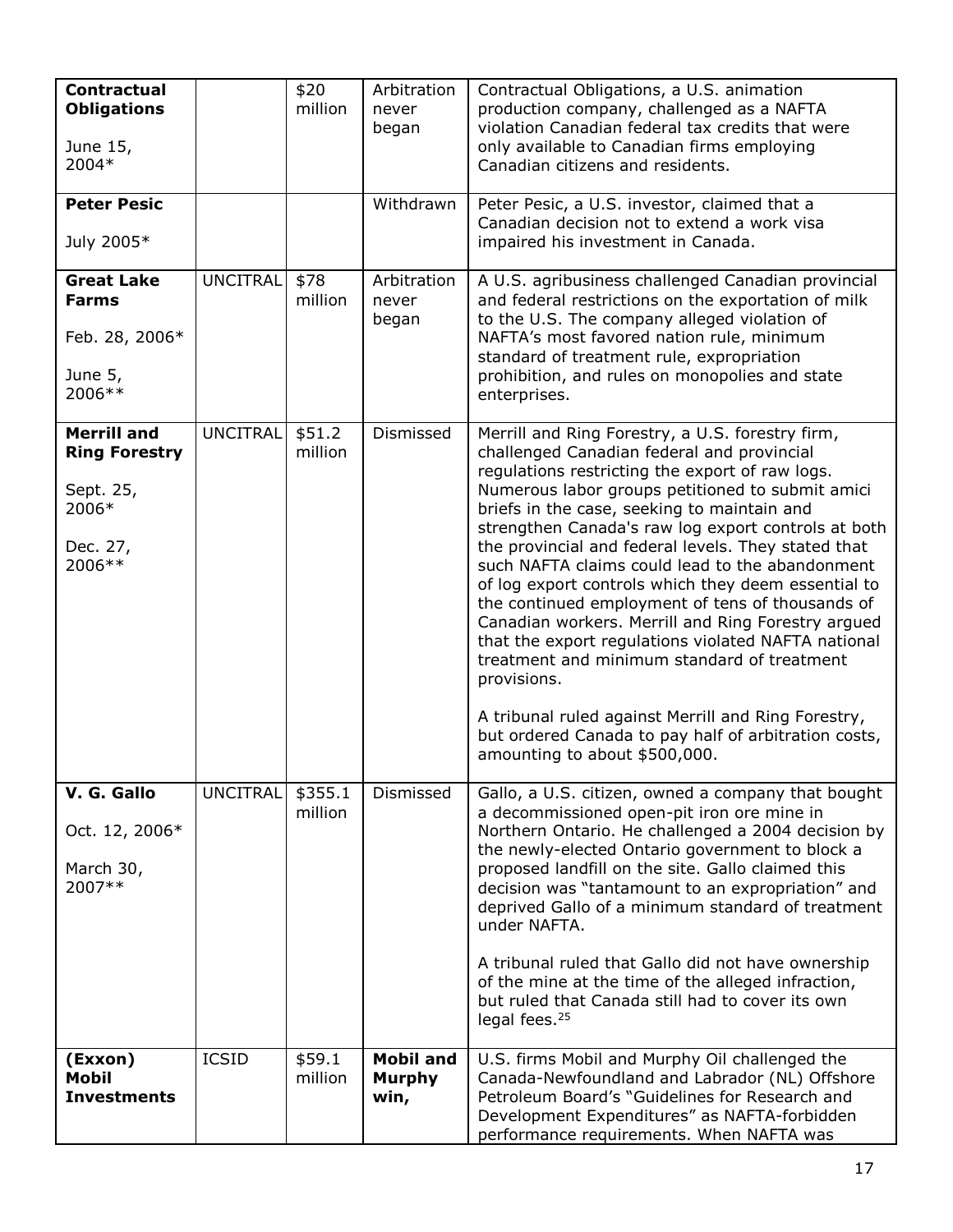| and Murphy<br>Oil<br>Aug. 2, 2007*<br>Nov. 1,<br>2007** |                  | \$13.9<br>million<br>(plus<br>interest) | negotiated, Canada had taken a reservation for<br>imposition of performance requirements on<br>investors in its oil sector. The reservation<br>specifically listed several provincial-federal boards,<br>including the Canada-NL board, and the laws under<br>which the boards and conditions for investment are<br>established. The Canada-NL board requires firms<br>involved in the offshore oilfields to submit<br>"benefits" plans to comply with a requirement that<br>firms invest in research and development as well as<br>worker training. A series of guidelines specifying<br>the amount and types of R&D and worker training<br>required of firms had been issued starting in the<br>late 1980s.<br>In their ISDS claim, Mobil and Murphy claim that<br>the 2004 version of the guidelines constituted<br>NAFTA-forbidden performance requirements<br>because relative to past guidelines, they would<br>result in the firms spending more money and were<br>more specific about the forms of R&D and training<br>that would meet the firms' obligations. Canada<br>countered that R&D and worker training<br>requirements were not even on the list of NAFTA-<br>prohibited performance requirements, but that had<br>they been, Canada had taken a broad reservation<br>to exclude application of the relevant NAFTA<br>obligation to the relevant government board's<br>activities. The majority of the panel rejected<br>Canada's arguments and in 2012 issued a ruling in<br>favor of Mobil and Murphy Oil. One tribunalist<br>dissented, noting that Canada had negotiated for a<br>reservation allowing the very policies being<br>challenged. However, ISDS rulings require only a<br>majority of the tribunal, and the ISDS regime<br>provided Canada no right to appeal the merit. The<br>majority then ordered Canada to pay the oil<br>corporations more than \$13 million, plus interest. |
|---------------------------------------------------------|------------------|-----------------------------------------|---------------------------------------------------------------------------------------------------------------------------------------------------------------------------------------------------------------------------------------------------------------------------------------------------------------------------------------------------------------------------------------------------------------------------------------------------------------------------------------------------------------------------------------------------------------------------------------------------------------------------------------------------------------------------------------------------------------------------------------------------------------------------------------------------------------------------------------------------------------------------------------------------------------------------------------------------------------------------------------------------------------------------------------------------------------------------------------------------------------------------------------------------------------------------------------------------------------------------------------------------------------------------------------------------------------------------------------------------------------------------------------------------------------------------------------------------------------------------------------------------------------------------------------------------------------------------------------------------------------------------------------------------------------------------------------------------------------------------------------------------------------------------------------------------------------------------------------------------------------------------------------------------------------------|
| <b>Marvin</b><br>Gottlieb et.al.<br>Oct. 30, 2007*      | \$6.5<br>million | Arbitration<br>never<br>began           | Marvin Gottlieb and other foreign investors<br>challenged an increase in Canadian taxation of<br>income trusts - legal structures commonly used by<br>energy companies to reduce taxation. Concerned<br>about a declining corporate tax base, Canada<br>changed the manner in which income trusts were<br>taxed in 2006. Investors alleged that this change<br>effectively eliminated the income trust model as an<br>investment option and caused "massive<br>destruction" to their holdings.<br>An exchange of letters between the U.S. and<br>Canadian tax agencies confirmed that the investors'<br>claim of NAFTA-prohibited expropriation could not<br>proceed. However, this determination did not affect<br>the investors' claims that the new tax policy                                                                                                                                                                                                                                                                                                                                                                                                                                                                                                                                                                                                                                                                                                                                                                                                                                                                                                                                                                                                                                                                                                                                                   |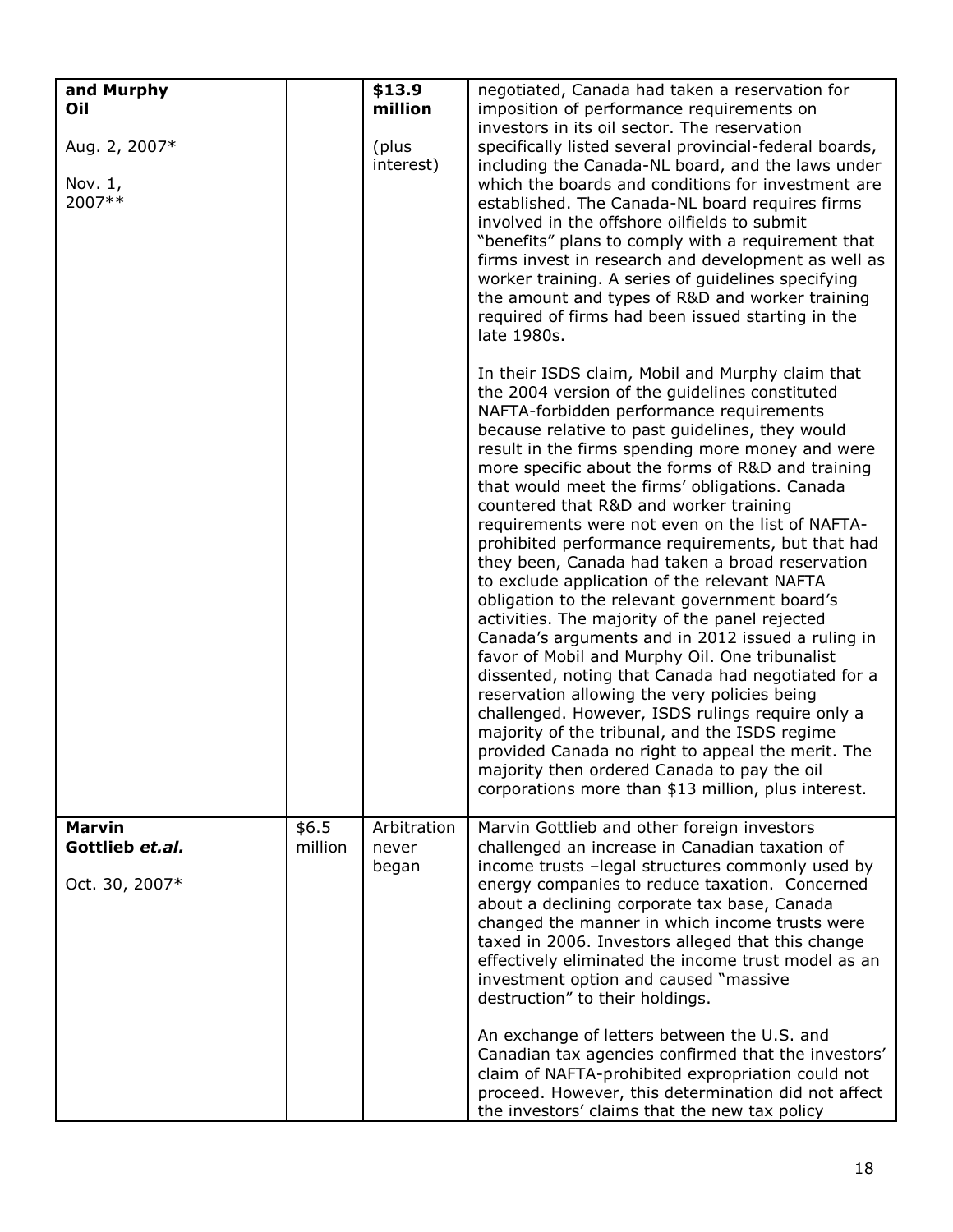|                                                                  |                 |                  |                                                                   | violated NAFTA's national treatment, most favored<br>nation and fair and equitable treatment obligations.                                                                                                                                                                                                                                                                                                                                                                                                                                                                                                                                                                                                                                                                                                                                                                                                                                                                                                                                                                                                                                                                                                                                                                                                                                                                                    |
|------------------------------------------------------------------|-----------------|------------------|-------------------------------------------------------------------|----------------------------------------------------------------------------------------------------------------------------------------------------------------------------------------------------------------------------------------------------------------------------------------------------------------------------------------------------------------------------------------------------------------------------------------------------------------------------------------------------------------------------------------------------------------------------------------------------------------------------------------------------------------------------------------------------------------------------------------------------------------------------------------------------------------------------------------------------------------------------------------------------------------------------------------------------------------------------------------------------------------------------------------------------------------------------------------------------------------------------------------------------------------------------------------------------------------------------------------------------------------------------------------------------------------------------------------------------------------------------------------------|
| Clayton/<br><b>Bilcon</b><br>Feb. 5, 2008*<br>May 26,<br>2008 ** | <b>UNCITRAL</b> | \$443<br>million | Clayton/<br><b>Bilcon</b><br>win<br>(damages<br>still<br>pending) | Members of the U.S.-based Clayton family and a<br>corporation they control, Bilcon, challenged<br>environmental requirements affecting their plans to<br>open a large, open-pit blasting gravel quarry to<br>operate for 50 years on a pristine Nova Scotia bay<br>that is a tourist hub, salmon fishery and<br>endangered whale breeding ground and to build a<br>marine terminal to ship out the gravel. Federal and<br>provincial law required an environmental review.<br>The panel of experts conducting the review<br>recommended the permits be denied. The local<br>commercial fishing and tourism industries, Indian<br>tribes and residents raised human and marine<br>environment concerns during the review process.<br>Bilcon argued the review did not comply with<br>Canadian law, in part by giving too much weight to<br>community concerns. Rather than challenging it in<br>Canadian court, Bilcon went to ISDS. The firm<br>argued that the review was arbitrary, discriminatory<br>and unfair, and thus a breach of NAFTA's minimum<br>standard of treatment, national treatment and most<br>favored nation obligations. <sup>26</sup>                                                                                                                                                                                                                                  |
|                                                                  |                 |                  |                                                                   | In a March 2015 ruling, two of three tribunalists<br>ignored decades of clarifications by the three<br>NAFTA governments that ISDS tribunals may not<br>substitute their views for those of domestic<br>administrative or judicial bodies and decided the<br>review violated Canadian law. The tribunal majority<br>created an broad interpretation of the minimum<br>standard of treatment, invented obligations to<br>which no NAFTA signatory had agreed $-$ including<br>not to disappoint investors' expectations - and<br>ruled against Canada. <sup>27</sup> The third tribunalist issued<br>a dissent warning about the impropriety of an ISDS<br>tribunal substituting its judgement for that of a<br>Canadian federal court and ordering damages that<br>would not have been available had a Canadian<br>court found the law was violated. He called the<br>decision a serious "intrusion" into the "public policy<br>of the state" and warned that: "Once again, a chill<br>will be imposed on environmental review panels<br>which will be concerned not to give too much<br>weight to socio-economic considerations or other<br>considerations of the human environment in case<br>the result is a claim for damages under NAFTA<br>Chapter 11. In this respect, the decision of the<br>majority will be seen as a remarkable step<br>backwards in environmental protection."28 |
| Georgia Basin                                                    |                 | \$5<br>million   | Other                                                             | Georgia Basin is a limited partnership based in<br>Washington State that owns timber lands in British<br>Columbia. It alleged that Canada's export controls                                                                                                                                                                                                                                                                                                                                                                                                                                                                                                                                                                                                                                                                                                                                                                                                                                                                                                                                                                                                                                                                                                                                                                                                                                  |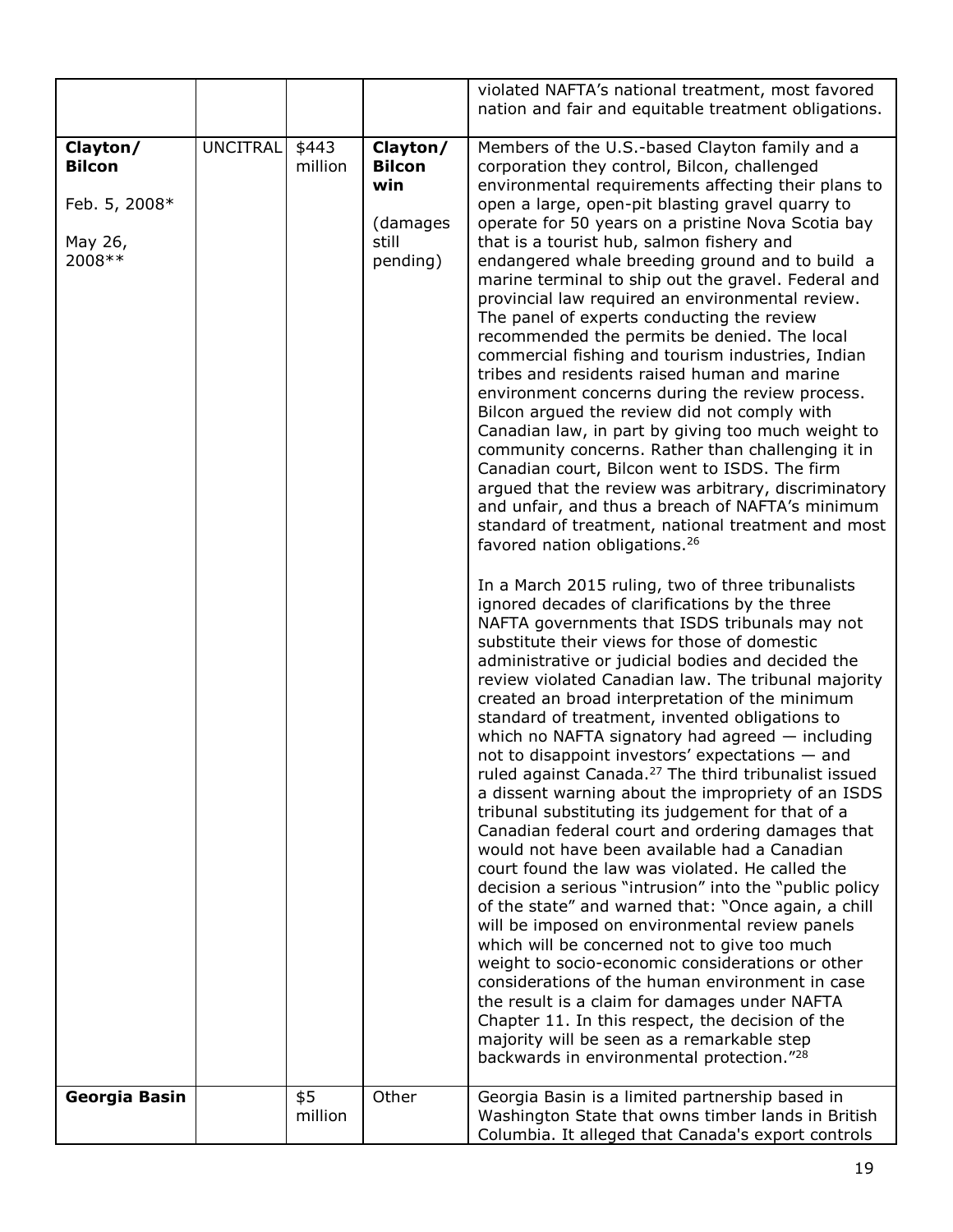| Feb. 5, 2008*<br><b>Centurion</b>                                         | <b>UNCITRAL</b> | \$160            | Terminated | on logs harvested from land in British Columbia<br>under federal jurisdiction violated Canada's NAFTA<br>obligations regarding expropriation, minimum<br>standard of treatment, discrimination, most favored<br>nation treatment and performance requirements. A<br>tribunal decided on January 31, 2008 to not allow<br>Georgia Basin to participate in the Merrill and Ring<br>Forestry hearings described above.<br>A U.S. citizen and his firm, Centurion Health                                                                                                                                                                                                                                                                                                                                                                                                                                                                                                                                                                                                                                                                                                                                                         |
|---------------------------------------------------------------------------|-----------------|------------------|------------|------------------------------------------------------------------------------------------------------------------------------------------------------------------------------------------------------------------------------------------------------------------------------------------------------------------------------------------------------------------------------------------------------------------------------------------------------------------------------------------------------------------------------------------------------------------------------------------------------------------------------------------------------------------------------------------------------------------------------------------------------------------------------------------------------------------------------------------------------------------------------------------------------------------------------------------------------------------------------------------------------------------------------------------------------------------------------------------------------------------------------------------------------------------------------------------------------------------------------|
| <b>Health</b><br>July 11, 2008*<br>Jan. 5, 2009 **                        |                 | million          |            | Corporation, challenged aspects of Canada's<br>national healthcare system and "serious<br>inconsistencies" between provinces regarding<br>private-sector provision of health-care service.<br>Howard and his firm sought to take advantage of<br>an "increasing openness" to private involvement in<br>the Canadian healthcare system in order to build a<br>large, private surgical center in British Columbia.<br>He claimed his project was thwarted by<br>discriminatory and "politically motivated" road<br>blocks. He alleged violations of NAFTA's national<br>treatment and minimum standard of treatment<br>obligations, among others. A tribunal terminated<br>the claim because the investor had not made a<br>deposit to cover the costs of arbitration.                                                                                                                                                                                                                                                                                                                                                                                                                                                         |
| <b>Dow</b><br><b>Chemical</b><br>Aug. 25,<br>2008*<br>Mar. 31,<br>2009 ** | <b>UNCITRAL</b> | \$2<br>million   | Settled    | Dow AgroSciences LLC, a subsidiary of the U.S.<br>Dow Chemical Company, filed a NAFTA Chapter 11<br>claim for losses it alleged were caused by a Quebec<br>provincial ban on the sale and certain uses of lawn<br>pesticides containing the active ingredient 2,4-D.<br>Quebec and other provinces banned the ingredient<br>as an environmental precaution, and responses to<br>public comments suggested about 90% popular<br>support for the pesticide bans. <sup>29</sup><br>When Dow filed the NAFTA claim, other provinces<br>were still considering the ban, and there was<br>speculation that the claim was intended to deter<br>them. <sup>30</sup> But after five provinces followed Quebec's<br>lead and banned the pesticide, Dow decided to<br>settle with Canada in a deal that left the bans intact<br>and required no taxpayer compensation to the<br>corporation. <sup>31</sup> However, the settlement required<br>Quebec to state, "products containing 2,4-D do not<br>pose an unacceptable risk to human health or the<br>environment provided that the instructions on their<br>label are followed." Dow portrayed the statement<br>as acknowledgement that the contested pesticides<br>were safe. $32$ |
| <b>Malbaie River</b><br><b>Outfitters</b><br>Inc.                         |                 | \$7.8<br>million | Withdrawn  | U.S. citizen William Jay Greiner owned a business<br>called Malbaie River Outfitters Inc., which provided<br>fishing, hunting, and lodging for mostly U.S. clients<br>in the province of Quebec. Greiner claimed that by<br>changing the lottery system for obtaining salmon                                                                                                                                                                                                                                                                                                                                                                                                                                                                                                                                                                                                                                                                                                                                                                                                                                                                                                                                                 |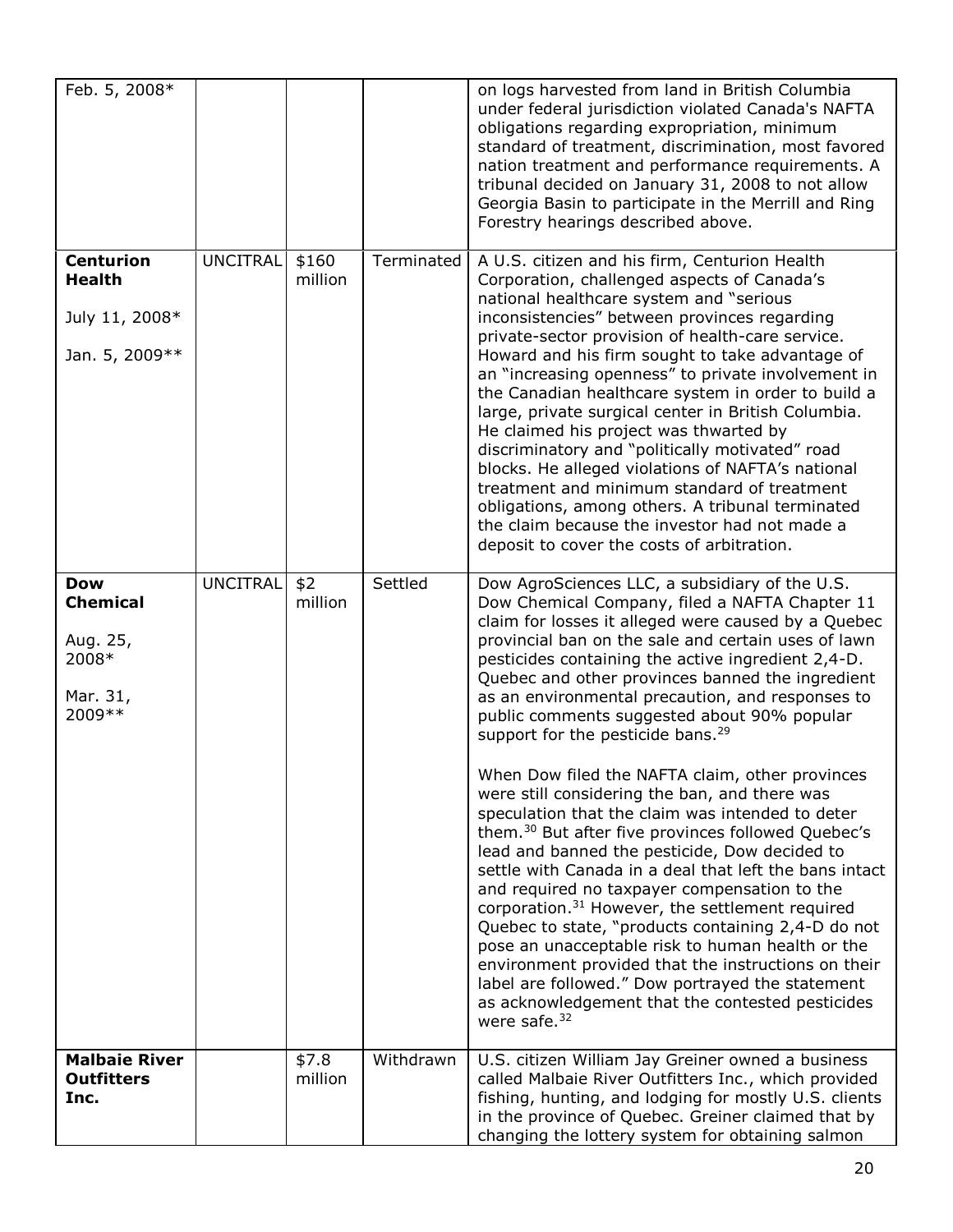| Sept. 10,<br>2008*<br>Dec. 2, 2010**                                     |          |                    |                                                                    | fishing licenses in 2005, the provincial government<br>of Quebec "severely damaged the investor's<br>business." He also challenged Quebec's decision to<br>revoke his outfitter's license for three rivers, which<br>he contended effectively destroyed his business.                                                                                                                                                                                                                                                                                                                                                                                                                                                                                                                                                                                                                                                 |
|--------------------------------------------------------------------------|----------|--------------------|--------------------------------------------------------------------|-----------------------------------------------------------------------------------------------------------------------------------------------------------------------------------------------------------------------------------------------------------------------------------------------------------------------------------------------------------------------------------------------------------------------------------------------------------------------------------------------------------------------------------------------------------------------------------------------------------------------------------------------------------------------------------------------------------------------------------------------------------------------------------------------------------------------------------------------------------------------------------------------------------------------|
| <b>David Bishop</b><br>Oct. 8, 2008*                                     |          | \$1<br>million     | Arbitration<br>never<br>began                                      | U.S. citizen David Bishop claimed that his outfitting<br>business Destinations Saumon Gaspésie Inc. was<br>harmed by Quebec's 2005 changes to the lottery<br>system for obtaining salmon fishing licenses in a<br>manner similar to the Malbaie River Outfitters case<br>above.                                                                                                                                                                                                                                                                                                                                                                                                                                                                                                                                                                                                                                       |
| <b>Shiell Family</b><br>Oct. 8, 2008*                                    |          | \$21.3<br>million  | Arbitration<br>never<br>began                                      | The Shiell family has dual U.S. and Canadian<br>citizenship and owned companies in both nations.<br>They claimed that one of their companies,<br>Brokerwood Products International, was forced into<br>a fraudulent bankruptcy by the Bank of Montreal.<br>The family claimed that it was not protected by the<br>Canadian courts and various Canadian regulators,<br>in violation of Canada's NAFTA investor protection<br>obligations.                                                                                                                                                                                                                                                                                                                                                                                                                                                                              |
| <b>Christopher</b><br>and Nancy<br>Lacich<br>Apr. 2, 2009*               |          | \$1,059            | Withdrawn                                                          | This case is very similar to the Gottlieb et.al case<br>above. Christopher and Nancy Lacich were U.S.-<br>based investors involved in Canadian energy trusts<br>when the government changed the tax structure of<br>the trusts to counteract a declining tax base.<br>Christopher and Nancy claimed that this taxation<br>rule change constituted expropriation.                                                                                                                                                                                                                                                                                                                                                                                                                                                                                                                                                      |
| Abitibi-<br><b>Bowater Inc.</b><br>Apr. 23, 2009*<br>Feb. 25,<br>2010 ** | UNCITRAL | \$467.5<br>million | Settled,<br>Abitibi-<br><b>Bowater</b><br>gets<br>\$123<br>million | AbitibiBowater, a paper corporation headquartered<br>in Canada but also incorporated in Delaware, used<br>NAFTA to challenge the decision of Newfoundland<br>and Labrador, a Canadian province, to confiscate<br>various timber, water rights and equipment held by<br>AbitibiBowater after the corporation closed a paper<br>mill in Newfoundland, putting 800 employees out of<br>work. The government of the province argued that<br>the rights were contingent on its continued<br>operation of the paper mill, pursuant to a 1905<br>concessions contract. Shortly after closure of the<br>mill, Newfoundland seized water rights, timber<br>rights, and equipment of the company.<br>AbitibiBowater claimed that Newfoundland's action<br>constituted expropriation under NAFTA. In August<br>2010, the government of Canada announced that it<br>would pay AbitibiBowater \$123 million to settle the<br>case. |
| <b>Detroit</b><br><b>International</b><br><b>Bridge</b><br>Company       |          | \$3.5<br>billion   | Dismissed                                                          | Detroit International Bridge Company, a U.S.-based<br>corporation, challenged a Canadian law on safety<br>and security measures for international bridges. In<br>February 2007, Canada enacted the International<br>Bridges and Tunnels Act, which gave the<br>government the power to mandate safety and                                                                                                                                                                                                                                                                                                                                                                                                                                                                                                                                                                                                             |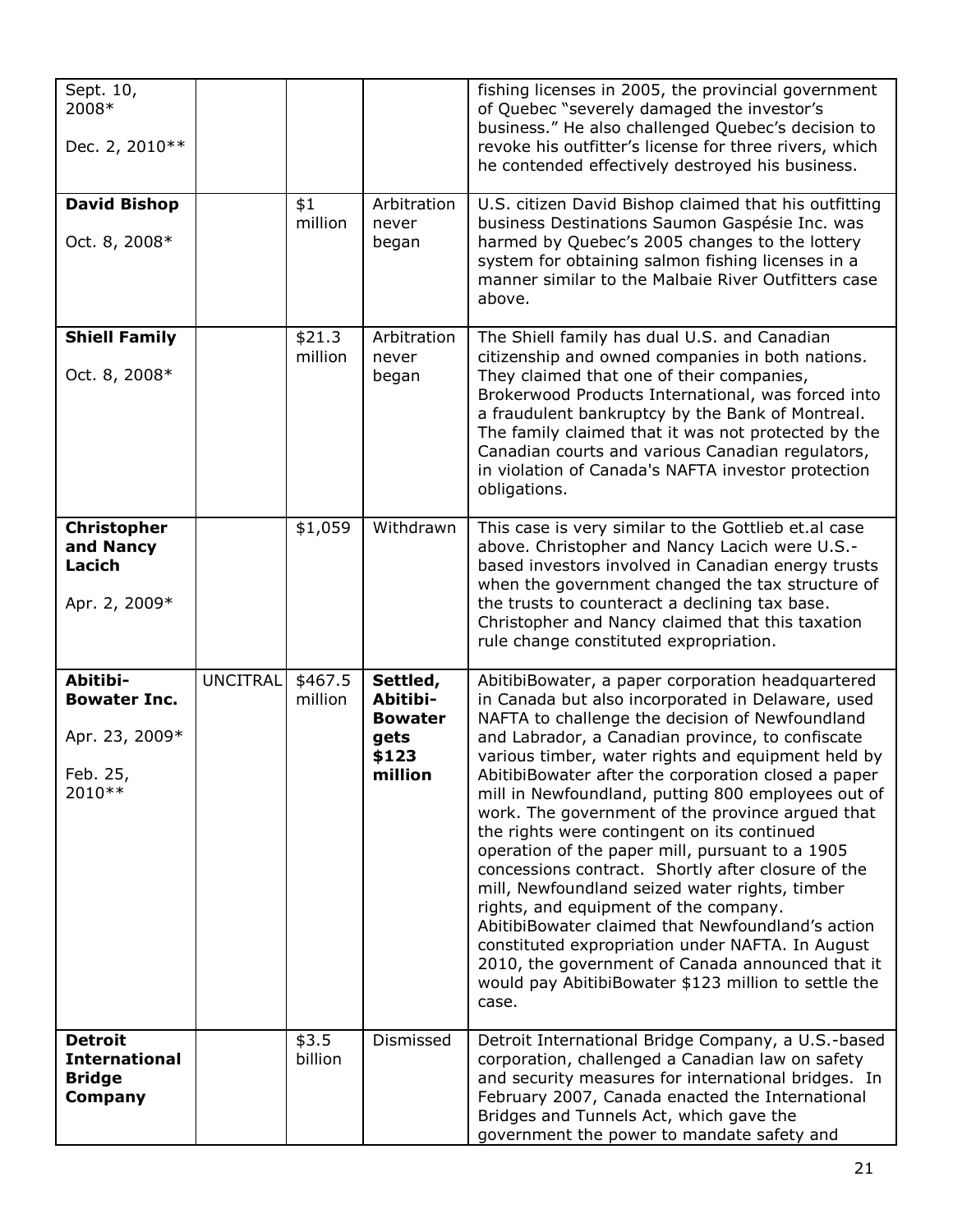| Jan. 25, 2010*<br>April 29,<br>2011**     |                  |                                                   | security measures at international bridges, require<br>approval before the transfer of ownership of<br>international bridges or substantial structural<br>changes to the bridge, and regulate toll fees,<br>among other reforms. The Detroit International<br>Bridge Company claimed that this law constituted<br>expropriation of its investment (the Ambassador<br>Bridge) and violated its NAFTA-protected right to a<br>minimum standard of treatment. Protesting the<br>government's plans to build a second bridge to<br>absorb increased traffic flow (rather than expand<br>the company's own bridge), the company alleged<br>that it had an "exclusive" right, enforceable under<br>NAFTA, to operate a bridge across the Detroit<br>River. <sup>33</sup> |
|-------------------------------------------|------------------|---------------------------------------------------|--------------------------------------------------------------------------------------------------------------------------------------------------------------------------------------------------------------------------------------------------------------------------------------------------------------------------------------------------------------------------------------------------------------------------------------------------------------------------------------------------------------------------------------------------------------------------------------------------------------------------------------------------------------------------------------------------------------------------------------------------------------------|
|                                           |                  |                                                   | In an April 2015 decision, the tribunal majority<br>dismissed the case on procedural grounds before<br>examining the merits of the company's arguments.<br>The tribunal majority determined that it lacked<br>jurisdiction over the claim since the company had a<br>simultaneous case against Canada in a U.S. court<br>that concerned the same bridge-related conflicts.<br>NAFTA does not allow a foreign investor to pursue<br>damages claims in a domestic court at the same<br>time as an ISDS claim against the same<br>government policy. However, it does permit foreign<br>investors to launch cases against government<br>policies in domestic courts, lose there, and then re-<br>litigate the same claims before ISDS tribunals.                      |
| John R.<br>Andre,<br>March 19,<br>2010*   | \$8.3<br>million | Arbitration<br>never<br>began                     | Andre, a Montana investor who operated a caribou<br>hunting lodge in Canada's Northwest Territories,<br>complained that the territorial government<br>expropriated his investment through its caribou<br>conservation measures. He claimed that cuts in the<br>number of caribou hunting licenses resulted in a<br>regulatory taking, and that the closure of the area<br>to hunting by the provincial government was a full<br>expropriation, driven by animus toward U.S.<br>businesspersons.                                                                                                                                                                                                                                                                    |
| St. Mary's<br>VCNA, LLC,<br>May 13, 2011* | \$275<br>million | Settled,<br>St.<br>Mary's<br>gets \$12<br>million | A Brazilian company with a U.S. subsidiary that in<br>turn owns a Canadian company sought to engage in<br>rock quarrying activities in Canada. The investor<br>complained that various sub-federal government<br>actions slowed the permitting process, resulting in<br>a "substantial deprivation of its interest in the<br>Quarry Site." Though the company's claim to be<br>able to access NAFTA as a U.S.-based company was<br>under dispute (given an apparent lack of<br>substantial business activities in the U.S.),<br>Canadian officials announced in 2013 that the<br>government would settle with the company, paying<br>it $$12$ million. <sup>34</sup>                                                                                               |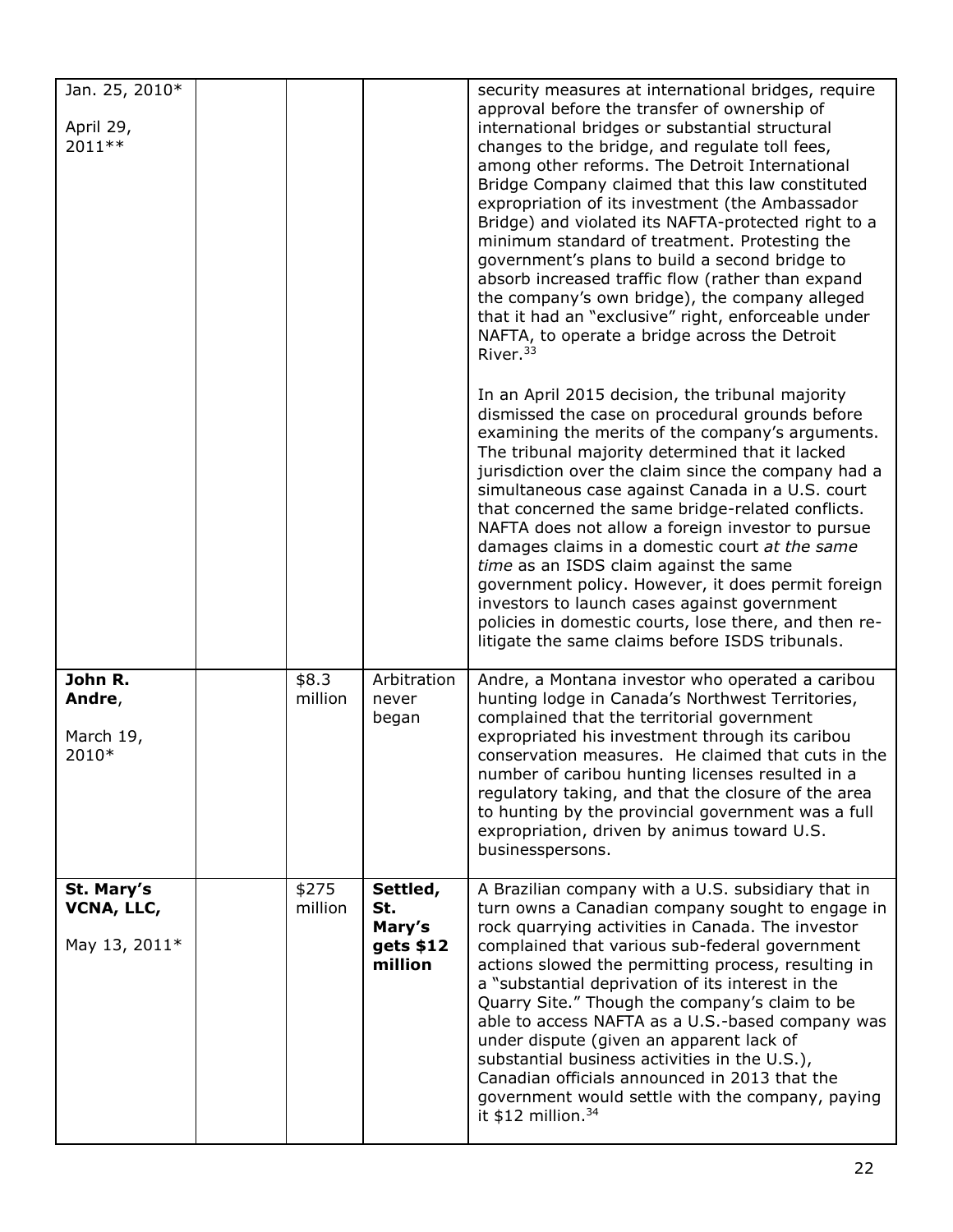| <b>Mesa Power</b><br>Group,<br>July 6, 2011*<br>October 4,<br>2011 ** |              | \$738.6<br>million | Dismissed                                    | Mesa Power Group, a U.S.-based corporation<br>owned by Texas oil magnate T. Boone Pickens,<br>challenged a green jobs program of the<br>government of Ontario. The provincial<br>government's green jobs program incentivizes<br>clean energy production by paying preferential<br>rates to solar and wind power generators that<br>source their equipment locally. In its first two<br>years, the program created 20,000 jobs, attracted<br>\$27 billion in private investment, and contracted<br>4,600 megawatts of renewable energy. <sup>35</sup> Mesa<br>Power Group claimed that the successful program<br>had prohibitive rules, taking particular issue with<br>the buy local stipulations. The corporation alleged<br>that such requirements violate its NAFTA-enshrined<br>rights to most favored nation treatment, national<br>treatment, and fair and equitable treatment. <sup>36</sup><br>In a March 2016 decision, the tribunal majority<br>ruled that Canada had not breached its NAFTA<br>obligations. It determined that Canada's program<br>was considered procurement and therefore not<br>subject to most favored nation treatment or<br>national treatment, and that Canada had not<br>violated fair and equitable treatment. Despite<br>dismissing all claims, the majority ruled that Mesa<br>Group had to reimburse Canada for just 30 per cent<br>of its legal costs. <sup>37</sup> In July 2017, the DC court<br>dismissed Mesa's petition to set-aside the tribunal<br>award, but did not require the company to<br>reimburse Canada's additional legal fees. <sup>38</sup> |
|-----------------------------------------------------------------------|--------------|--------------------|----------------------------------------------|---------------------------------------------------------------------------------------------------------------------------------------------------------------------------------------------------------------------------------------------------------------------------------------------------------------------------------------------------------------------------------------------------------------------------------------------------------------------------------------------------------------------------------------------------------------------------------------------------------------------------------------------------------------------------------------------------------------------------------------------------------------------------------------------------------------------------------------------------------------------------------------------------------------------------------------------------------------------------------------------------------------------------------------------------------------------------------------------------------------------------------------------------------------------------------------------------------------------------------------------------------------------------------------------------------------------------------------------------------------------------------------------------------------------------------------------------------------------------------------------------------------------------------------------------------------------------------------------------------|
| <b>Mercer</b><br>January 26,<br>2012*<br>April 30,<br>2012 **         | <b>ICSID</b> | \$231.6<br>million | Pending                                      | Mercer International, a US-based wood pulp<br>company, challenged Canadian energy sector<br>requlations. <sup>39</sup> At issue was the treatment that<br>Mercer's subsidiary, the Celgar Pulp Mill, received<br>from the provincial government of British Columbia<br>and BC Hydro, a public provincial power company.<br>Mercer alleged that the public entities unfairly<br>discriminated against Celgar by offering lower input<br>electricity rates to its BC-based competitors.<br>Celgar, like other mills, both purchases and<br>generates electricity. Mercer claimed that while<br>domestic mills were permitted to sell their<br>electricity at high rates and buy at low rates,<br>provincial regulation prevented Celgar from doing<br>so. The company alleged violations of national<br>treatment, most favored nation treatment, the<br>minimum standard of treatment, and provisions<br>concerning monopolies and state enterprises. <sup>40</sup>                                                                                                                                                                                                                                                                                                                                                                                                                                                                                                                                                                                                                                      |
| <b>Windstream</b><br><b>Energy LLC</b>                                |              | \$522.1<br>million | Win,<br>Windstream<br>gets \$19.1<br>million | Windstream Energy, a U.S.-based energy<br>corporation, challenged Canada over the company's<br>inability to participate in Ontario's green energy<br>program - the same program targeted by Mesa<br>Power Group (above). The corporation had                                                                                                                                                                                                                                                                                                                                                                                                                                                                                                                                                                                                                                                                                                                                                                                                                                                                                                                                                                                                                                                                                                                                                                                                                                                                                                                                                            |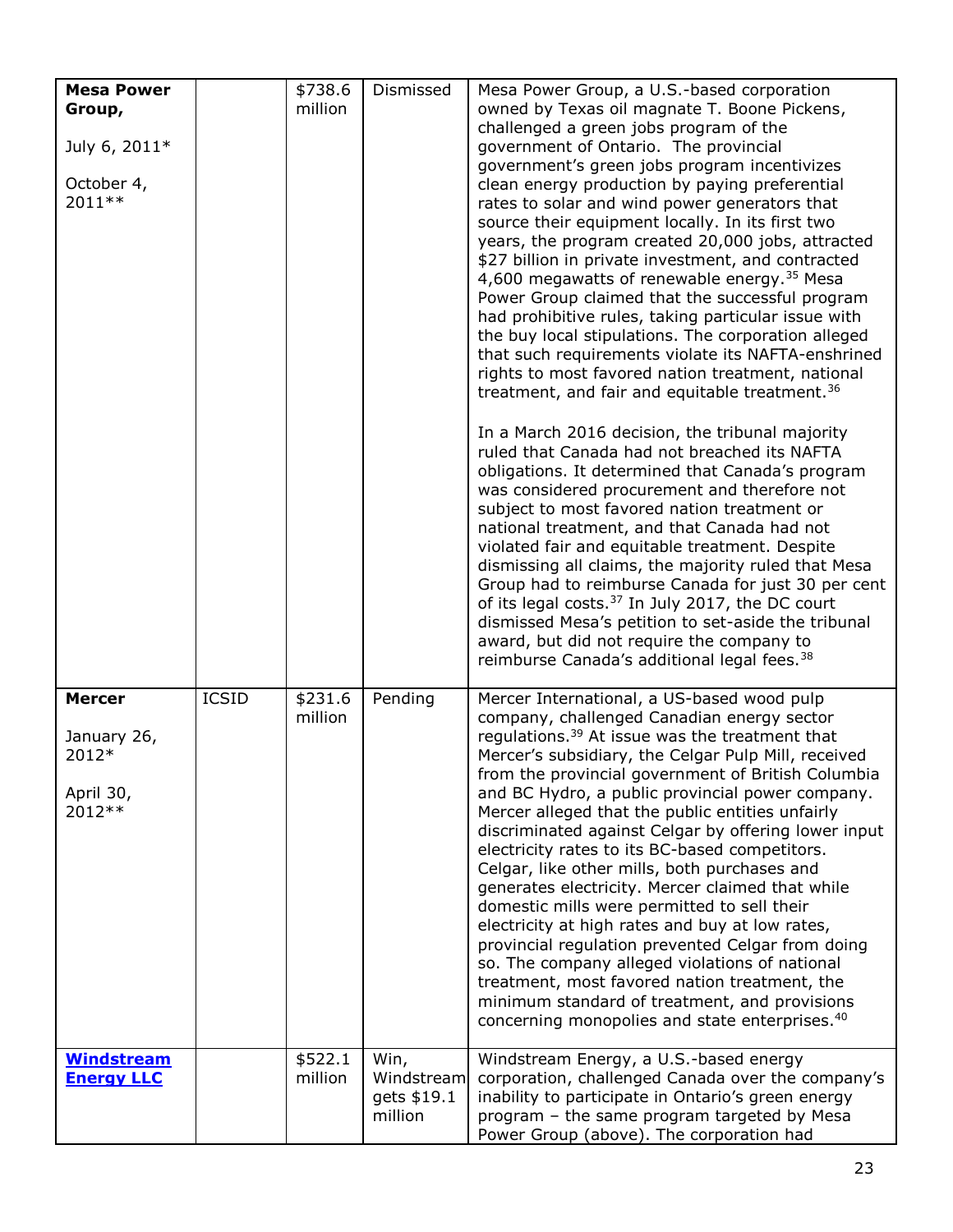| October 15,<br>2012*<br>November 5,<br>2013 **                                                                                                                             |                 |                    |           | contracted with Ontario's provincial government to<br>provide energy generated by an offshore wind farm<br>located in Lake Ontario. But in February 2011, the<br>provincial government declared a moratorium on<br>offshore wind production, stating that time was<br>needed to study the environmental impacts of the<br>relatively new energy source (currently there are<br>only a few freshwater offshore wind farms in the<br>world). Windstream's notice alleged that the<br>moratorium "effectively annulled the existing<br>regulatory framework" and thus contravened<br>Canada's NAFTA obligations concerning fair and<br>equitable treatment, expropriation, and<br>discrimination. In September 2016, the NAFTA<br>tribunal ruled that Canada had violated<br>Windstream's right to fair and equitable treatment<br>even though it found that the moratorium seemed<br>genuine, and ordered Canada to pay \$19.1 million.<br>For more information, see: bit.ly/W7eHBP                                                                                                                                                                                                                                                                                                                                                                                                                                                                                                                                                                                                                                                                                                                                               |
|----------------------------------------------------------------------------------------------------------------------------------------------------------------------------|-----------------|--------------------|-----------|---------------------------------------------------------------------------------------------------------------------------------------------------------------------------------------------------------------------------------------------------------------------------------------------------------------------------------------------------------------------------------------------------------------------------------------------------------------------------------------------------------------------------------------------------------------------------------------------------------------------------------------------------------------------------------------------------------------------------------------------------------------------------------------------------------------------------------------------------------------------------------------------------------------------------------------------------------------------------------------------------------------------------------------------------------------------------------------------------------------------------------------------------------------------------------------------------------------------------------------------------------------------------------------------------------------------------------------------------------------------------------------------------------------------------------------------------------------------------------------------------------------------------------------------------------------------------------------------------------------------------------------------------------------------------------------------------------------------------------|
| <b>Eli Lilly and</b><br><b>Company</b><br>November 7,<br>$2012*$ (for<br>Strattera)<br>June 13,<br>2013*<br>(amended to<br>include<br>Zyprexa)<br>September 12,<br>2013 ** | <b>UNCITRAL</b> | \$483.4<br>million | Dismissed | Indiana-based Eli Lilly, the fifth-largest U.S.<br>pharmaceutical corporation, challenged Canada's<br>patent standards after Canadian courts invalidated<br>the company's patents for Strattera and Zyprexa.<br>(These drugs are used to treat attention deficit<br>hyperactivity disorder (ADHD), schizophrenia and<br>bipolar disorder.) Canadian federal courts applied<br>Canada's promise utility doctrine to rule that Eli<br>Lilly had failed to demonstrate or soundly predict<br>that the drugs would provide the benefits that the<br>company promised when applying for the patents'<br>monopoly protection rights. The resulting patent<br>invalidations paved the way for the production of<br>less expensive, generic versions of the drugs. Eli<br>Lilly's notice argued that Canada's entire legal basis<br>for determining a patent's validity - that a<br>pharmaceutical corporation should be required to<br>verify its promises of a drug's utility in order to<br>obtain a patent - is "arbitrary, unfair, unjust, and<br>discriminatory." The company alleged that Canada's<br>legal standard violated the NAFTA guarantee of a<br>minimum standard of treatment for foreign<br>investors and resulted in a NAFTA-prohibited<br>expropriation.<br>On March 16, 2017, after years of high-profile<br>campaigning from access-to-medicines advocates,<br>the tribunal dismissed the claim. However, the<br>grounds on which it based its dismissal allowed the<br>tribunal to refrain from commenting on many of the<br>substantive issues raised in the case, meaning it<br>avoided ruling on the merits of using the specific<br>ISDS claims alleged in this case to attack a<br>country's patent regime. |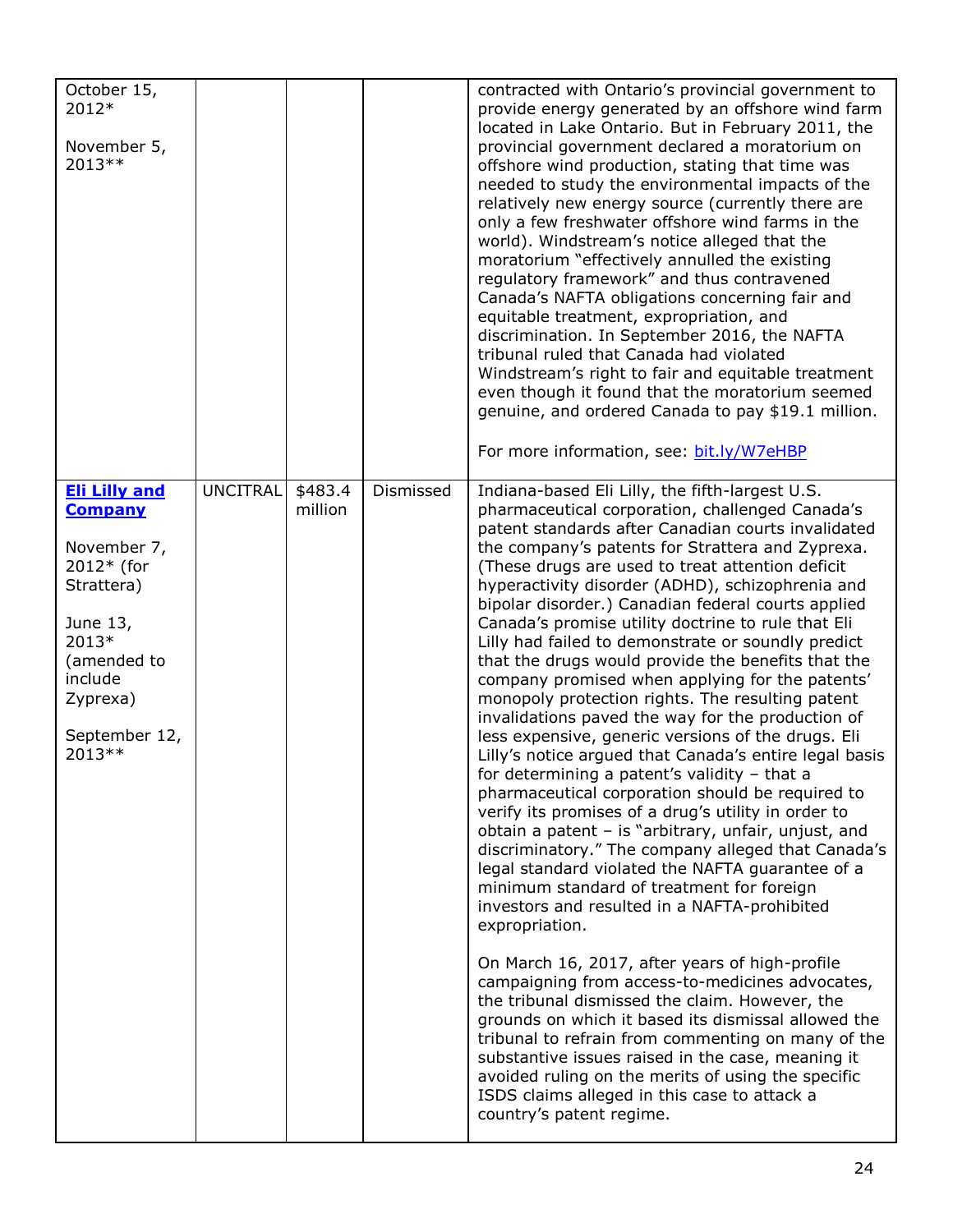|                                                                                                        |                 |                    |         | Instead, the tribunal focused on procedural matters<br>unique to this filing. Namely, the tribunal noted<br>that under NAFTA, cases must be filed within three<br>years of an alleged "government action" that an<br>investor claims violated its NAFTA rights. Thus, the<br>"alleged breach" in this case was not the previous<br>change in Canadian patent law itself, but the<br>Canadian courts' enforcement of the law that<br>resulted in Eli Lilly's patents being invalidated. The<br>tribunal then concluded that such court<br>enforcement did not constitute a "dramatic change"<br>of the law. This fancy legal footwork allowed the<br>tribunal to avoid having to weigh in on whether<br>Canada's patent law violated its intellectual<br>property obligations and whether that would have<br>constituted a violation of the NAFTA-guaranteed<br>minimum standard of treatment for investors or<br>also whether the law change would constitute an<br>expropriation of Eli Lilly's investment.<br>The tribunal ordered Eli Lilly to bear the<br>US\$750,000 cost of the arbitration (the hourly fees<br>of the three tribunalists, venue, travel costs, etc.)<br>as well as 75 percent of Canada's legal fees. This<br>means that this case that it "won" will cost Canada<br>US\$1.2 million in tax dollars to pay its lawyers as<br>well as the opportunity costs of those lawyers not<br>being able to do other work for almost four years. <sup>41</sup><br>For more information, see:<br>www.citizen.org/eli-lilly-investor-state-factsheet |
|--------------------------------------------------------------------------------------------------------|-----------------|--------------------|---------|----------------------------------------------------------------------------------------------------------------------------------------------------------------------------------------------------------------------------------------------------------------------------------------------------------------------------------------------------------------------------------------------------------------------------------------------------------------------------------------------------------------------------------------------------------------------------------------------------------------------------------------------------------------------------------------------------------------------------------------------------------------------------------------------------------------------------------------------------------------------------------------------------------------------------------------------------------------------------------------------------------------------------------------------------------------------------------------------------------------------------------------------------------------------------------------------------------------------------------------------------------------------------------------------------------------------------------------------------------------------------------------------------------------------------------------------------------------------------------------------------------------------------------------------------------------|
| <b>Lone Pine</b><br><b>Resources</b><br><u>Inc.</u><br>November 8,<br>2012*<br>September 6,<br>2013 ** | <b>UNCITRAL</b> | \$109.8<br>million | Pending | Lone Pine Resources, a U.S.-based corporation,<br>challenged Quebec's moratorium on the<br>controversial practice of hydraulic fracturing, or<br>fracking, for natural gas. The provincial government<br>declared the moratorium in 2011 so as to conduct<br>an environmental impact assessment of the<br>extraction method widely accused of leaching<br>chemicals and gases into groundwater and the air.<br>Lone Pine Resources, a Delaware-headquartered<br>gas and oil exploration and production company,<br>had plans and permits to engage in fracking on<br>over 30,000 acres of land directly beneath the St.<br>Lawrence River. Lone Pine argued that the fracking<br>moratorium nullified those permits. According to<br>Lone Pine, such policymaking contravened NAFTA's<br>protections against expropriation and for fair and<br>equitable treatment. The United States, Mexico and<br>several non-governmental organizations have<br>submitted documents supporting Canada's case. <sup>42</sup><br>A final judgement is pending.<br>For more information, see: bit.ly/W7eHBP                                                                                                                                                                                                                                                                                                                                                                                                                                                                   |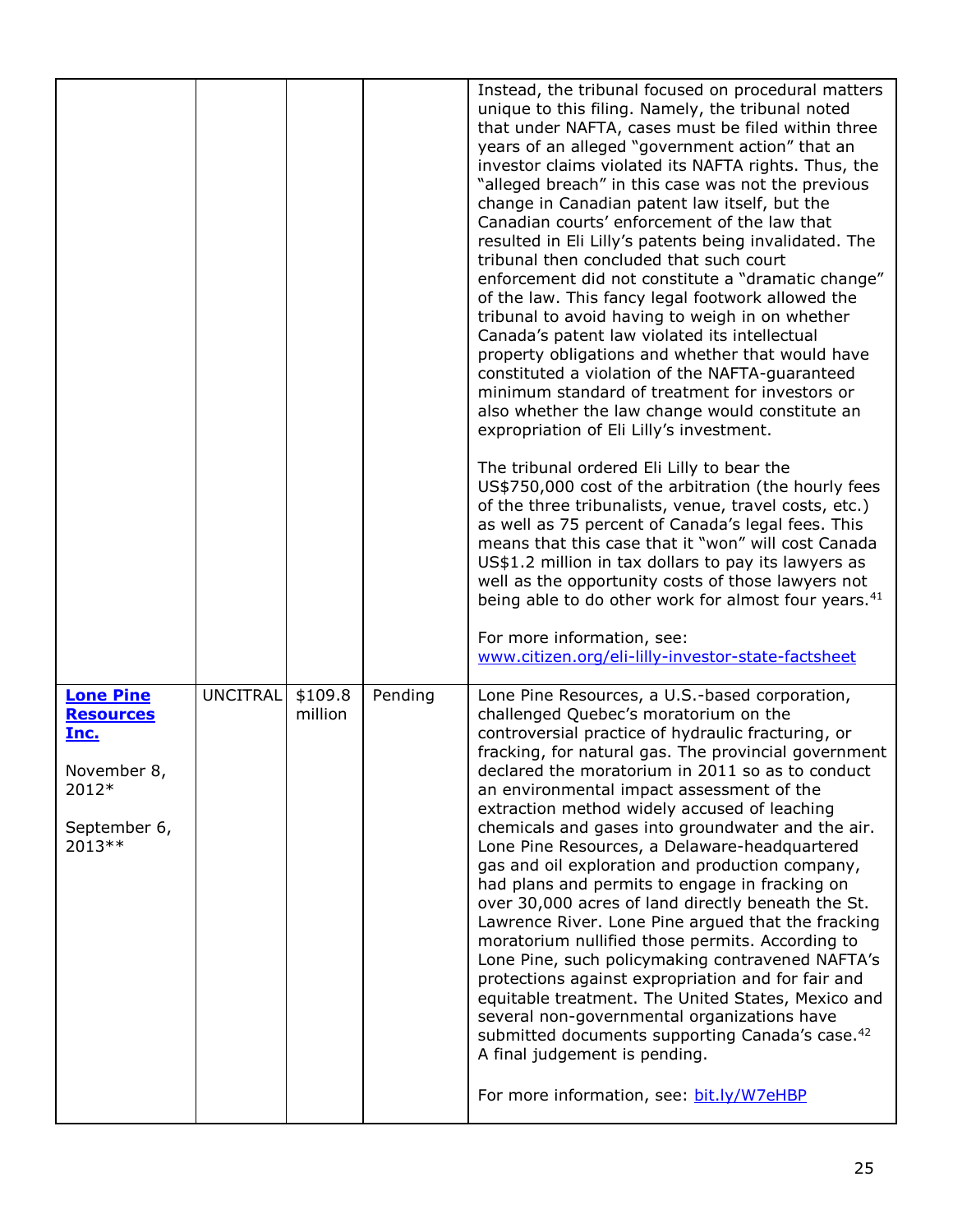| <b>JML Heirs LLC</b><br>and J.M.<br><b>Longyear LLC</b><br>February 14,<br>2014*                                                                              |              | \$12<br>million   | Withdrawn | U.S. investors who owned a logging company in<br>Canada notified Canada that they intend to launch<br>a NAFTA case against the government for not<br>extending to their company an Ontario tax break<br>reserved for Canadian firms that practice<br>sustainable harvesting. The U.S. investors argued<br>that their exclusion from the tax break is not<br>because they are logging unsustainably, but<br>because their company does not meet the criteria<br>under Ontario's law that more than half of the<br>shareholders must be Canadian to qualify for the<br>tax break. The investors alleged that this condition<br>violated the national treatment and minimum<br>standard of treatment protections that NAFTA<br>provided their company. In June 2015, the<br>investors withdrew their claim.                                                                                                                                                                                                                             |
|---------------------------------------------------------------------------------------------------------------------------------------------------------------|--------------|-------------------|-----------|--------------------------------------------------------------------------------------------------------------------------------------------------------------------------------------------------------------------------------------------------------------------------------------------------------------------------------------------------------------------------------------------------------------------------------------------------------------------------------------------------------------------------------------------------------------------------------------------------------------------------------------------------------------------------------------------------------------------------------------------------------------------------------------------------------------------------------------------------------------------------------------------------------------------------------------------------------------------------------------------------------------------------------------|
| <b>Mobil</b><br><b>Investments</b><br>February 18,<br>2015                                                                                                    | <b>ICSID</b> | \$18.1<br>million | Pending   | U.S. oil corporation Mobil (of ExxonMobil) is<br>launching another NAFTA challenge against the<br>Canada-Newfoundland Offshore Petroleum Board's<br>Guidelines for Research and Development<br>Expenditures, which require oil extraction firms to<br>support R&D in Canada's poorest provinces. An<br>earlier NAFTA case that Mobil and Murphy Oil<br>launched against the same policy resulted in a \$13<br>million ruling against Canada (see above). The<br>tribunal in that case decided the corporations could<br>continue bringing cases against Canada for the<br>continued requirement to support R&D. Mobil is<br>now taking advantage of that allowance.                                                                                                                                                                                                                                                                                                                                                                  |
| <b>Bahige</b><br><b>Bassem</b><br>Chaaban,<br><b>Jeffrey</b><br>Thomas,<br>Mohahud<br>Saddedin and<br><b>Cen Biotech</b><br><b>Inc</b><br>August 30,<br>2015* | N/A          | \$4.8<br>billion  | Pending   | Cen Biotech, a Canadian-based company, was<br>unable to build a facility to cultivate and grow<br>medical marijuana because it failed to obtain<br>production and sale licenses from Health Canada <sup>43</sup><br>- a federal department tasked with improving the<br>health of Canadians. Since early 2013, Cen<br>Biotech's parent company Creative Energy informed<br>investors that it would soon obtain a license to<br>build a facility that would earn \$5 billion in revenue,<br>which led to a significant uptick in the company's<br>stock value. Once it emerged that Health Canada<br>actually refused to provide the license, the<br>company's stock quickly reversed and dropped<br>substantially. <sup>44</sup><br>Cen Biotech asserts that Health Canada did not<br>properly assess its license request, and is seeking<br>\$4.8 billion in compensation. The company claims<br>violations of international law standards of<br>treatment, national treatment, and most favored<br>nation treatment. <sup>45</sup> |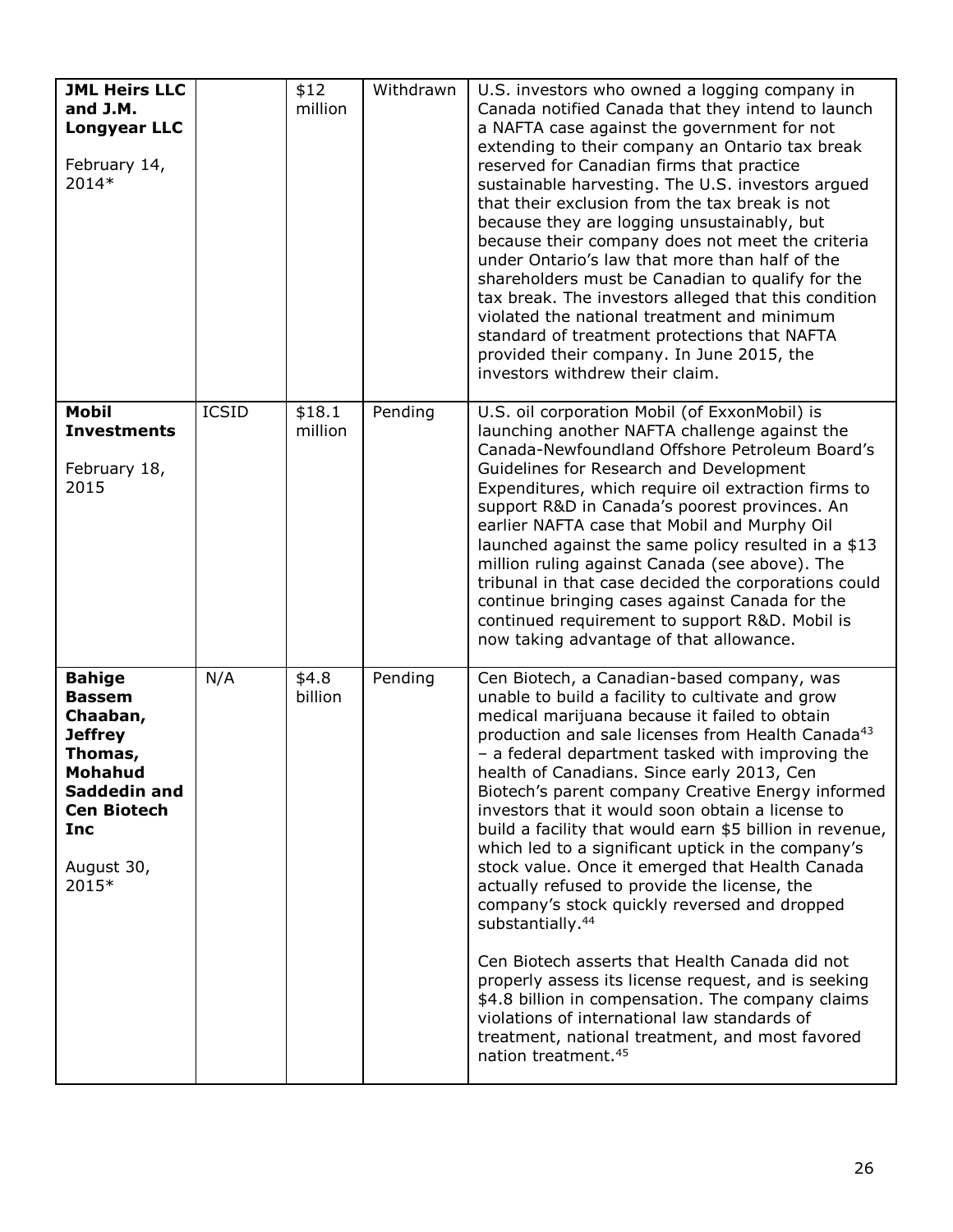| <b>Resolute</b><br><b>Forest</b><br><b>Products</b><br>* December<br>30, 2015 | <b>UNCITRAL</b> | \$70<br>million   | Pending | Resolute Forest Products (RFP), a Montreal-based<br>forest products company incorporated in Delaware,<br>claims that it had to shut down a paper mill in<br>Quebec due to the rise of a competing paper mill in<br>Nova Scotia that had received a provincial funding<br>package to restart operations in 2012.46 RFP has<br>asserted that a decline in demand for specialty<br>paper combined with the increased competition was<br>responsible for its declining revenues. RFP also<br>admitted that the price of fiber $-$ an important<br>input in paper - was abnormally high in Quebec<br>and the mill was 126 years old, implying that there<br>were other reasons for closing. <sup>47</sup><br>RFP has a history of using ISDS. In 2010, the<br>company - then known as AbitibiBowater - filed a<br>request for arbitration in response to what it<br>asserted was an expropriation by the provincial<br>government of Newfoundland and Labrador. <sup>48</sup> The<br>government of Canada payed AbitibiBowater \$122<br>million to settle the case. Canadian press reports<br>suggest that RFP is using the ISDS claim to raise its<br>profile among struggling Quebec-based companies<br>seeking financial assistance from a federal<br>government now led by a Prime Minister from<br>Quebec. <sup>49</sup> |
|-------------------------------------------------------------------------------|-----------------|-------------------|---------|--------------------------------------------------------------------------------------------------------------------------------------------------------------------------------------------------------------------------------------------------------------------------------------------------------------------------------------------------------------------------------------------------------------------------------------------------------------------------------------------------------------------------------------------------------------------------------------------------------------------------------------------------------------------------------------------------------------------------------------------------------------------------------------------------------------------------------------------------------------------------------------------------------------------------------------------------------------------------------------------------------------------------------------------------------------------------------------------------------------------------------------------------------------------------------------------------------------------------------------------------------------------------------------------------------------------------|
| <b>Tennant</b><br><b>Energy</b><br>March 2,<br>2017*<br>June $1,$<br>2017**   | <b>UNCITRAL</b> | \$86.1<br>million | Pending | Tennant Energy, LLC, a U.S. investor that sought to<br>establish a windfarm electricity project, challenged<br>Ontario's 2009 "Feed-in Tariff Program" initiative.<br>The Ontario Feed-In Tariffs program provided terms<br>for payment from electricity distributors to both<br>larger-scale generators of renewable solar, wind or<br>other forms of energy and to customers for the<br>renewable electricity they generate from home<br>solar panels. The Ontario program was designed to<br>encourage investment in and the greater use of<br>renewable energy sources. <sup>50</sup> Details are not<br>currently available on this case, but in its notice of<br>arbitration, Tennant Energy claimed that the<br>program was non-transparent, that the company<br>was treated unfairly, and thus NAFTA's minimum<br>standard of treatment was violated <sup>51</sup> . Tennant is<br>seeking \$86.1 million from Canada. <sup>52</sup>                                                                                                                                                                                                                                                                                                                                                                             |

# **NAFTA Cases & Claims Against Mexico**

| <b>Amtrade</b>       | \$20    |       | Arbitration   Amtrade International, a U.S. company, claimed it |
|----------------------|---------|-------|-----------------------------------------------------------------|
| <b>International</b> | million | never | was discriminated against by a Mexican                          |
|                      |         | began | government-owned oil firm (Petroleos Mexicanos)                 |
|                      |         |       | while attempting to bid for pieces of the firm's                |
|                      |         |       | property. The U.S. corporation accused Petroleos                |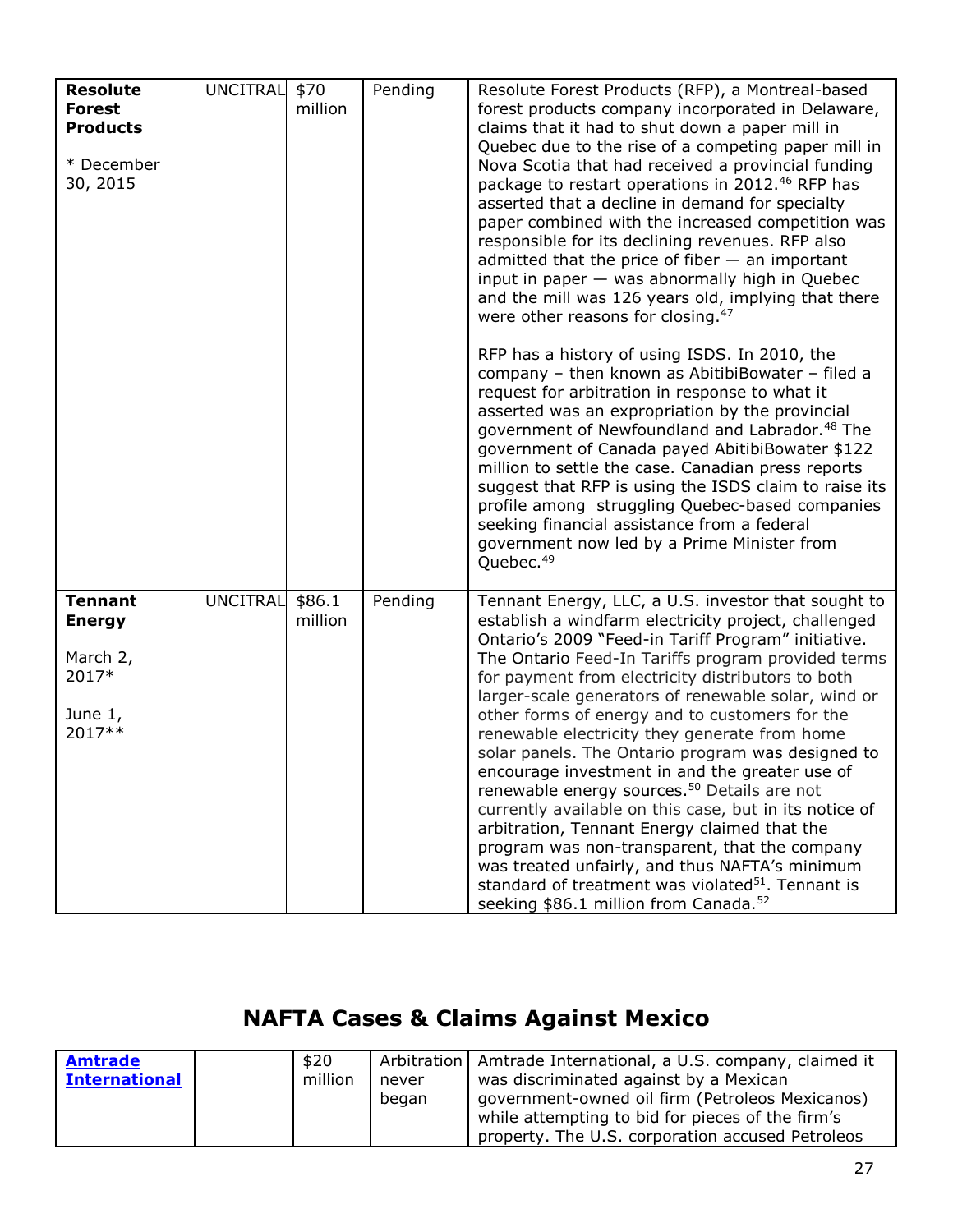| April 21,<br>1995*                                      |              |                 |                                                                                                          | Mexicanos of violating a pre-existing settlement<br>agreement by failing to auction government-owned<br>items. Amtrade arqued that this inaction amounted<br>to a violation of numerous NAFTA provisions,<br>including restrictions on the powers of government<br>monopolies and state enterprises.<br>For more information, see:<br>www.citizen.org/documents/NAFTAReport Final.pdf                                                                                                                                                                                                                                                                                                                                                                                                                                                                                                                                                                                                                                                                                                                                                                                                                                                                                                                                                                                                                                                                                                                                                                                                                                                                                                                                                                                                                                                                                                                                                                                                                                                                                              |
|---------------------------------------------------------|--------------|-----------------|----------------------------------------------------------------------------------------------------------|------------------------------------------------------------------------------------------------------------------------------------------------------------------------------------------------------------------------------------------------------------------------------------------------------------------------------------------------------------------------------------------------------------------------------------------------------------------------------------------------------------------------------------------------------------------------------------------------------------------------------------------------------------------------------------------------------------------------------------------------------------------------------------------------------------------------------------------------------------------------------------------------------------------------------------------------------------------------------------------------------------------------------------------------------------------------------------------------------------------------------------------------------------------------------------------------------------------------------------------------------------------------------------------------------------------------------------------------------------------------------------------------------------------------------------------------------------------------------------------------------------------------------------------------------------------------------------------------------------------------------------------------------------------------------------------------------------------------------------------------------------------------------------------------------------------------------------------------------------------------------------------------------------------------------------------------------------------------------------------------------------------------------------------------------------------------------------|
| <b>Halchette</b><br>1995                                |              |                 | Arbitration<br>never<br>began                                                                            | No documents regarding this case are public.                                                                                                                                                                                                                                                                                                                                                                                                                                                                                                                                                                                                                                                                                                                                                                                                                                                                                                                                                                                                                                                                                                                                                                                                                                                                                                                                                                                                                                                                                                                                                                                                                                                                                                                                                                                                                                                                                                                                                                                                                                       |
| <b>Metalclad</b><br>Dec. 30,<br>1996*<br>Jan. 2, 1997** | <b>ICSID</b> | \$90<br>million | <b>Metalclad</b><br>win,<br>\$16.2<br>million<br>(\$15.6<br>million $+$<br>\$0.6<br>million<br>interest) | Metalclad, a U.S. waste management corporation,<br>challenged the decision of Guadalcazar, a Mexican<br>municipality, not to grant a construction permit for<br>a toxic waste facility unless the firm cleaned up<br>existing toxic waste problems. The permit had been<br>denied and conditions set for the Mexican firm from<br>which Metalclad acquired the facility. Metalclad<br>argued that the continuing decision to deny a<br>permit to a U.S. investor with NAFTA rights violated<br>NAFTA's ban on expropriation without<br>compensation and NAFTA's guaranteed minimum<br>standard of treatment for foreign investors.<br>The tribunal ruled that denial of the permit<br>constituted an "indirect" expropriation and that the<br>process leading up to the decision violated NAFTA's<br>minimum standard of treatment because the firm<br>was not granted a "clear and predictable"<br>regulatory environment. A factor the tribunal relied<br>on was that Mexican federal officials encouraged<br>the firm to invest and advised that obtaining the<br>local permit would not be a problem, despite the<br>Mexican operator having been denied the same<br>permissions. The tribunal effectively imposed an<br>obligation on Mexico that is not found in NAFTA: to<br>ensure that all officials at all levels provided the<br>same advice to foreign investors. The tribunal also<br>defined expropriation in extremely broad terms,<br>imposing its assumptions about what an investor's<br>reasonable expectations of gain would be, and then<br>concluded that regulation that interfered with the<br>investor's intended use and thus undermined the<br>expected benefit was an indirect expropriation.<br>When the Mexican government challenged the<br>NAFTA ruling in Canadian court, alleging arbitral<br>error, a Canadian judge ruled that the tribunal<br>erred in part by importing transparency<br>requirements from NAFTA Chapter 18 into NAFTA<br>Chapter 11 and reduced the award by \$1 million.<br>The Mexican federal government's effort to make |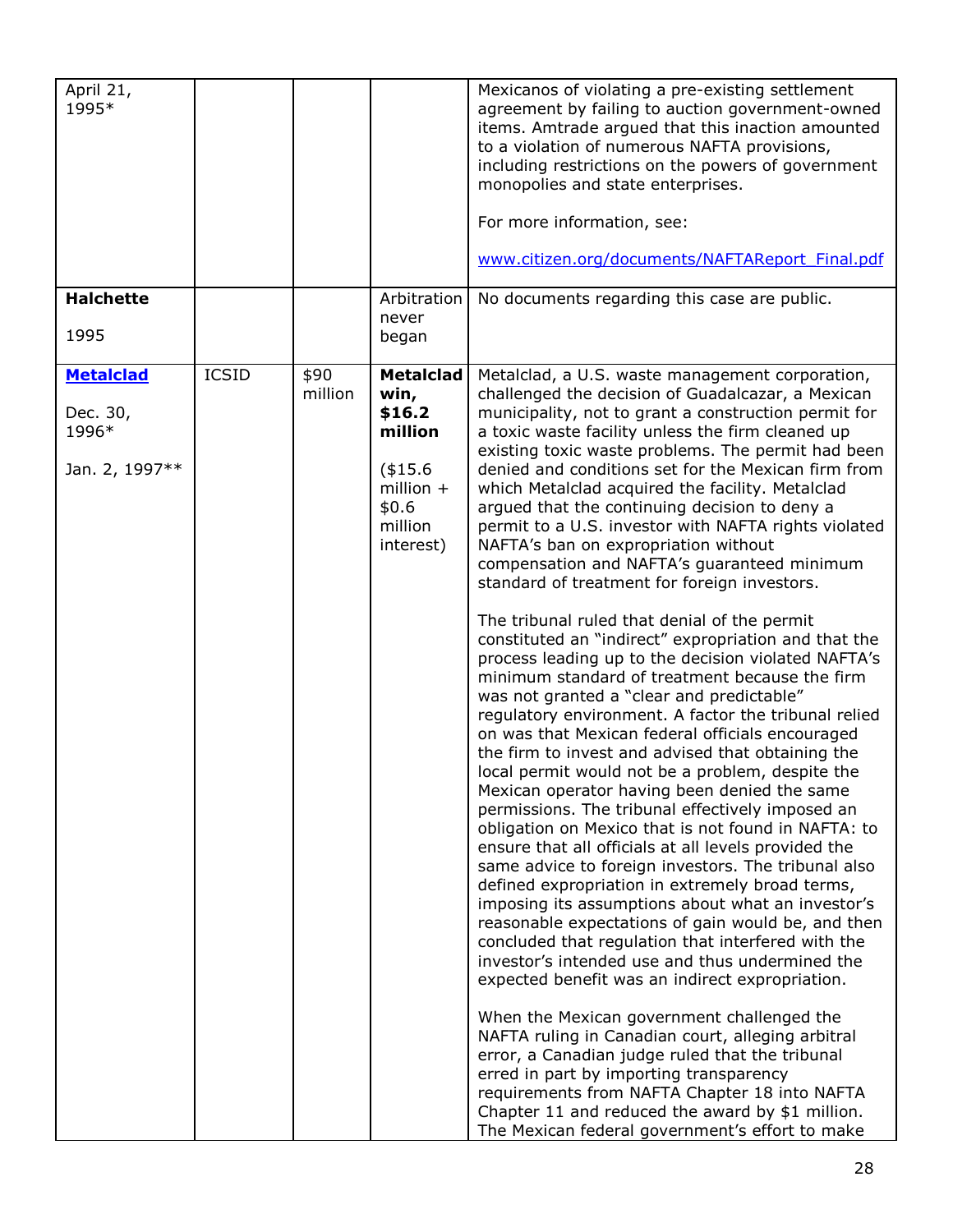|                                                                    |              |                   |                                                                                                                   | the state and local governments pay the \$16.2<br>million failed in the Mexican Supreme Court.<br>For more information, see:<br>www.citizen.org/documents/NAFTAReport Final.pdf                                                                                                                                                                                                                                                                                                                                                                                                                                                                                                                                                                                                                                                                                                                                                                                                                                                                                                                                                                                                                                                                                       |
|--------------------------------------------------------------------|--------------|-------------------|-------------------------------------------------------------------------------------------------------------------|-----------------------------------------------------------------------------------------------------------------------------------------------------------------------------------------------------------------------------------------------------------------------------------------------------------------------------------------------------------------------------------------------------------------------------------------------------------------------------------------------------------------------------------------------------------------------------------------------------------------------------------------------------------------------------------------------------------------------------------------------------------------------------------------------------------------------------------------------------------------------------------------------------------------------------------------------------------------------------------------------------------------------------------------------------------------------------------------------------------------------------------------------------------------------------------------------------------------------------------------------------------------------|
| Azinian, et al<br>Dec. 10,<br>1996*<br>March 10,<br>1997**         | <b>ICSID</b> | \$19.2<br>million | Dismissed                                                                                                         | Investors purportedly representing a U.S. firm<br>challenged a Mexican federal court decision<br>revoking a waste management contract for a<br>suburb of Mexico City. The decision came after the<br>court found 27 irregularities in the multimillion<br>dollar contract. It was later revealed that the<br>investors had lied about their business experience<br>(e.g. claiming 40 years when they had just over<br>one year, which ended in bankruptcy) and were in<br>no position to deliver on the promises they made in<br>the contract. The investors launched their NAFTA<br>claim with the argument that the contract<br>cancellation violated their right to fair and equitable<br>treatment.<br>A tribunal ruled that the firm had made fraudulent<br>misrepresentations with regard to the contract, and<br>dismissed their claims of expropriation and unfair<br>treatment. In an uncharacteristic move, the<br>tribunal stated that the NAFTA dispute settlement<br>system should not be seen as a place to litigate any<br>governmental contract breach, or as a court of<br>appeal for any disliked domestic court ruling. Just<br>the same, the tribunal required Mexico to pay half<br>of the tribunal's expenses as well as its own legal<br>fees. |
|                                                                    |              |                   |                                                                                                                   | For more information, see:<br>www.citizen.org/documents/ACF186.PDF                                                                                                                                                                                                                                                                                                                                                                                                                                                                                                                                                                                                                                                                                                                                                                                                                                                                                                                                                                                                                                                                                                                                                                                                    |
| <b>Feldman</b><br><b>Karpa</b><br>Feb. 16, 1998*<br>Apr. 7, 1999** | <b>ICSID</b> | \$30.3<br>million | <b>Feldman</b><br><b>Karpa</b><br>win,<br>\$1.7<br>million<br>(\$0.7\$<br>million $+$<br>\$1 million<br>interest) | Feldman, the owner of a U.S. cigarette exporter,<br>challenged the Mexican government's decision to<br>deny the firm an export tax rebate. Feldman called<br>this a "creeping expropriation" and also claimed<br>that Mexico had failed to give the same treatment it<br>gave to Mexican investors in like circumstances.<br>The tribunal rejected the expropriation claim, but<br>upheld a claim of discrimination after the Mexican<br>government did not provide evidence that the firm<br>was being treated similarly to Mexican firms in "like<br>circumstances." Mexico, citing the need to protect<br>confidential business information, had not provided<br>evidence on the national treatment claim.<br>For more information, see:<br>www.citizen.org/documents/NAFTAReport Final.pdf                                                                                                                                                                                                                                                                                                                                                                                                                                                                        |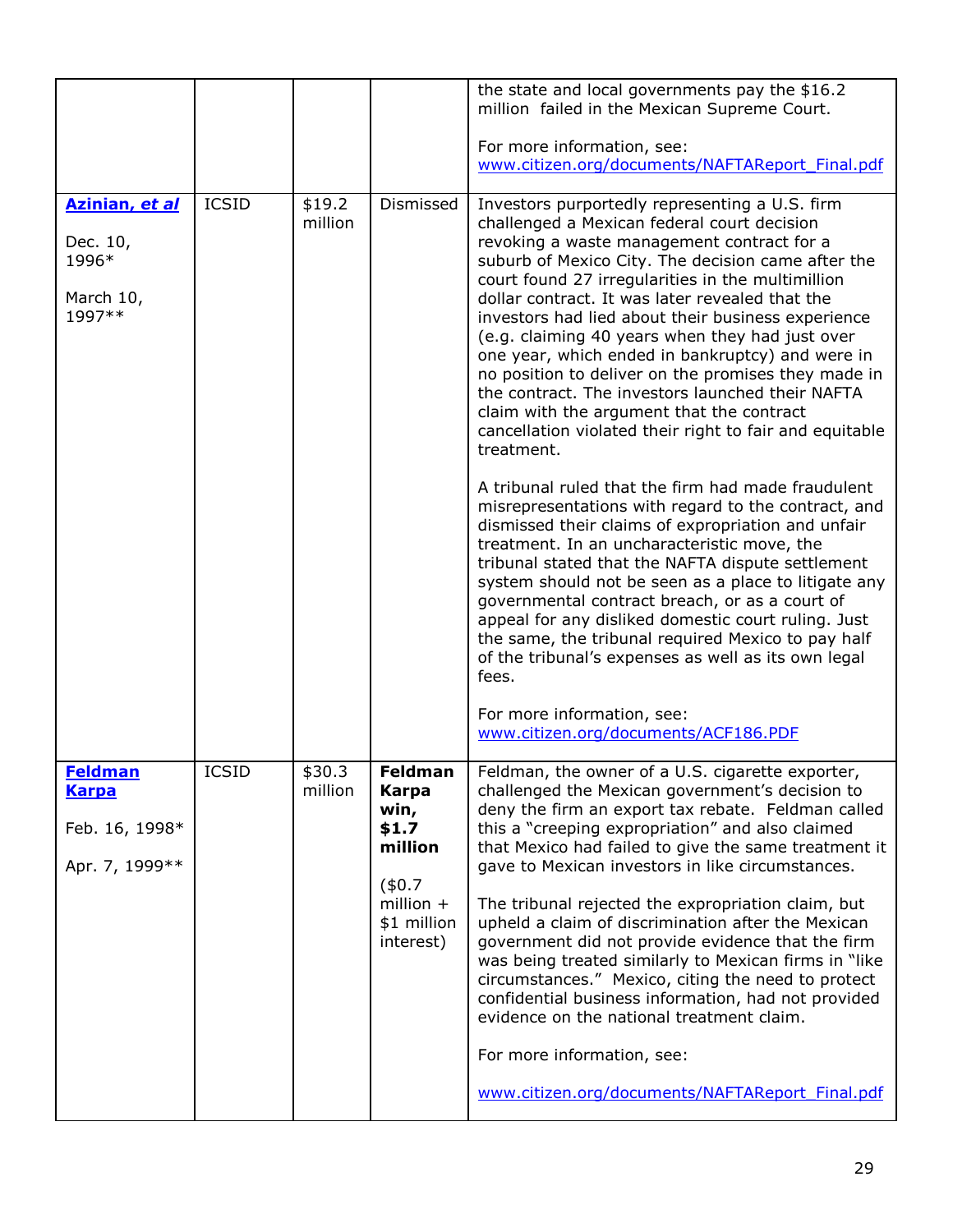| <b>Waste</b><br><b>Management</b><br>June 30,<br>1998*<br>Sept. 29,<br>1998 **<br>Resubmitted:<br>Sept. 18,<br>2000 ** | <b>ICSID</b> | \$36<br>million      | Dismissed                     | Waste Management, a U.S. waste disposal giant,<br>challenged the Mexican City of Acapulco, alleging<br>that the city failed to honor a contract with the<br>company for the provision of waste services. The<br>corporation accused the city of failing to make<br>contractual payments, while accusing Mexico's<br>courts, public banks, and central government of<br>violating the company's NAFTA-protected right to a<br>minimum standard of treatment.<br>A tribunal dismissed the claim, finding that the<br>investor's business plan was based on<br>unsustainable assumptions and that none of the<br>government bodies named in the complaint failed<br>to accord the minimum standard of treatment, nor<br>did the city's actions amount to an expropriation.<br>Further, the tribunal stated that NAFTA was not<br>intended to place the onus on government entities<br>to assume all risks in business deals or to<br>compensate for business failures. Nonetheless,<br>Mexico was required to pay half of the tribunal's<br>expenses as well as its own legal fees.<br>For more information, see:<br>www.citizen.org/documents/NAFTAReport Final.pdf |
|------------------------------------------------------------------------------------------------------------------------|--------------|----------------------|-------------------------------|-------------------------------------------------------------------------------------------------------------------------------------------------------------------------------------------------------------------------------------------------------------------------------------------------------------------------------------------------------------------------------------------------------------------------------------------------------------------------------------------------------------------------------------------------------------------------------------------------------------------------------------------------------------------------------------------------------------------------------------------------------------------------------------------------------------------------------------------------------------------------------------------------------------------------------------------------------------------------------------------------------------------------------------------------------------------------------------------------------------------------------------------------------------------|
| <b>Scott Ashton</b><br><b>Blair</b><br>May 21, 1999*                                                                   |              | <b>Not</b><br>avail. | Arbitration<br>never<br>began | Scott Ashton Blair, a U.S. citizen who had<br>purchased land in Mexico to build a residence and<br>restaurant, claimed he was victimized by Mexican<br>government officials because he was a U.S. citizen.<br>For more information, see:<br>www.citizen.org/documents/NAFTAReport Final.pdf                                                                                                                                                                                                                                                                                                                                                                                                                                                                                                                                                                                                                                                                                                                                                                                                                                                                       |
| <b>Fireman's</b><br><b>Fund</b><br>Nov. 15,<br>1999*<br>Jan. 15,<br>2002 **                                            | <b>ICSID</b> | \$50<br>million      | Dismissed                     | Fireman's Fund, a U.S. insurance corporation,<br>alleged that Mexico's handling of financial crises<br>discriminated against foreign investors. The U.S.<br>corporation claimed that when financial difficulties<br>such as the 1997 peso crisis struck, Mexican<br>officials bailed out domestic investors, but not<br>foreign investors like Fireman's Fund.<br>In 2003 a tribunal dismissed most claims, including<br>claims of discrimination, but allowed an<br>expropriation claim to proceed. In 2007 the tribunal<br>ruled that, although there is a "clear case of<br>discriminatory treatment," the only question before<br>them was the question of expropriation and that<br>the actions of the Mexican government did not rise<br>to the level of expropriation.<br>For more information, see:<br>www.citizen.org/documents/NAFTAReport Final.pdf                                                                                                                                                                                                                                                                                                    |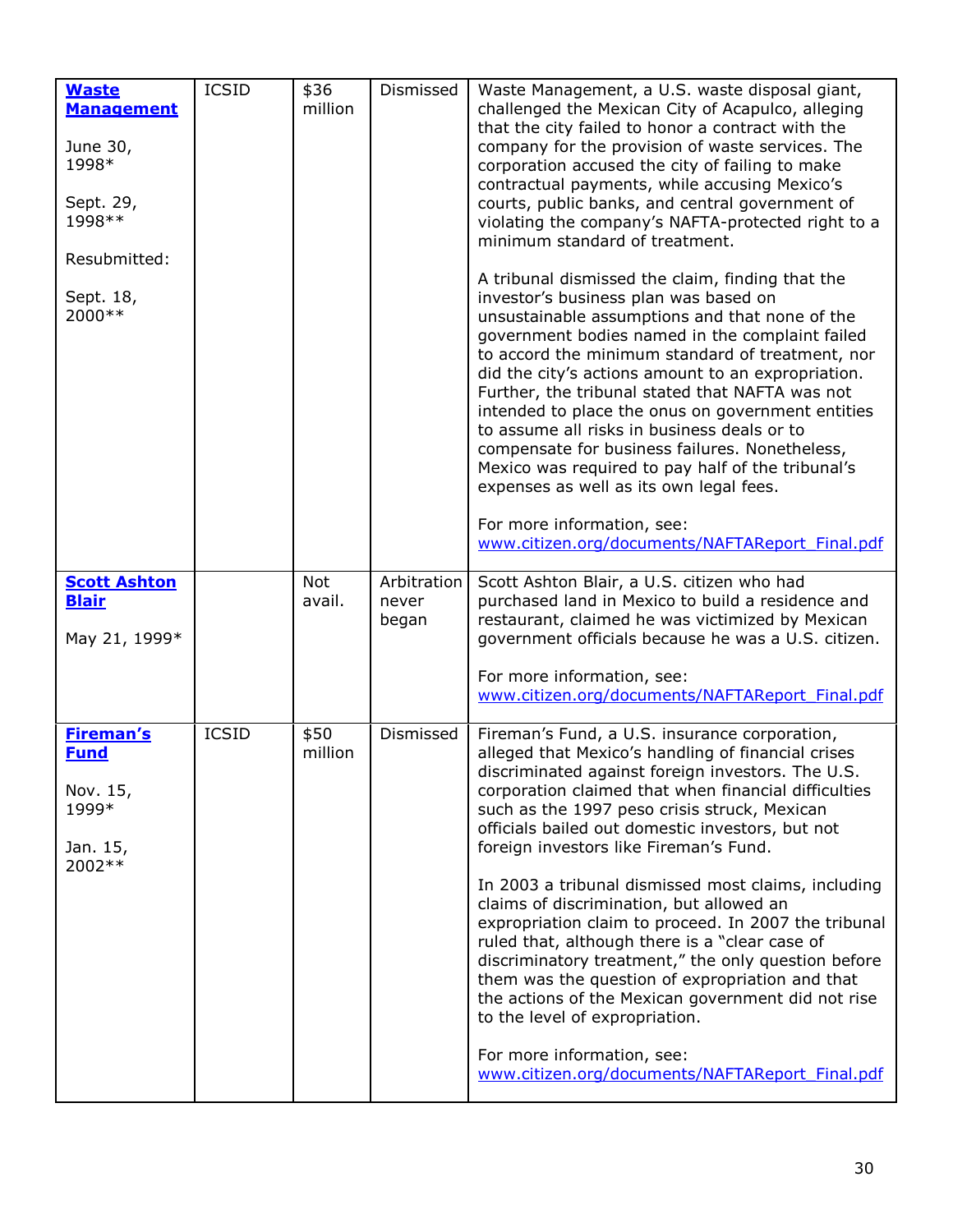| Adams, et al<br>Nov. 10,<br>2000*<br>April 9,<br>2002**                  |                 | \$75<br>million   | Arbitration<br>never<br>began | A group of U.S. citizens who claimed to own<br>properties in Mexico challenged a Mexican federal<br>court ruling that the developer who sold them the<br>properties had not owned the land and thus could<br>not legally sell it.<br>For more information, see:<br>www.citizen.org/documents/NAFTAReport Final.pdf                                                                                                                                                                                                                                                                                                                                                                                                                                                                                                                                                                                                                                                     |
|--------------------------------------------------------------------------|-----------------|-------------------|-------------------------------|------------------------------------------------------------------------------------------------------------------------------------------------------------------------------------------------------------------------------------------------------------------------------------------------------------------------------------------------------------------------------------------------------------------------------------------------------------------------------------------------------------------------------------------------------------------------------------------------------------------------------------------------------------------------------------------------------------------------------------------------------------------------------------------------------------------------------------------------------------------------------------------------------------------------------------------------------------------------|
| <b>Lomas Santa</b><br><b>Fe</b><br>Aug. 28,<br>2001*                     |                 | \$210<br>million  | Arbitration<br>never<br>began | Lomas Santa Fe, a U.S.-based real estate<br>development company, challenged the Mexican<br>government's refusal to allow commercial<br>development on property that the company owned<br>in Mexico. The company claimed discriminatory<br>treatment, and also alleged that the government<br>later expropriated the land.<br>For more information, see:<br>www.citizen.org/documents/NAFTAReport Final.pdf                                                                                                                                                                                                                                                                                                                                                                                                                                                                                                                                                             |
| <b>GAMI</b><br><b>Investments</b><br>Oct. 1, 2001*<br>April 9,<br>2002** | <b>UNCITRAL</b> | \$27.8<br>million | Dismissed                     | U.S. minority shareholder investors in a Mexican<br>sugar company (GAM) challenged a government<br>policy to support sugar farmers' income and alleged<br>inadequate enforcement of policies to support the<br>profitability of GAM. The Mexican government<br>required sugar mills (such as those owned by GAM)<br>to pay a fixed amount to Mexican sugar farmers,<br>who faced downward income pressure due to a<br>NAFTA-enabled influx of U.S. highly-subsidized high<br>fructose corn syrup. In addition to challenging this<br>policy, the U.S. investors, with a 14% stake in<br>GAM, alleged that the Mexican government<br>insufficiently and discriminatorily enforced policies<br>to support sugar companies. The investors also<br>challenged Mexico's expropriation of several of<br>GAM's debt-ridden sugar mills, while GAM itself<br>challenged the expropriations in a court case in<br>Mexico.<br>A NAFTA tribunal allowed the U.S. investors' claim |
|                                                                          |                 |                   |                               | to proceed even though they were a minority<br>shareholder, and even though there was no<br>allegation that the Mexican government had<br>directly interfered with their shares (only that<br>government regulations had indirectly affected the<br>value of those shares). The tribunal also allowed<br>the claim to proceed even though GAM sought<br>resolution via domestic courts and though NAFTA<br>prohibits claims from being simultaneously pursued<br>in domestic courts and under NAFTA's investor-<br>state regime.                                                                                                                                                                                                                                                                                                                                                                                                                                       |
|                                                                          |                 |                   |                               | The tribunal ultimately dismissed all claims, ruling<br>the discrimination allegations to be without validity<br>and throwing out the expropriation claim after a                                                                                                                                                                                                                                                                                                                                                                                                                                                                                                                                                                                                                                                                                                                                                                                                      |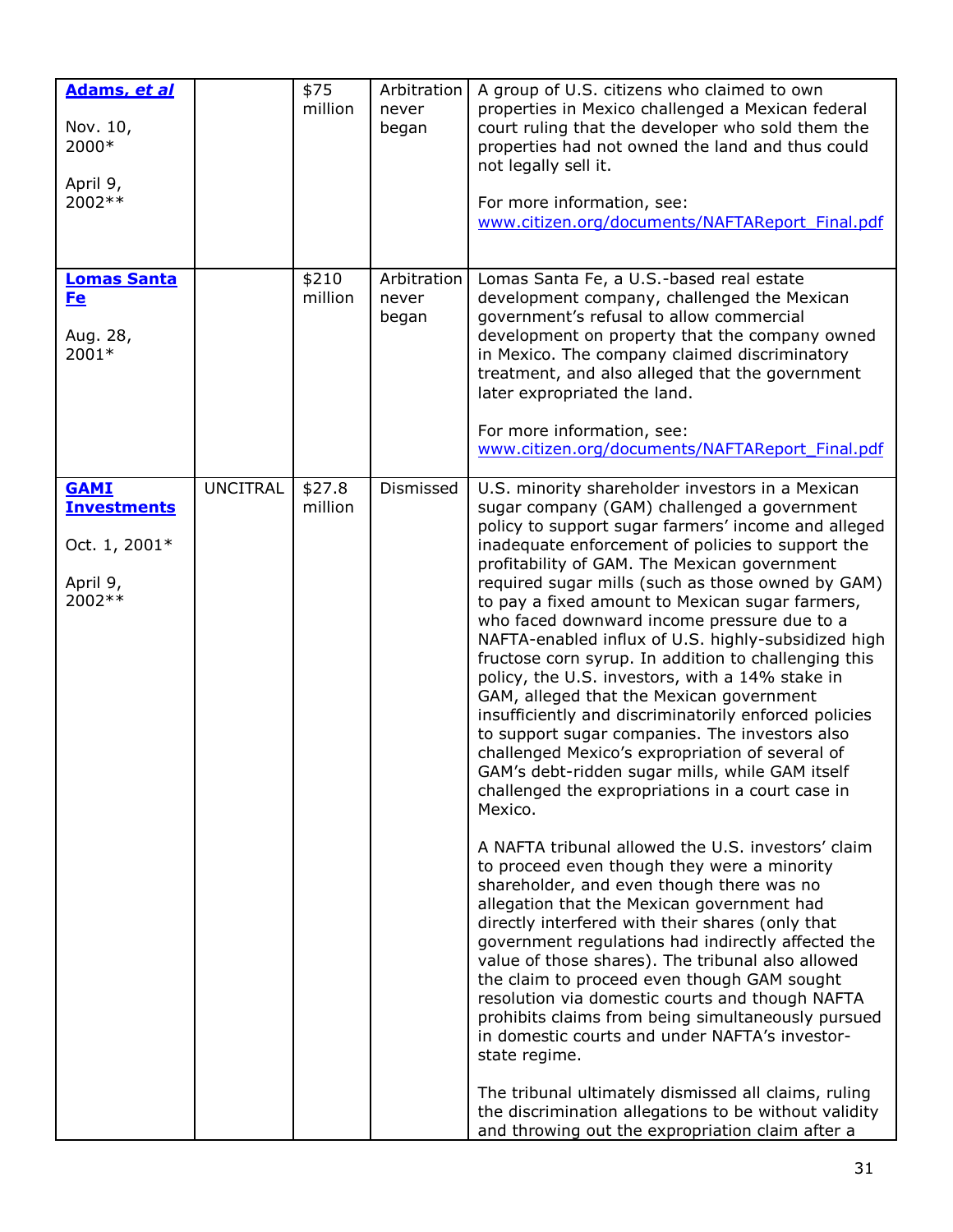|                                                                          |                 |                  |                               | ruling in GAM's domestic case reversed the<br>challenged expropriations.                                                                                                                                                                                                                                                                                                                                                                                                                                                                                                                                                                                                                               |
|--------------------------------------------------------------------------|-----------------|------------------|-------------------------------|--------------------------------------------------------------------------------------------------------------------------------------------------------------------------------------------------------------------------------------------------------------------------------------------------------------------------------------------------------------------------------------------------------------------------------------------------------------------------------------------------------------------------------------------------------------------------------------------------------------------------------------------------------------------------------------------------------|
|                                                                          |                 |                  |                               | For more information, see:<br>www.citizen.org/documents/NAFTAReport Final.pdf                                                                                                                                                                                                                                                                                                                                                                                                                                                                                                                                                                                                                          |
| <b>Francis</b><br><b>Kenneth</b><br><b>Haas</b><br>Dec. 12,<br>2001*     |                 | \$17<br>million  | Arbitration<br>never<br>began | Haas, a U.S. citizen, claimed he was cheated out of<br>his investment in a business he had co-owned with<br>Mexican business partners, and that the state of<br>Chihuahua, via alleged incompetence and<br>procedural irregularities, violated its NAFTA<br>obligation to ensure fair and equitable treatment.<br>For more information, see:<br>www.citizen.org/documents/NAFTAReport Final.pdf                                                                                                                                                                                                                                                                                                        |
| <b>Calmark</b><br>Jan. 11, 2002*                                         |                 | \$0.4<br>million | Arbitration<br>never<br>began | Calmark, a U.S. company, challenged Mexican<br>domestic courts for allegedly failing to assist the<br>company in recouping compensation in a business<br>deal that went awry. Calmark claimed that its<br>business partners cheated the company out of a<br>property in Mexico, and that its own lawyer then<br>betrayed the company by settling the resulting<br>domestic case in a way that left Calmark without<br>compensation. Calmark alleged that the Mexican<br>judiciary violated NAFTA by not assisting the<br>company in securing the money it was owed.                                                                                                                                    |
|                                                                          |                 |                  |                               | For more information, see:<br>www.citizen.org/documents/NAFTAReport Final.pdf                                                                                                                                                                                                                                                                                                                                                                                                                                                                                                                                                                                                                          |
| <b>Robert J.</b><br><b>Frank</b><br>Feb. 12, 2002*                       | <b>UNCITRAL</b> | \$1.5<br>million | Arbitration<br>never<br>began | Frank, a U.S. citizen, challenged government<br>confiscation of property alleged to be his in Baja<br>California, Mexico. His claim made no mention of an<br>attempt to first pursue the case in the Mexican<br>legal system.                                                                                                                                                                                                                                                                                                                                                                                                                                                                          |
| Aug. 5,<br>2002 **                                                       |                 |                  |                               | For more information, see:<br>www.citizen.org/documents/Chapter-11-Report-<br>Final.pdf                                                                                                                                                                                                                                                                                                                                                                                                                                                                                                                                                                                                                |
| <b>Thunderbird</b><br>Gaming<br>March 21,<br>2002*<br>Aug. 1,<br>2002 ** | <b>UNCITRAL</b> | \$100<br>million | Dismissed                     | Thunderbird Gaming, a Canadian company<br>operating video gaming facilities in three Mexican<br>cities, challenged the government's closure of the<br>facilities. Gambling has been illegal in Mexico since<br>1947, banned for its connection to crime and<br>poverty. Thunderbird had installed "skill machines"<br>(hard to distinguish from slot machines), gaining<br>government authorization on the condition that<br>they were truly based on skill and were not a form<br>of gambling. In a later inspection of the facilities,<br>government authorities determined that the games<br>were not based on skill, that they constituted illegal<br>gambling, and that they had to be shut down. |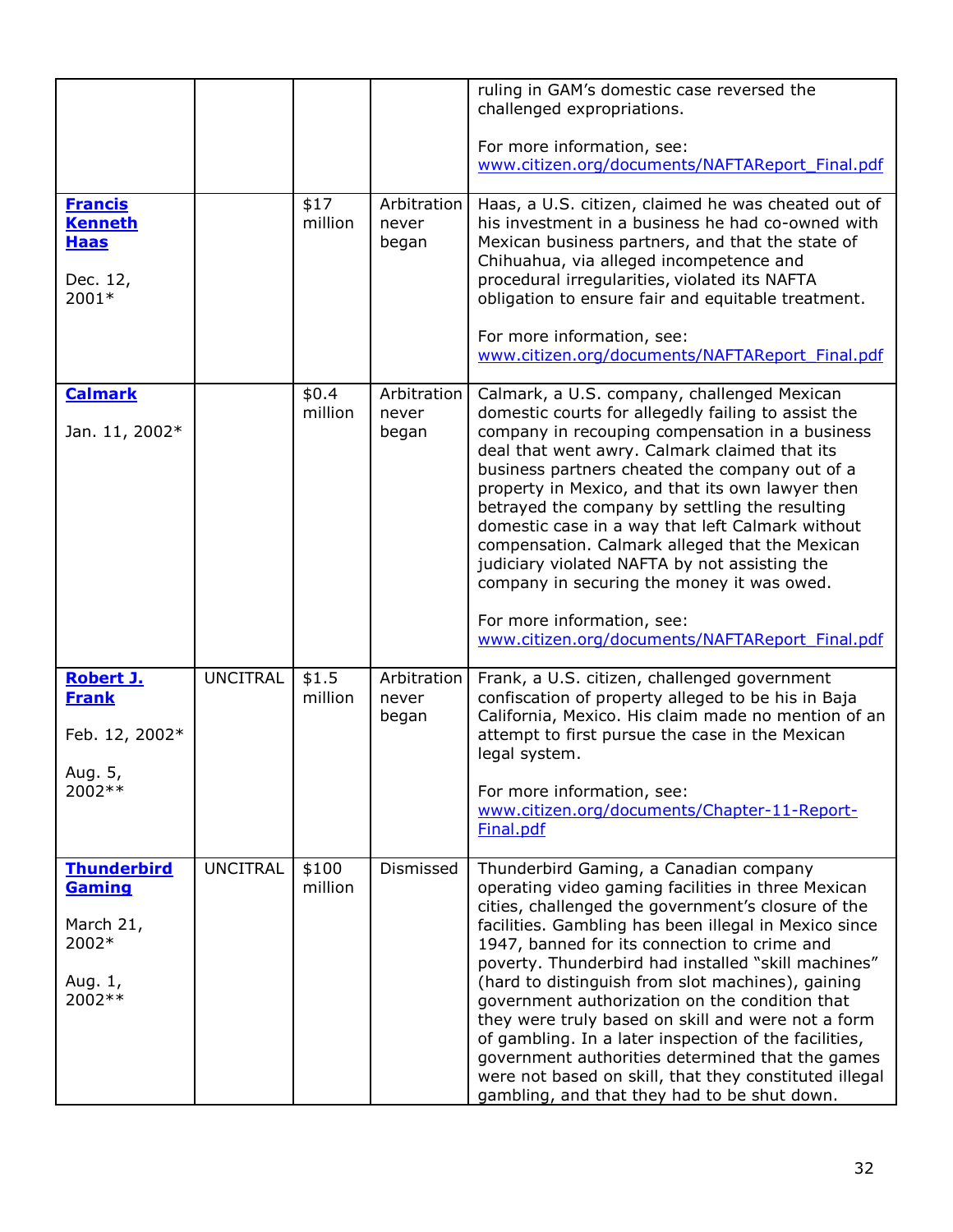|                                                                                                |              |                  |                                                                                         | Thunderbird claimed violations of national<br>treatment and fair and equitable treatment.<br>A tribunal dismissed all claims, ruling that the<br>company had failed to demonstrate that it was<br>treated in a discriminatory or unfair manner.<br>For more information, see:<br>www.citizen.org/documents/Chapter-11-Report-<br>Final.pdf                                                                                                                                                                                                                                                                                                                                                                                                                                                                                                                                                                                                                                                                                                                                                                                                                                                                                                                                                                                                                                                                                                                                                                                                                   |
|------------------------------------------------------------------------------------------------|--------------|------------------|-----------------------------------------------------------------------------------------|--------------------------------------------------------------------------------------------------------------------------------------------------------------------------------------------------------------------------------------------------------------------------------------------------------------------------------------------------------------------------------------------------------------------------------------------------------------------------------------------------------------------------------------------------------------------------------------------------------------------------------------------------------------------------------------------------------------------------------------------------------------------------------------------------------------------------------------------------------------------------------------------------------------------------------------------------------------------------------------------------------------------------------------------------------------------------------------------------------------------------------------------------------------------------------------------------------------------------------------------------------------------------------------------------------------------------------------------------------------------------------------------------------------------------------------------------------------------------------------------------------------------------------------------------------------|
| <b>Corn</b><br><b>Products</b><br><b>International</b><br>Jan. 28, 2003*<br>Oct. 21,<br>2003** | <b>ICSID</b> | \$325<br>million | <b>Corn</b><br><b>Products</b><br>win,<br>\$58.4<br>million                             | Corn Products International (CPI), a U.S.<br>agribusiness producing high fructose corn syrup<br>(HFCS) - a derived sweetener linked to obesity -<br>challenged a government tax levied on beverages<br>sweetened with HFCS (i.e. soft drinks) but not<br>those sweetened with cane sugar. Mexico argued<br>that the tax, which impeded U.S. exports of HFCS<br>to Mexico, was legitimate as a counter to the U.S.<br>refusal to open its market to Mexican cane sugar as<br>stipulated by NAFTA. The tax also helped safeguard<br>the Mexican cane sugar industry, consisting of<br>hundreds of thousands of jobs, from the post-<br>NAFTA influx of U.S.-subsidized HFCS that<br>threatened those jobs. CPI asserted that Mexico's<br>HFCS tax violated its NAFTA obligation to provide<br>foreign investors with national treatment.<br>A tribunal ruled that Mexico's HFCS tax violated the<br>national treatment rule by "fail[ing] to accord CPI,<br>and its investment, treatment no less favourable<br>than that it accorded to its own investors in like<br>circumstances, namely the Mexican sugar<br>producers who were competing for the market in<br>sweeteners for soft drinks." It rejected Mexico's<br>defense that the tax was a countermeasure to a<br>U.S. NAFTA breach by ruling that countermeasure<br>defenses, while allowed by international law in<br>state-to-state cases, are not applicable in investor-<br>state cases under the same treaties.<br>For more information, see:<br>www.citizen.org/documents/NAFTAReport Final.pdf |
| <b>ADM/Tate &amp;</b><br><b>Lyle</b><br>Oct. 14, 2003*<br>Aug. 4,<br>2004 **                   | <b>ICSID</b> | \$100<br>million | ADM win,<br>\$37<br>million<br>(\$33.5)<br>million $+$<br>\$3.5<br>million<br>interest) | Archer Daniels Midland (ADM), one of the largest<br>U.S. agribusiness corporations and a producer of<br>high fructose corn syrup (HFCS), and AE Staley, a<br>U.S. subsidiary wholly owned by the British<br>corporation Tate & Lyle, challenged the same<br>Mexican tax on HCFS described in the Corn<br>Products International (CPI) case above. The tax<br>was levied on beverages sweetened with HFCS, but<br>not those sweetened with cane sugar. As in the CPI<br>case, Mexico argued that the tax, which impeded<br>U.S. exports of HFCS to Mexico, was legitimate as a<br>counter to the U.S. refusal to open its market to                                                                                                                                                                                                                                                                                                                                                                                                                                                                                                                                                                                                                                                                                                                                                                                                                                                                                                                           |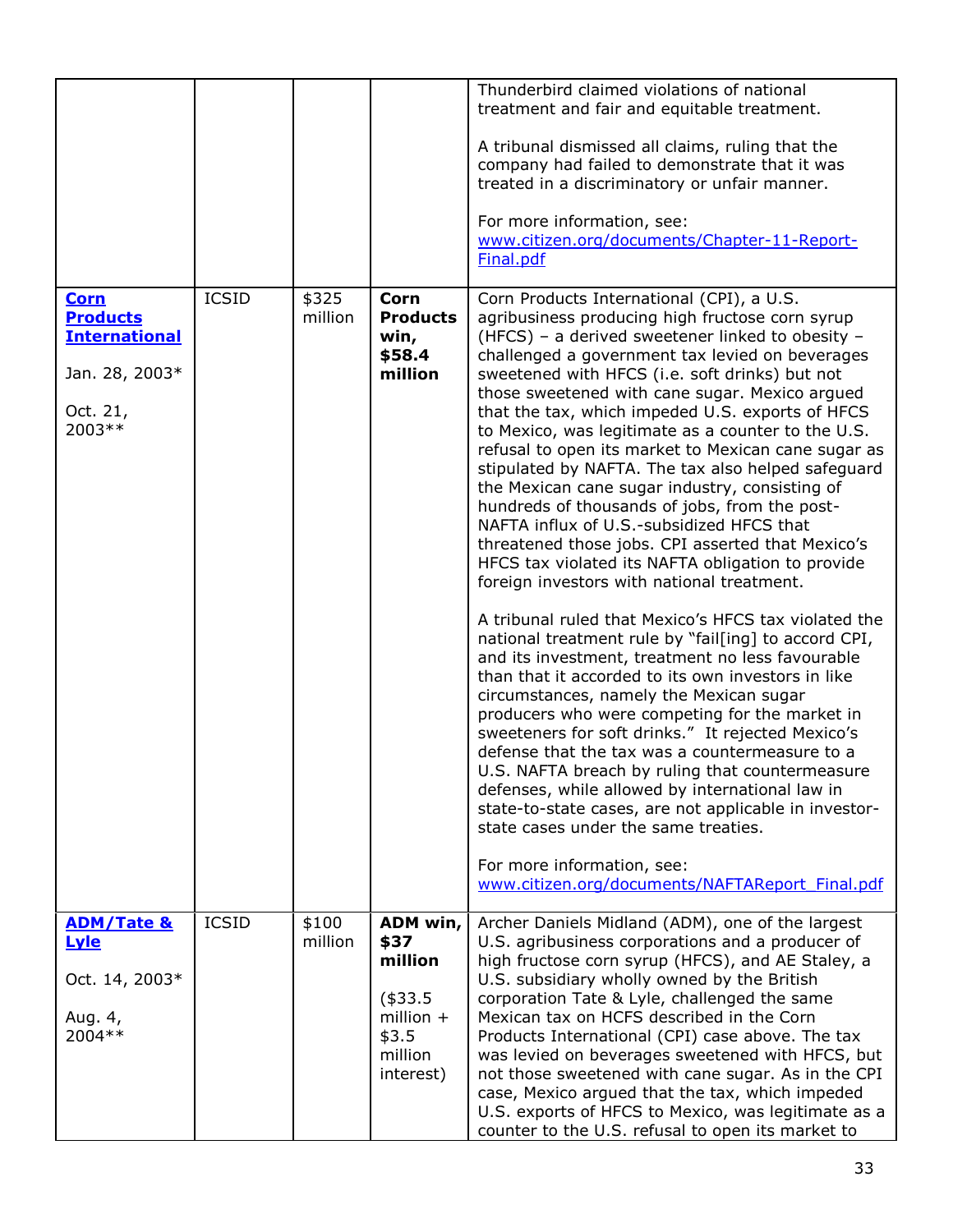|                                                                                |              |                    |                                                                            | Mexican cane sugar as stipulated by NAFTA. The<br>tax also helped safeguard the Mexican cane sugar<br>industry, consisting of hundreds of thousands of<br>jobs, from the post-NAFTA influx of U.S.-subsidized<br>HFCS that threatened those jobs. ADM and AE<br>Staley asserted that Mexico's HFCS tax violated its<br>NAFTA obligation to provide foreign investors with<br>national treatment and constituted a NAFTA-illegal<br>performance requirement and an expropriation.<br>A tribunal ruled that Mexico's HFSC tax violated<br>NAFTA's national treatment and performance<br>requirement rules (but did not find it was an<br>expropriation). It decided that Mexican sugar<br>producers and U.S. and British HFSC producers<br>were "in like circumstances" and that the HFSC-<br>only tax thus discriminated against the foreign<br>HFCS producers, even though it also applied to<br>Mexican HFCS producers. The tribunal further<br>declared that the tax amounted to a NAFTA-banned<br>performance requirement.<br>For more information, see:<br>www.citizen.org/documents/NAFTAReport Final.pdf |
|--------------------------------------------------------------------------------|--------------|--------------------|----------------------------------------------------------------------------|----------------------------------------------------------------------------------------------------------------------------------------------------------------------------------------------------------------------------------------------------------------------------------------------------------------------------------------------------------------------------------------------------------------------------------------------------------------------------------------------------------------------------------------------------------------------------------------------------------------------------------------------------------------------------------------------------------------------------------------------------------------------------------------------------------------------------------------------------------------------------------------------------------------------------------------------------------------------------------------------------------------------------------------------------------------------------------------------------------------|
| <b>Bayview</b><br><b>Irrigation</b><br>Aug. 27,<br>2004*<br>Jan. 19,<br>2005** | <b>ICSID</b> | \$667<br>million   | Dismissed                                                                  | A group of 17 U.S. irrigation districts claimed that<br>Mexico diverted water from the Rio Grande, which<br>forms the U.S.-Mexico border, to help irrigate<br>Mexican farmland at the cost of U.S. farms, in<br>violation of a 1944 U.S.-Mexico water-sharing<br>treaty. Water shortage is a major concern both the<br>southwestern United States and in Mexico, where<br>many consider the enduring shortage to be a<br>national security issue.<br>A tribunal dismissed the case on procedural                                                                                                                                                                                                                                                                                                                                                                                                                                                                                                                                                                                                               |
|                                                                                |              |                    |                                                                            | grounds, determining that the claimants, who were<br>in the United States, and whose "investment" was<br>in the United States, did not qualify as "foreign<br>investors" in Mexico. Even so, the tribunal required<br>Mexico to pay half of the tribunal's costs as well as<br>its own legal fees.<br>For more information, see:<br>www.citizen.org/documents/NAFTAReport Final.pdf                                                                                                                                                                                                                                                                                                                                                                                                                                                                                                                                                                                                                                                                                                                            |
| <b>Cargill</b><br>Sept. 30,<br>2004*<br>Dec. 29,<br>2004 **                    | <b>ICSID</b> | \$123.8<br>million | Cargill<br>win,<br>\$90.7<br>million<br>$(*77.3)$<br>million $+$<br>\$13.4 | Cargill, the largest privately-held corporation in the<br>United States and a producer of high fructose corn<br>syrup (HFCS), challenged the same Mexican tax on<br>HCFS described in the Corn Products International<br>(CPI) and Archer Daniels Midland (ADM) cases<br>above. The tax was levied on beverages sweetened<br>with HFCS, but not those sweetened with cane<br>sugar. As in the CPI and ADM cases, Mexico argued<br>that the tax, which impeded U.S. exports of HFCS<br>to Mexico, was legitimate as a counter to the U.S.                                                                                                                                                                                                                                                                                                                                                                                                                                                                                                                                                                       |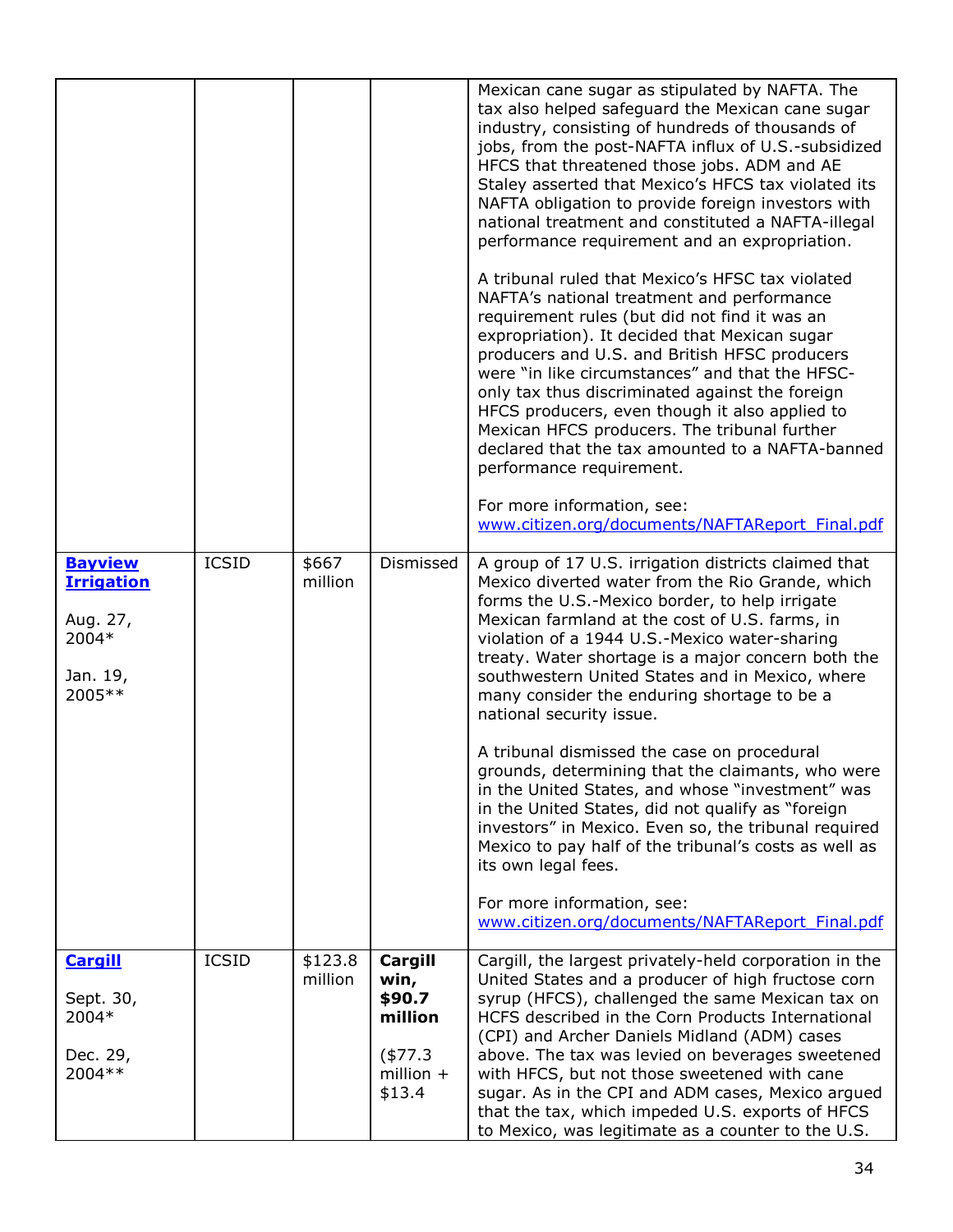|                                                                                |                 |                  | million<br>interest)          | refusal to open its market to Mexican cane sugar as<br>stipulated by NAFTA. The tax also helped safeguard<br>the Mexican cane sugar industry, consisting of<br>hundreds of thousands of jobs, from the post-<br>NAFTA influx of U.S.-subsidized HFCS that<br>threatened those jobs. Cargill asserted that<br>Mexico's HFCS tax violated NAFTA's obligations<br>concerning national treatment, most favored nation<br>treatment, expropriation, fair and equitable<br>treatment and performance standards.<br>A tribunal ruled in favor of Cargill, awarding \$77.3<br>million, the largest award to date in an investor-<br>state dispute brought under a U.S. FTA. In addition,<br>the tribunal ordered Mexico to pay for the tribunal's<br>costs and half of Cargill's own legal fees. The<br>tribunal decided that U.S. agribusiness giant Cargill<br>and Mexican sugar producers were "in like<br>circumstances" and that the HFSC-only tax thus<br>discriminated against Cargill, even though it also<br>applied to Mexican HFCS producers. The tribunal<br>further declared that the tax amounted to a NAFTA-<br>banned performance requirement and a violation of<br>Cargill's right to fair and equitable treatment.<br>For more information, see:<br>www.citizen.typepad.com/eyesontrade/2011/03/col |
|--------------------------------------------------------------------------------|-----------------|------------------|-------------------------------|---------------------------------------------------------------------------------------------------------------------------------------------------------------------------------------------------------------------------------------------------------------------------------------------------------------------------------------------------------------------------------------------------------------------------------------------------------------------------------------------------------------------------------------------------------------------------------------------------------------------------------------------------------------------------------------------------------------------------------------------------------------------------------------------------------------------------------------------------------------------------------------------------------------------------------------------------------------------------------------------------------------------------------------------------------------------------------------------------------------------------------------------------------------------------------------------------------------------------------------------------------------------------------------------------------------|
|                                                                                |                 |                  |                               | a-wars-beat-drug-wars.html                                                                                                                                                                                                                                                                                                                                                                                                                                                                                                                                                                                                                                                                                                                                                                                                                                                                                                                                                                                                                                                                                                                                                                                                                                                                                    |
| <b>Internacional</b><br><b>Vision</b><br>(INVISA), et.<br>Al<br>Feb. 15, 2011* |                 | \$9.7<br>million | Arbitration<br>never<br>began | A group of U.S. investors challenged a Mexican<br>government decision not to grant an extension of a<br>ten-year agreement that had allowed them to place<br>billboards on Mexican federal land near a U.S.-<br>Mexico border crossing. The investors argue that<br>the decision to not continue renting out federal<br>land, in addition to the resulting removal of the<br>billboards, constituted an expropriation and violated<br>their NAFTA-enshrined rights to national treatment<br>and fair and equitable treatment.                                                                                                                                                                                                                                                                                                                                                                                                                                                                                                                                                                                                                                                                                                                                                                                 |
| KBR, Inc.<br>February 19,<br>2013*<br>August 30,<br>2013 **                    | <b>UNCITRAL</b> | \$110<br>million | Dismissed                     | KBR, a large U.S. defense and energy contractor,<br>challenged Mexican court rulings that annulled<br>another investor-state tribunal's ruling in a<br>contractual dispute between KBR and Pemex,<br>Mexico's state-owned oil company. The underlying<br>dispute resulted in a ruling from an International<br>Chamber of Commerce (ICC) tribunal that ordered<br>Pemex to pay more than \$300 million to KBR. KBR<br>filed suit in U.S. courts to enforce the ICC ruling,<br>while Pemex challenged it in Mexican courts. After<br>Mexican courts annulled the ICC ruling, KBR<br>launched a NAFTA case arguing that the annulment<br>violated Mexico's national treatment, most favored<br>nation, minimum standard of treatment and<br>expropriation obligations. While pursuing the NAFTA<br>claim, KBR is simultaneously pursuing full                                                                                                                                                                                                                                                                                                                                                                                                                                                                   |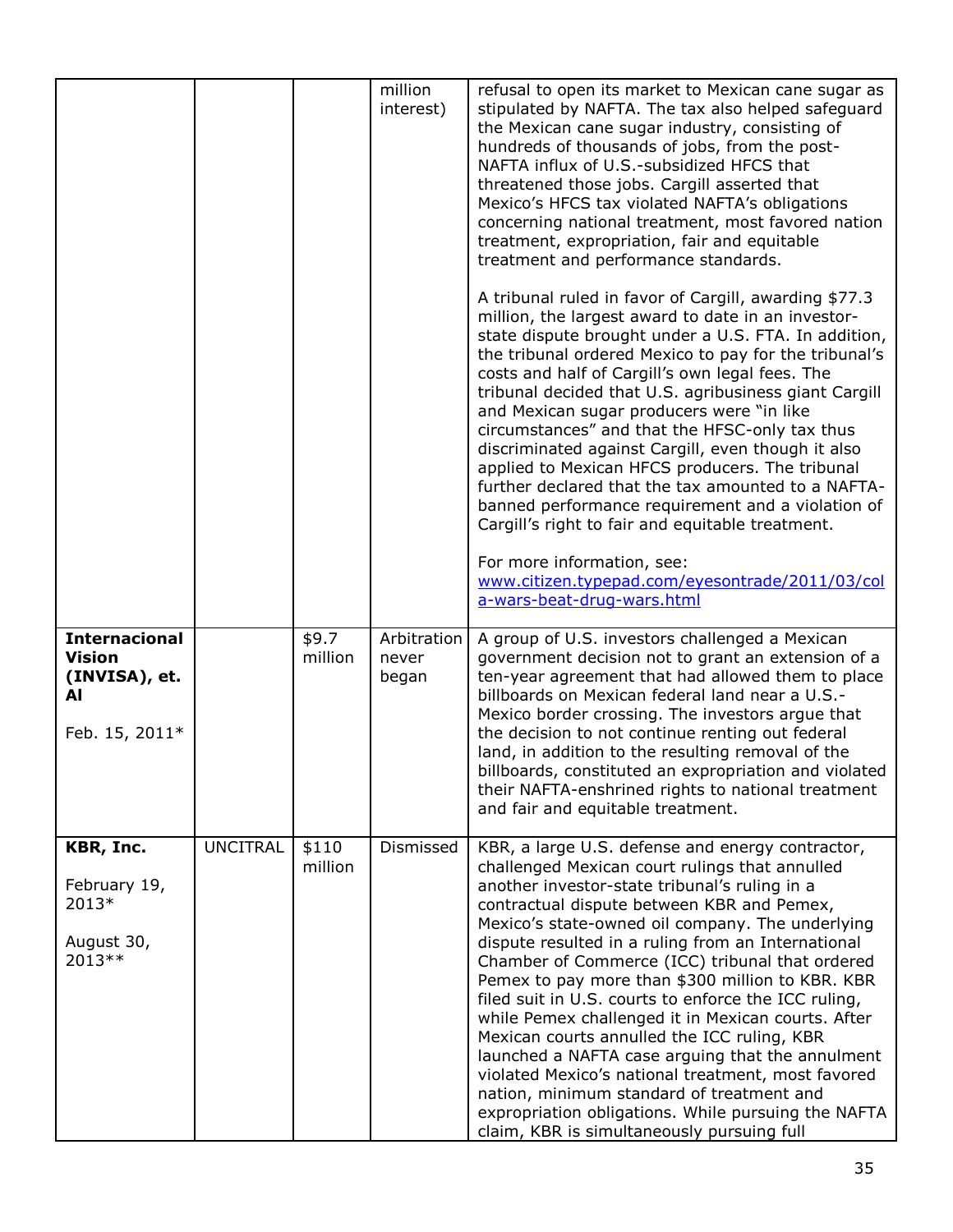|                                                                                                    |              |                  |         | enforcement of the ICC ruling in U.S. courts, and<br>has reportedly initiated a third case in Luxembourg.<br>The claim was reportedly dismissed in an<br>unpublished April 2015 award. <sup>53</sup> Press has reported<br>that Pemex entered into a \$435 million settlement<br>with KBR Inc. <sup>54</sup>                                                                                                                                                                                                                                                                                                                                                          |
|----------------------------------------------------------------------------------------------------|--------------|------------------|---------|-----------------------------------------------------------------------------------------------------------------------------------------------------------------------------------------------------------------------------------------------------------------------------------------------------------------------------------------------------------------------------------------------------------------------------------------------------------------------------------------------------------------------------------------------------------------------------------------------------------------------------------------------------------------------|
| <b>B-Mex, LLC</b><br>and others<br>May 23, 2014*                                                   | <b>ICSID</b> | \$100<br>million | Pending | A group of U.S. investors allege that Mexican<br>officials have interfered with their business by<br>forcing the closure of Mexican casinos in which they<br>have investments, following an act of arson in one<br>of the casinos. The investors acknowledge that<br>their own business partner in Mexico is pursuing a<br>case in Mexican courts to invalidate their permit to<br>operate. They suggest that they may seek to also<br>challenge the outcome of that case in their NAFTA<br>claim. The investors claim violation of NAFTA's<br>national treatment, minimum standard of<br>treatment, most-favored-nation treatment, and<br>expropriation obligations. |
| <b>Lion Mexico</b><br><b>Consolidated</b><br>L.P.<br>August 6,<br>2015*<br>December 11,<br>2015 ** | <b>ICSID</b> | \$200<br>million | Pending | Lion Mexico Consolidated (LMC), a Canadian<br>affiliate of the U.S.-based real estate fund Clarion<br>Partners, loaned a total of \$32.8 million to a<br>Mexican firm to develop two real estate projects in<br>the Mexican states of Nayarit and Jalisco. <sup>55</sup> The<br>loans were secured by promissory notes and the<br>land's mortgage. After the Mexican firm missed a<br>loan payment in 2012, LMC attempted to collect its<br>collateral, but it discovered that a Mexican court<br>cancelled the Canadian firm's claim on the land<br>several months prior when it received a loan<br>restructuring agreement.                                         |
|                                                                                                    |              |                  |         | LMC claims the loan restructuring agreement was<br>forged and is now seeking more than \$200 million<br>in damages, a value worth more than 500 percent<br>of the original loan of \$32.8 million. The<br>complainant asserts that this has been a violation<br>of NAFTA provisions regarding expropriation and<br>fair and equitable treatment. <sup>56</sup> In December 2016,<br>the Tribunal entered a decision to dismiss Mexico's<br>submission that the Tribunal lacks jurisdiction<br>ratione materiae. On June 30, 2017, the Tribunal<br>set the timetable for the jurisdictional phase.                                                                     |
| <b>Primero</b><br><b>Mining Corp.</b><br>June 2, 2016*                                             |              |                  | Pending | Primero Mining Corp, a Canadian mining company<br>that owns San Dimas gold and silver mine two<br>other properties in the states of Durango and<br>Guanajuato, filed a notice of intent against Mexico<br>under NAFTA. Few details of the claim are known,<br>but the company claims that it is related to the<br>Mexican tax authority allegedly "revoked legal<br>rights previously granted to the company." Earlier<br>in 2016, the company revealed that the Mexican                                                                                                                                                                                              |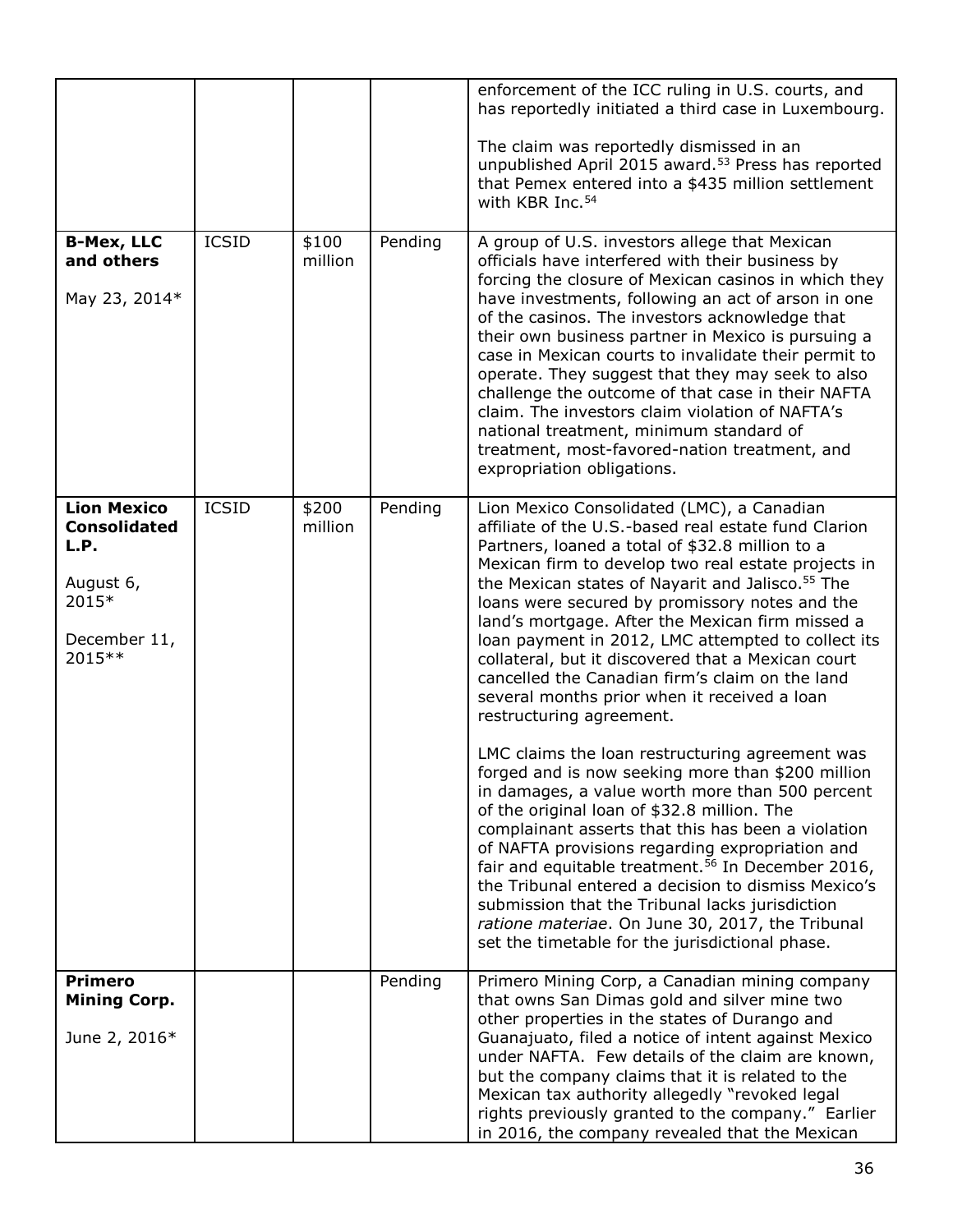|                                                                                                        |                 |                  |         | tax authority had filed a legal claim against its<br>Mexican subsidiary related to an agreement on how<br>the company would pay tax on realized silver<br>prices. <sup>57</sup>                                                                                                                                                                                                                                                                                                                                                                                                                                                                                                                                                                                                                                                                                                                                                                                                                                                                                                                                                                                                                                                                                                                                                                                                                                                                                                                                                      |
|--------------------------------------------------------------------------------------------------------|-----------------|------------------|---------|--------------------------------------------------------------------------------------------------------------------------------------------------------------------------------------------------------------------------------------------------------------------------------------------------------------------------------------------------------------------------------------------------------------------------------------------------------------------------------------------------------------------------------------------------------------------------------------------------------------------------------------------------------------------------------------------------------------------------------------------------------------------------------------------------------------------------------------------------------------------------------------------------------------------------------------------------------------------------------------------------------------------------------------------------------------------------------------------------------------------------------------------------------------------------------------------------------------------------------------------------------------------------------------------------------------------------------------------------------------------------------------------------------------------------------------------------------------------------------------------------------------------------------------|
| <b>Jorge Luis</b><br>Blanco,<br>Joshua Dean<br><b>Nelson and</b><br><b>Tele Fácil</b><br><b>México</b> | <b>UNCITRAL</b> | \$500<br>million | Pending | Tele Fácil México and two U.S. investors who own<br>the firm seek \$500 million on claims that the<br>conduct of Mexico's communications regulatory<br>agency violated its NAFTA investor rights and<br>destroyed its business. <sup>58</sup>                                                                                                                                                                                                                                                                                                                                                                                                                                                                                                                                                                                                                                                                                                                                                                                                                                                                                                                                                                                                                                                                                                                                                                                                                                                                                        |
| April 21,<br>2016*                                                                                     |                 |                  |         | The investors established a firm in Mexico, Tele<br>Fácil, to provide fixed and mobile phone, cable and<br>internet services. The firm was granted a<br>concession to operate as a telecommunications<br>provider and then negotiated with Telmex, Mexico's<br>main provider, for interconnection services.<br>Mexico's telecommunications law requires Telmex,<br>which owns 70 percent of phone lines in Mexico, to<br>provide such services. After settling on rates, the<br>firms deadlocked on two other contract issues. Tele<br>Fácil brought the dispute to Mexico's Federal<br>Institute of Telecommunications (IFT), the<br>communications regulatory agency. IFT ruled in<br>favor of Tele Fácil and ordered Telmex to provide<br>interconnection within ten days. Telmex did not.<br>Tele Fácil claims that IFT did not respond to Tele<br>Fácil's requests for enforcement. Four month later,<br>without providing Tele Fácil notice or opportunity to<br>present its views, IFT issued a new ruling reversing<br>the old one. IFT later issued a third ruling<br>invalidating the agreed interconnection rates. Tele<br>Fácil's notice of intent alleges that IFT violated<br>Mexican law so as to ensure Tele Fácil could not<br>provide competing services after Telmex, which is<br>owned by Mexico's wealthiest person, Carlos Slim,<br>meddled in the IFT process. Tele Fácil claims that<br>IFT's actions violate the minimum standard of<br>treatment and NAFTA's rules against<br>expropriation. <sup>59</sup> |
| Vento<br>Motorcycles,<br>Inc.<br>September 25,<br>2017**                                               | <b>ICSID</b>    | N/A              | Pending | Vento Motorcycles is claiming that it manufactures<br>in the United States and that the Mexican<br>government has violated its investor rights by<br>imposing tariffs on Vento motor bikes sold in<br>Mexico that the Mexican government argues really<br>are manufactured in China. <sup>60</sup> The notice of intent is<br>not publicly available and little information is<br>available about the case. Among the curious issues<br>is what investment in Mexico has occurred, as the<br>few press reports on the case suggest that at issue<br>is a trade-in-goods dispute. But according to the<br>ICSID website, in December 2017 arbitrators were<br>appointed to start proceedings. <sup>61</sup>                                                                                                                                                                                                                                                                                                                                                                                                                                                                                                                                                                                                                                                                                                                                                                                                                           |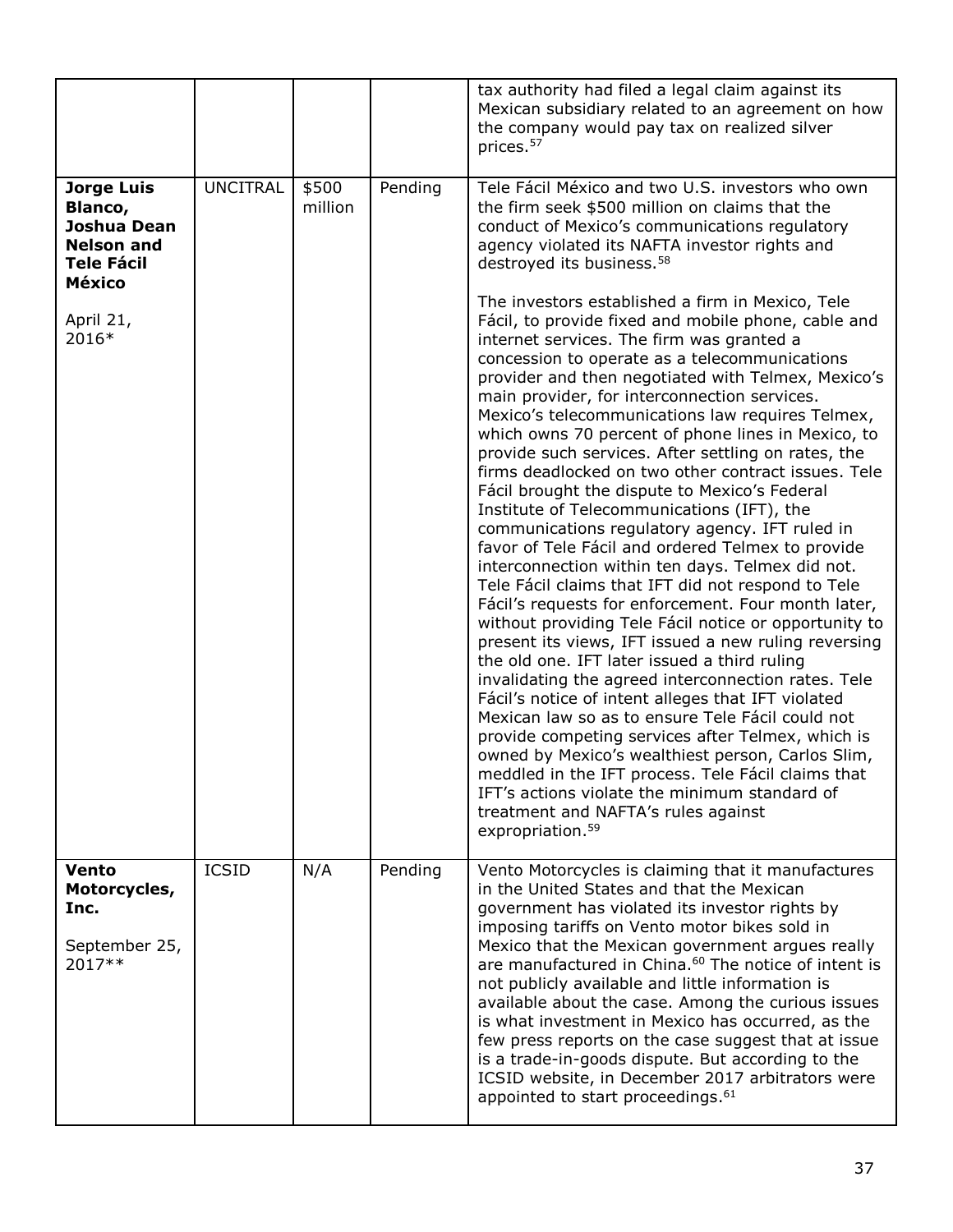| <b>Oro Negro</b> | \$700<br>million | Pending | U.S. investors in Oro Negro, a Mexican petroleum              |
|------------------|------------------|---------|---------------------------------------------------------------|
| April 2018*      |                  |         | services company, are reportedly attempting to use            |
|                  |                  |         | NAFTA to seek compensation after a dispute                    |
|                  |                  |         | between the Mexican company and Mexico's state                |
|                  |                  |         | oil company, PEMEX. PEMEX had been leasing five               |
|                  |                  |         | oil rigs in the Gulf of Mexico from Oro Negro, and in         |
|                  |                  |         | 2015, required that the company cut its day rates,            |
|                  |                  |         | allegedly in response to falling oil prices. Oro Negro        |
|                  |                  |         | claims that PEMEX threatened to terminate its                 |
|                  |                  |         | contracts with the company in 2017 if it did not              |
|                  |                  |         | agree to further contractual amendments, including            |
|                  |                  |         | the temporary suspension of the rigs' operation and           |
|                  |                  |         | then further cuts in day rates. <sup>62</sup> The company had |
|                  |                  |         | been facing financial difficulties and declared               |
|                  |                  |         | bankruptcy in 2017. In April 2018, U.S. investors in          |
|                  |                  |         | the company reportedly submitted a notice of                  |
|                  |                  |         | intent under NAFTA, claiming that PEMEX's actions             |
|                  |                  |         | violated their right to national treatment and                |
|                  |                  |         | against expropriation. The U.S investors claim that           |
|                  |                  |         | PEMEX gave preferential treatment to a rival drilling         |
|                  |                  |         | company and conspired with other Oro Negro                    |
|                  |                  |         | bondholders to force the company out of business.             |
|                  |                  |         | They are seeking \$700 million in compensation. <sup>63</sup> |
| <b>Dal-Tile</b>  | N/A              | Pending | Dal-Tile, a U.S. tile manufacturer operating in               |
|                  |                  |         | Mexico, is challenging a Mexican court's ruling               |
| April 2018*      |                  |         | related to commercial arbitration in which it was             |
|                  |                  |         | engaged with a Mexican firm. The dispute began in             |
|                  |                  |         | 2006 when Dal-Tile offered to buy out the majority            |
|                  |                  |         | stake of a joint-venture project with Interceramic, a         |
|                  |                  |         | Mexican firm. When Interceramic refused, Dal-Tile             |
|                  |                  |         | initiated commercial arbitration between the two              |
|                  |                  |         | companies in Houston, Texas, under the auspices               |
|                  |                  |         | of the International Chamber of Commerce. The                 |
|                  |                  |         | Mexican firm initiated a case in Mexican courts               |
|                  |                  |         | challenging the Houston-based process, Based on               |
|                  |                  |         | an invocation of the "Calvo doctrine," a foreign              |
|                  |                  |         | policy doctrine originating in Latin America that             |
|                  |                  |         | holds that jurisdiction in international investment           |
|                  |                  |         | disputes lies with the country in which the                   |
|                  |                  |         | investment is located, the judge stopped the                  |
|                  |                  |         | arbitration from proceeding. (The Calvo Doctrine              |
|                  |                  |         | implies that a foreign government should not                  |
|                  |                  |         | intervene on an investors' behalf before local                |
|                  |                  |         | resources are exhausted.) Dal-Tile then filed an              |
|                  |                  |         | ISDS claim under NAFTA, claiming that the Mexican             |
|                  |                  |         | court's actions were a denial of justice and thus a           |
|                  |                  |         | violation of NAFTA's minimum standard of                      |
|                  |                  |         | treatment. <sup>64</sup>                                      |

# **Australia FTA Cases & Claims Against Australia**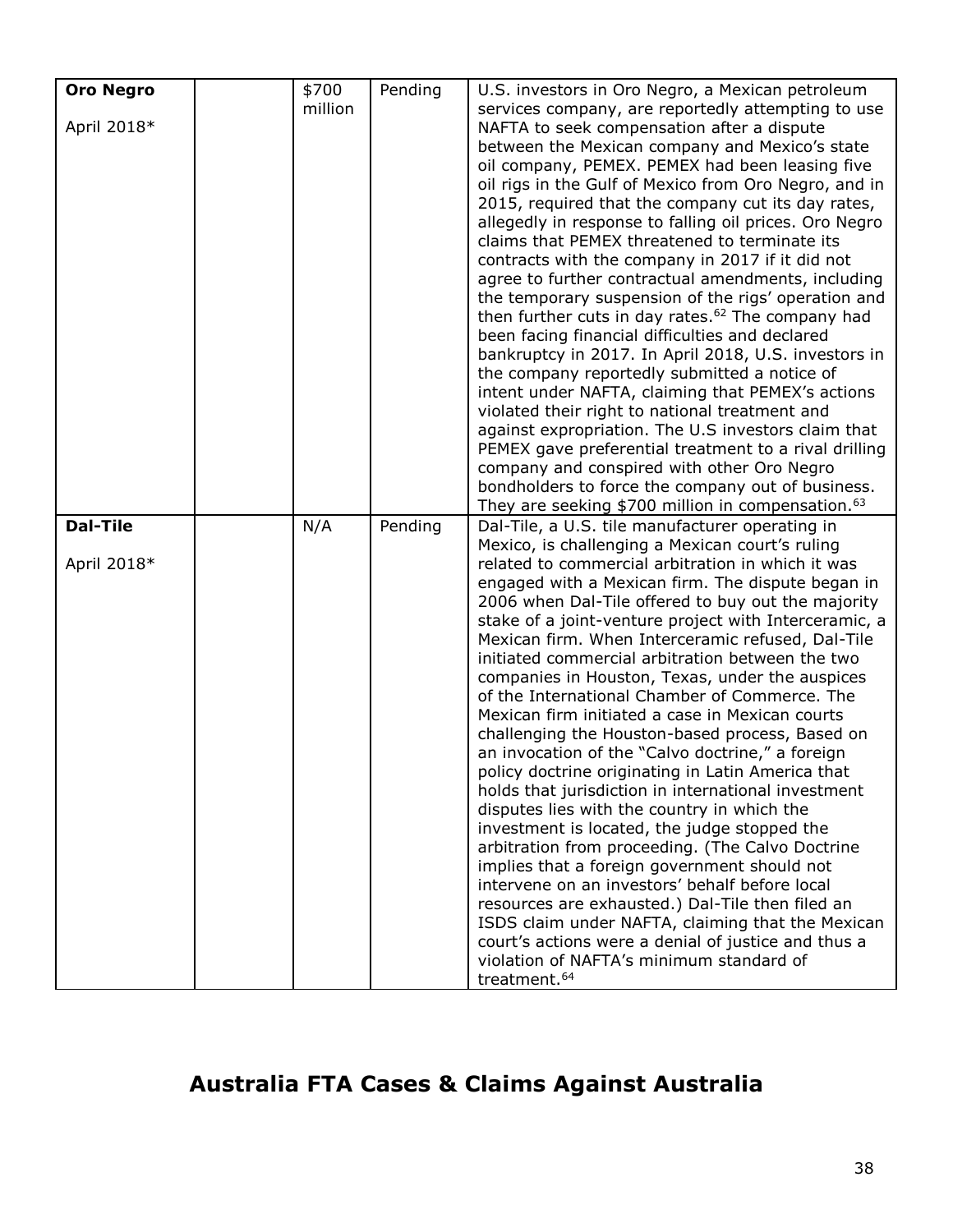| <b>APR Energy</b> | <b>UNCITRAL</b> | \$260   | Pending | APR Energy Holdings Ltd, a U.S.-based energy                                                          |
|-------------------|-----------------|---------|---------|-------------------------------------------------------------------------------------------------------|
| <b>LLC</b>        |                 | million |         | company, has initiated an ISDS claim against                                                          |
|                   |                 |         |         | Australia under the U.S.-Australia Free Trade                                                         |
| April 14,         |                 |         |         | Agreement - despite the fact that the FTA does                                                        |
| 2017**            |                 |         |         | not include investor-state dispute settlement. The                                                    |
|                   |                 |         |         | firm is basing its claim on the FTA's most favored                                                    |
|                   |                 |         |         | nation provision, arguing that because Australia                                                      |
|                   |                 |         |         | consented to ISDS arbitration under its                                                               |
|                   |                 |         |         | investment treaty with Hong Kong, which includes                                                      |
|                   |                 |         |         | ISDS, the government must provide that same                                                           |
|                   |                 |         |         | consent to arbitration under its U.S. FTA that                                                        |
|                   |                 |         |         | does not provide for IDDS enforcement. The                                                            |
|                   |                 |         |         | company is seeking \$260 million, including more                                                      |
|                   |                 |         |         |                                                                                                       |
|                   |                 |         |         | than \$200 million in "lost enterprise value." <sup>65</sup>                                          |
|                   |                 |         |         | The underlying issue triggering this claim relates                                                    |
|                   |                 |         |         | to what entity rightly owns four electricity-                                                         |
|                   |                 |         |         | generating gas turbines worth approximately \$60                                                      |
|                   |                 |         |         | million now operating in Western Australia. APR                                                       |
|                   |                 |         |         | acquired a division of General Electric that had                                                      |
|                   |                 |         |         | leased the turbines to an Australian company                                                          |
|                   |                 |         |         | called Forge that had been contracted by utility                                                      |
|                   |                 |         |         | Horizon Power in Western Australian. Forge went                                                       |
|                   |                 |         |         | bankrupt. In its liquidation proceedings, it argued                                                   |
|                   |                 |         |         | that ownership of the turbines had vested in                                                          |
|                   |                 |         |         | Forge because neither GE nor APR had complied                                                         |
|                   |                 |         |         | with Australian legal requirements that lessors for                                                   |
|                   |                 |         |         | terms of more than one year must register a                                                           |
|                   |                 |         |         | security interest in the leased property. APR                                                         |
|                   |                 |         |         | appealed an initial lower court determination in<br>Forge's favor and lost. While APR appealed to the |
|                   |                 |         |         |                                                                                                       |
|                   |                 |         |         | Australian High Court, it filed its ISDS claim                                                        |
|                   |                 |         |         | arguing that the Australian courts' decisions<br>violated the FTA's rules against expropriation and   |
|                   |                 |         |         | the minimum standard of treatment. The                                                                |
|                   |                 |         |         |                                                                                                       |
|                   |                 |         |         | Australian government issued two curt letters in                                                      |
|                   |                 |         |         | response to the notice stating that the FTA in                                                        |
|                   |                 |         |         | question does not provide for ISDS and "if your                                                       |
|                   |                 |         |         | clients [APR] persist in submitting a notice of                                                       |
|                   |                 |         |         | arbitration, the Australian Government will                                                           |
|                   |                 |         |         | vigorously contest jurisdiction and will seek a full                                                  |
|                   |                 |         |         | award of its costs." If APR proceeds, then an                                                         |
|                   |                 |         |         | ISDS tribunal will decide IF the MFN clause                                                           |
|                   |                 |         |         | "writes in" ISDS enforcement for an agreement in                                                      |
|                   |                 |         |         | which the signatory nations did not include ISDS                                                      |
|                   |                 |         |         | enforcement.                                                                                          |
|                   |                 |         |         | In fall 2017, APR filed a \$100 million malpractice                                                   |
|                   |                 |         |         | suit in U.S. court against the law firm, Baker                                                        |
|                   |                 |         |         | McKenzie, that represented its interests in                                                           |
|                   |                 |         |         | Australia relating to its dealing with Forge.                                                         |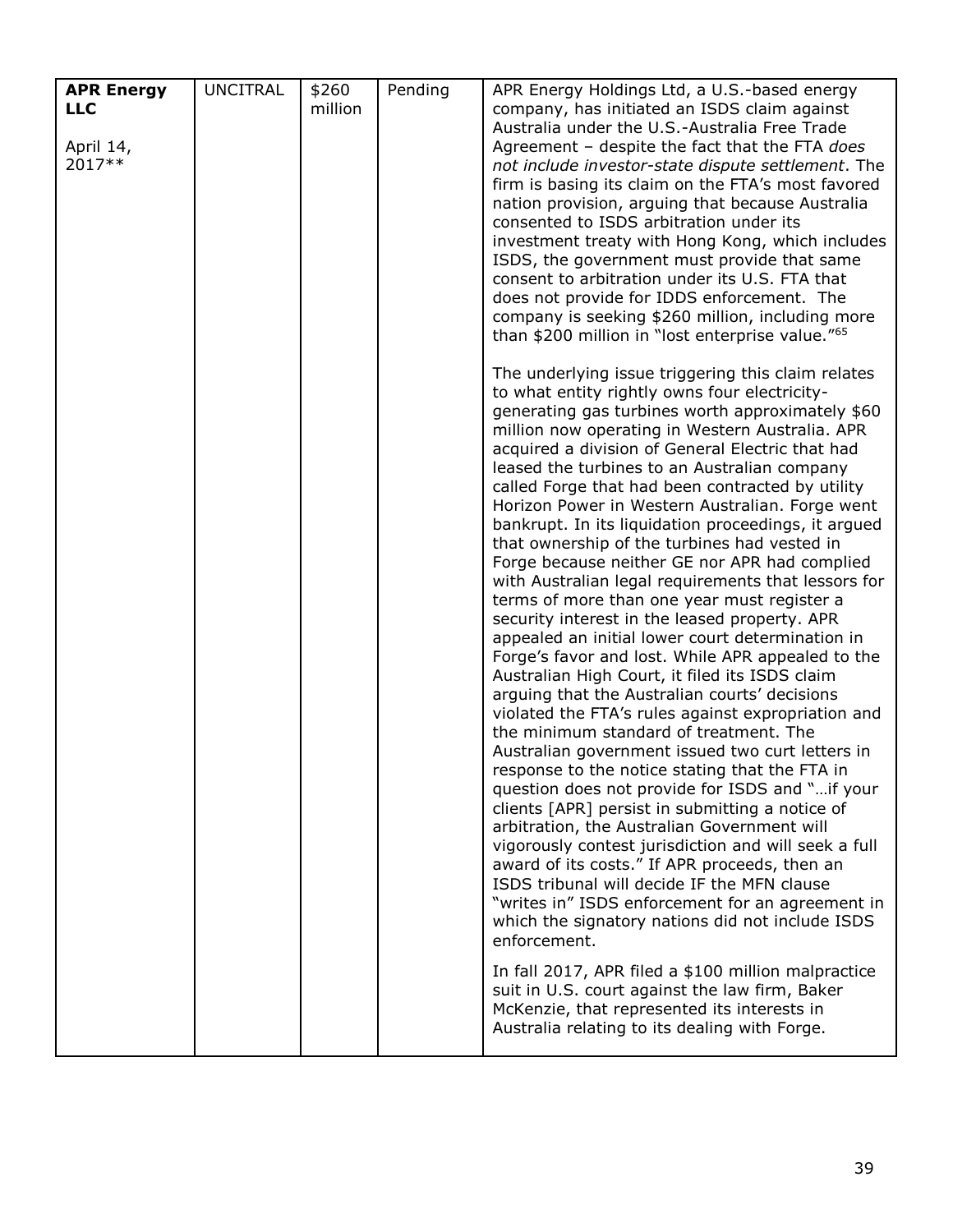### **CAFTA Cases & Claims Against Costa Rica**

| Aaron C.<br>Berkowitz,<br>et. al.<br>October 9,<br>2012*<br>June 10,<br>2013 ** | <b>UNCITRAL</b> | \$33.6<br>million | Dismissed | A group of U.S. investors claimed that the Costa<br>Rican government has not sufficiently or promptly<br>paid them for beachfront property that the<br>government plans to convert into a nature<br>reserve. Just before CAFTA took effect, Costa<br>Rica's Supreme Court ordered government<br>authorities to begin the process of purchasing the<br>investors' beachfront property to convert it into a<br>national park. The investors argued that<br>subsequent delays and inadequate payment for<br>the land violate Costa Rica's CAFTA obligations<br>concerning national treatment, most favored<br>nation treatment, expropriation and a minimum<br>standard of treatment. On May 30, 2017, the<br>Tribunal dismissed the case and instructed the<br>investors and Costa Rica to each bear their own<br>legal costs and Tribunal fees and expenses. <sup>66</sup>           |
|---------------------------------------------------------------------------------|-----------------|-------------------|-----------|-------------------------------------------------------------------------------------------------------------------------------------------------------------------------------------------------------------------------------------------------------------------------------------------------------------------------------------------------------------------------------------------------------------------------------------------------------------------------------------------------------------------------------------------------------------------------------------------------------------------------------------------------------------------------------------------------------------------------------------------------------------------------------------------------------------------------------------------------------------------------------------|
| Daven R.<br>Aven, et. al.<br>September 17,<br>2013*<br>January 24,<br>2014 **   | <b>UNCITRAL</b> | \$70<br>million   | Pending   | A group of U.S. investors claim that they were<br>treated unfairly by the Costa Rican government<br>when the authorities halted construction of a<br>beachfront development project and brought<br>criminal charges against the investors, citing<br>damage to protected wetlands and forest. The<br>investors claim that the authorities' actions<br>violate Costa Rica's CAFTA obligations concerning<br>fair and equitable treatment, expropriation,<br>national treatment and most favored nation<br>treatment. <sup>67</sup> The Costa Rican government, which<br>claims that the area has been an environmental<br>treasure with rich biodiversity, filed a<br>counterclaim against the investors, claiming<br>monetary damages for the restoration of<br>wetlands and forests, which the country<br>estimated would cost at least \$500,000 to \$1<br>million. <sup>68</sup> |

### **CAFTA Cases & Claims Against the Dominican Republic**

| <b>TCW Group,</b> | UNCITRAL | \$500   | Settled, | TCW Group, a U.S. investment management            |
|-------------------|----------|---------|----------|----------------------------------------------------|
| et. al.           |          | million | TCW gets | corporation that jointly owned with the            |
|                   |          |         | \$26.5   | government one of the Dominican Republic's         |
|                   |          |         | million  | three electricity distribution firms, claimed that |
|                   |          |         |          | the government violated CAFTA by failing to raise  |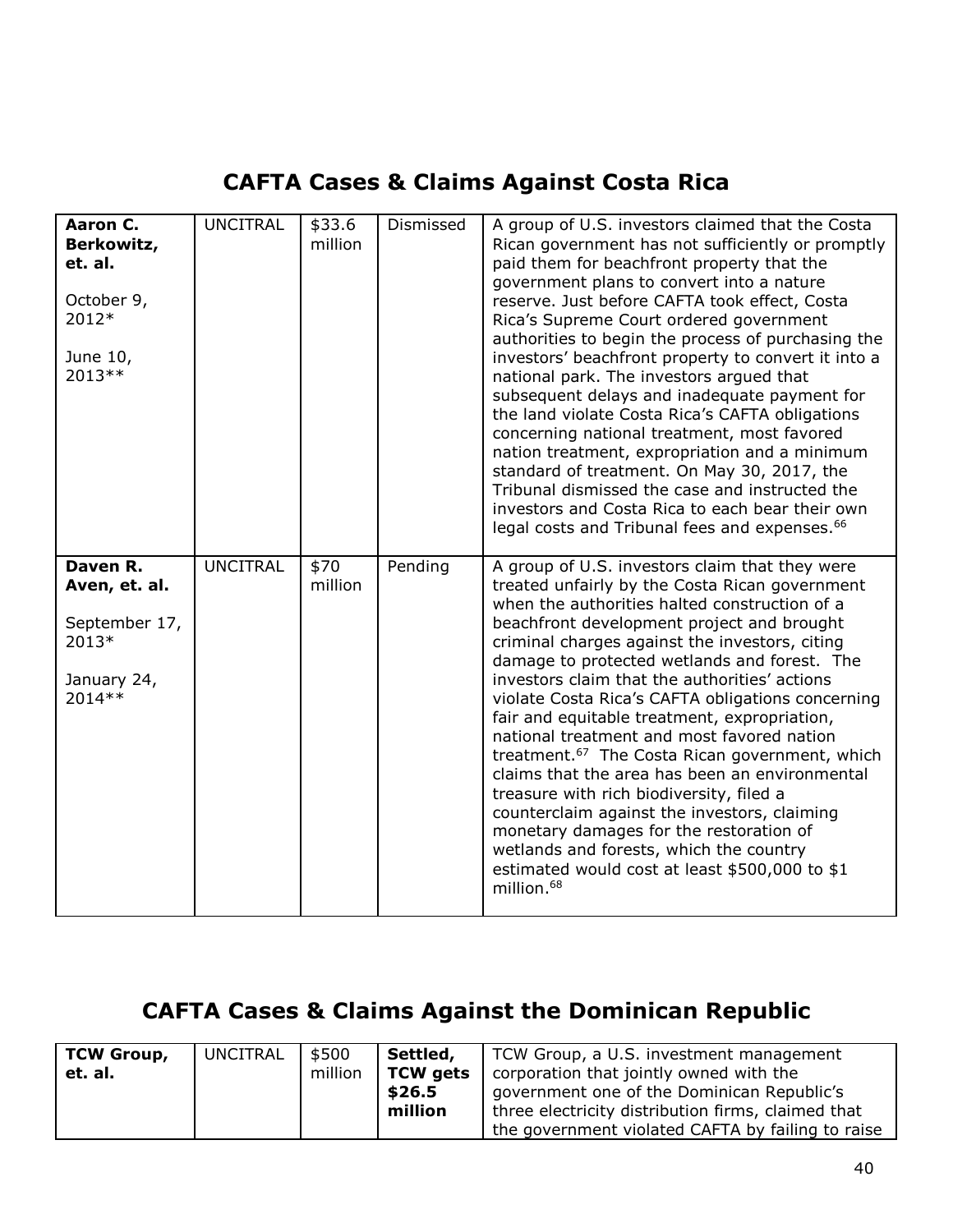| March 15,<br>2007*<br>June 17,<br>2008 **                                   |              |                  |           | electricity rates and failing to prevent electricity<br>theft by poor residents. The French multinational<br>Société Générale (SG), which owned the TCW<br>Group, filed a parallel claim under the France-<br>Dominican Republic Bilateral Investment Treaty. <sup>69</sup><br>The concerns detailed by TCW, which initiated its<br>claim two weeks after CAFTA's enactment, related<br>to decisions taken before the treaty's<br>implementation. <sup>70</sup> TCW took issue with the<br>government's unwillingness to raise electricity<br>rates, a decision undertaken in response to a<br>nationwide energy crisis. TCW also protested that<br>the government did not subsidize electricity rates,<br>which would have diminished electricity theft by<br>poor residents. The New York Times noted that<br>such subsidization was not feasible for the<br>government after having just spent large sums to<br>rectify a banking crisis. <sup>71</sup> TCW alleged<br>expropriation and violation of CAFTA's guarantee<br>of fair and equitable treatment.<br>TCW demanded \$500 million from the<br>government for the alleged CAFTA violations,<br>despite having spent just \$2 to purchase the<br>business from another U.S. investor. <sup>72</sup> The<br>company also admitted to having "not<br>independently committed additional capital" to<br>the electricity distribution firm after its \$2<br>purchase in 2004. <sup>73</sup> After a tribunal constituted<br>under the France-Dominican Republic Bilateral<br>Investment Treaty issued a jurisdictional ruling in<br>favor of SG, allowing the case to move forward,<br>the government decided to settle with SG and<br>TCW. The government paid the foreign firms<br>\$26.5 million to drop the cases, reasoning that it<br>was cheaper than continuing to pay legal fees. <sup>74</sup> |
|-----------------------------------------------------------------------------|--------------|------------------|-----------|---------------------------------------------------------------------------------------------------------------------------------------------------------------------------------------------------------------------------------------------------------------------------------------------------------------------------------------------------------------------------------------------------------------------------------------------------------------------------------------------------------------------------------------------------------------------------------------------------------------------------------------------------------------------------------------------------------------------------------------------------------------------------------------------------------------------------------------------------------------------------------------------------------------------------------------------------------------------------------------------------------------------------------------------------------------------------------------------------------------------------------------------------------------------------------------------------------------------------------------------------------------------------------------------------------------------------------------------------------------------------------------------------------------------------------------------------------------------------------------------------------------------------------------------------------------------------------------------------------------------------------------------------------------------------------------------------------------------------------------------------------------------------------------------------------------------------------------------------------------|
| Corona<br><b>Materials LLC</b><br>March 15,<br>2012*<br>June 10,<br>2014 ** | <b>ICSID</b> | \$100<br>million | Dismissed | Corona Materials, a U.S. mining company,<br>claimed that the Dominican Republic violated<br>CAFTA by delaying and then denying<br>environmental approval for an aggregate<br>materials mine. In deeming the mine "not<br>environmentally feasible," the government cited<br>concern for the prospective impact on nearby<br>water sources. Corona argue that the denial of<br>environmental approval for the mine violated the<br>company's CAFTA-protected rights to a minimum<br>standard of treatment and national treatment,<br>and constituted a CAFTA-prohibited expropriation<br>of its investment.<br>In a May 2016 decision, a tribunal dismissed<br>Corona's claims due to a procedural issue.<br>Because Corona had not submitted its claim<br>within three years of having acquired knowledge<br>of the alleged CAFTA breaches, the tribunal                                                                                                                                                                                                                                                                                                                                                                                                                                                                                                                                                                                                                                                                                                                                                                                                                                                                                                                                                                                                      |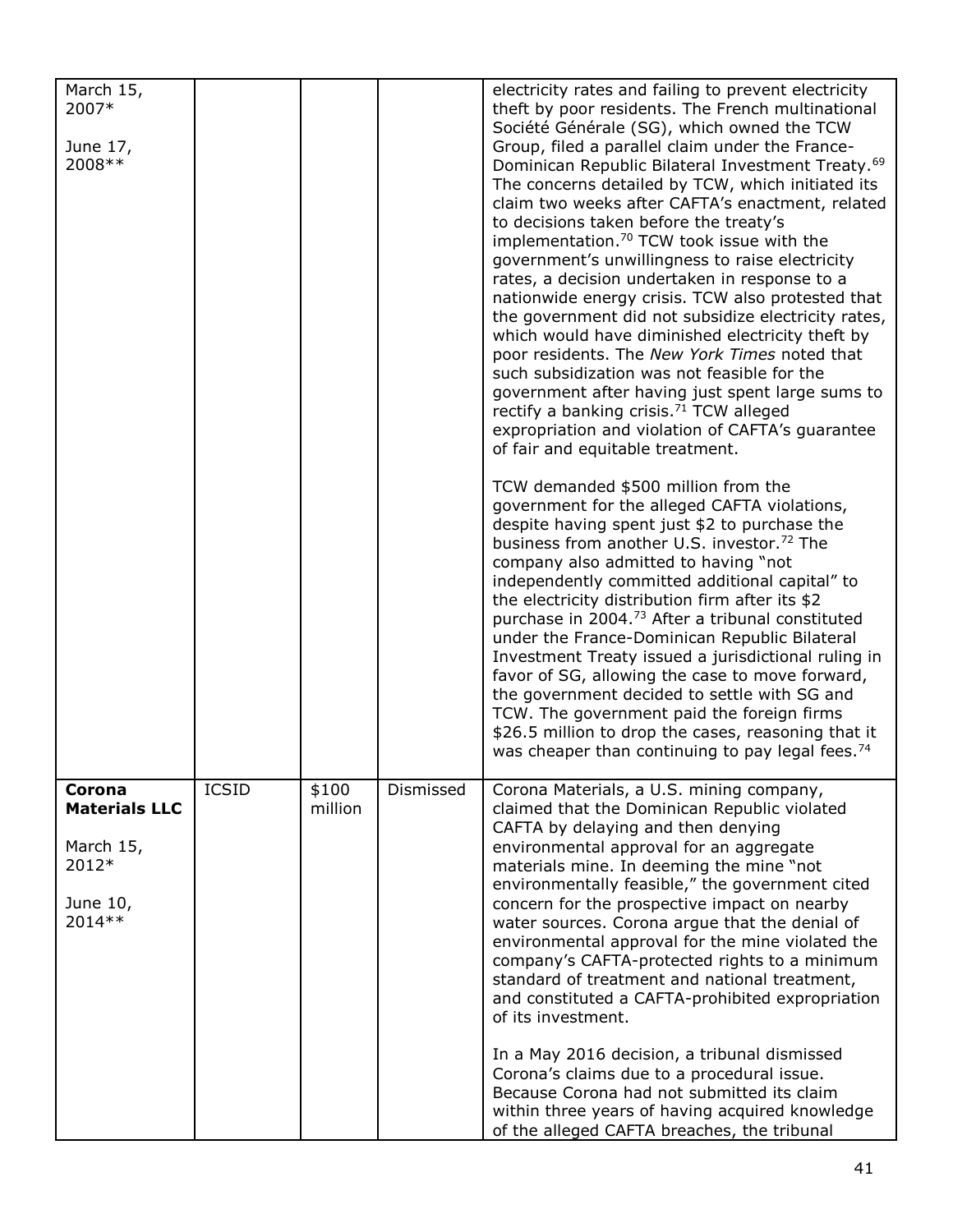|                                                                         |                 |                 |         | determined that it did not have jurisdiction to rule<br>on the merits. Despite dismissing the claims, the<br>tribunal did not deem them frivolous and thus<br>ruled that both parties had to equally share the<br>cost of the arbitrations and cover their own legal<br>fees. $75$                                                                                                                                                                                                                                                                                                                                                                                            |
|-------------------------------------------------------------------------|-----------------|-----------------|---------|-------------------------------------------------------------------------------------------------------------------------------------------------------------------------------------------------------------------------------------------------------------------------------------------------------------------------------------------------------------------------------------------------------------------------------------------------------------------------------------------------------------------------------------------------------------------------------------------------------------------------------------------------------------------------------|
| Michael, Lisa<br>and Rachel<br><b>Ballantine</b><br>June 12,<br>$2014*$ | <b>UNCITRAL</b> | \$20<br>million | Pending | Three individuals of dual U.S.-Dominican Republic<br>nationality threatened to launch a CAFTA claim<br>against the Dominican Republic for denying<br>environmental approval for their plans to expand<br>a gated resort. In its decision to not authorize the<br>development expansion, the Ministry of<br>Environment explained that the land in question<br>fell within the bounds of a protected national<br>park. The developers allege that the government<br>drew the park's boundaries in a discriminatory<br>manner. They claim violations of CAFTA's national<br>treatment, most favored nation, minimum<br>standard of treatment, and expropriation<br>obligations. |

# **CAFTA Cases & Claims Against El Salvador**

| <b>Pac Rim</b>    | <b>ICSID</b> | \$314   | Dismissed | Pacific Rim Mining Corp., a Canadian-based               |
|-------------------|--------------|---------|-----------|----------------------------------------------------------|
| <b>Cayman LLC</b> |              | million |           | corporation that sought to establish a massive           |
|                   |              |         |           | gold mine using water-intensive cyanide ore              |
| Dec. 9, 2008*     |              |         |           | processing in El Salvador, claimed that the              |
|                   |              |         |           | government violated CAFTA by not issuing a               |
| April 30,         |              |         |           | permit for the mine. This proposed project, to be        |
| 2009 **           |              |         |           | located in the basin of El Salvador's largest river,     |
|                   |              |         |           | as well as applications filed by various companies       |
|                   |              |         |           | for 28 other gold and silver mines, generated a          |
|                   |              |         |           | major national debate about the health and               |
|                   |              |         |           | environmental implications of mining in El               |
|                   |              |         |           | Salvador, a densely populated country with               |
|                   |              |         |           | limited water resources. <sup>76</sup> Leaders of El     |
|                   |              |         |           | Salvador's major political parties, the Catholic         |
|                   |              |         |           | Church and a large civil society network                 |
|                   |              |         |           | expressed concerns. <sup>77</sup>                        |
|                   |              |         |           | In April 2008, one month after El Salvador's             |
|                   |              |         |           | president announced that he would not grant              |
|                   |              |         |           | mining permits until the legislature undertook an        |
|                   |              |         |           | in-depth environmental study of the proposed             |
|                   |              |         |           | mining projects, a new U.S.-based Pacific Rim            |
|                   |              |         |           | subsidiary sent a letter to the Salvadoran               |
|                   |              |         |           | government to threaten a CAFTA claim. <sup>78</sup> The  |
|                   |              |         |           | corporation had incorporated the subsidiary - Pac        |
|                   |              |         |           | Rim Cayman LLC - just five months earlier. <sup>79</sup> |
|                   |              |         |           | Pacific Rim never completed the feasibility study        |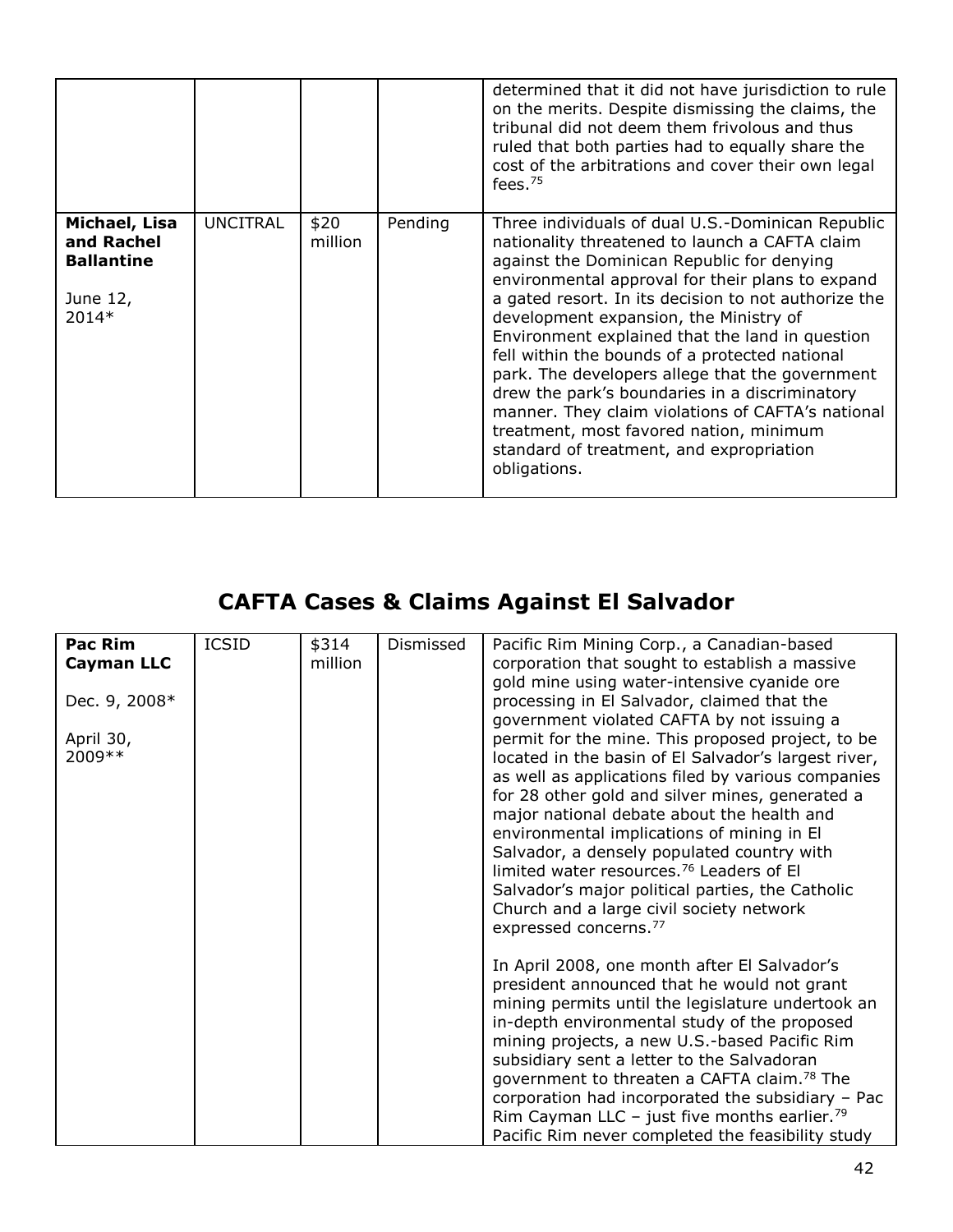|                                                                                |              |                  |           | necessary to obtain an exploitation permit for its<br>mine and in July 2008 ceased exploratory<br>drilling. <sup>80</sup> Later that year, the company launched<br>its CAFTA challenge, claiming that the Salvadoran<br>government's decision to not grant the mining<br>permit violated CAFTA's rules on expropriation<br>and national treatment, among others. <sup>81</sup><br>In a CAFTA tribunal's 2012 jurisdictional ruling, El<br>Salvador lost on three out of four counts. The<br>tribunal allowed Pac Rim to continue pursuing its<br>claims at the World Bank's International Centre<br>for Settlement of Investment Disputes (ICSID)<br>under a domestic investment law with provisions<br>similar to CAFTA.<br>In October 2016, ICSID announced its unanimous<br>decision that Pac Rim's lawsuit was without merit,<br>as the corporation had failed to meet the legal<br>requirements to receive a mining permit. <sup>82</sup> While<br>El Salvador will not be required to pay<br>compensation, it only received \$8 million to cover<br>its more than \$12 million in legal fees. <sup>83</sup>                                                                                                                                                                                                                                            |
|--------------------------------------------------------------------------------|--------------|------------------|-----------|--------------------------------------------------------------------------------------------------------------------------------------------------------------------------------------------------------------------------------------------------------------------------------------------------------------------------------------------------------------------------------------------------------------------------------------------------------------------------------------------------------------------------------------------------------------------------------------------------------------------------------------------------------------------------------------------------------------------------------------------------------------------------------------------------------------------------------------------------------------------------------------------------------------------------------------------------------------------------------------------------------------------------------------------------------------------------------------------------------------------------------------------------------------------------------------------------------------------------------------------------------------------------------------------------------------------------------------------------------------|
| <b>Commerce</b><br><b>Group Corp.</b><br>March 16,<br>2009*<br>July 2, 2009 ** | <b>ICSID</b> | \$100<br>million | Dismissed | The Commerce Group Corporation, a mining<br>corporation based in Wisconsin, 84 challenged El<br>Salvador's revocation of its environmental<br>permits for a gold mine after the company failed<br>its environmental audit. <sup>85</sup> In April 2010, the<br>Salvadoran Supreme Court ruled that the<br>company had been accorded due process during<br>and after the audit. <sup>86</sup> But Commerce Group had<br>launched a parallel CAFTA challenge related to its<br>environmental permits in March 2009, claiming<br>expropriation and denial of fair and equitable<br>treatment.<br>In March 2011 a tribunal dismissed the case on a<br>technicality. If Commerce Group had simply<br>written a letter to the Salvadoran judiciary to<br>state that it was waiving its right to challenge<br>revocation of its environmental permits in<br>Salvadoran courts, then its claim would likely be<br>permitted to move forward under CAFTA. When El<br>Salvador attempted to recoup its estimated<br>\$800,000 in legal costs, the tribunal denied the<br>request, siding with Commerce Group that its<br>case was not frivolous. <sup>87</sup> After the corporation<br>launched an ill-fated attempt to annul the award,<br>El Salvador spent another two years and an<br>additional \$600,000 to defend its environmental<br>policies. <sup>88</sup> |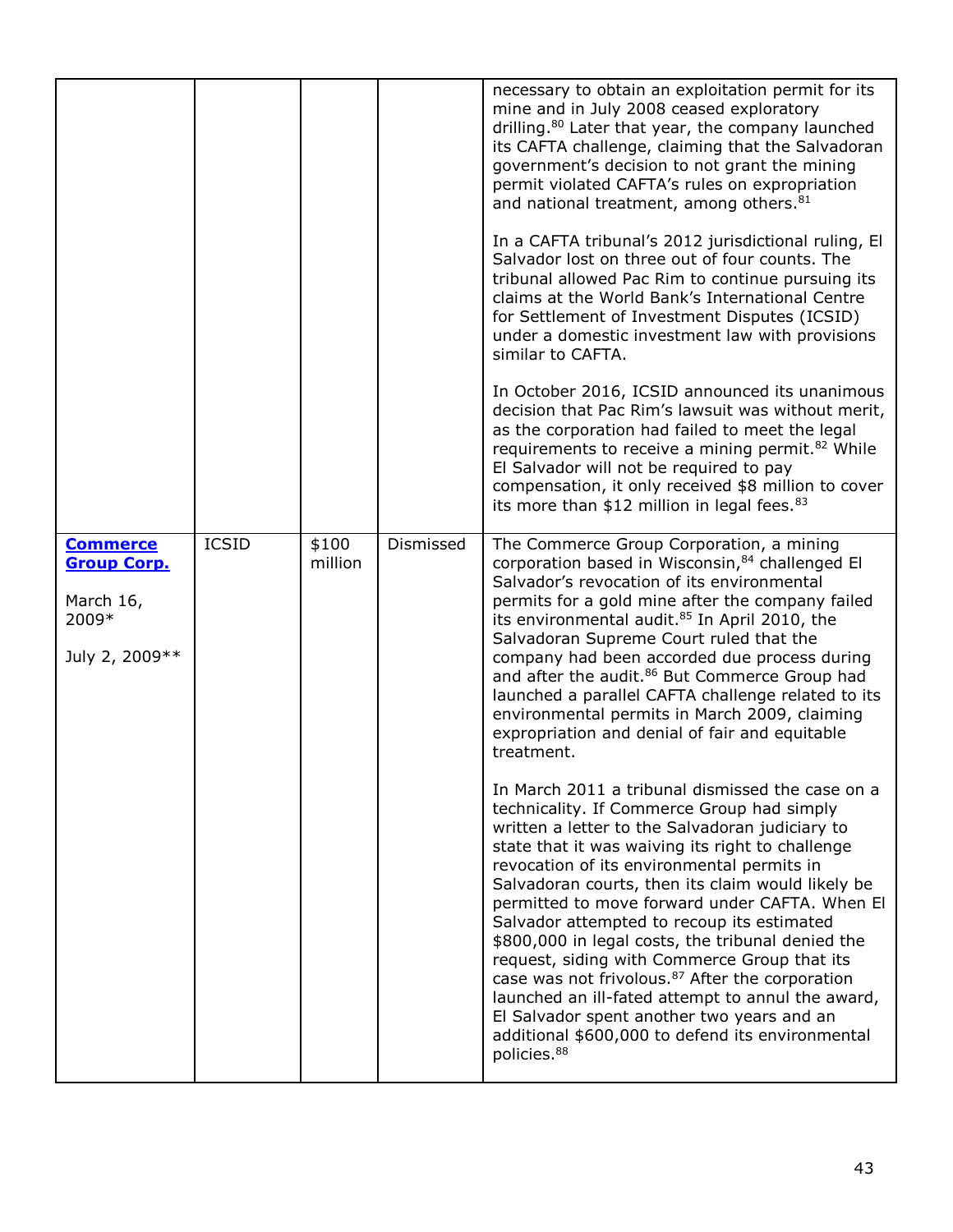|  |  | For more information, see:<br>www.citizen.org/documents/CAFTA-investor-<br>rights-undermining-democracy.pdf |
|--|--|-------------------------------------------------------------------------------------------------------------|
|  |  |                                                                                                             |

### **CAFTA Cases & Claims Against Guatemala**

| Railroad<br><b>Development</b><br><b>Corporation</b><br>June 14,<br>2007** | <b>ICSID</b> | \$64<br>million    | RDC win,<br>\$16.4<br>million<br>$(*11.3)$<br>million $+$<br>\$5.1<br>million<br>interest) | Railroad Development Corporation (RDC), a U.S.-<br>based company, claimed that the Guatemalan<br>government violated CAFTA by initiating a legal<br>process to weigh revocation of the company's<br>disputed railroad contract. Guatemala privatized<br>its railroad system in 1997 and concessioned it to<br>a subsidiary of RDC, which had presented<br>proposals to rehabilitate the entire network in five<br>phases. In its first eight years of operation, RDC<br>only completed the first phase. <sup>89</sup> Unsatisfied with<br>the slow progress, in 2006 Guatemala declared<br>parts of the RDC scheme "injurious to the<br>interests of the state" (lesivo), the first step in an<br>administrative legal process to determine whether<br>a contract should be revoked. <sup>90</sup> While no decision<br>had been reached, RDC initiated a CAFTA claim<br>the following year, alleging the lesivo declaration<br>itself to be an indirect expropriation and a<br>violation of CAFTA's national treatment and fair<br>and equitable treatment rules. The majority of<br>the \$64 million claim was for the alleged loss of<br>future anticipated profits. <sup>91</sup><br>In 2012 a tribunal produced a judgment in favor<br>of RDC and against Guatemala. While the<br>tribunal determined the national treatment and<br>indirect expropriation accusations to be baseless,<br>it upheld the allegation that Guatemala's non-<br>binding lesivo declaration had failed to afford RDC<br>a minimum standard of fair and equitable<br>treatment. In doing so, the tribunal ignored the<br>definition of that standard found in CAFTA and<br>reiterated by other governments, instead<br>borrowing a broad interpretation from another<br>investor-state tribunal (the one in the NAFTA<br>Waste Management case above). <sup>92</sup><br>For more information, see:<br>www.citizen.org/RDC-vs-Guatemala |
|----------------------------------------------------------------------------|--------------|--------------------|--------------------------------------------------------------------------------------------|-----------------------------------------------------------------------------------------------------------------------------------------------------------------------------------------------------------------------------------------------------------------------------------------------------------------------------------------------------------------------------------------------------------------------------------------------------------------------------------------------------------------------------------------------------------------------------------------------------------------------------------------------------------------------------------------------------------------------------------------------------------------------------------------------------------------------------------------------------------------------------------------------------------------------------------------------------------------------------------------------------------------------------------------------------------------------------------------------------------------------------------------------------------------------------------------------------------------------------------------------------------------------------------------------------------------------------------------------------------------------------------------------------------------------------------------------------------------------------------------------------------------------------------------------------------------------------------------------------------------------------------------------------------------------------------------------------------------------------------------------------------------------------------------------------------------------------------------------------------------------------------------------------------------------|
| <b>Tampa</b><br><b>Electric</b><br>Company<br>(TECO)                       | <b>ICSID</b> | \$243.6<br>million | <b>TECO</b><br>win,<br>\$37.8<br>million                                                   | Tampa Electric Company (TECO), a U.S.-based<br>energy company, challenged Guatemala's<br>decision to lower the electricity rates that a<br>private utility could charge. Guatemala privatized<br>its electricity distribution system in 1998. In                                                                                                                                                                                                                                                                                                                                                                                                                                                                                                                                                                                                                                                                                                                                                                                                                                                                                                                                                                                                                                                                                                                                                                                                                                                                                                                                                                                                                                                                                                                                                                                                                                                                      |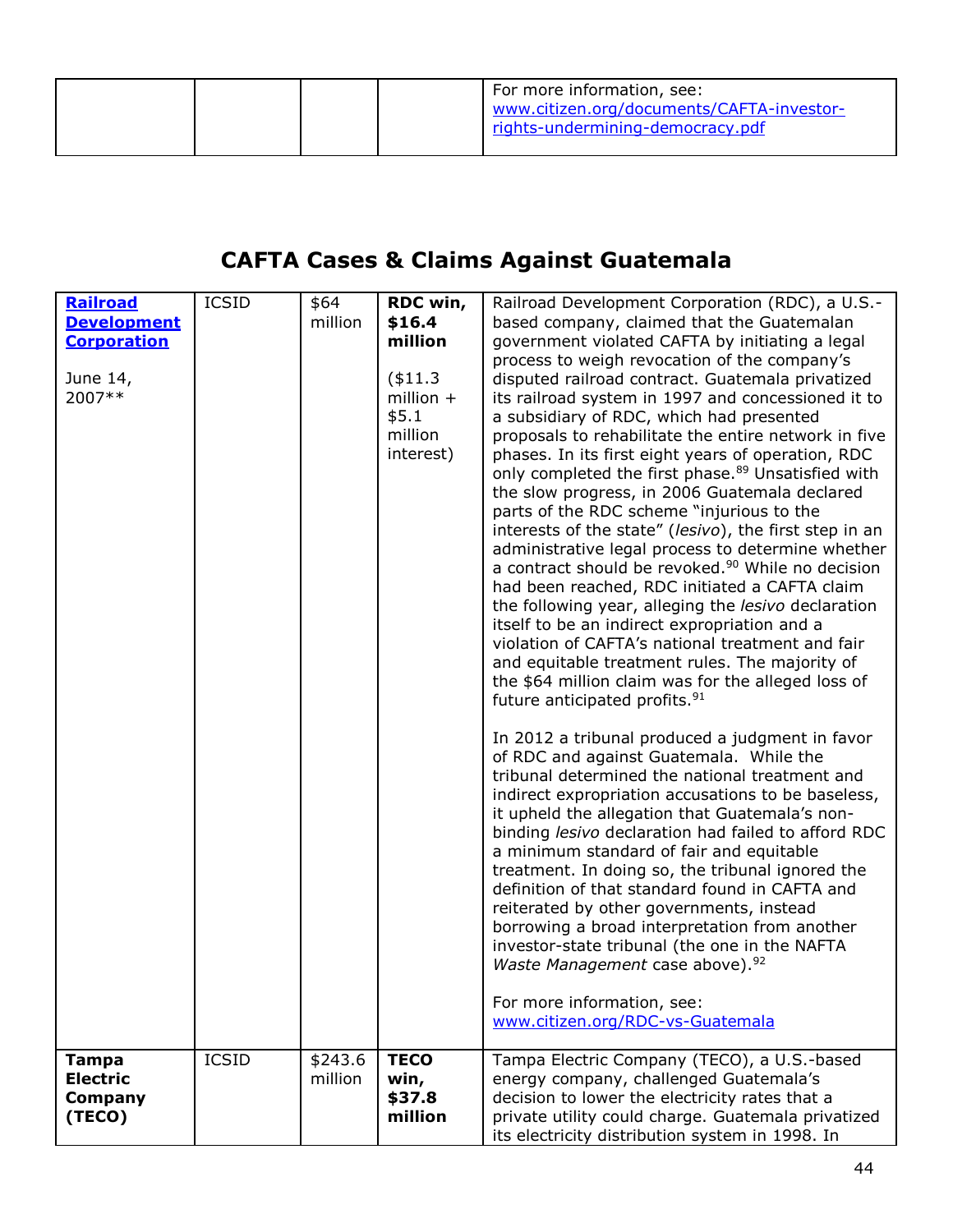| Guatemala           |  | (\$21.1      | August 2008, it lowered the electricity rates that                                                    |
|---------------------|--|--------------|-------------------------------------------------------------------------------------------------------|
| <b>Holdings LLC</b> |  | million $+$  | the privatized utility could charge. TECO indirectly                                                  |
|                     |  | \$3.9        | owned a small stake in the electric utility: its                                                      |
| Jan. 13, 2009*      |  | million      | Guatemalan subsidiary indirectly held a 24                                                            |
|                     |  | interest $+$ | percent share in Deca II, a holding company with                                                      |
| Oct. 20,            |  | \$12.8       | a majority stake in the Guatemalan utility                                                            |
| 2010 **             |  | million      | company. TECO began threatening a CAFTA claim                                                         |
|                     |  | legal fees)  | in response to the lowering of electricity rates as                                                   |
|                     |  |              | early as one month after the new rates were                                                           |
|                     |  |              | announced. The corporation launched its CAFTA                                                         |
|                     |  |              | claim against Guatemala on October 20, 2010,                                                          |
|                     |  |              | alleging a violation of a minimum standard of                                                         |
|                     |  |              | treatment. The next day, TECO sold its indirect<br>stake in Deca II, leaving it with no investment in |
|                     |  |              | the electricity utility. <sup>93</sup>                                                                |
|                     |  |              |                                                                                                       |
|                     |  |              | A tribunal ruled in favor of TECO in December                                                         |
|                     |  |              | 2013, ordering Guatemala to pay the company                                                           |
|                     |  |              | \$25 million (including interest), plus \$7.5 million                                                 |
|                     |  |              | to cover the company's own legal expenses. The                                                        |
|                     |  |              | tribunal decided that Guatemala's electricity<br>regulatory agency had set electricity rates          |
|                     |  |              | without granting sufficient consideration to the                                                      |
|                     |  |              | non-binding advice of an "Expert Commission"                                                          |
|                     |  |              | and that doing so violated the CAFTA obligation to                                                    |
|                     |  |              | grant TECO a minimum standard of treatment.                                                           |
|                     |  |              | Like the tribunal in the RDC v. Guatemala case                                                        |
|                     |  |              | (above), the tribunal ignored the narrower                                                            |
|                     |  |              | definition of the minimum standard obligation                                                         |
|                     |  |              | found in CAFTA, instead borrowing a broad                                                             |
|                     |  |              | interpretation of the obligation from another                                                         |
|                     |  |              | investor-state tribunal (the one in the NAFTA                                                         |
|                     |  |              | Waste Management case above).                                                                         |
|                     |  |              | The tribunal ruled in favor of TECO in spite of the                                                   |
|                     |  |              | fact that the company only had an indirect,                                                           |
|                     |  |              | minority stake in a holding company that was the                                                      |
|                     |  |              | majority owner of Guatemala's electric utility.                                                       |
|                     |  |              | This decision conveyed an expansive                                                                   |
|                     |  |              | interpretation of how significant an "investment"                                                     |
|                     |  |              | has to be for an "investor" to be allowed to                                                          |
|                     |  |              | launch a CAFTA claim. The decision also                                                               |
|                     |  |              | contradicted one reached by a tribunal in a<br>separate investor-state claim concerning the           |
|                     |  |              | same actions of the Guatemalan government. In                                                         |
|                     |  |              | that claim, the Spanish company Iberdrola, which                                                      |
|                     |  |              | had a larger stake than TECO in the Guatemalan                                                        |
|                     |  |              | electric utility, failed to convince the tribunal that                                                |
|                     |  |              | it had jurisdiction to pursue the claim. <sup>94</sup>                                                |
|                     |  |              | TECO and Guatemala both sought to annul some                                                          |
|                     |  |              | or all of the award, and in April 2016, an ad-hoc                                                     |
|                     |  |              | annulment committee decided in favor of Teco                                                          |
|                     |  |              | that portions of the award should be annulled,                                                        |
|                     |  |              | which opened a path for Teco to seek additional                                                       |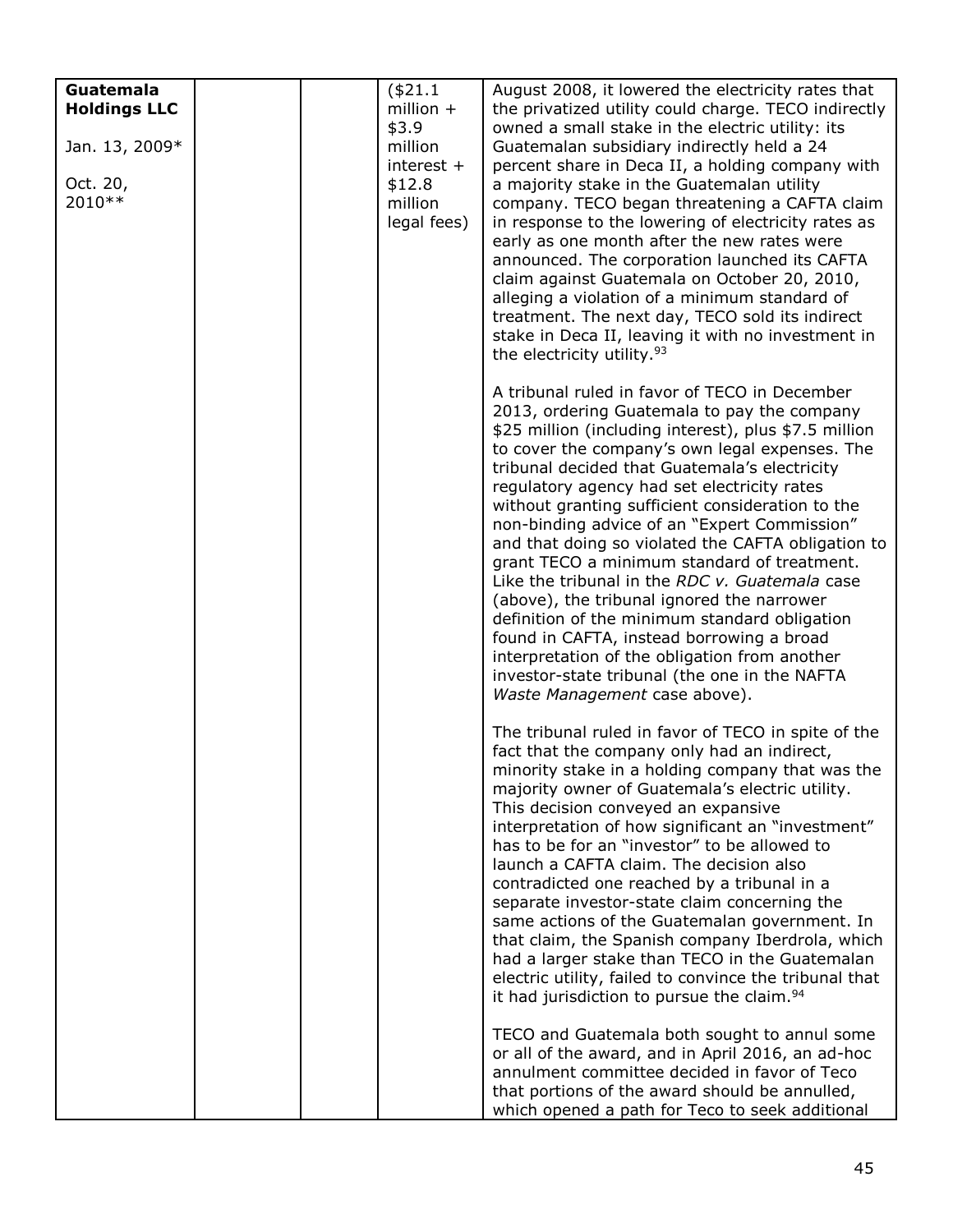### **CAFTA Cases & Claims Against Nicaragua**

| <b>Bailey and</b><br>others | <b>ICSID</b> | N/A | Pending | A group of U.S. investors in a Nicaraguan<br>company Industria Oklahoma Nicaragua S.A,                   |
|-----------------------------|--------------|-----|---------|----------------------------------------------------------------------------------------------------------|
|                             |              |     |         | claimed that the Nicaraguan government violated                                                          |
| July 2017*                  |              |     |         | its CAFTA obligations when it terminated a 2004                                                          |
| November 30,                |              |     |         | oil concession. The initial oil concession specified<br>an exploration phase for six years followed by a |
| $2017**$                    |              |     |         | 30-year exploitation phase. The Nicaraguan<br>government, claiming that the required                     |
|                             |              |     |         | exploration had not been carried out, began the<br>process of terminating the concession in 2014         |
|                             |              |     |         | and completed termination in 2016. The U.S.                                                              |
|                             |              |     |         | investors in the company submitted their notice<br>of intent in July 2017, claiming expropriation of     |
|                             |              |     |         | their concession. The investors claim that they                                                          |
|                             |              |     |         | invested more than \$70 million into the<br>exploration activities, and that they found oil that         |
|                             |              |     |         | would yield more than \$1 billion in revenue over<br>the lifetime of the concession. <sup>96</sup>       |
|                             |              |     |         |                                                                                                          |

#### **Morocco FTA Cases & Claims Against Morocco**

| <b>The Carlyle</b><br>Group | <b>ICSID</b> | \$400<br>million | Pending | The U.S. private equity corporation, Carlyle<br>Group, filed a notice of intent <sup>97</sup> under the U.S.-                                                                                                                                                                                                                                                   |
|-----------------------------|--------------|------------------|---------|-----------------------------------------------------------------------------------------------------------------------------------------------------------------------------------------------------------------------------------------------------------------------------------------------------------------------------------------------------------------|
| 1/30/2018*                  |              |                  |         | Morocco FTA, claiming that the stockpiles of oil it<br>had bought and entrusted to the custody of the<br>Samir Group refinery had disappeared when the<br>company went bankrupt and that some of the oil<br>had been expropriated by the Moroccan<br>government. Carlyle group is demanding \$400<br>million in compensation for this alleged<br>expropriation. |

### **Peru FTA Cases & Claims Against Peru**

| <b>Renco Group,</b> | UNCITRAL | \$800   | Dismissed | Renco Group, a corporation owned by one of the   |
|---------------------|----------|---------|-----------|--------------------------------------------------|
| Inc. / Doe          |          | million |           | wealthiest people in the United States, Ira      |
| <b>Run Peru</b>     |          |         | New case  | Rennert, demanded \$800 million from the         |
|                     |          |         | pending   | government of Peru. The corporation claimed that |
| Dec. 29,            |          |         |           | the Peruvian government violated the U.S.-Peru   |
| $2010*$             |          |         |           | FTA by not granting an extension on the firm's   |
|                     |          |         |           | overdue commitment to clean up environmental     |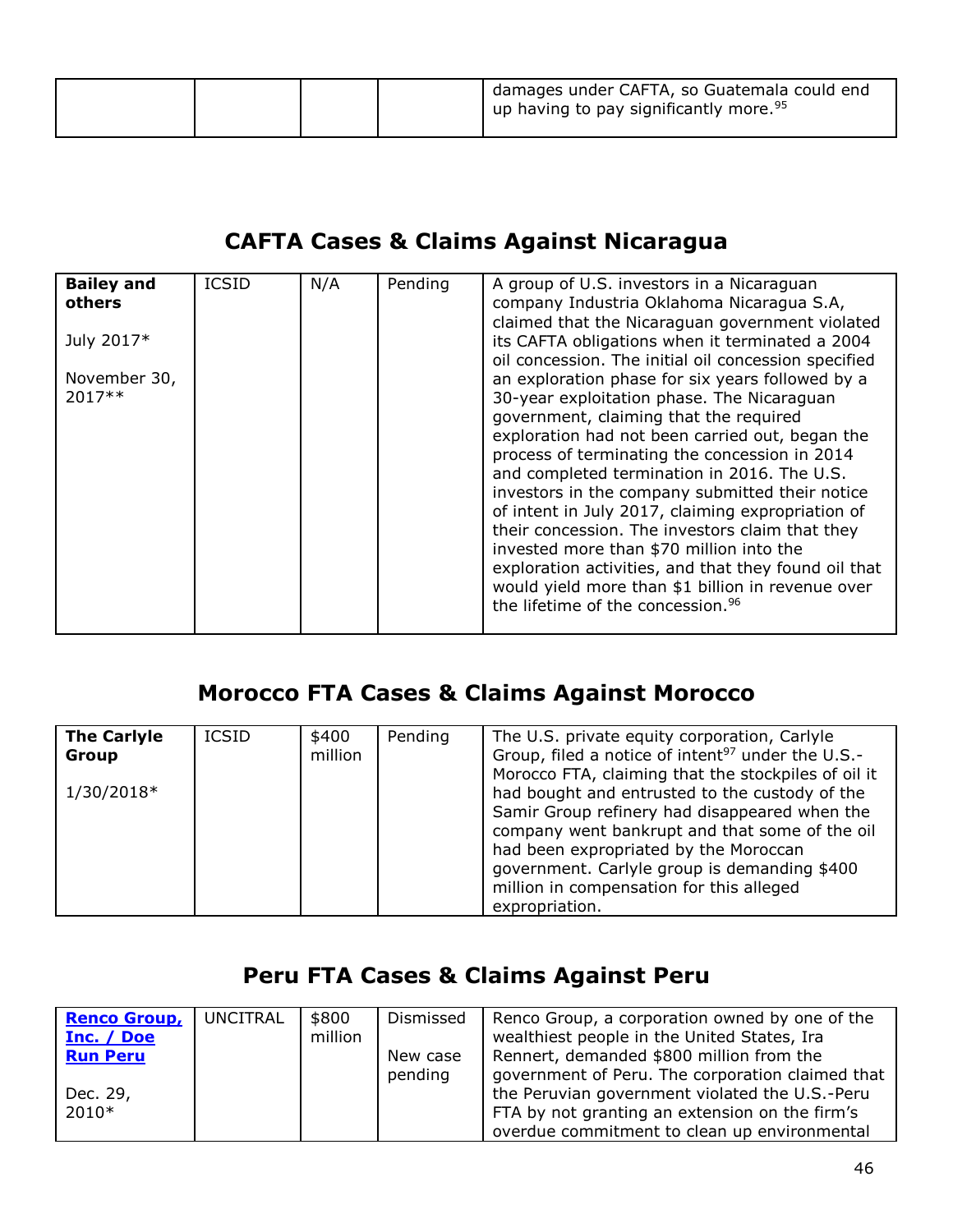| Aug. 9,<br>2011 **<br>Aug. 2016*<br>(new notice of<br>intent filed) |  | contamination. Doe Run Peru, Renco's Peruvian<br>subsidiary, failed to meet its environmental clean-<br>up commitments under the terms of a 1997<br>privatization of a metal smelting operation in La<br>Oroya, Peru - one of the world's most polluted<br>sites. The Peruvian government granted two<br>extensions past the 2007 date by which Doe Run<br>was to have built a sulfur oxide treatment facility<br>- a commitment that the corporation repeatedly<br>failed to fulfill.                                                                                                                                                                                                                                                                                                                            |
|---------------------------------------------------------------------|--|-------------------------------------------------------------------------------------------------------------------------------------------------------------------------------------------------------------------------------------------------------------------------------------------------------------------------------------------------------------------------------------------------------------------------------------------------------------------------------------------------------------------------------------------------------------------------------------------------------------------------------------------------------------------------------------------------------------------------------------------------------------------------------------------------------------------|
|                                                                     |  | In 2007 and 2008, Doe Run was challenged in<br>class action lawsuits filed in Missouri courts, the<br>firm's state of incorporation. The suits demanded<br>compensation and medical assistance for La<br>Oroyan children that had been injured by toxic<br>emissions from the smelter since its acquisition<br>by Renco. <sup>98</sup> In 2010, the company launched an<br>\$800 million investor-state claim against Peru<br>under the FTA. The company claimed a violation<br>of fair and equitable treatment, blamed Peru for<br>not granting a third extension to comply with its<br>unfulfilled 1997 environmental commitments, and<br>demanded that Peru, not Renco, should have<br>assumed liability for the Missouri cases.                                                                               |
|                                                                     |  | Some analysts believed that Renco used the<br>investor-state claim to derail the Missouri-based<br>lawsuit seeking compensation for La Oroya's<br>children. Renco previously had tried three times<br>to remove the case to federal court from the<br>Missouri courts, where the jury pool was likely to<br>be skeptical of the company after highly<br>publicized incidents of pollution in Missouri. Renco<br>had failed each time. But one week after<br>launching its investor-state claim, Renco tried a<br>fourth time to remove the case to federal courts<br>and succeeded. The same judge that had denied<br>the previous requests now granted it, citing the<br>ISDS claim under the Peru FTA as the reason<br>given federal legislation on arbitration would<br>newly apply because of the ISDS claim. |
|                                                                     |  | In July 2016, after six years of costly litigation<br>with the three ISDS tribunalists charging<br>hundreds of dollars per hour in addition to Peru<br>paying for its defense lawyers, the tribunal<br>dismissed Renco's claim. Oddly, it did so based<br>on a jurisdictional issue it could have decided<br>years earlier. The tribunal determined that it did<br>not have jurisdiction over the case because the<br>company had failed to comply fully with an FTA<br>requirement that it had to waive certain domestic<br>litigation rights to proceed with an ISDS claim. <sup>99</sup>                                                                                                                                                                                                                       |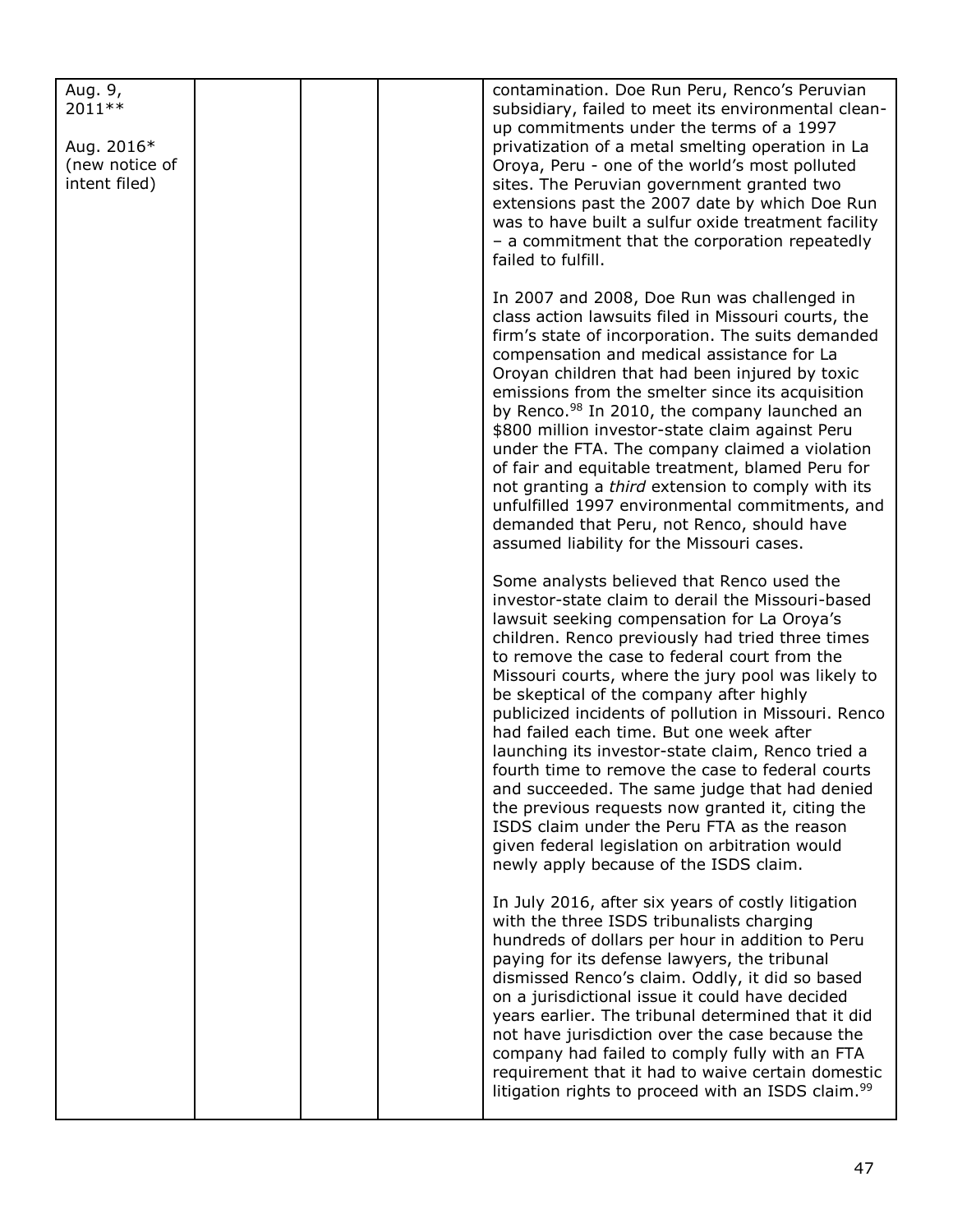|                                                                                                                   |                 |                  |         | However, the tribunal ruled that the Peruvian<br>government and the corporation must split the<br>costs of arbitration as well as each bearing its<br>own legal costs. This means a \$8.39 million bill<br>for Peru despite the case being dismissed and the<br>grounds for dismissal being that the corporation<br>failed to meet the technical rules for pursuing an<br>ISDS claim. <sup>100</sup><br>At the time of the decision, Renco stated that<br>"the Tribunal's decision is an insignificant victory<br>for Peru," immediately threatening to refile the<br>same claims after resolving the technicality upon<br>which the case was dismissed. <sup>101</sup><br>In August 2016, Renco made good on its threat<br>and filed a new Notice of Intent to restart an<br>ISDS case on the same matters. <sup>102</sup><br>For more information, see:<br>www.citizen.org/documents/renco-la-oroya-<br>memo.pdf                                                                                                                                                                                                                                                                                                                                                                                                      |
|-------------------------------------------------------------------------------------------------------------------|-----------------|------------------|---------|-------------------------------------------------------------------------------------------------------------------------------------------------------------------------------------------------------------------------------------------------------------------------------------------------------------------------------------------------------------------------------------------------------------------------------------------------------------------------------------------------------------------------------------------------------------------------------------------------------------------------------------------------------------------------------------------------------------------------------------------------------------------------------------------------------------------------------------------------------------------------------------------------------------------------------------------------------------------------------------------------------------------------------------------------------------------------------------------------------------------------------------------------------------------------------------------------------------------------------------------------------------------------------------------------------------------------|
| <b>Gramercy</b><br><b>Funds</b><br><b>Management</b><br><b>LLC</b><br>February 1,<br>2016*<br>June $2,$<br>2006** | <b>UNICTRAL</b> | \$1.6<br>billion | Pending | In 2006, Gramercy Funds Management, a U.S.-<br>based hedge fund, began buying Peruvian land<br>bonds, which had been issued in the 1960s and<br>1970s as compensation to landholders as part of<br>agrarian reform undertaken by the military<br>government at the time. <sup>103</sup> Peru defaulted on this<br>debt during its economic crisis in the early 1980s<br>and is currently evaluating how much it will pay<br>its creditors. Gramercy claims that the Peruvian<br>government is violating its investor rights under<br>the Peru FTA by not paying \$1.6 billion, which<br>they claim is the contemporary equivalent of the<br>value they had that the time of issue. The hedge<br>fund claims Peru FTA violations of the standards<br>of expropriation, fair and equitable treatment,<br>and national treatment, and most favored<br>nation. <sup>104</sup><br>The Peruvian government claims that Gramercy<br>purchased this public debt at "deeply discounted"<br>rates, has refused to participate with other<br>creditors in the debt restructuring, and is<br>violating the terms of the FTA while<br>simultaneously pursuing a claim in Peruvian<br>courts. <sup>105</sup> Furthermore, The Peru FTA was not in<br>force until 2009, three years after Gramercy<br>began purchasing the land bonds. |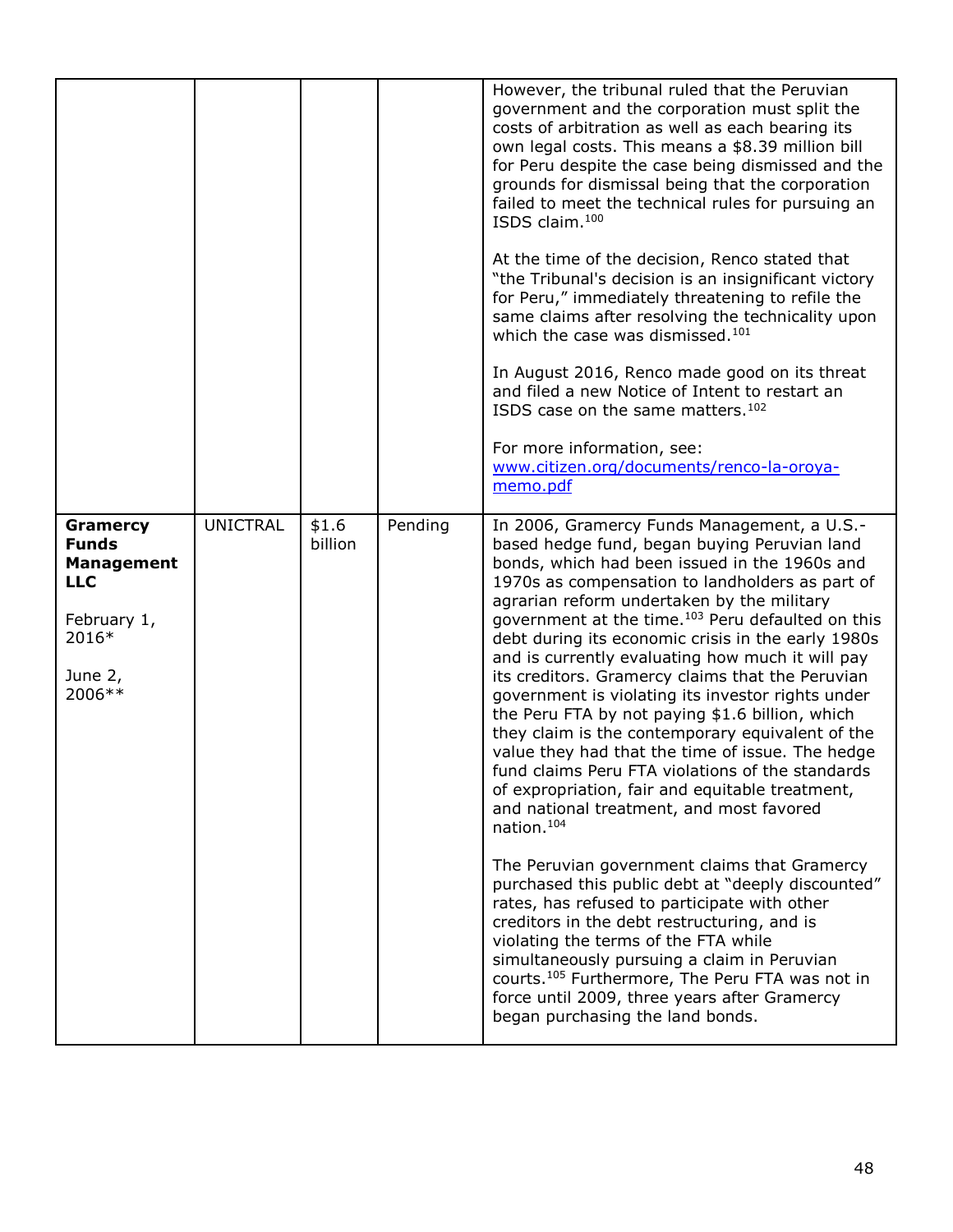### **Oman FTA Cases & Claims Against Oman**

| Adel a        | <b>ICSID</b> | \$560   | Dismissed | Mr. Al Tamimi, a naturalized U.S. citizen whose                            |
|---------------|--------------|---------|-----------|----------------------------------------------------------------------------|
| Hamadi al     |              | million |           | companies partnered with the Oman Mining                                   |
| <b>Tamimi</b> |              |         |           | Company (OMCO, a state-owned enterprise) on a                              |
|               |              |         |           | limestone quarry investment, claimed that the                              |
| April 19,     |              |         |           | government violated the U.S.-Oman FTA by                                   |
|               |              |         |           |                                                                            |
| 2011*         |              |         |           | terminating the project on environmental                                   |
|               |              |         |           | grounds. In 2007, al Tamimi commenced the                                  |
| Dec. 5,       |              |         |           | limestone operation after being informed by                                |
| 2011 **       |              |         |           | OMCO that necessary environmental permits had                              |
|               |              |         |           | been obtained. Within weeks, officials from the                            |
|               |              |         |           | Commerce and Environmental Ministries told al                              |
|               |              |         |           | Tamimi that the final permits had actually not                             |
|               |              |         |           | been obtained, and various stop-work orders                                |
|               |              |         |           | were issued. <sup>106</sup> As al Tamimi stated, "OMCO now                 |
|               |              |         |           | had to make a choice: it could fulfill its                                 |
|               |              |         |           | obligations under the Lease Agreements [with al                            |
|               |              |         |           | Tamimi], which would mean disobeying or                                    |
|               |              |         |           | confronting the Environmental and Commerce                                 |
|               |              |         |           | Ministries, or it could use whatever leverage it                           |
|               |              |         |           | had over [al Tamimi's] Companies and exert                                 |
|               |              |         |           | every effort to get them to suspend their                                  |
|               |              |         |           | operations until a solution could be found to the                          |
|               |              |         |           | permitting issues. It chose the latter."                                   |
|               |              |         |           |                                                                            |
|               |              |         |           | Al Tamimi did not cease operations until April                             |
|               |              |         |           | 2008.107 He had racked up various environmental                            |
|               |              |         |           | fees, which he apparently did not pay. <sup>108</sup> In 2009              |
|               |              |         |           | he was arrested and convicted for violation of                             |
|               |              |         |           | environmental laws, 109 though his conviction was                          |
|               |              |         |           | later overturned by an appeals court. <sup>110</sup> In his                |
|               |              |         |           |                                                                            |
|               |              |         |           | claim, Al Tamimi alleged that Oman expropriated                            |
|               |              |         |           | his property rights by terminating the limestone                           |
|               |              |         |           | operation leases, <sup>111</sup> discriminated against him, <sup>112</sup> |
|               |              |         |           | and violated the FTA obligation to afford fair and                         |
|               |              |         |           | equitable treatment by undermining his                                     |
|               |              |         |           | "legitimate expectations."                                                 |
|               |              |         |           | After more than four years of litigation, the                              |
|               |              |         |           | tribunal dismissed Al Tamimi's claims under the                            |
|               |              |         |           | FTA and ruled that the claimant should pay 75                              |
|               |              |         |           | percent of Oman's legal costs. <sup>113</sup>                              |
|               |              |         |           |                                                                            |

### **Panama FTA Cases & Claims Against Panama**

| <b>James</b>    | \$98.5  | Pending | A group of U.S. investors claimed that the       |
|-----------------|---------|---------|--------------------------------------------------|
| Falgout,        | million |         | government of Panama violated the FTA by not     |
| <b>Barbara</b>  |         |         | allowing them to purchase contested beachfront   |
| Falgout,        |         |         | property and by not halting acts of harassment   |
| <b>Clarence</b> |         |         | against the investors. The government denied the |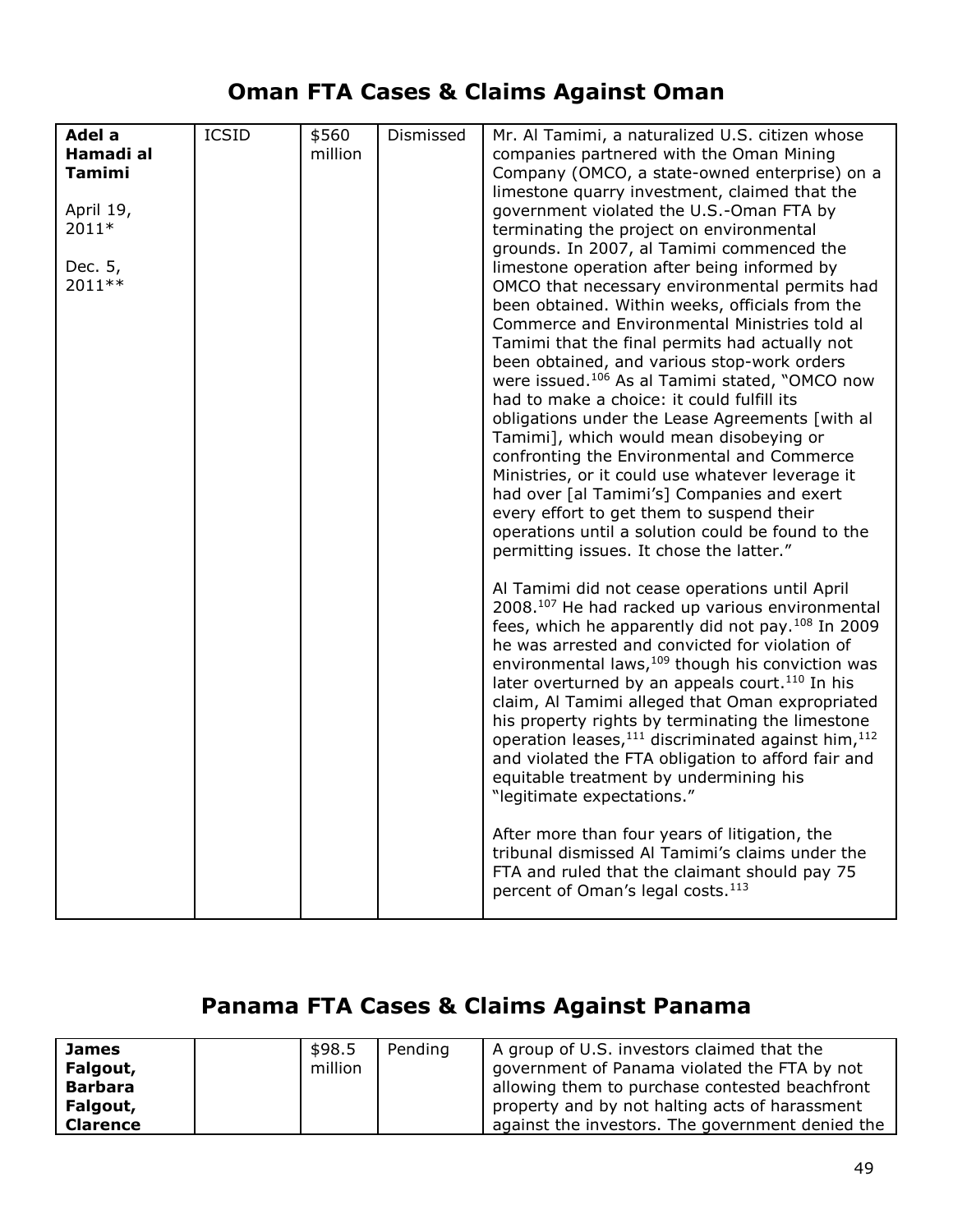| Johnson and<br><b>Retire in</b><br>Chiriqui, S.A.<br>December 31,<br>2012*                                              |              |                  |         | investors' bid for the beachfront property on the<br>basis that the property was too close to the Costa<br>Rica border to be sold to foreigners under<br>Panamanian law - a claim that the investors<br>refuted. The investors alleged that an "illegal"<br>road was then constructed on other property that<br>they had purchased, and that local authorities<br>were complicit in subsequent acts of intimidation<br>against the investors. They asserted violations of<br>Panama FTA provisions regarding national<br>treatment, expropriation, fair and equitable<br>treatment, and protection and security.                                                                                                                                                                                                                                                                                                                                                                                                                                                                                                                                                                                                                                                                                                                                                                                                                                                                                                                                                                                                                                         |
|-------------------------------------------------------------------------------------------------------------------------|--------------|------------------|---------|----------------------------------------------------------------------------------------------------------------------------------------------------------------------------------------------------------------------------------------------------------------------------------------------------------------------------------------------------------------------------------------------------------------------------------------------------------------------------------------------------------------------------------------------------------------------------------------------------------------------------------------------------------------------------------------------------------------------------------------------------------------------------------------------------------------------------------------------------------------------------------------------------------------------------------------------------------------------------------------------------------------------------------------------------------------------------------------------------------------------------------------------------------------------------------------------------------------------------------------------------------------------------------------------------------------------------------------------------------------------------------------------------------------------------------------------------------------------------------------------------------------------------------------------------------------------------------------------------------------------------------------------------------|
| <b>Bridgestone</b><br>Americas,<br>Inc. and<br><b>Bridgestone</b><br>Licensing<br>Services, Inc.<br>October 28,<br>2016 | <b>ICSID</b> | \$16<br>million  | Pending | Two U.S. subsidiaries of the Japanese tire firm,<br>Bridgestone, filed this case to challenge a<br>Panamanian Supreme Court decision. Bridgestone<br>had sued a Panamanian firm, Muresa, over its use<br>of the trademark "Riverstone," which Bridgestone<br>alleged was a causing confusion with its brand.<br>The Panamanian Supreme Court reversed the<br>decisions of two lower courts to rule in Muresa's<br>favor and ordered Bridgestone to pay \$5 million<br>in damages for its alleged "bad faith" challenge.<br>Bridgestone claims that Panama is violating its<br>right of fair and equitable treatment under the<br>minimum standard of treatment clause and the<br>FTA's national treatment and indirect<br>expropriation provisions. <sup>114</sup><br>Panama argues that it should be able to prevent<br>the claim from proceeding under the U.S.-<br>Panama FTA's "denial of benefits" provision,<br>which states: "a Party may deny the benefits of<br>this Chapter to an investor of the other Party that<br>is an enterprise of such other Party and to<br>investments of that investor if the enterprise has<br>no substantial business activities in the territory<br>of the other Party, and persons of a non-Party, or<br>of the denying Party, own or control the<br>enterprise." The claimants argue the case should<br>proceed despite the Japanese ownership of the<br>subsidiaries on the grounds that the subsidiaries<br>have "substantial business activities" in the<br>United States. On December 13, 2017, the<br>Tribunal dismissed Panama's jurisdictional<br>argument. <sup>115</sup> A final decision is pending. |
| Omega<br><b>Engineering</b><br>LLC and Mr.<br><b>Oscar Rivera</b><br>December 30,<br>2016                               | <b>ICSID</b> | \$100<br>million | Pending | Omega Engineering LLC, a Puerto Rican company,<br>and U.S. citizen Oscar Rivera have initiated an<br>ISDS case under the U.S.-Panama FTA and a<br>U.S.-Panama Bilateral Investment Treaty alleging<br>that various Panamanian government entities<br>breached eight contracts, which constituted<br>violations of the FTA and BIT protections<br>regarding expropriation, fair and equitable<br>treatment, full protection and security, and                                                                                                                                                                                                                                                                                                                                                                                                                                                                                                                                                                                                                                                                                                                                                                                                                                                                                                                                                                                                                                                                                                                                                                                                             |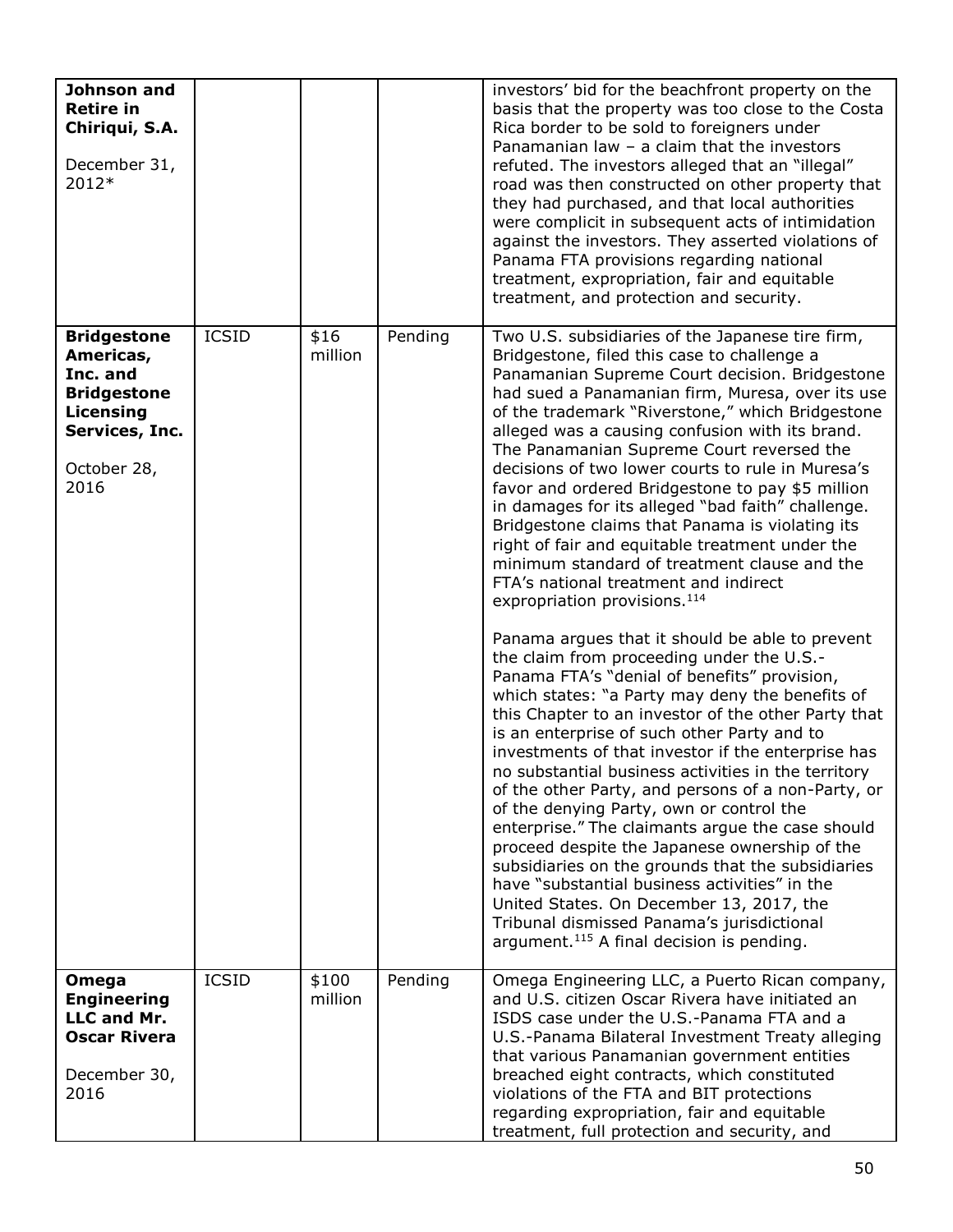|  | unreasonable or arbitrary measures. The dispute<br>involves contracts granted to Omega by the<br>previous Martinelli administration for the<br>construction of three hospitals, a school, a<br>municipal hall, a court house and other facilities.<br>Omega and Omega's president, Rivera, claim the<br>new Panamanian government violated the FTA<br>and BIT by treating the company and Rivera<br>unfairly, namely by failing to pay for the<br>construction of public buildings and by launching<br>allegedly unfounded criminal proceedings against<br>Rivera in the context of anti-corruption<br>investigations relating to the previous<br>Panamanian administration. <sup>116</sup> The Panamanian<br>Justice Department has issued an arrest warrant<br>for Rivera related to an alleged money-laundering<br>scheme organized by former Panamanian<br>President Martinelli. |
|--|--------------------------------------------------------------------------------------------------------------------------------------------------------------------------------------------------------------------------------------------------------------------------------------------------------------------------------------------------------------------------------------------------------------------------------------------------------------------------------------------------------------------------------------------------------------------------------------------------------------------------------------------------------------------------------------------------------------------------------------------------------------------------------------------------------------------------------------------------------------------------------------|
|--|--------------------------------------------------------------------------------------------------------------------------------------------------------------------------------------------------------------------------------------------------------------------------------------------------------------------------------------------------------------------------------------------------------------------------------------------------------------------------------------------------------------------------------------------------------------------------------------------------------------------------------------------------------------------------------------------------------------------------------------------------------------------------------------------------------------------------------------------------------------------------------------|

# **Colombia FTA Cases & Claims Against Colombia**

| Cosigo              | <b>UNICTRAL</b> | \$16.5  | Pending | U.S. corporation Tobie Mining and Energy and       |
|---------------------|-----------------|---------|---------|----------------------------------------------------|
| Resources,          |                 | billion |         | Canadian investors Cosigo and Cosigo Resources     |
| Ltd., Cosigo        |                 |         |         | claimed that the Colombian government violated     |
| <b>Resources</b>    |                 |         |         | the FTA when it decided to create a nature         |
| <b>Sucursal</b>     |                 |         |         | reserve to protect Amazon rainforest land and      |
| Colombia,           |                 |         |         | prohibit mining within its borders. In 2008, the   |
| <b>Tobie Mining</b> |                 |         |         | companies were granted interests in a gold         |
| and Energy,         |                 |         |         | mining concession by the Alvaro Uribe              |
| Inc.                |                 |         |         | administration in the Taraira region of Colombia,  |
|                     |                 |         |         | near the Brazilian border, but before a final      |
| February 19,        |                 |         |         | agreement could be reached, a national park was    |
| 2016*               |                 |         |         | created, blocking the mine. <sup>117</sup>         |
|                     |                 |         |         |                                                    |
|                     |                 |         |         | The investors claim creating the national park     |
|                     |                 |         |         | was "fraudulent" and that denying their            |
|                     |                 |         |         | concession due to the park constitutes an          |
|                     |                 |         |         | expropriation of their investment. Thus, the       |
|                     |                 |         |         | companies are asking a private tribunal to order   |
|                     |                 |         |         | Colombia either to return their concession to      |
|                     |                 |         |         | allow them to mine in the Amazon, or to pay        |
|                     |                 |         |         | \$16.5 billion - over 25 percent of Colombia's     |
|                     |                 |         |         |                                                    |
|                     |                 |         |         | national budget - to the corporation. Despite      |
|                     |                 |         |         | admitting having spent only \$11 million in        |
|                     |                 |         |         | mining-related preparations, Tobie justifies the   |
|                     |                 |         |         | \$16.5 billion demand by claiming that is what the |
|                     |                 |         |         | corporation hypothetically could have earned if    |
|                     |                 |         |         | allowed to extract all the gold and iron believed  |
|                     |                 |         |         | to lie beneath the rainforest land. <sup>118</sup> |
|                     |                 |         |         |                                                    |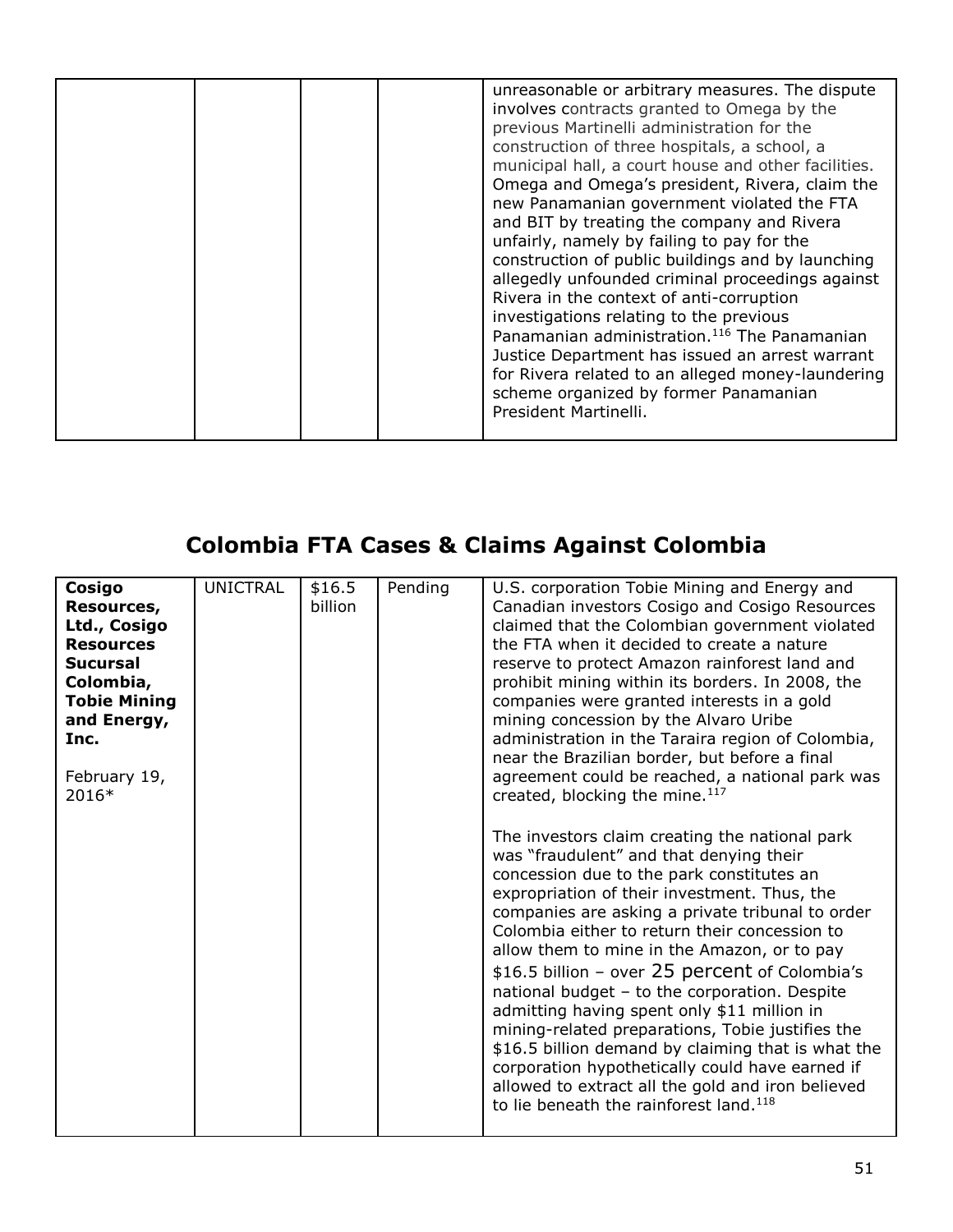|                                                                          |              |     |         | The Canadian investors are listed in the notice of<br>intent, despite Canada not being a party to the<br>U.S. treaty with Colombia. <sup>119</sup> The lawyer<br>representing the claim has suggested that more<br>claims against Colombia related to the nature<br>reserve will be forthcoming. <sup>120</sup>                                                                                                                                                                                                                                                                                                                                                                                                                                                                                                                                                                                                                                                                                                                                                                                                                                                                                                                                                                                                                                                                                                                                                                                                                                                                                                                                                                                                                                                                                                                                                                                                                                                                                                                                                  |
|--------------------------------------------------------------------------|--------------|-----|---------|------------------------------------------------------------------------------------------------------------------------------------------------------------------------------------------------------------------------------------------------------------------------------------------------------------------------------------------------------------------------------------------------------------------------------------------------------------------------------------------------------------------------------------------------------------------------------------------------------------------------------------------------------------------------------------------------------------------------------------------------------------------------------------------------------------------------------------------------------------------------------------------------------------------------------------------------------------------------------------------------------------------------------------------------------------------------------------------------------------------------------------------------------------------------------------------------------------------------------------------------------------------------------------------------------------------------------------------------------------------------------------------------------------------------------------------------------------------------------------------------------------------------------------------------------------------------------------------------------------------------------------------------------------------------------------------------------------------------------------------------------------------------------------------------------------------------------------------------------------------------------------------------------------------------------------------------------------------------------------------------------------------------------------------------------------------|
| <b>Astrida</b><br><b>Benita</b><br><b>Carrizosa</b><br>March 9,<br>2018* | <b>ICSID</b> | N/A | Pending | A U.S. investor, Astrida Benita Carrizosa, is<br>seeking compensation using the Colombia FTA's<br>ISDS mechanism over decisions by Colombian<br>courts with respect to the amount of<br>compensation owed investors in a bank relating<br>to actions taken by Colombia's Central Bank<br>during a temporary liquidity crisis in the late<br>1990s. While the Central Bank's actions may have<br>alleviated the worst of the crisis, U.S.<br>shareholders of Corporacion Grancolombiana de<br>Ahorro y Vivienda (GRANAHORRAR) felt that they<br>had been unfairly targeted by the Central Bank's<br>crisis response actions. In 2007, Colombia's<br>highest administrative court, the Council of State,<br>ordered substantial compensation to the former<br>owners of GRANAHORRAR. The Colombian<br>government challenged that compensation<br>decision before the Constitutional Court, a<br>different branch of the Colombian courts, which<br>reduced the compensation for the former bank<br>owners.<br>In response, the bank's U.S. shareholders<br>launched an ISDS claim under the Colombia FTA,<br>claiming that the Constitutional Court's decision<br>was a judicial expropriation of their investment.<br>The Colombia FTA has a three-year statute of<br>limitations on claims and may be interpreted to<br>not allow ISDS claims for investment in the<br>financial services sector. Thus, Carrizosa's claim<br>invokes the controversial "most-favored nation"<br>provision in the Colombia deal, arguing that<br>Colombia must provide the same investor<br>protections to U.S. investors as it provides in all<br>of its other investment treaties. Carrizosa's<br>investor claim invokes the bilateral investment<br>treaty Colombia has with Switzerland, which<br>includes a longer five-year statute of limitations<br>and consent to ISDS for financial services,<br>arguing that those rights from another agreement<br>should be available to it to obtain compensation<br>under the Colombia FTA. <sup>121</sup> The notice of intent is |
|                                                                          |              |     |         | not available, and the amount requested is<br>unknown, though Carrizosa claims it expected to<br>receive \$600,000 Colombian after the 2007<br>Council of State ruling. <sup>122</sup>                                                                                                                                                                                                                                                                                                                                                                                                                                                                                                                                                                                                                                                                                                                                                                                                                                                                                                                                                                                                                                                                                                                                                                                                                                                                                                                                                                                                                                                                                                                                                                                                                                                                                                                                                                                                                                                                           |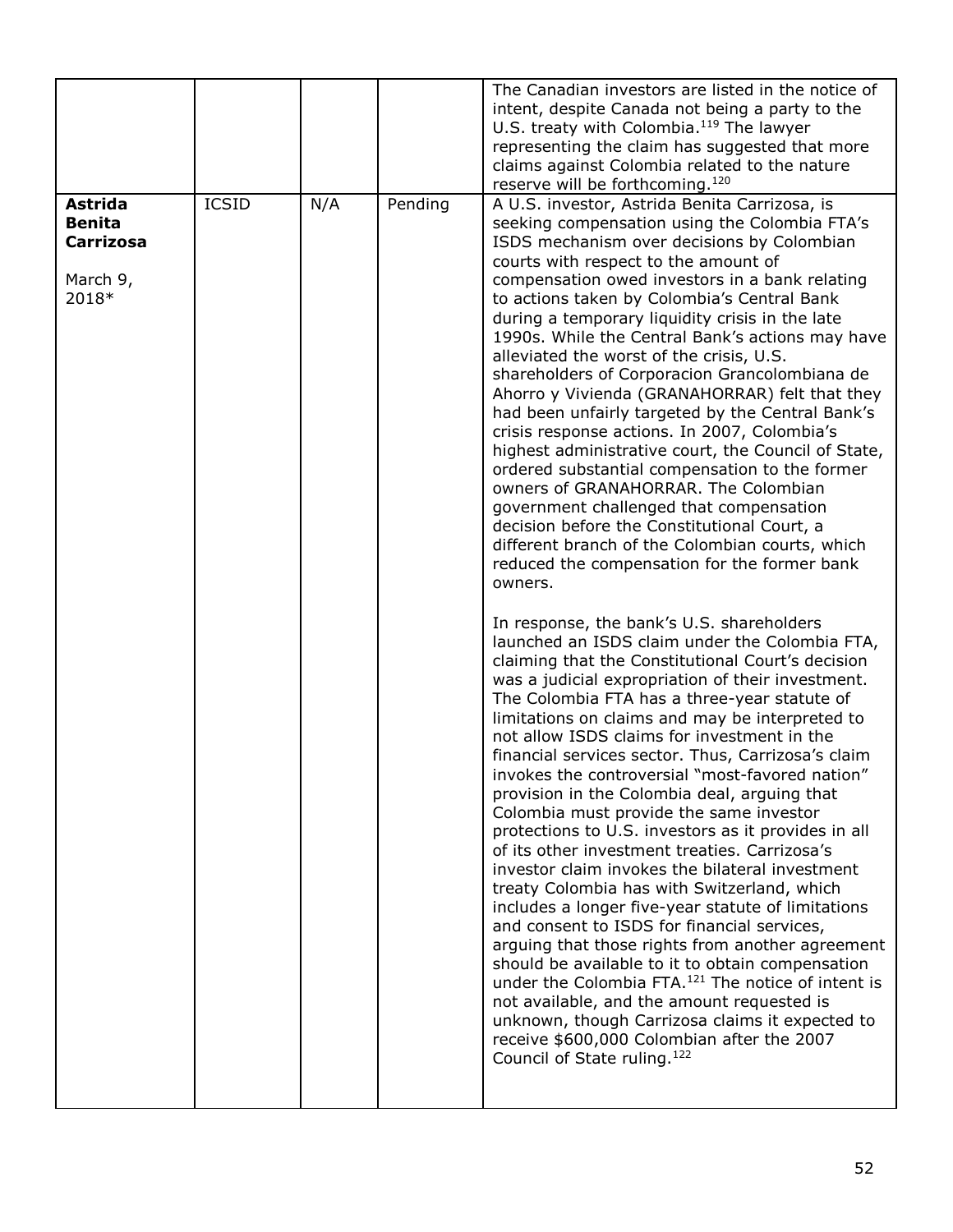| <b>Alberto</b><br>Gelzis, et al | UNCITRAL | N/A | Pending | Three U.S. investors launched a Colombia FTA<br>claim in UNCITRAL on the same GRANAHORRAR                                                           |
|---------------------------------|----------|-----|---------|-----------------------------------------------------------------------------------------------------------------------------------------------------|
| March 9,<br>2018*               |          |     |         | bank issues and demands as were initiated in the<br>Astrida Benita Carrizosa vs. Colombia claim filed<br>at ICSID. Please see above. <sup>123</sup> |

# **Korea FTA Cases & Claims Against Korea**

| <b>Seo</b>   | \$2     | Pending | Mrs. Seo, a Korean-born, naturalized U.S. citizen   |
|--------------|---------|---------|-----------------------------------------------------|
|              | million |         | is claiming that the U.S.-Korea FTA's               |
| September 7, |         |         | expropriation and minimum standard of               |
| 2017*        |         |         | treatment requirements were violated in the         |
|              |         |         | context of government expropriation of her home     |
|              |         |         | and related property for a redevelopment project    |
|              |         |         |                                                     |
|              |         |         | in a Seoul neighborhood. In 2001, Seo acquired      |
|              |         |         | the property for \$330,000. In 2012, the Korean     |
|              |         |         | government designated the area for                  |
|              |         |         | redevelopment and Seo was offered \$850,000         |
|              |         |         | compensation. She challenged the amount as          |
|              |         |         | below market value, filed a criminal complaint      |
|              |         |         | against relatives for claims that while she resided |
|              |         |         | in the United States they forged her and her        |
|              |         |         | husband's consent to join residents agreeing to     |
|              |         |         | compensation and alleges that she suffered          |
|              |         |         | mental distress after city officials entered her    |
|              |         |         | property to order her to vacate. Her civil claims   |
|              |         |         | relating to the amount of compensation and lack     |
|              |         |         | of consent were denied in domestic court. Seo       |
|              |         |         | vacated the property but refused to accept the      |
|              |         |         |                                                     |
|              |         |         | compensation. The court ordered the \$850,000 to    |
|              |         |         | be placed in escrow. Her notice states that she     |
|              |         |         | seeks a negotiated settlement, but absent a         |
|              |         |         | satisfactory outcome will proceed with arbitration  |
|              |         |         | to demand \$2 million in compensation.              |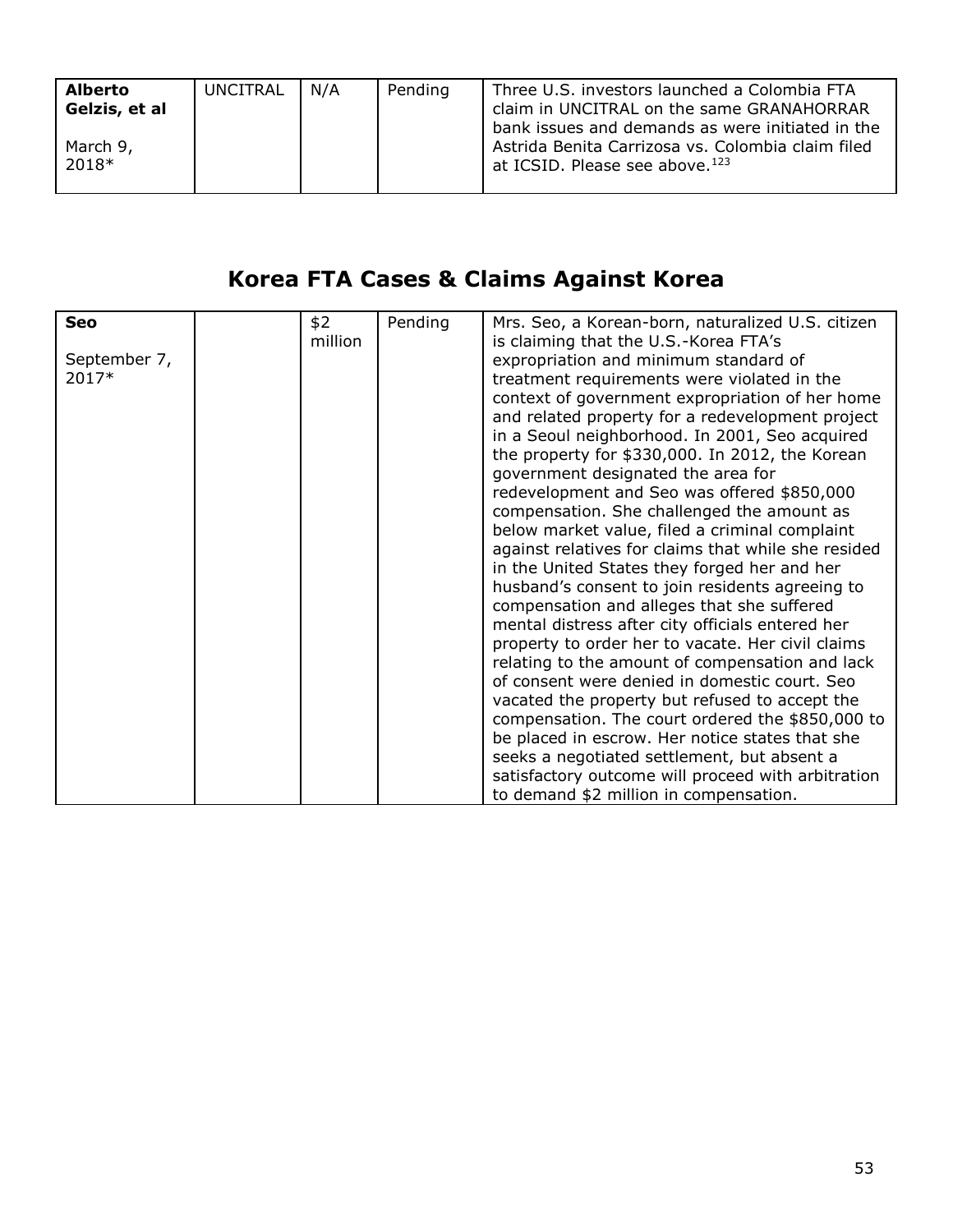#### **Summary**

| <b>Total Claims</b><br><b>Filed under</b><br><b>NAFTA-style</b><br><b>Deals:</b>   | 100<br>Claims <sup>124</sup> |                                                       |                                                                                                                                                                                                                                                                                                                                                                                                                                                                                                                      |
|------------------------------------------------------------------------------------|------------------------------|-------------------------------------------------------|----------------------------------------------------------------------------------------------------------------------------------------------------------------------------------------------------------------------------------------------------------------------------------------------------------------------------------------------------------------------------------------------------------------------------------------------------------------------------------------------------------------------|
| Cases<br><b>Dismissed</b><br>(Won by<br>gov'ts):                                   | 30<br>$\textbf{Cases}^{125}$ |                                                       | Loewen, Mondev, Methanex, Glamis Gold Ltd.,<br>Canadian Cattlemen for Fair Trade, Grand River,<br>United Parcel Service, Merrill and Ring Forestry,<br>Chemtura, Azinian, et al, Waste Management (2)<br>cases), Fireman's Fund, GAMI Investments,<br>Thunderbird Gaming, Bayview Irrigation, V.G. Gallo,<br>ADF Group, Apotex (3 cases), Commerce Group,<br>Detroit International Bridge Company, Mesa Power<br>Group LLC, Corona Materials, KBR, Inc, Abdel A<br>Hamadi al Tamimi, Renco Group, Eli Lilly, Pac Rim |
| <b>Cases Won</b><br>by Investors<br>(or resulting<br>in payments<br>to investors): | 16<br>Cases                  | \$475.2<br>million<br>paid to<br>foreign<br>investors | Ethyl, S.D. Myers, Pope & Talbot, AbitibiBowater,<br>Metalclad, Feldman Karpa, Corn Products<br>International, ADM/Tate & Lyle, Cargill, TCW Group,<br>Mobil Investments, RDC, St. Mary's, TECO,<br>Clayton/Bilcon, Windstream Energy                                                                                                                                                                                                                                                                                |

#### **ENDNOTES**

l

 $1$  UNCTAD, "Record Number of Investor-State Arbitrations Filed in 2015," February 2016, at 5. Available at: http://investmentpolicyhub.unctad.org/News/Hub/Home/458.

 $^2$  All claims against the U.S. were brought under NAFTA except for the Victims of the Stanford Ponzi Scheme claims. <sup>3</sup> Even when governments "win" investor-state disputes, they often must pay a portion of the tribunal's costs, their own legal

fees and sometimes even the legal fees of the corporation. Such costs are not reflected in this table. <sup>4</sup> American Water Works Association, "A Review of Cost Estimates of MTBE Contamination of Public Wells," June 21, 2005, at

S-1. Available at: [https://www.clu-in.org/download/contaminantfocus/mtbe/AWWA\\_MTBECostEstimates\\_06202005.pdf.](https://www.clu-in.org/download/contaminantfocus/mtbe/AWWA_MTBECostEstimates_06202005.pdf)

<sup>5</sup> Methanex Corporation vs. United States of America, "Final Award of the Tribunal on Jurisdiction and Merits," Aug. 3, 2005. Available at: [https://www.italaw.com/sites/default/files/case-documents/ita0529.pdf.](https://www.italaw.com/sites/default/files/case-documents/ita0529.pdf)

<sup>6</sup> Luke Engan, "Mexican Truckers File NAFTA Investor Claim; DOT Gives Proposal To NSC," *Inside U.S. Trade,* June 9, 2011. While the Notice of Intent includes no specific amount, *Inside U.S. Trade* reports that, "A lawyer familiar with the case explained that while the Mexican government has found the lost commercial opportunities to exceed \$2 billion per year (Inside U.S. Trade, March 20), CANACAR members are entitled to three years' worth of reimbursement equivalent to this amount, due to NAFTA's three-year statute of limitations."

<sup>7</sup> Federal Motor Carrier Safety Administration, "U.S.-Mexico Cross-Border Trucking Pilot Program," U.S. Department of Transportation, accessed February 20, 2014. Available at: [http://www.fmcsa.dot.gov/intl-programs/trucking/Trucking-](http://www.fmcsa.dot.gov/intl-programs/trucking/Trucking-Program.aspx)[Program.aspx.](http://www.fmcsa.dot.gov/intl-programs/trucking/Trucking-Program.aspx)

<sup>&</sup>lt;sup>8</sup> "CANACAR Says 'Ya Basta!' Starts Arbitration against United States for Failure to Comply with NAFTA Trucking Provisions," Mexico Trucker Online, Feb. 15, 2014. Available at: [http://www.mexicotrucker.com/canacar-says-ya-basta-starts-arbitration](http://www.mexicotrucker.com/canacar-says-ya-basta-starts-arbitration-against-united-states-for-failure-to-comply-with-nafta-trucking-provisions/)[against-united-states-for-failure-to-comply-with-nafta-trucking-provisions/.](http://www.mexicotrucker.com/canacar-says-ya-basta-starts-arbitration-against-united-states-for-failure-to-comply-with-nafta-trucking-provisions/)

<sup>9</sup> Luke Eric Peterson, "Mexican cement company puts US Government on notice of NAFTA claim," *Investment Arbitration Reporter,* Sept. 19, 2009.

 $10$  Jarrod Hepburn and Luke Eric Peterson, "As United States is hit with another arbitration claim, pharma companies are growing creative in their use of investment treaties," *Investment Arbitration Reporter*, March 13, 2012.<br><sup>11</sup> *TransCanada Corporation* 8 *TransCanal* 15, 2012.

<sup>11</sup> *TransCanada Corporation & TransCanada PipeLines Limited v. The Government of the United States of America*, Request for Arbitration (June 24, 2016). Available at: [http://www.keystone-xl.com/wp-content/uploads/2016/06/TransCanada-Request](http://www.keystone-xl.com/wp-content/uploads/2016/06/TransCanada-Request-for-Arbitratio-2n.pdf)[for-Arbitratio-2n.pdf](http://www.keystone-xl.com/wp-content/uploads/2016/06/TransCanada-Request-for-Arbitratio-2n.pdf)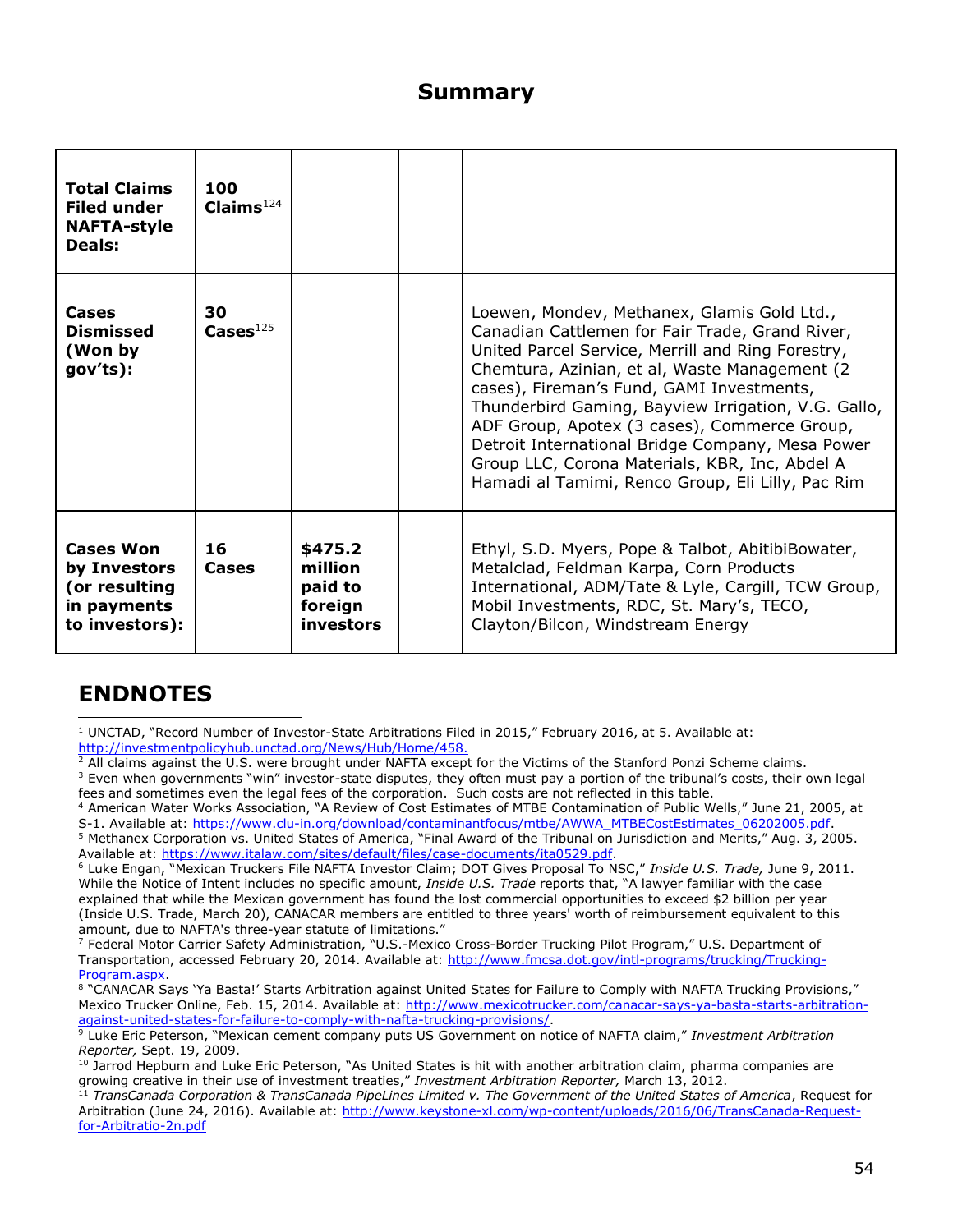<sup>12</sup> Sierra Club, "Fail: How the Keystone XL Pipeline Flunks the Climate Test." Sierra Club report, August 2013. Available at: <https://content.sierraclub.org/beyondoil/sites/content.sierraclub.org.beyondoil/files/documents/kxl-climate-report.pdf> Sierra Club, "Keystone XL Pipeline," Sierra Club report, 2013. Available at: [http://content.sierraclub.org/creative](http://content.sierraclub.org/creative-archive/sites/content.sierraclub.org.creative-archive/files/pdfs/370_KXL_4page-FactSheet-03_low.pdf)[archive/sites/content.sierraclub.org.creative-archive/files/pdfs/370\\_KXL\\_4page-FactSheet-03\\_low.pdf](http://content.sierraclub.org/creative-archive/sites/content.sierraclub.org.creative-archive/files/pdfs/370_KXL_4page-FactSheet-03_low.pdf)

<sup>14</sup> Sarah Milne, "All Risk No Reward, the Alberta Clipper Tarsands Pipeline Expansion, Sierra Club report, March 2014. Available at: https://content.sierraclub.org/beyondoil/sites/content.sierraclub.org.beyondoil/files/AlbertaClipperReport.pdf <sup>15</sup> Stéphane M. McLachlan, "Environmental and Human Health Implications of the Athabasca Oil Sands," Mikisew Cree First

Nation, Athabasca Chipewyan First Nation and the University of Manitoba. July 7, 2014. Available at:

[https://www.google.com/url?sa=t&rct=j&q=&esrc=s&source=web&cd=1&ved=0ahUKEwjU3Z\\_bm-](https://www.google.com/url?sa=t&rct=j&q=&esrc=s&source=web&cd=1&ved=0ahUKEwjU3Z_bm-7NAhUFGh4KHVVAACgQFggeMAA&url=https%3A%2F%2Fintercontinentalcry.org%2Fwp-content%2Fuploads%2F2014%2F07%2FExecutive-Summary-Fort-Chipewyan-Env-Health-Report-July-2014-Media.pdf&usg=AFQjCNHbQQ-6GZ0U1gsks7l1fxnyiPxJYA&sig2=7XH7H4JnYFMF0XvgQP_yfA)

[7NAhUFGh4KHVVAACgQFggeMAA&url=https%3A%2F%2Fintercontinentalcry.org%2Fwp-](https://www.google.com/url?sa=t&rct=j&q=&esrc=s&source=web&cd=1&ved=0ahUKEwjU3Z_bm-7NAhUFGh4KHVVAACgQFggeMAA&url=https%3A%2F%2Fintercontinentalcry.org%2Fwp-content%2Fuploads%2F2014%2F07%2FExecutive-Summary-Fort-Chipewyan-Env-Health-Report-July-2014-Media.pdf&usg=AFQjCNHbQQ-6GZ0U1gsks7l1fxnyiPxJYA&sig2=7XH7H4JnYFMF0XvgQP_yfA)

l

[content%2Fuploads%2F2014%2F07%2FExecutive-Summary-Fort-Chipewyan-Env-Health-Report-July-2014-](https://www.google.com/url?sa=t&rct=j&q=&esrc=s&source=web&cd=1&ved=0ahUKEwjU3Z_bm-7NAhUFGh4KHVVAACgQFggeMAA&url=https%3A%2F%2Fintercontinentalcry.org%2Fwp-content%2Fuploads%2F2014%2F07%2FExecutive-Summary-Fort-Chipewyan-Env-Health-Report-July-2014-Media.pdf&usg=AFQjCNHbQQ-6GZ0U1gsks7l1fxnyiPxJYA&sig2=7XH7H4JnYFMF0XvgQP_yfA)

[Media.pdf&usg=AFQjCNHbQQ-6GZ0U1gsks7l1fxnyiPxJYA&sig2=7XH7H4JnYFMF0XvgQP\\_yfA](https://www.google.com/url?sa=t&rct=j&q=&esrc=s&source=web&cd=1&ved=0ahUKEwjU3Z_bm-7NAhUFGh4KHVVAACgQFggeMAA&url=https%3A%2F%2Fintercontinentalcry.org%2Fwp-content%2Fuploads%2F2014%2F07%2FExecutive-Summary-Fort-Chipewyan-Env-Health-Report-July-2014-Media.pdf&usg=AFQjCNHbQQ-6GZ0U1gsks7l1fxnyiPxJYA&sig2=7XH7H4JnYFMF0XvgQP_yfA)

<sup>16</sup> Danielle Droitsch and Terra Simieritsch, "Canadian Aboriginal Concerns With Oil Sands," *Pembina Institute*, September 2010. Available at: [www.pembina.org/reports/briefingnoteosfntoursep10.pdf](http://www.pembina.org/reports/briefingnoteosfntoursep10.pdf)

<sup>17</sup> Oil Change International, "The Keystone XL Pipeline Will Lead to a Surplus of Heavy Crude Oil on the Gulf Coast that Will Be Exported," OCI report, July 2012. Available at: [http://priceofoil.org/content/uploads/2013/07/OCI\\_KXL-Crude-Exports\\_07-](http://priceofoil.org/content/uploads/2013/07/OCI_KXL-Crude-Exports_07-11-13.pdf) [11-13.pdf](http://priceofoil.org/content/uploads/2013/07/OCI_KXL-Crude-Exports_07-11-13.pdf)

<sup>18</sup> Nia Williams and Valerie Volcovici, "TransCanada Sues U.S. over Keystone XL Pipeline Rejection," *Reuters*, Jan. 6, 2016. Available at:<http://www.reuters.com/article/us-transcanada-keystone-idUSKBN0UK2JG20160107>

<sup>19</sup> *TransCanada Corporation & TransCanada PipeLines Limited v. The Government of the United States of America*, Notice of Intent (Jan. 6, 2016) at paras. 3, 11-12. Available at: [www.italaw.com/sites/default/files/case](http://www.italaw.com/sites/default/files/case-documents/ITA%20LAW%207030.pdf)[documents/ITA%20LAW%207030.pdf](http://www.italaw.com/sites/default/files/case-documents/ITA%20LAW%207030.pdf)

<sup>20</sup> Damian Paletta and Steven Mufson, "Trump says he told aide to threaten Keystone XL pipeline company over arbitration case," The Washington Post, March 22, 2017. [https://www.washingtonpost.com/news/wonk/wp/2017/03/22/trump-says-he](https://www.washingtonpost.com/news/wonk/wp/2017/03/22/trump-says-he-told-aide-to-threaten-keystone-xl-pipeline-company-over-arbitration-case/?utm_term=.639147493be9)[told-aide-to-threaten-keystone-xl-pipeline-company-over-arbitration-case/?utm\\_term=.639147493be9](https://www.washingtonpost.com/news/wonk/wp/2017/03/22/trump-says-he-told-aide-to-threaten-keystone-xl-pipeline-company-over-arbitration-case/?utm_term=.639147493be9)

<sup>21</sup> Keystone pipeline won't have to be built using US steel, AP, March 4, 2017. [http://bigstory.ap.org/article/d69e92b519e2432da790fec3f55f33c4/keystone-pipeline-wont-use-us-steel-despite-trump](http://bigstory.ap.org/article/d69e92b519e2432da790fec3f55f33c4/keystone-pipeline-wont-use-us-steel-despite-trump-pledge)[pledge](http://bigstory.ap.org/article/d69e92b519e2432da790fec3f55f33c4/keystone-pipeline-wont-use-us-steel-despite-trump-pledge)

<sup>22</sup> TransCanada, "News Release: TransCanada Receives Presidential Permit for Keystone XL," March 24, 2017. [http://www.transcanada.com/announcements-article.html?id=2133285&t=](http://www.transcanada.com/announcements-article.html?id=2133285&t)

<sup>23</sup> Luke Eric Peterson, "TransCanada days it has permit for Keystone pipeline, and ICSID case is swiftly discontinued" *Investment Arbitration Reporter*, March 24, 2017. http://www.iareporter.com/articles/transcanada-says-it-has-permit-forkeystone-pipeline-and-icsid-case-is-swiftly-discontinued/

<sup>24</sup> Ray Minjares, "Update: MMT," The International Council on Clean Transportation, February 16, 2012. Available at: [http://www.theicct.org/blogs/staff/update-mmt.](http://www.theicct.org/blogs/staff/update-mmt)

<sup>25</sup> Luke Eric Peterson, "Canada prevails in NAFTA arbitration over thwarted garbage disposal project," *Investment Arbitration Reporter,* Sept. 27, 2011.

<sup>26</sup> Luke Eric Peterson, "Canada Sets Out Arguments in NAFTA Claim Arising out of Environmental Assessment of Quarry and Shipping Project," *Investment Arbitration Reporter*, Sept. 19, 2009.

<sup>27</sup> *William Ralph Clayton, William Richard Clayton, Douglas Clayton, Daniel Clayton and Bilcon of Delaware, Inc. v. Canada*, Award on Jurisdiction and Liability, Ad hoc—UNCITRAL Arbitration Rules (2015), at 124-179.

<sup>28</sup> *William Ralph Clayton, William Richard Clayton, Douglas Clayton, Daniel Clayton and Bilcon of Delaware, Inc. v. Canada*, Dissenting Opinion of Professor Donald McRae, Ad hoc—UNCITRAL Arbitration Rules (2015), at 19.

<sup>29</sup> Luke Eric Peterson, "Dow Chemicals Puts Canada on Notice of Arbitration over Lawn Pesticides Ban," *Investment Arbitration Reporter*, Oct. 22, 2008.

<sup>30</sup> Luke Eric Peterson, "NAFTA Claim by Dow Chemical Corp on Slow Track as other Canadian Provinces Persist with Bans on Contested Lawn Pesticide," *Investment Arbitration Reporter*, Nov. 13, 2009.

Luke Eric Peterson, "Dispute over Pesticde Phase-out Ends Ambiguously, with Investor Abandoning Case, Measures Remaining in Place, But Canadian Province Offering Statement which May Be Brandished in other Jurisdictions," *Investment Arbitration Reporter*, June 9, 2011.

32 Luke Eric Peterson, "Dispute over Pesticide Phase-out Ends Ambiguously, with Investor Abandoning Case, Measures Remaining in Place, but Canadian Province Offering Statement which May Be Brandished in other Jurisdictions," *Investment Arbitration Reporter*, June 9, 2011.

<sup>33</sup> Luke Eric Peterson, "U.S. Investor Adds New Claims in Its NAFTA Arbitration over Detroit Border Crossing," *Investment Arbitration Reporter*, May 28, 2013.

<sup>34</sup> "Carlisle quarry proposal is dead," *Hamilton Spectator*, March 9, 2013. Available at: [http://www.thespec.com/news](http://www.thespec.com/news-story/2525048-carlisle-quarry-proposal-is-dead/)[story/2525048-carlisle-quarry-proposal-is-dead/.](http://www.thespec.com/news-story/2525048-carlisle-quarry-proposal-is-dead/)

<sup>35</sup> See Public Citizen and Sierra Club, "Ontario's Feed-in Tariff: Will the WTO Trump Climate Imperatives?" PC and SC briefing paper, June 2013. Available at: [http://www.citizen.org/documents/ontario-feed-in-tariff-briefing-paper.pdf.](http://www.citizen.org/documents/ontario-feed-in-tariff-briefing-paper.pdf)

<sup>36</sup> Luke Eric Peterson, "Green Energy Arbitration Moves Forward as Arbitrators Are Picked and Preliminary Arguments Tabled by Investor (Mesa) and Canada," *Investment Arbitration Reporter*, Jan. 29, 2013.

<sup>37</sup> *Mesa Power Group, LLC v. Canada*: Award, UNCITRAL arbitration rules, March 24, 2016 at para. 706. Available at: http://www.italaw.com/sites/default/files/case-documents/italaw7240.pdf

<sup>38</sup> Damien Charlotin, "US Court declines to set aside Mesa v. Canada award, and rejects investor's argument that NAFTA tribunal breached due process by showing "deference" to government measures," *IA Reporter*. June 16, 2017. [https://www.iareporter.com/articles/us-court-declines-to-set-aside-mesa-v-canada-award-and-rejects-investors-argument](https://www.iareporter.com/articles/us-court-declines-to-set-aside-mesa-v-canada-award-and-rejects-investors-argument-that-nafta-tribunal-breached-due-process-by-showing-deference-to-government-measures/)[that-nafta-tribunal-breached-due-process-by-showing-deference-to-government-measures/](https://www.iareporter.com/articles/us-court-declines-to-set-aside-mesa-v-canada-award-and-rejects-investors-argument-that-nafta-tribunal-breached-due-process-by-showing-deference-to-government-measures/)

<sup>39</sup> Foreign Affairs and International Trade Canada, "Cases Filed Against the Government of Canada: Mercer International Inc. v. Government of Canada," [http://www.international.gc.ca/trade-agreements-accords-commerciaux/disp](http://www.international.gc.ca/trade-agreements-accords-commerciaux/disp-diff/mercer.aspx?view=d)[diff/mercer.aspx?view=d.](http://www.international.gc.ca/trade-agreements-accords-commerciaux/disp-diff/mercer.aspx?view=d)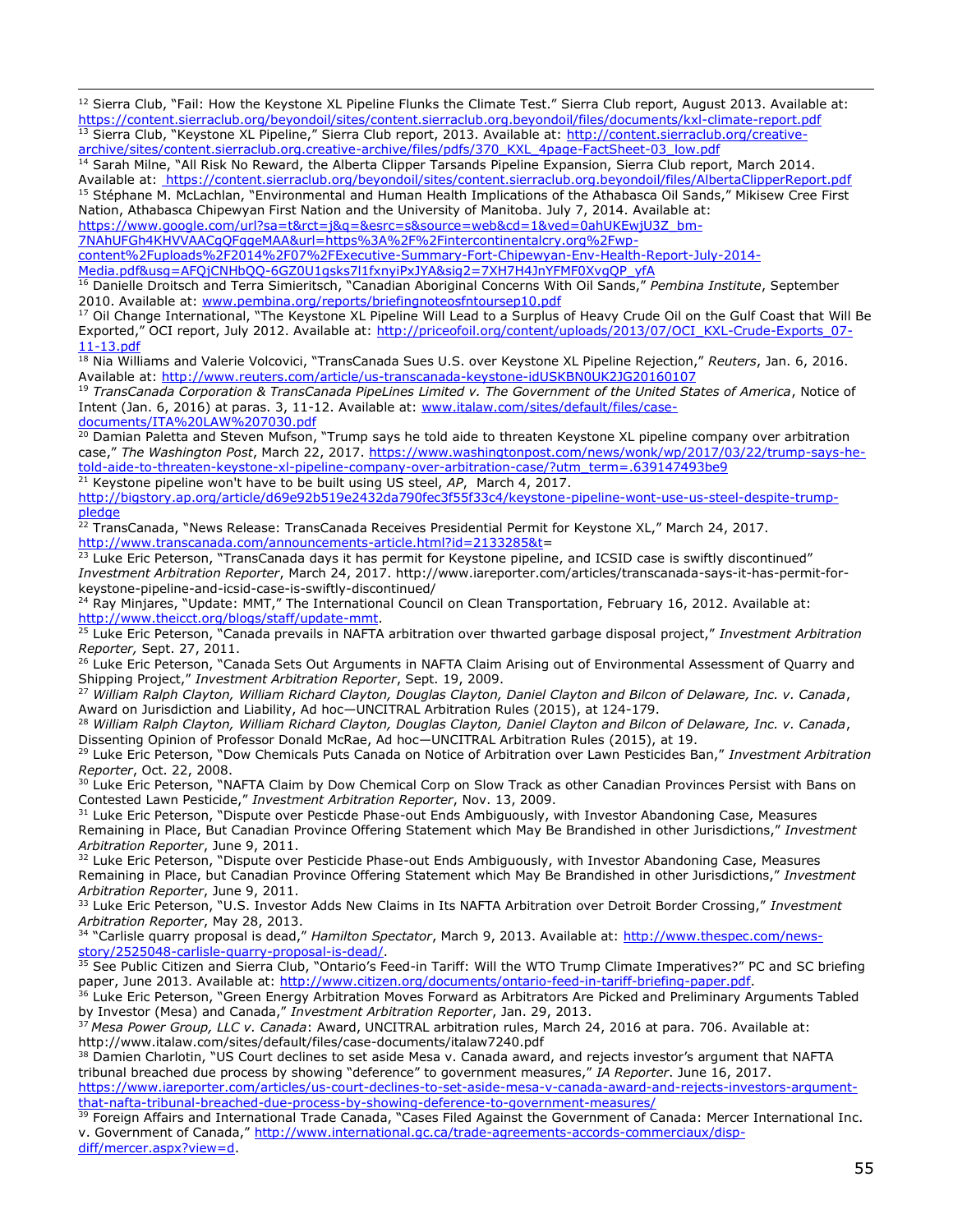<sup>40</sup> Mercer International, "Notice of Intent to Submit a Claim to Arbitration: Mercer International vs. Government of Canada," January 26, 2012, at para. 16-17, [http://italaw.com/sites/default/files/case-documents/ita0930.pdf.](http://italaw.com/sites/default/files/case-documents/ita0930.pdf)

<sup>41</sup> Jerrod Hepburn In Depth: in now-public final award, tribunal sees no dramatic change in Canadian patent law to ground Eli Lilly's claims of NAFTA breach, *Investment Arbitration Reporter*, March 21, 2017. http://www.iareporter.com/articles/indepth-in-now-public-final-award-tribunal-sees-no-dramatic-change-in-canadian-patent-law-to-ground-eli-lillys-claims-ofnafta-breach/

<sup>42</sup> Luke Eric Peterson and Zoe Williams, In lead-up to hearings in Lone Pine v. Canada NAFTA fracking arbitration, USA and Mexico offer views (and some support for certain of Canada's positions), while potential amici seek leave to intervene, *Investment Arbitration Reporter.* August 22, 2017. Available at: [https://www.iareporter.com/articles/in-lead-up-to-hearings](https://www.iareporter.com/articles/in-lead-up-to-hearings-in-lone-pine-v-canada-nafta-fracking-arbitration-usa-and-mexico-offer-views-and-some-support-for-certain-of-canadas-positions-while-potential-amici-seek-leave-to-interven/)[in-lone-pine-v-canada-nafta-fracking-arbitration-usa-and-mexico-offer-views-and-some-support-for-certain-of-canadas](https://www.iareporter.com/articles/in-lead-up-to-hearings-in-lone-pine-v-canada-nafta-fracking-arbitration-usa-and-mexico-offer-views-and-some-support-for-certain-of-canadas-positions-while-potential-amici-seek-leave-to-interven/)[positions-while-potential-amici-seek-leave-to-interven/](https://www.iareporter.com/articles/in-lead-up-to-hearings-in-lone-pine-v-canada-nafta-fracking-arbitration-usa-and-mexico-offer-views-and-some-support-for-certain-of-canadas-positions-while-potential-amici-seek-leave-to-interven/) 

43 Bahige Bassem Chaaban, Jeffery Thomas, Mohamud Saddedin and CEN Biotech Inc. v. Government of Canada, Notice of Intent (September 1, 2015). Available at: [http://www.italaw.com/sites/default/files/case-documents/italaw4487\\_0.pdf.](http://www.italaw.com/sites/default/files/case-documents/italaw4487_0.pdf) <sup>44</sup> Grant Robertson, "OSC Probing Marijuana Firm CEN Biotech," The Globe and Mail. Accessed at

[http://www.theglobeandmail.com/report-on-business/ontario-securities-commission-probing-marijuana-firm-cen](http://www.theglobeandmail.com/report-on-business/ontario-securities-commission-probing-marijuana-firm-cen-biotech/article23622472/)[biotech/article23622472/.](http://www.theglobeandmail.com/report-on-business/ontario-securities-commission-probing-marijuana-firm-cen-biotech/article23622472/)

<sup>45</sup> Bahige Bassem Chaaban, Jeffery Thomas, Mohamud Saddedin and CEN Biotech Inc. v. Government of Canada, Notice of Intent (September 1, 2015). Available at: [http://www.italaw.com/sites/default/files/case-documents/italaw4487\\_0.pdf.](http://www.italaw.com/sites/default/files/case-documents/italaw4487_0.pdf) <sup>46</sup> Resolute Forest Products, "Resolute Forest Products Files NAFTA Notice of Arbitration," Dec. 30, 2015. Accessed at [http://resolutefp.mediaroom.com/2016-01-20-Resolute-to-Host-Management-Call-to-Discuss-Fourth-Quarter-and-2015-](http://resolutefp.mediaroom.com/2016-01-20-Resolute-to-Host-Management-Call-to-Discuss-Fourth-Quarter-and-2015-Annual-Results) [Annual-Results.](http://resolutefp.mediaroom.com/2016-01-20-Resolute-to-Host-Management-Call-to-Discuss-Fourth-Quarter-and-2015-Annual-Results)

 $47$  Financial Post, "Resolute Forest Products seeks over \$70 million in damages for N.S. mill," Dec 30, 2015. Accessed at [http://business.financialpost.com/news/agriculture/resolute-forest-products-seeks-97-1-million-in-damages-for-n-s-mill.](http://business.financialpost.com/news/agriculture/resolute-forest-products-seeks-97-1-million-in-damages-for-n-s-mill)

48 Luke Eric Peterson, "With New NAFTA Filing, Quebec-based Forestry Company Hopes that Canada's New Government (and its Quebec-native prime minister) will Respond Favorably to Plight of Shuttered Quebec Mill," IA Reporter. January 3, 2016. Accessed at [http://www.iareporter.com/articles/with-new-nafta-filing-quebec-based-forestry-company-hopes-that-canadas](http://www.iareporter.com/articles/with-new-nafta-filing-quebec-based-forestry-company-hopes-that-canadas-new-government-and-its-quebec-native-prime-minister-will-respond-favorably-to-plight-of-shuttered-quebec-mill/)[new-government-and-its-quebec-native-prime-minister-will-respond-favorably-to-plight-of-shuttered-quebec-mill/.](http://www.iareporter.com/articles/with-new-nafta-filing-quebec-based-forestry-company-hopes-that-canadas-new-government-and-its-quebec-native-prime-minister-will-respond-favorably-to-plight-of-shuttered-quebec-mill/)

<sup>49</sup> Luke Eric Peterson, "With New NAFTA Filing, Quebec-based Forestry Company Hopes that Canada's New Government (and its Quebec-native prime minister) will Respond Favorably to Plight of Shuttered Quebec Mill," IA Reporter. January 3, 2016. Accessed at [http://www.iareporter.com/articles/with-new-nafta-filing-quebec-based-forestry-company-hopes-that-canadas](http://www.iareporter.com/articles/with-new-nafta-filing-quebec-based-forestry-company-hopes-that-canadas-new-government-and-its-quebec-native-prime-minister-will-respond-favorably-to-plight-of-shuttered-quebec-mill/)[new-government-and-its-quebec-native-prime-minister-will-respond-favorably-to-plight-of-shuttered-quebec-mill/.](http://www.iareporter.com/articles/with-new-nafta-filing-quebec-based-forestry-company-hopes-that-canadas-new-government-and-its-quebec-native-prime-minister-will-respond-favorably-to-plight-of-shuttered-quebec-mill/)

<sup>50</sup> "Feed-in Tariff Program," IESO. Available at: [http://www.ieso.ca/sector-participants/feed-in-tariff-program/overview.](http://www.ieso.ca/sector-participants/feed-in-tariff-program/overview) <sup>51</sup> Luke Eric Peterson, "Canada Faces A New NAFTA Chapter 11 Arbitration In Relation To Wind Project," Ivestment Arbitration Reporter, Dec. 21, 2017. Available at: [https://www.iareporter.com/articles/canada-faces-a-new-nafta-chapter-11-arbitration](https://www.iareporter.com/articles/canada-faces-a-new-nafta-chapter-11-arbitration-in-relation-to-off-shore-wind-project/)[in-relation-to-off-shore-wind-project/.](https://www.iareporter.com/articles/canada-faces-a-new-nafta-chapter-11-arbitration-in-relation-to-off-shore-wind-project/)

 $52$  Global Affairs Canada, "NAFTA – Chapter 11 – Investment," Dec. 21, 2017. Available at:

[http://www.international.gc.ca/trade-agreements-accords-commerciaux/topics-domaines/disp-diff/tennant.aspx?lang=eng.](http://www.international.gc.ca/trade-agreements-accords-commerciaux/topics-domaines/disp-diff/tennant.aspx?lang=eng) 53 Luke Eric Peterson, "Mexico Secures Dismissal of NAFTA Claim Brought by Kellogg, Brown, and Root (KBR) in Dispute Arising out of Unpaid ICC Arbitration Award," *Investment Arbitration Reporter,* June 23, 2015.

<sup>54</sup> Robbie Whelan, "Battle Over Oil Driller Tests Mexico's Pledge to Level Playing Field for Energy Firms," *Wall Street Journal*, April 6, 2018, Available at: [https://www.wsj.com/articles/battle-over-oil-driller-tests-mexicos-pledge-to-level-playing-field](https://www.wsj.com/articles/battle-over-oil-driller-tests-mexicos-pledge-to-level-playing-field-for-energy-firms-1523016000?mod=e2fb)[for-energy-firms-1523016000?mod=e2fb](https://www.wsj.com/articles/battle-over-oil-driller-tests-mexicos-pledge-to-level-playing-field-for-energy-firms-1523016000?mod=e2fb)

<sup>55</sup> Lion Mexico Consolidated L.P. v. United Mexican States, Request for Arbitration (September 11, 2015). Available at [http://www.italaw.com/cases/documents/4024.](http://www.italaw.com/cases/documents/4024)

<sup>56</sup> Lion Mexico Consolidated L.P. v. United Mexican States, Request for Arbitration (September 11, 2015). Available at [http://www.italaw.com/cases/documents/4024.](http://www.italaw.com/cases/documents/4024)

<sup>57</sup> Zoe Williams, "Mexico: Canadian Mining Company Threatens NAFTA Chapter 11 Case," *Investment Arbitration Reporter*, June 5, 2016

58 Notice of Intent, "Josh Nelson, et al vs. Mexico," accessed December 18, 2017. Available at:

[https://www.italaw.com/sites/default/files/case-documents/italaw7681.pdf.](https://www.italaw.com/sites/default/files/case-documents/italaw7681.pdf)<br><sup>59</sup> Zoe Williams "Investors Commence Treaty-based Arbitration Alleging (M

l

<sup>59</sup> Zoe Williams, "Investors Commence Treaty-based Arbitration, Alleging (Mexican) State Collusion with Local Monopolistic Telecoms Provider," *Investment Arbitration Reporter*, Oct. 20, 2016 [https://www.iareporter.com/articles/investors](https://www.iareporter.com/articles/investors-commence-bit-arbitration-alleging-state-collusion-with-local-monopolistic-telecoms-provider/)[commence-bit-arbitration-alleging-state-collusion-with-local-monopolistic-telecoms-provider/](https://www.iareporter.com/articles/investors-commence-bit-arbitration-alleging-state-collusion-with-local-monopolistic-telecoms-provider/)

<sup>60</sup> Tom Jones, "Motorcycle Claim against Mexico Revs Up," LACCA, Sept. 22, 2017, Available at

[http://laccanet.com/news/article/1855/lacca/motorcycle-claim-against-mexico-revs-up/.](http://laccanet.com/news/article/1855/lacca/motorcycle-claim-against-mexico-revs-up/)

61 ICSID, "Vento Motorcycles, Inc. v. United Mexican States (ICSID Case No. ARB(AF)/17/3)," accessed Dec. 18, 2017. Available at: [https://icsid.worldbank.org/en/Pages/cases/casedetail.aspx?CaseNo=ARB\(AF\)/17/3.](https://icsid.worldbank.org/en/Pages/cases/casedetail.aspx?CaseNo=ARB(AF)/17/3)

62 "As fate of NAFTA chapter 11 hangs in balance, Mexico is reportedly threatened with more claims," Investment Arbitration Reporter, April 5, 2018. Available at: [https://www.iareporter.com/articles/as-fate-of-nafta-chapter-11-hangs-in-balance](https://www.iareporter.com/articles/as-fate-of-nafta-chapter-11-hangs-in-balance-mexico-is-reportedly-threatened-with-another-claim/)[mexico-is-reportedly-threatened-with-another-claim/.](https://www.iareporter.com/articles/as-fate-of-nafta-chapter-11-hangs-in-balance-mexico-is-reportedly-threatened-with-another-claim/)

63 Robbie Whelan, Battle Over Oil Driller Tests Mexico's Pledge to Level Playing Field for Energy Firms, Wall Street Journal, April 6, 2018. Available at: https://www.wsj.com/articles/battle-over-oil-driller-tests-mexicos-pledge-to-level-playing-fieldfor-energy-firms-1523016000?mod=e2fb

<sup>64</sup> "As fate of NAFTA chapter 11 hangs in balance, Mexico is reportedly threatened with more claims," Investment Arbitration Reporter, April 5, 2018. Available at: [https://www.iareporter.com/articles/as-fate-of-nafta-chapter-11-hangs-in-balance](https://www.iareporter.com/articles/as-fate-of-nafta-chapter-11-hangs-in-balance-mexico-is-reportedly-threatened-with-another-claim/)[mexico-is-reportedly-threatened-with-another-claim/.](https://www.iareporter.com/articles/as-fate-of-nafta-chapter-11-hangs-in-balance-mexico-is-reportedly-threatened-with-another-claim/)

Jarrod Hepburn, "A Second U.S. Investor Tries to Arbitrate under Australia-U.S. FTA, Despite Absence of an Investor-State Arbitration Mechanism," April 24, 2017. Available at: [https://www.iareporter.com/articles/a-second-us-investor-tries-to](https://www.iareporter.com/articles/a-second-us-investor-tries-to-arbitrate-under-australia-us-fta-despite-absence-of-an-investor-state-arbitration-mechanism/)[arbitrate-under-australia-us-fta-despite-absence-of-an-investor-state-arbitration-mechanism/.](https://www.iareporter.com/articles/a-second-us-investor-tries-to-arbitrate-under-australia-us-fta-despite-absence-of-an-investor-state-arbitration-mechanism/)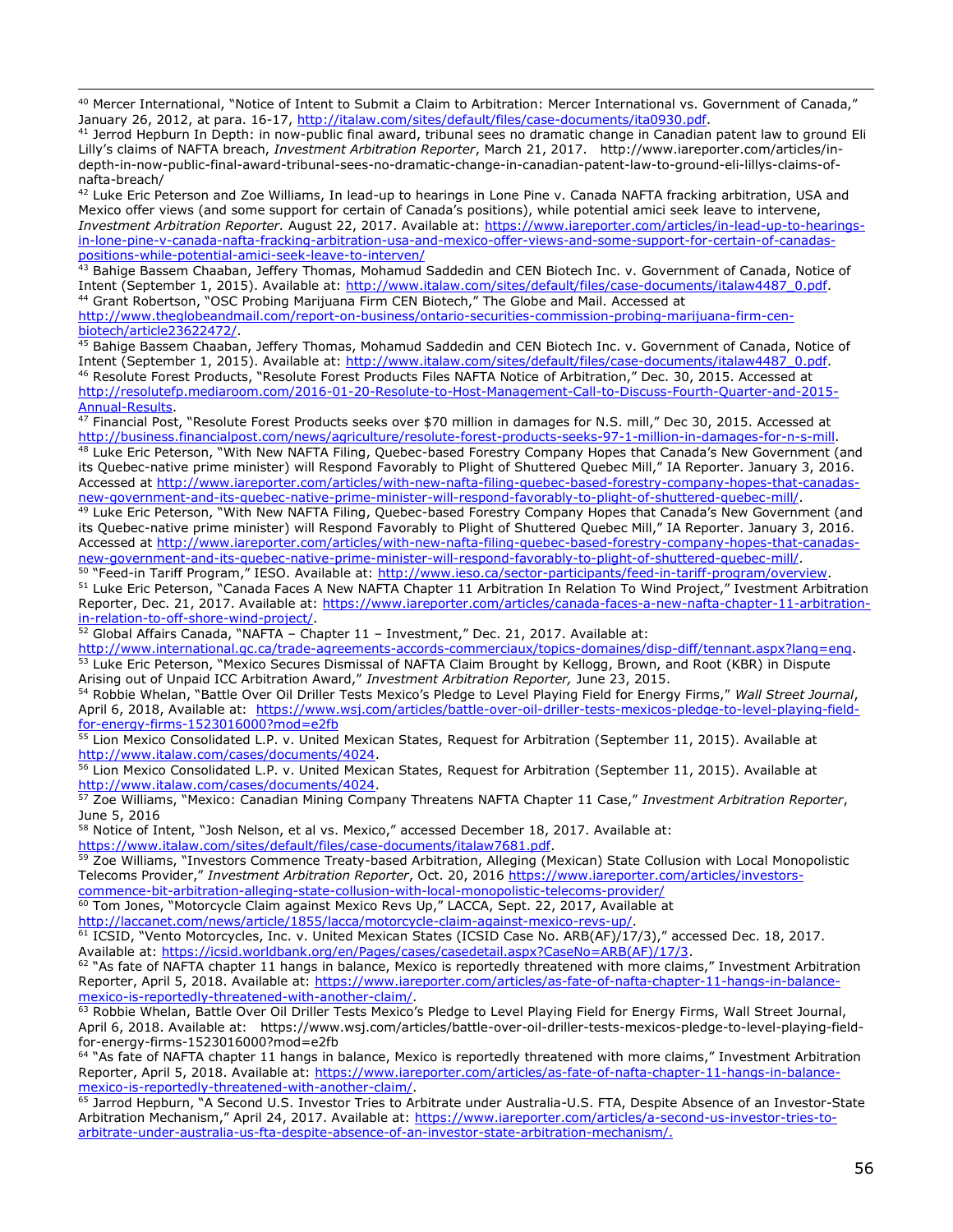l <sup>66</sup> ICSID, "Spence International Investments, LLC, Berkowitz et al v. Republic of Costa Rica: ICSID Case No. UNCT/13/2: Interim Award (Corrected)," May 30, 2017. Available At [https://www.italaw.com/sites/default/files/case](https://www.italaw.com/sites/default/files/case-documents/italaw8954.pdf)[documents/italaw8954.pdf](https://www.italaw.com/sites/default/files/case-documents/italaw8954.pdf)

<sup>67</sup> *David R. Aven, et al v. The Republic of Costa Rica*, Notice of Arbitration (January 24, 2014). Available at: http://www.italaw.com/sites/default/files/case-documents/italaw4193.pdf

<sup>68</sup> Hannah Sheehan, "US Investors' Claims Fall Flat, Costa Rica Tells Tribunal," *Law360*, April 18, 2016

<sup>69</sup> Luke Eric Peterson, "UNCITRAL Tribunal Rules that Electricity Claim Can Proceed against Dominican Republic; Parallel CAFTA Claim Also Afoot," *Investment Arbitration Reporter,* Oct. 9, 2008.

 $70$  Letter from Paul Hastings Attorneys to the Dominican Republic Direccion de Comercio Exterior, "Notice of Violations of Chapter 10 of the Central America - Dominican Republic – United States Free Trade Agreement," March 15, 2007.

<sup>71</sup> Luke Eric Peterson, "UNCITRAL Tribunal Rules that Electricity Claim Can Proceed against Dominican Republic; Parallel CAFTA Claim Also Afoot," *Investment Arbitration Reporter,* Oct. 9, 2008.

<sup>72</sup> Luke Eric Peterson, "Dominican Republic Settles Trio of Electricity Arbitrations," *Investment Arbitration Reporter,* Sept. 19, 2009.

<sup>73</sup> *TCW Group, Inc., et. al v. the Dominican Republic*, Claimants' Counter-Memorial on Jurisdiction, Feb. 13, 2009, at footnote <sup>74</sup> Luke Eric Peterson, "Dominican Republic Settles Trio of Electricity Arbitrations," *Investment Arbitration Reporter,* Sept. 19, 2009.

<sup>75</sup> Luke Eric Peterson, "CAFTA Awards Finds Investor Failure to Heed Time-Bar, and to Present a Viable Denial of Justice Claim," *Investment Arbitration Reporter*, June 1, 2016.

<sup>76</sup> Florian Erzinger, et. al, "El Lado Oscuro del Oro," *Unidad Ecologica Salvadoreña* (UNES) and Development and Peace report, December 2008, at chapter 1.

<sup>77</sup> Letter from Archbishop Lacalle and Bishops Cabrera, Astorga, Alfaro, Morales, Avelar, Aquino, Alas, Morao, "Cuidemos La Casa de Todos: Pronunciamento de la Conferencia Episcopal de El Salvador sobre la explotacion de minas de oro y plata," May 3, 2007; Institute for Policy Studies, "The Struggle Against Free Trade Continues," Oct. 27, 2009. Available at: www.ipsdc.org/articles/the\_struggle\_against\_free\_trade\_continues

<sup>78</sup> Reference to an April 14, 2008 letter from Tom Shake to President Saca in the Pac Rim Cayman LLC Notice of Arbitration, at 31. http://www.pacrim-mining.com/i/pdf/2009-04-30\_CAFTAF.pdf

<sup>79</sup> Nevada Secretary of State, "Entity Actions for Pac Rim LLC," Date of Creation 9-10-1997, Cayman Islands. Accessed May 19, 2010. Available at:

http://nvsos.gov/sosentitysearch/corpActions.aspx?lx8nvq=w6tC2v9USQe57l6%252bqrhmKg%253d%253d&CorpName=PAC +RIM+CAYMAN+LLC.

80 Pacific Rim Mining Corp, "El Dorado, El Salvador." Accessed May 25, 2010. Available at: http://www.pacrimmining.com/s/ES\_Eldorado.asp.

<sup>81</sup> Pacific Rim Mining Corp., "Pacific Rim Files Notice of Intent to Seek CAFTA Arbitration," press release, December 2008. Accessed May 2, 2010. Available at: http://www.marketwire.com/press-release/Pacific-Rim-Files-Notice-of-Intent-to-Seek-CAFTA-Arbitration-TSX-PMU-928202.htm

82 ICSID, Pac Rim Cayman LLC v. Republic of El Salvador (ICSID Case No. ARB/09/12), "Case Details," <https://icsid.worldbank.org/apps/icsidweb/cases/Pages/casedetail.aspx?caseno=ARB/09/12&tab=PRO>

83 Jarrod Hepburn, "Analysis: In Long-Awaited Pac Rim Award, Tribunal Finds that Investor Held No Domestic Law Rights to Ground Alleged Breaches of Investment Statute," *Investment Arbitration Reporter*. October 16, 2016. Accessed at [http://www.iareporter.com/articles/analysis-in-long-awaited-pac-rim-award-tribunal-finds-that-investor-held-no-domestic](http://www.iareporter.com/articles/analysis-in-long-awaited-pac-rim-award-tribunal-finds-that-investor-held-no-domestic-law-rights-to-ground-alleged-breaches-of-investment-statute/)[law-rights-to-ground-alleged-breaches-of-investment-statute/](http://www.iareporter.com/articles/analysis-in-long-awaited-pac-rim-award-tribunal-finds-that-investor-held-no-domestic-law-rights-to-ground-alleged-breaches-of-investment-statute/)

84 10-K from FY 2002, at page 4. United States Securities And Exchange Commission, Form 10-K, (X) Annual Report Pursuant To Section 13 or 15(D) Of The Securities Exchange Act Of 1934 For The Fiscal Year Ended March 31, 2002, Commission File Number 1-7375, Commerce Group Corp. Available at:

<http://www.sec.gov/Archives/edgar/data/109757/000100233402000046/m10k.txt.>

<sup>85</sup> Administrative Litigation Chamber of the Supreme Court of Justice of El Salvador, Case Number 308-2006, April 29, 2010, English translation at page at page 5, paragraph 2. (note that the English translation follows the Spanish). Available at: http://www.commercegroupcorp.com/images/cafta/R-5.\_Decision\_Case\_308-2006%5B1%5D.pdf

86 Administrative Litigation Chamber 308-2006 English translation at page 12.

87 Commerce Group Corp. and San Sebastian Gold Mines Inc. v. Republic of El Salvador, Award, ICSID Case No. ARB/09/17, March 14, 2011, at paragraph 137.

88 Commerce Group Corp. and San Sebastian Gold Mines Inc. v. Republic of El Salvador, Order of the Committee

Discontinuing the Proceeding and Decision on Costs, ICSID Case No. ARB/09/17, August 28, 2013, at paragraph 44.

89 "Third Statement of Henry Posner III," International Centre for Settlement of Investment Disputes: Railroad Development *Corporation v. The Republic of Guatemala*, October 5, 2010, see paras. 3-9.

<sup>90</sup> Railroad Development Corporation and Republic of Guatemala: Award, International Centre for Settlement of Investment Disputes, June 29, 2012, [http://italaw.com/sites/default/files/case-documents/ita1051.pdf,](http://italaw.com/sites/default/files/case-documents/ita1051.pdf) at para. 61.

91 Railroad Development Corporation v. The Republic of Guatemala, Claimant's Memorial on the Merits, ICSID Case No. ARB/07/23, June 26, 2009. Damages breakdown at para 236. See also "U.S. Company Claims Indirect Expropriation in First CAFTA Investment Case," *Inside U.S. Trade,* July 10, 2009.

92 Railroad Development Corporation and Republic of Guatemala: Award, International Centre for Settlement of Investment Disputes, June 29, 2012, [http://italaw.com/sites/default/files/case-documents/ita1051.pdf,](http://italaw.com/sites/default/files/case-documents/ita1051.pdf) at para. 219.

93 "TECO challenges Guatemalan tariff actions," *Tampa Bay Business Journal,* Jan. 21, 2009; Transcript of Progress Energy at Merrill Lynch Global Power and Gas Conference, September 24, 2008. According to TECO's 10-K filing for FY 2010, page 53: "On Jan. 13, 2009, TGH delivered a Notice of Intent to the Guatemalan government that it intended to file an arbitration claim

the distribution tariff for EEGSA at levels well below the tariffs in effect at the time that the distribution tariff was reset. The<del>gg</del> against the Republic of Guatemala under the Dominican Republic Central America – United States Free Trade Agreement (DR – CAFTA) alleging a violation of fair and equitable treatment of its investment in EEGSA. On Oct. 20, 2010, TGH filed a Notice of Arbitration with the International Centre for Settlement of Investment Disputes to proceed with its arbitration claim. The arbitration was prompted by actions of the Guatemalan government in July 2008 which, among other things, unilaterally reset